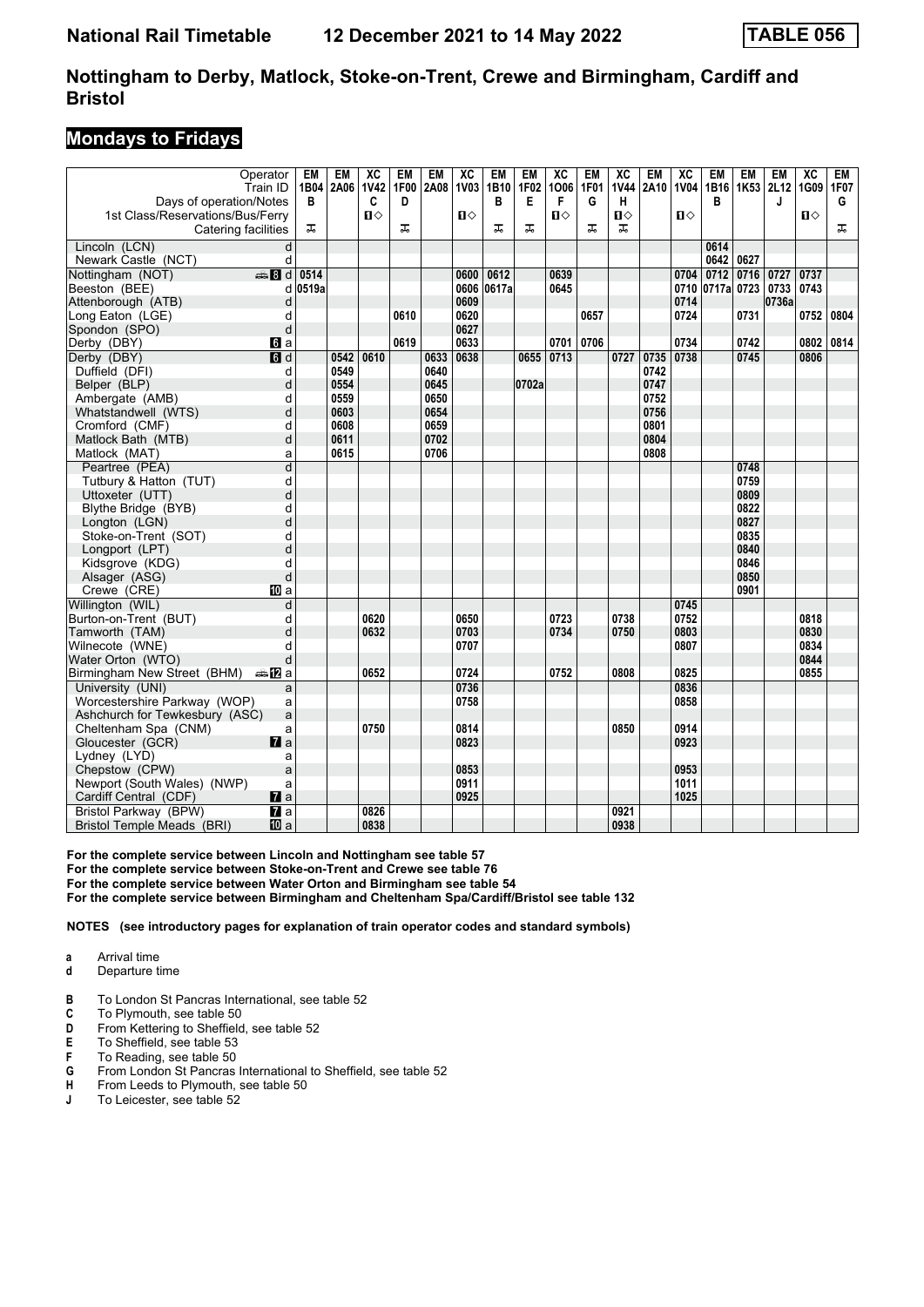## **Mondays to Fridays**

|                                  | Operator<br>Train ID | <b>EM</b> | $\overline{AC}$<br>1V46 | EM<br>2A12 | $\overline{X}C$<br><b>1V05</b> | EM<br>1B22 | <b>EM</b><br>1K <sub>55</sub> | <b>EM</b><br>2L14 | $\overline{AC}$<br>1G12 | <b>EM</b><br>1F12 | <b>EM</b> | $\overline{X}C$<br>1V48 | <b>EM</b><br>2A14 | $\overline{X}C$<br><b>1V06</b> | <b>EM</b><br>1B28 | <b>EM</b><br>1K57 | <b>EM</b><br>2L56 | $\overline{X}C$<br>1G16 1F17 | EM   |
|----------------------------------|----------------------|-----------|-------------------------|------------|--------------------------------|------------|-------------------------------|-------------------|-------------------------|-------------------|-----------|-------------------------|-------------------|--------------------------------|-------------------|-------------------|-------------------|------------------------------|------|
| Days of operation/Notes          |                      |           | Κ                       |            |                                | в          |                               | J                 |                         | G                 |           | L                       |                   |                                | В                 |                   | М                 |                              | G    |
| 1st Class/Reservations/Bus/Ferry |                      | 罒         | $\mathbf{u}$            |            | Ⅱ♦                             |            |                               |                   | П⇔                      |                   | 罒         | $\mathbf{u}$            |                   | п⇔                             |                   |                   |                   | $\mathbf{u}$                 |      |
| Catering facilities              |                      |           |                         |            |                                | ᠼ          |                               |                   |                         | ᠼ                 |           | ᠼ                       |                   | ᠼ                              | ᠼ                 |                   |                   |                              | ᠼ    |
| Lincoln (LCN)                    | d                    |           |                         |            |                                |            |                               |                   |                         |                   |           |                         |                   |                                |                   |                   | 0838              |                              |      |
| Newark Castle (NCT)              | d                    |           |                         |            |                                |            | 0736                          |                   |                         |                   |           |                         |                   |                                |                   | 0841              | 0906              |                              |      |
| Nottingham (NOT)                 | $\bigoplus$ 8 d      |           |                         |            | 0808                           | 0813       | 0816                          | 0824              | 0839                    |                   |           |                         |                   | 0907                           | 0912              | 0916              | 0929              | 0941                         |      |
| Beeston (BEE)                    | d                    |           |                         |            |                                | 0814 0818a | 0822                          | 0831              | 0845                    |                   |           |                         |                   |                                | 0913 0917a 0922   |                   | 0935              |                              |      |
| Attenborough (ATB)               | d                    |           |                         |            |                                |            |                               | 0834a             |                         |                   |           |                         |                   |                                |                   |                   | 0938a             |                              |      |
| Long Eaton (LGE)                 | d                    |           |                         |            | 0827                           |            | 0831                          |                   | 0854                    | 0902              |           |                         |                   | 0926                           |                   | 0931              |                   |                              | 1002 |
| Spondon (SPO)                    | d                    | 0810      |                         |            |                                |            |                               |                   | 0901                    |                   | 0910      |                         |                   |                                |                   |                   |                   |                              |      |
| Derby (DBY)                      | 61 a                 | 0825      |                         |            | 0838                           |            | 0844                          |                   | 0907                    | 0911              | 0925      |                         |                   | 0937                           |                   | 0944              |                   | 1001                         | 1011 |
| Derby (DBY)                      | <b>d</b> d           |           | 0827                    | 0835       | 0841                           |            | 0848                          |                   | 0910                    |                   |           | 0931                    | 0935              | 0940                           |                   | 0948              |                   | 1010                         |      |
| Duffield (DFI)                   | d                    |           |                         | 0842       |                                |            |                               |                   |                         |                   |           |                         | 0942              |                                |                   |                   |                   |                              |      |
| Belper (BLP)                     | d                    |           |                         | 0847       |                                |            |                               |                   |                         |                   |           |                         | 0947              |                                |                   |                   |                   |                              |      |
| Ambergate (AMB)                  | d                    |           |                         | 0853       |                                |            |                               |                   |                         |                   |           |                         | 0952              |                                |                   |                   |                   |                              |      |
| Whatstandwell (WTS)              | d                    |           |                         | 0857       |                                |            |                               |                   |                         |                   |           |                         | 0956              |                                |                   |                   |                   |                              |      |
| Cromford (CMF)                   | d                    |           |                         | 0902       |                                |            |                               |                   |                         |                   |           |                         | 1001              |                                |                   |                   |                   |                              |      |
| Matlock Bath (MTB)               | d                    |           |                         | 0905       |                                |            |                               |                   |                         |                   |           |                         | 1004              |                                |                   |                   |                   |                              |      |
| Matlock (MAT)                    | a                    |           |                         | 0909       |                                |            |                               |                   |                         |                   |           |                         | 1008              |                                |                   |                   |                   |                              |      |
| Peartree (PEA)                   | d                    |           |                         |            |                                |            |                               |                   |                         |                   |           |                         |                   |                                |                   |                   |                   |                              |      |
| Tutbury & Hatton (TUT)           | d                    |           |                         |            |                                |            | 0902                          |                   |                         |                   |           |                         |                   |                                |                   | 1002              |                   |                              |      |
| Uttoxeter (UTT)                  | d                    |           |                         |            |                                |            | 0911                          |                   |                         |                   |           |                         |                   |                                |                   | 1011              |                   |                              |      |
| Blythe Bridge (BYB)              | d                    |           |                         |            |                                |            | 0925                          |                   |                         |                   |           |                         |                   |                                |                   | 1025              |                   |                              |      |
| Longton (LGN)                    | d                    |           |                         |            |                                |            | 0930                          |                   |                         |                   |           |                         |                   |                                |                   | 1030              |                   |                              |      |
| Stoke-on-Trent (SOT)             | d                    |           |                         |            |                                |            | 0937                          |                   |                         |                   |           |                         |                   |                                |                   | 1037              |                   |                              |      |
| Longport (LPT)                   | d                    |           |                         |            |                                |            | 0942                          |                   |                         |                   |           |                         |                   |                                |                   | 1042              |                   |                              |      |
| Kidsgrove (KDG)                  | d                    |           |                         |            |                                |            | 0948                          |                   |                         |                   |           |                         |                   |                                |                   | 1048              |                   |                              |      |
| Alsager (ASG)                    | d                    |           |                         |            |                                |            | 0952                          |                   |                         |                   |           |                         |                   |                                |                   | 1052              |                   |                              |      |
| Crewe (CRE)                      | 囮 a                  |           |                         |            |                                |            | 1003                          |                   |                         |                   |           |                         |                   |                                |                   | 1103              |                   |                              |      |
| Willington (WIL)                 | d                    |           |                         |            |                                |            |                               |                   |                         |                   |           |                         |                   | 0948                           |                   |                   |                   |                              |      |
| Burton-on-Trent (BUT)            | d                    |           | 0838                    |            | 0852                           |            |                               |                   | 0921                    |                   |           | 0941                    |                   | 0954                           |                   |                   |                   | 1021                         |      |
| Tamworth (TAM)                   | d                    |           | 0850                    |            | 0903                           |            |                               |                   | 0933                    |                   |           |                         |                   | 1006                           |                   |                   |                   | 1033                         |      |
| Wilnecote (WNE)                  | d                    |           |                         |            |                                |            |                               |                   | 0937                    |                   |           |                         |                   |                                |                   |                   |                   | 1037                         |      |
| Water Orton (WTO)                | d                    |           |                         |            |                                |            |                               |                   |                         |                   |           |                         |                   |                                |                   |                   |                   |                              |      |
| Birmingham New Street (BHM)      | dan Ma               |           | 0908                    |            | 0924                           |            |                               |                   | 0955                    |                   |           | 1004                    |                   | 1024                           |                   |                   |                   | 1055                         |      |
| University (UNI)                 | a                    |           |                         |            | 0936                           |            |                               |                   |                         |                   |           |                         |                   | 1036                           |                   |                   |                   |                              |      |
| Worcestershire Parkway (WOP)     | a                    |           |                         |            | 0958                           |            |                               |                   |                         |                   |           |                         |                   | 1058                           |                   |                   |                   |                              |      |
| Ashchurch for Tewkesbury (ASC)   | a                    |           |                         |            |                                |            |                               |                   |                         |                   |           |                         |                   |                                |                   |                   |                   |                              |      |
| Cheltenham Spa (CNM)             | a                    |           | 0950                    |            | 1014                           |            |                               |                   |                         |                   |           | 1050                    |                   | 1114                           |                   |                   |                   |                              |      |
| Gloucester (GCR)                 | $\mathbf{z}$ a       |           |                         |            | 1025                           |            |                               |                   |                         |                   |           |                         |                   | 1125                           |                   |                   |                   |                              |      |
| Lydney (LYD)                     | a                    |           |                         |            | 1046                           |            |                               |                   |                         |                   |           |                         |                   |                                |                   |                   |                   |                              |      |
| Chepstow (CPW)                   | a                    |           |                         |            |                                |            |                               |                   |                         |                   |           |                         |                   | 1153                           |                   |                   |                   |                              |      |
| Newport (South Wales) (NWP)      | a                    |           |                         |            | 1111                           |            |                               |                   |                         |                   |           |                         |                   | 1211                           |                   |                   |                   |                              |      |
| Cardiff Central (CDF)            | $\mathbf{z}$ a       |           |                         |            | 1125                           |            |                               |                   |                         |                   |           |                         |                   | 1225                           |                   |                   |                   |                              |      |
| Bristol Parkway (BPW)            | $\overline{a}$       |           | 1020                    |            |                                |            |                               |                   |                         |                   |           | 1120                    |                   |                                |                   |                   |                   |                              |      |
| Bristol Temple Meads (BRI)       | 10 a                 |           | 1032                    |            |                                |            |                               |                   |                         |                   |           | 1131                    |                   |                                |                   |                   |                   |                              |      |

#### **NOTES (see introductory pages for explanation of train operator codes and standard symbols)**

**a** Arrival time<br>**d** Departure t

- **d** Departure time
- **B** To London St Pancras International, see table 52
- **4** From London St Pancras International to Sheffield, see table 52<br>**1** To Leicester, see table 52

**J** To Leicester, see table 52<br>**K** From York to Plymouth, se

From York to Plymouth, see table 50

**L** From Newcastle, see table 40<br>M From Grimsby Town to Leices

From Grimsby Town to Leicester, see table 57/52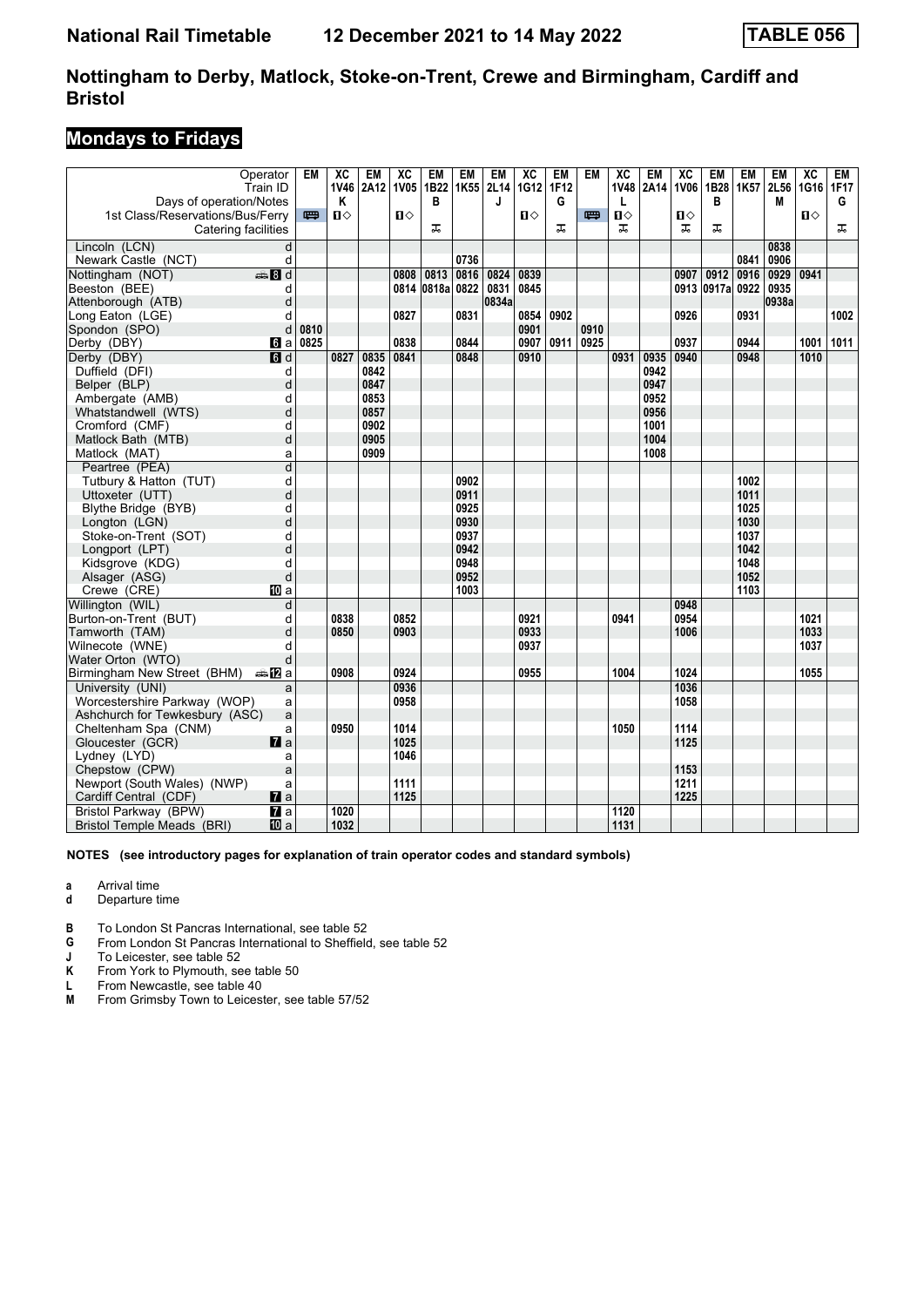## **Mondays to Fridays**

|                                  | Operator                 | $\overline{AC}$ | <b>EM</b> | $\overline{X}C$ | <b>EM</b>         | EM   | <b>EM</b> | $\overline{AC}$ | <b>EM</b>             | $\overline{\text{xc}}$ | <b>EM</b> | $\overline{AC}$ | <b>EM</b>        | <b>EM</b>        | $\overline{X}C$ | <b>EM</b>        | $\overline{X}C$ | <b>EM</b> | $\overline{AC}$ |
|----------------------------------|--------------------------|-----------------|-----------|-----------------|-------------------|------|-----------|-----------------|-----------------------|------------------------|-----------|-----------------|------------------|------------------|-----------------|------------------|-----------------|-----------|-----------------|
| Days of operation/Notes          | Train ID                 | N               | 1V50 2A16 | 1V07            | 1B34<br>В         | 1K59 | 2L58<br>М | 1G22            | 1F <sub>22</sub><br>G | <b>1V52</b><br>N       | 2A18      | <b>1V08</b>     | 1B40<br>В        | 2L60<br>J        | 1G24            | <b>1F27</b><br>G | 1V54<br>P       | 2A20      | <b>1V09</b>     |
| 1st Class/Reservations/Bus/Ferry |                          | О               |           | Ⅱ♦              |                   |      |           | $\mathbf{u}$    |                       | $\mathbf{u}$           |           | $\mathbf{u}$    |                  |                  | $\mathbf{u}$    |                  | $\mathbf{u}$    |           | $\mathbf{u}$    |
| Catering facilities              |                          | ᠼ               |           | ᠼ               | ᠼ                 |      |           |                 | ᠼ                     | ᠼ                      |           | ᠼ               | ᠼ                |                  |                 | ᠼ                | ᠼ               |           | ᠼ               |
|                                  |                          |                 |           |                 |                   |      |           |                 |                       |                        |           |                 |                  |                  |                 |                  |                 |           |                 |
| Lincoln (LCN)                    | d                        |                 |           |                 |                   |      | 0935      |                 |                       |                        |           |                 |                  | 1035             |                 |                  |                 |           |                 |
| Newark Castle (NCT)              | d                        |                 |           |                 |                   | 0936 | 1003      |                 |                       |                        |           |                 |                  | 1104             |                 |                  |                 |           |                 |
| Nottingham (NOT)                 | $\frac{1}{2}$ 8 d        |                 |           | 1007            | $\frac{1012}{20}$ | 1016 | 1027      | 1041            |                       |                        |           | 1107            | $\frac{1112}{2}$ | $\frac{1127}{ }$ | 1141            |                  |                 |           | 1207            |
| Beeston (BEE)                    | d                        |                 |           |                 | 1013 1017a        | 1022 | 1033      |                 |                       |                        |           |                 | 1113 1117a       | 1133             |                 |                  |                 |           | 1213            |
| Attenborough (ATB)               | d                        |                 |           |                 |                   | 1032 | 1036a     |                 |                       |                        |           |                 |                  | 1136a            |                 | 1159             |                 |           | 1224            |
| Long Eaton (LGE)                 | d<br>d                   |                 |           | 1027            |                   |      |           |                 | 1059                  |                        |           | 1126            |                  |                  |                 |                  |                 |           |                 |
| Spondon (SPO)<br>Derby (DBY)     |                          |                 |           | 1038            |                   | 1043 |           | 1101            | 1108                  |                        |           | 1136            |                  |                  |                 | 1201 1208        |                 |           | 1235            |
| Derby (DBY)                      | <b>G</b> a<br><b>d</b> d | 1031            | 1035      | 1041            |                   | 1047 |           | 1110            |                       | 1131                   | 1135      | 1140            |                  |                  | 1210            |                  | 1231            | 1234      | 1238            |
| Duffield (DFI)                   | d                        |                 | 1042      |                 |                   |      |           |                 |                       |                        | 1142      |                 |                  |                  |                 |                  |                 | 1241      |                 |
| Belper (BLP)                     | d                        |                 | 1047      |                 |                   |      |           |                 |                       |                        | 1147      |                 |                  |                  |                 |                  |                 | 1246      |                 |
| Ambergate (AMB)                  | d                        |                 | 1053      |                 |                   |      |           |                 |                       |                        | 1152      |                 |                  |                  |                 |                  |                 | 1251      |                 |
| Whatstandwell (WTS)              | d                        |                 | 1057      |                 |                   |      |           |                 |                       |                        | 1156      |                 |                  |                  |                 |                  |                 | 1255      |                 |
| Cromford (CMF)                   | d                        |                 | 1103      |                 |                   |      |           |                 |                       |                        | 1201      |                 |                  |                  |                 |                  |                 | 1300      |                 |
| Matlock Bath (MTB)               | d                        |                 | 1106      |                 |                   |      |           |                 |                       |                        | 1204      |                 |                  |                  |                 |                  |                 | 1303      |                 |
| Matlock (MAT)                    | a                        |                 | 1110      |                 |                   |      |           |                 |                       |                        | 1208      |                 |                  |                  |                 |                  |                 | 1307      |                 |
| Peartree (PEA)                   | d                        |                 |           |                 |                   |      |           |                 |                       |                        |           |                 |                  |                  |                 |                  |                 |           |                 |
| Tutbury & Hatton (TUT)           | d                        |                 |           |                 |                   | 1100 |           |                 |                       |                        |           |                 |                  |                  |                 |                  |                 |           |                 |
| Uttoxeter (UTT)                  | d                        |                 |           |                 |                   | 1109 |           |                 |                       |                        |           |                 |                  |                  |                 |                  |                 |           |                 |
| Blythe Bridge (BYB)              | d                        |                 |           |                 |                   | 1123 |           |                 |                       |                        |           |                 |                  |                  |                 |                  |                 |           |                 |
| Longton (LGN)                    | d                        |                 |           |                 |                   | 1128 |           |                 |                       |                        |           |                 |                  |                  |                 |                  |                 |           |                 |
| Stoke-on-Trent (SOT)             | d                        |                 |           |                 |                   | 1135 |           |                 |                       |                        |           |                 |                  |                  |                 |                  |                 |           |                 |
| Longport (LPT)                   | d                        |                 |           |                 |                   | 1140 |           |                 |                       |                        |           |                 |                  |                  |                 |                  |                 |           |                 |
| Kidsgrove (KDG)                  | d                        |                 |           |                 |                   | 1146 |           |                 |                       |                        |           |                 |                  |                  |                 |                  |                 |           |                 |
| Alsager (ASG)                    | d                        |                 |           |                 |                   | 1150 |           |                 |                       |                        |           |                 |                  |                  |                 |                  |                 |           |                 |
| Crewe (CRE)                      | IIII a                   |                 |           |                 |                   | 1202 |           |                 |                       |                        |           |                 |                  |                  |                 |                  |                 |           |                 |
| Willington (WIL)                 | d                        |                 |           |                 |                   |      |           |                 |                       |                        |           |                 |                  |                  |                 |                  |                 |           |                 |
| Burton-on-Trent (BUT)            | d                        |                 |           | 1052            |                   |      |           | 1121            |                       |                        |           | 1151            |                  |                  | 1221            |                  |                 |           | 1250            |
| Tamworth (TAM)                   | d                        | 1050            |           | 1103            |                   |      |           | 1133            |                       |                        |           | 1203            |                  |                  | 1233            |                  | 1250            |           | 1303            |
| Wilnecote (WNE)                  | d                        |                 |           |                 |                   |      |           | 1137            |                       |                        |           |                 |                  |                  | 1237            |                  |                 |           |                 |
| Water Orton (WTO)                | d                        |                 |           |                 |                   |      |           |                 |                       |                        |           |                 |                  |                  |                 |                  |                 |           |                 |
| Birmingham New Street (BHM)      | ana Maral                | 1108            |           | 1124            |                   |      |           | 1155            |                       | 1204                   |           | 1224            |                  |                  | 1255            |                  | 1308            |           | 1324            |
| University (UNI)                 | a                        |                 |           | 1136            |                   |      |           |                 |                       |                        |           | 1236            |                  |                  |                 |                  |                 |           | 1336            |
| Worcestershire Parkway (WOP)     | a                        |                 |           | 1158            |                   |      |           |                 |                       |                        |           | 1258            |                  |                  |                 |                  |                 |           | 1358            |
| Ashchurch for Tewkesbury (ASC)   | a                        |                 |           |                 |                   |      |           |                 |                       |                        |           |                 |                  |                  |                 |                  |                 |           |                 |
| Cheltenham Spa (CNM)             | a                        | 1150            |           | 1214            |                   |      |           |                 |                       | 1251                   |           | 1315            |                  |                  |                 |                  | 1350            |           | 1414            |
| Gloucester (GCR)                 | $\mathbf{z}$ a           |                 |           | 1224            |                   |      |           |                 |                       |                        |           | 1325            |                  |                  |                 |                  |                 |           | 1425            |
| Lydney (LYD)                     | a                        |                 |           |                 |                   |      |           |                 |                       |                        |           | 1346            |                  |                  |                 |                  |                 |           |                 |
| Chepstow (CPW)                   | a                        |                 |           | 1253            |                   |      |           |                 |                       |                        |           |                 |                  |                  |                 |                  |                 |           | 1453            |
| Newport (South Wales) (NWP)      | a                        |                 |           | 1311            |                   |      |           |                 |                       |                        |           | 1412            |                  |                  |                 |                  |                 |           | 1511            |
| Cardiff Central (CDF)            | $\mathbf{z}$ a           |                 |           | 1325            |                   |      |           |                 |                       |                        |           | 1425            |                  |                  |                 |                  |                 |           | 1525            |
| <b>Bristol Parkway (BPW)</b>     | $\overline{a}$           | 1220            |           |                 |                   |      |           |                 |                       | 1320                   |           |                 |                  |                  |                 |                  | 1422            |           |                 |
| Bristol Temple Meads (BRI)       | <b>ID</b> a              | 1233            |           |                 |                   |      |           |                 |                       | 1332                   |           |                 |                  |                  |                 |                  | 1433            |           |                 |

**NOTES (see introductory pages for explanation of train operator codes and standard symbols)**

**a** Arrival time<br>**d** Departure t

- **d** Departure time
- **B** To London St Pancras International, see table 52
- **4** From London St Pancras International to Sheffield, see table 52<br>**1** To Leicester, see table 52

**J** To Leicester, see table 52<br>**M** From Grimsby Town to Lei

**M** From Grimsby Town to Leicester, see table 57/52<br>**N** From Edinburgh to Plymouth, see table 50

**N** From Edinburgh to Plymouth, see table 50

**P** From Edinburgh, see table 40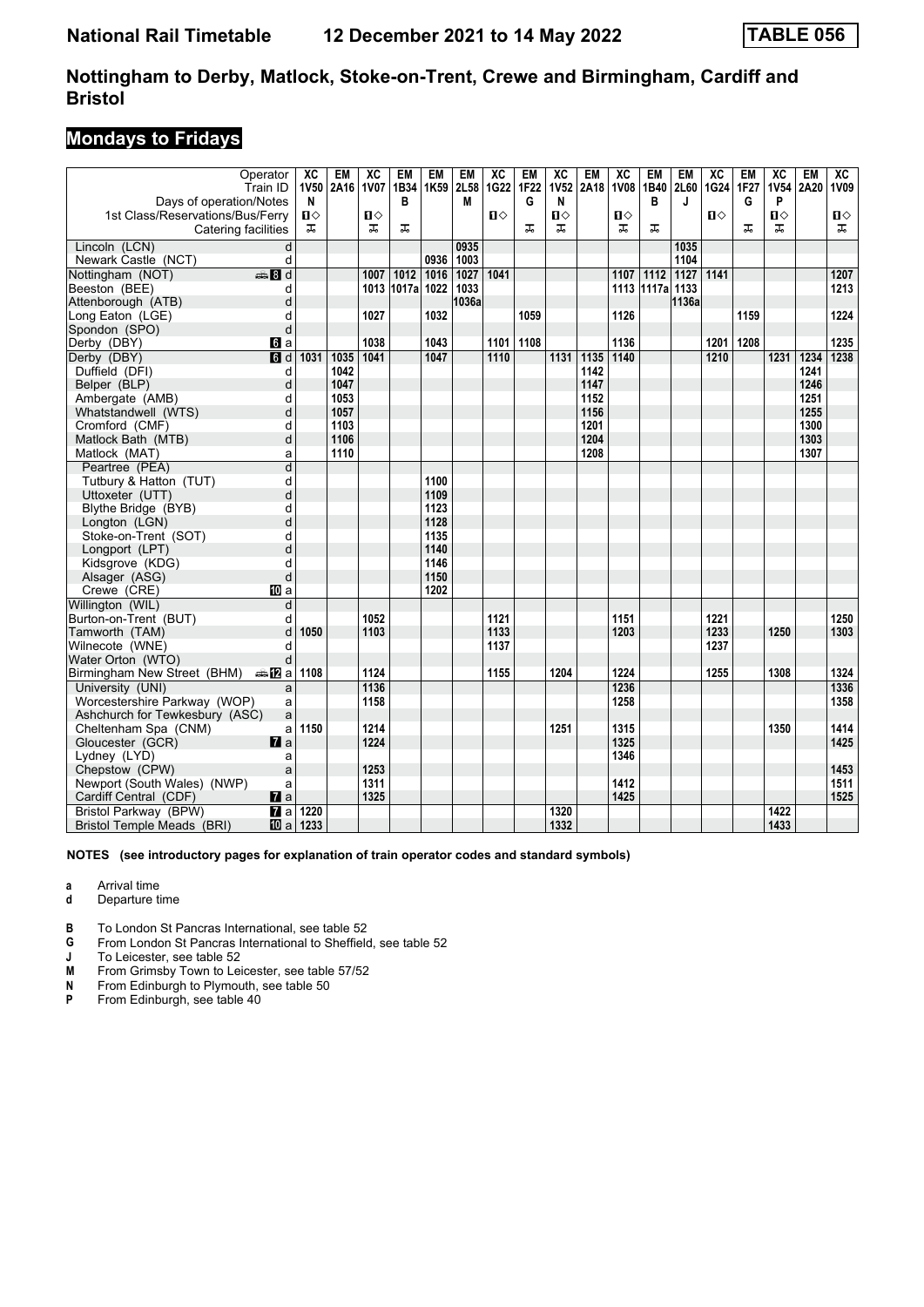## **Mondays to Fridays**

| Days of operation/Notes                                 | Operator<br>Train ID   | EM<br>В      | <b>EM</b><br>1B46 1K63 | EM<br>2L62<br>М | $\overline{X}C$<br><b>1V87</b><br>Q | $\overline{X}C$<br>1G26 | <b>EM</b><br>1F32<br>G | $\overline{X}C$<br><b>1V56</b><br>R | <b>EM</b><br>2A22 | $\overline{X}C$<br><b>1V10</b> | <b>EM</b><br>1B52<br>B | <b>EM</b><br>1K65 | $\overline{AC}$<br>1G30 | EM<br>1F37<br>G | $\overline{X}C$<br>1V58<br>s | <b>EM</b><br>2A24 | $\overline{AC}$<br>1V11 | <b>EM</b><br>1B58<br>в | <b>EM</b><br>1K67 |
|---------------------------------------------------------|------------------------|--------------|------------------------|-----------------|-------------------------------------|-------------------------|------------------------|-------------------------------------|-------------------|--------------------------------|------------------------|-------------------|-------------------------|-----------------|------------------------------|-------------------|-------------------------|------------------------|-------------------|
| 1st Class/Reservations/Bus/Ferry<br>Catering facilities |                        | ᅚ            |                        |                 | $\mathbf{u}$<br>ㅈ                   | Ⅱ♦                      | ᠼ                      | $\mathbf{u}$                        |                   | $\mathbf{u}$<br>ㅈ              | ㅈ                      |                   | п⇔<br>ᇁ                 | ᠼ               | $\mathbf{u}$<br>ᠼ            |                   | $\mathbf{u}$<br>ᅚ       | ᠼ                      |                   |
| Lincoln (LCN)                                           | d                      |              |                        | 1135            |                                     |                         |                        |                                     |                   |                                |                        |                   |                         |                 |                              |                   |                         |                        |                   |
| Newark Castle (NCT)                                     | d                      |              | 1136                   | 1203            |                                     |                         |                        |                                     |                   |                                |                        | 1243              |                         |                 |                              |                   |                         |                        | 1343              |
| Nottingham (NOT)                                        | $\bigoplus$ 8 d        | 1212         | 1216                   | 1227            |                                     | 1241                    |                        |                                     |                   | 1307                           | 1312                   | 1316              | 1341                    |                 |                              |                   | 1407                    | 1412                   | 1416              |
| Beeston (BEE)                                           |                        | d 1217a 1222 |                        | 1233            |                                     |                         |                        |                                     |                   | 1313                           | 1317al                 | 1322              |                         |                 |                              |                   |                         | 1413 1417a             | 1422              |
| Attenborough (ATB)                                      | d                      |              |                        | 1236a           |                                     |                         |                        |                                     |                   |                                |                        |                   |                         |                 |                              |                   |                         |                        |                   |
| Long Eaton (LGE)                                        | d                      |              | 1231                   |                 |                                     |                         | 1259                   |                                     |                   | 1324                           |                        | 1331              |                         | 1358            |                              |                   | 1424                    |                        | 1432              |
| Spondon (SPO)                                           | d                      |              |                        |                 |                                     |                         |                        |                                     |                   |                                |                        |                   |                         |                 |                              |                   |                         |                        |                   |
| Derby (DBY)                                             | $\mathbf{d}$ a         |              | 1243                   |                 |                                     | 1301                    | 1308                   |                                     |                   | 1335                           |                        | 1344              | 1401                    | 1407            |                              |                   | 1435                    |                        | 1443              |
| Derby (DBY)                                             | d                      |              | 1248                   |                 | 1253                                | 1310                    |                        | 1331                                | 1334              | 1338                           |                        | 1348              | 1410                    |                 | 1431                         | 1433              | 1438                    |                        | 1448              |
| Duffield (DFI)                                          | d                      |              |                        |                 |                                     |                         |                        |                                     | 1341              |                                |                        |                   |                         |                 |                              | 1440              |                         |                        |                   |
| Belper (BLP)                                            | d                      |              |                        |                 |                                     |                         |                        |                                     | 1346              |                                |                        |                   |                         |                 |                              | 1445              |                         |                        |                   |
| Ambergate (AMB)                                         | d                      |              |                        |                 |                                     |                         |                        |                                     | 1351              |                                |                        |                   |                         |                 |                              | 1450              |                         |                        |                   |
| Whatstandwell (WTS)                                     | d                      |              |                        |                 |                                     |                         |                        |                                     | 1355              |                                |                        |                   |                         |                 |                              | 1454              |                         |                        |                   |
| Cromford (CMF)                                          | d                      |              |                        |                 |                                     |                         |                        |                                     | 1400              |                                |                        |                   |                         |                 |                              | 1500              |                         |                        |                   |
| Matlock Bath (MTB)                                      | d                      |              |                        |                 |                                     |                         |                        |                                     | 1403              |                                |                        |                   |                         |                 |                              | 1503              |                         |                        |                   |
| Matlock (MAT)                                           | a                      |              |                        |                 |                                     |                         |                        |                                     | 1407              |                                |                        |                   |                         |                 |                              | 1507              |                         |                        |                   |
| Peartree (PEA)                                          | $\overline{d}$         |              |                        |                 |                                     |                         |                        |                                     |                   |                                |                        |                   |                         |                 |                              |                   |                         |                        |                   |
| Tutbury & Hatton (TUT)                                  | d                      |              | 1302                   |                 |                                     |                         |                        |                                     |                   |                                |                        | 1402              |                         |                 |                              |                   |                         |                        | 1502              |
| Uttoxeter (UTT)                                         | d                      |              | 1311                   |                 |                                     |                         |                        |                                     |                   |                                |                        | 1411              |                         |                 |                              |                   |                         |                        | 1511              |
| Blythe Bridge (BYB)                                     | d                      |              | 1325                   |                 |                                     |                         |                        |                                     |                   |                                |                        | 1425              |                         |                 |                              |                   |                         |                        | 1525              |
| Longton (LGN)                                           | d                      |              | 1330                   |                 |                                     |                         |                        |                                     |                   |                                |                        | 1430              |                         |                 |                              |                   |                         |                        | 1530              |
| Stoke-on-Trent (SOT)                                    | d                      |              | 1337                   |                 |                                     |                         |                        |                                     |                   |                                |                        | 1437              |                         |                 |                              |                   |                         |                        | 1537              |
| Longport (LPT)                                          | d                      |              | 1342                   |                 |                                     |                         |                        |                                     |                   |                                |                        | 1442              |                         |                 |                              |                   |                         |                        | 1542              |
| Kidsgrove (KDG)                                         | d                      |              | 1348                   |                 |                                     |                         |                        |                                     |                   |                                |                        | 1448              |                         |                 |                              |                   |                         |                        | 1548              |
| Alsager (ASG)                                           | d                      |              | 1352                   |                 |                                     |                         |                        |                                     |                   |                                |                        | 1452              |                         |                 |                              |                   |                         |                        | 1552              |
| Crewe (CRE)                                             | <b>四</b> a             |              | 1403                   |                 |                                     |                         |                        |                                     |                   |                                |                        | 1503              |                         |                 |                              |                   |                         |                        | 1603              |
| Willington (WIL)                                        | d                      |              |                        |                 |                                     | 1317                    |                        |                                     |                   |                                |                        |                   |                         |                 |                              |                   |                         |                        |                   |
| Burton-on-Trent (BUT)                                   | d                      |              |                        |                 |                                     | 1324                    |                        | 1341                                |                   | 1350                           |                        |                   | 1421                    |                 |                              |                   | 1450                    |                        |                   |
| Tamworth (TAM)                                          | d                      |              |                        |                 |                                     | 1336                    |                        |                                     |                   | 1403                           |                        |                   | 1433                    |                 | 1450                         |                   | 1503                    |                        |                   |
| Wilnecote (WNE)                                         | d                      |              |                        |                 |                                     |                         |                        |                                     |                   |                                |                        |                   | 1437                    |                 |                              |                   |                         |                        |                   |
| Water Orton (WTO)                                       | d                      |              |                        |                 |                                     |                         |                        |                                     |                   |                                |                        |                   |                         |                 |                              |                   |                         |                        |                   |
| Birmingham New Street (BHM)                             | dan <mark>a</mark> M⊡a |              |                        |                 | 1327                                | 1355                    |                        | 1404                                |                   | 1424                           |                        |                   | 1456                    |                 | 1508                         |                   | 1524                    |                        |                   |
| University (UNI)                                        | a                      |              |                        |                 |                                     |                         |                        |                                     |                   | 1436                           |                        |                   |                         |                 |                              |                   | 1536                    |                        |                   |
| Worcestershire Parkway (WOP)                            | a                      |              |                        |                 |                                     |                         |                        |                                     |                   | 1458                           |                        |                   |                         |                 |                              |                   | 1558                    |                        |                   |
| Ashchurch for Tewkesbury (ASC)                          | a                      |              |                        |                 |                                     |                         |                        |                                     |                   |                                |                        |                   |                         |                 |                              |                   |                         |                        |                   |
| Cheltenham Spa (CNM)                                    | a                      |              |                        |                 |                                     |                         |                        | 1450                                |                   | 1514                           |                        |                   |                         |                 | 1550                         |                   | 1614                    |                        |                   |
| Gloucester (GCR)                                        | $\mathbf{z}$           |              |                        |                 |                                     |                         |                        |                                     |                   | 1525                           |                        |                   |                         |                 |                              |                   | 1624                    |                        |                   |
| Lydney (LYD)                                            | a                      |              |                        |                 |                                     |                         |                        |                                     |                   |                                |                        |                   |                         |                 |                              |                   | 1646                    |                        |                   |
| Chepstow (CPW)                                          | a                      |              |                        |                 |                                     |                         |                        |                                     |                   | 1553                           |                        |                   |                         |                 |                              |                   | 1655                    |                        |                   |
| Newport (South Wales) (NWP)                             | a                      |              |                        |                 |                                     |                         |                        |                                     |                   | 1611<br>1625                   |                        |                   |                         |                 |                              |                   | 1713<br>1727            |                        |                   |
| Cardiff Central (CDF)                                   | $\mathbf{z}$ a         |              |                        |                 |                                     |                         |                        | 1520                                |                   |                                |                        |                   |                         |                 |                              |                   |                         |                        |                   |
| Bristol Parkway (BPW)                                   | $\overline{a}$         |              |                        |                 |                                     |                         |                        | 1534                                |                   |                                |                        |                   |                         |                 | 1621                         |                   |                         |                        |                   |
| <b>Bristol Temple Meads (BRI)</b>                       | <b>ID</b> a            |              |                        |                 |                                     |                         |                        |                                     |                   |                                |                        |                   |                         |                 | 1632                         |                   |                         |                        |                   |

**NOTES (see introductory pages for explanation of train operator codes and standard symbols)**

**a** Arrival time<br>**d** Departure t

**d** Departure time

**B** To London St Pancras International, see table 52

**4** From London St Pancras International to Sheffield, see table 52<br>**M** From Grimsby Town to Leicester, see table 57/52

**M** From Grimsby Town to Leicester, see table 57/52<br>**Q** From Newcastle to Banbury, see table 50

**4** From Newcastle to Banbury, see table 50<br>**R** From Glasgow Central to Plymouth, see to S<br>**5** From Newcastle to Penzance, see table 5 From Glasgow Central to Plymouth, see table 50

From Newcastle to Penzance, see table 50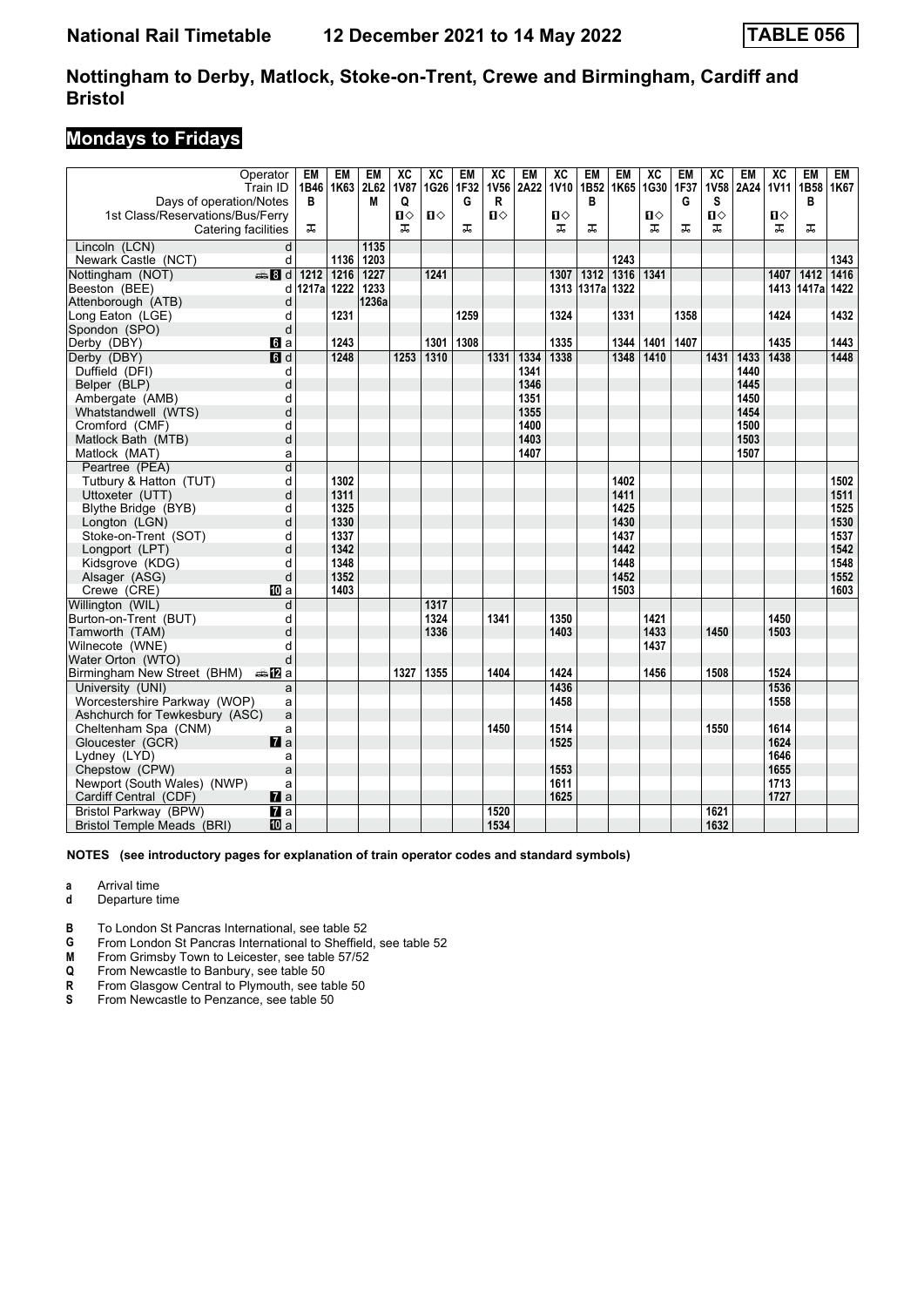## **Mondays to Fridays**

|                                  | Operator                  | EM    | $\overline{AC}$ | <b>EM</b> | <b>EM</b> | $\overline{X}C$       | <b>EM</b> | $\overline{X}C$ | <b>EM</b> | <b>EM</b> | <b>EM</b> | $\overline{AC}$ | <b>EM</b> | $\overline{X}C$ | <b>EM</b> | $\overline{X}C$  | <b>EM</b>        | <b>EM</b> | <b>EM</b> |
|----------------------------------|---------------------------|-------|-----------------|-----------|-----------|-----------------------|-----------|-----------------|-----------|-----------|-----------|-----------------|-----------|-----------------|-----------|------------------|------------------|-----------|-----------|
|                                  | Train ID                  | 2L66  | 1G38 1F42       |           |           | <b>1V60</b>           | 2A26      | <b>1V12</b>     | 1B64      | 1K69      | 2L68      | 1G46            | 1F47      | 1V62            | 2A28      | 1V <sub>13</sub> | 1B98             | 2L70      |           |
| Days of operation/Notes          |                           | М     |                 | G         |           | T                     |           |                 | B         |           | J         |                 | G         | L               |           |                  | в                | M         |           |
| 1st Class/Reservations/Bus/Ferry |                           |       | $\mathbf{u}$    |           | 四         | $\mathbf{D} \diamond$ |           | $\mathbf{u}$    |           |           |           | Ⅱ♦              |           | $\blacksquare$  |           | $\mathbf{u}$     |                  |           | 罒         |
| Catering facilities              |                           |       |                 | ᠼ         |           | ᠼ                     |           |                 | ᠼ         |           |           | ᠼ               | ᠼ         | ᠼ               |           |                  | ᠼ                |           |           |
| Lincoln (LCN)                    | d l                       | 1335  |                 |           |           |                       |           |                 |           |           | 1437      |                 |           |                 |           |                  |                  | 1535      |           |
| Newark Castle (NCT)              | d                         | 1403  |                 |           |           |                       |           |                 |           | 1436      | 1504      |                 |           |                 |           |                  |                  | 1558      |           |
| Nottingham (NOT)                 | <b>美Bd</b>                | 1427  | 1441            |           |           |                       |           | 1507            | 1512      | 1516      | 1528      | 1541            |           |                 |           | 1607             | $\frac{1612}{2}$ | 1628      |           |
| Beeston (BEE)                    | d                         | 1433  |                 |           |           |                       |           | 1513            | 1517a     | 1522      | 1534      |                 |           |                 |           |                  | 1613 1617a 1634  |           |           |
| Attenborough (ATB)               | d                         | 1436a |                 |           |           |                       |           |                 |           |           | 1537a     |                 |           |                 |           |                  |                  | 1637a     |           |
| Long Eaton (LGE)                 | d                         |       |                 | 1459      |           |                       |           | 1524            |           | 1531      |           |                 | 1559      |                 |           | 1624             |                  |           |           |
| Spondon (SPO)                    | d                         |       |                 |           | 1510      |                       |           |                 |           |           |           |                 |           |                 |           |                  |                  |           |           |
| Derby (DBY)                      | $\mathbf{d}$ a            |       | 1501            | 1508      | 1525      |                       |           | 1535            |           | 1543      |           | 1601            | 1609      |                 |           | 1635             |                  |           |           |
| Derby (DBY)                      | $\overline{a}$            |       | 1510            |           |           | 1528                  | 1533      | 1538            |           | 1548      |           | 1610            |           | 1631            | 1633      | 1638             |                  |           | 1645      |
| Duffield (DFI)                   | d                         |       |                 |           |           |                       | 1540      |                 |           |           |           |                 |           |                 | 1640      |                  |                  |           |           |
| Belper (BLP)                     | d                         |       |                 |           |           |                       | 1545      |                 |           |           |           |                 |           |                 | 1645      |                  |                  |           |           |
| Ambergate (AMB)                  | d                         |       |                 |           |           |                       | 1550      |                 |           |           |           |                 |           |                 | 1650      |                  |                  |           |           |
| Whatstandwell (WTS)              | d                         |       |                 |           |           |                       | 1554      |                 |           |           |           |                 |           |                 | 1654      |                  |                  |           |           |
| Cromford (CMF)                   | d                         |       |                 |           |           |                       | 1600      |                 |           |           |           |                 |           |                 | 1700      |                  |                  |           |           |
| Matlock Bath (MTB)               | d                         |       |                 |           |           |                       | 1603      |                 |           |           |           |                 |           |                 | 1703      |                  |                  |           |           |
| Matlock (MAT)                    | a                         |       |                 |           |           |                       | 1607      |                 |           |           |           |                 |           |                 | 1707      |                  |                  |           |           |
| Peartree (PEA)                   | d                         |       |                 |           |           |                       |           |                 |           |           |           |                 |           |                 |           |                  |                  |           | 1655      |
| Tutbury & Hatton (TUT)           | d                         |       |                 |           |           |                       |           |                 |           | 1602      |           |                 |           |                 |           |                  |                  |           | 1722      |
| Uttoxeter (UTT)                  | d                         |       |                 |           |           |                       |           |                 |           | 1611      |           |                 |           |                 |           |                  |                  |           | 1742      |
| Blythe Bridge (BYB)              | d                         |       |                 |           |           |                       |           |                 |           | 1625      |           |                 |           |                 |           |                  |                  |           | 1757      |
| Longton (LGN)                    | d                         |       |                 |           |           |                       |           |                 |           | 1630      |           |                 |           |                 |           |                  |                  |           | 1807      |
| Stoke-on-Trent (SOT)             | d                         |       |                 |           |           |                       |           |                 |           | 1637      |           |                 |           |                 |           |                  |                  |           | 1817a     |
| Longport (LPT)                   | d                         |       |                 |           |           |                       |           |                 |           | 1642      |           |                 |           |                 |           |                  |                  |           |           |
| Kidsgrove (KDG)                  | d                         |       |                 |           |           |                       |           |                 |           | 1648      |           |                 |           |                 |           |                  |                  |           |           |
| Alsager (ASG)                    | d                         |       |                 |           |           |                       |           |                 |           | 1652      |           |                 |           |                 |           |                  |                  |           |           |
| Crewe (CRE)                      | 囮 a                       |       |                 |           |           |                       |           |                 |           | 1703      |           |                 |           |                 |           |                  |                  |           |           |
| Willington (WIL)                 | d                         |       | 1517            |           |           |                       |           |                 |           |           |           |                 |           |                 |           |                  |                  |           |           |
| Burton-on-Trent (BUT)            | d                         |       | 1524            |           |           | 1539                  |           | 1550            |           |           |           | 1621            |           |                 |           | 1650             |                  |           |           |
| Tamworth (TAM)                   | d                         |       | 1536            |           |           |                       |           | 1603            |           |           |           | 1632            |           | 1649            |           | 1703             |                  |           |           |
| Wilnecote (WNE)                  | d                         |       |                 |           |           |                       |           |                 |           |           |           | 1636            |           |                 |           |                  |                  |           |           |
| Water Orton (WTO)                | d                         |       |                 |           |           |                       |           |                 |           |           |           |                 |           |                 |           |                  |                  |           |           |
| Birmingham New Street (BHM)      | dan Ma                    |       | 1555            |           |           | 1604                  |           | 1624            |           |           |           | 1655            |           | 1706            |           | 1724             |                  |           |           |
| University (UNI)                 | a                         |       |                 |           |           |                       |           | 1636            |           |           |           |                 |           |                 |           | 1736             |                  |           |           |
| Worcestershire Parkway (WOP)     | a                         |       |                 |           |           |                       |           | 1658            |           |           |           |                 |           |                 |           | 1758             |                  |           |           |
| Ashchurch for Tewkesbury (ASC)   | a                         |       |                 |           |           |                       |           | 1708            |           |           |           |                 |           |                 |           | 1808             |                  |           |           |
| Cheltenham Spa (CNM)             | a                         |       |                 |           |           | 1650                  |           | 1718            |           |           |           |                 |           | 1750            |           | 1818             |                  |           |           |
| Gloucester (GCR)                 | $\mathbf{z}$              |       |                 |           |           |                       |           | 1727            |           |           |           |                 |           |                 |           | 1827             |                  |           |           |
| Lydney (LYD)                     | a                         |       |                 |           |           |                       |           | 1749            |           |           |           |                 |           |                 |           |                  |                  |           |           |
| Chepstow (CPW)                   | a                         |       |                 |           |           |                       |           |                 |           |           |           |                 |           |                 |           |                  |                  |           |           |
| Newport (South Wales) (NWP)      | a                         |       |                 |           |           |                       |           | 1815            |           |           |           |                 |           |                 |           | 1915             |                  |           |           |
| Cardiff Central (CDF)            | $\mathbf{z}$ a            |       |                 |           |           |                       |           | 1828            |           |           |           |                 |           |                 |           | 1928             |                  |           |           |
| Bristol Parkway (BPW)            | $\overline{\mathbf{a}}$ a |       |                 |           |           | 1721                  |           |                 |           |           |           |                 |           | 1821            |           |                  |                  |           |           |
| Bristol Temple Meads (BRI)       | 10 a                      |       |                 |           |           | 1732                  |           |                 |           |           |           |                 |           | 1833            |           |                  |                  |           |           |

**NOTES (see introductory pages for explanation of train operator codes and standard symbols)**

**a** Arrival time<br>**d** Departure t

**d** Departure time

**B** To London St Pancras International, see table 52

**4** From London St Pancras International to Sheffield, see table 52<br>**1** To Leicester, see table 52

**J** To Leicester, see table 52<br>**L** From Newcastle, see table

**L** From Newcastle, see table 40<br>**M** From Grimsby Town to Leices<br>**T** From Aberdeen to Plymouth, s From Grimsby Town to Leicester, see table 57/52

**The Company Profit to Editorial State**<br>From Aberdeen to Plymouth, see table 50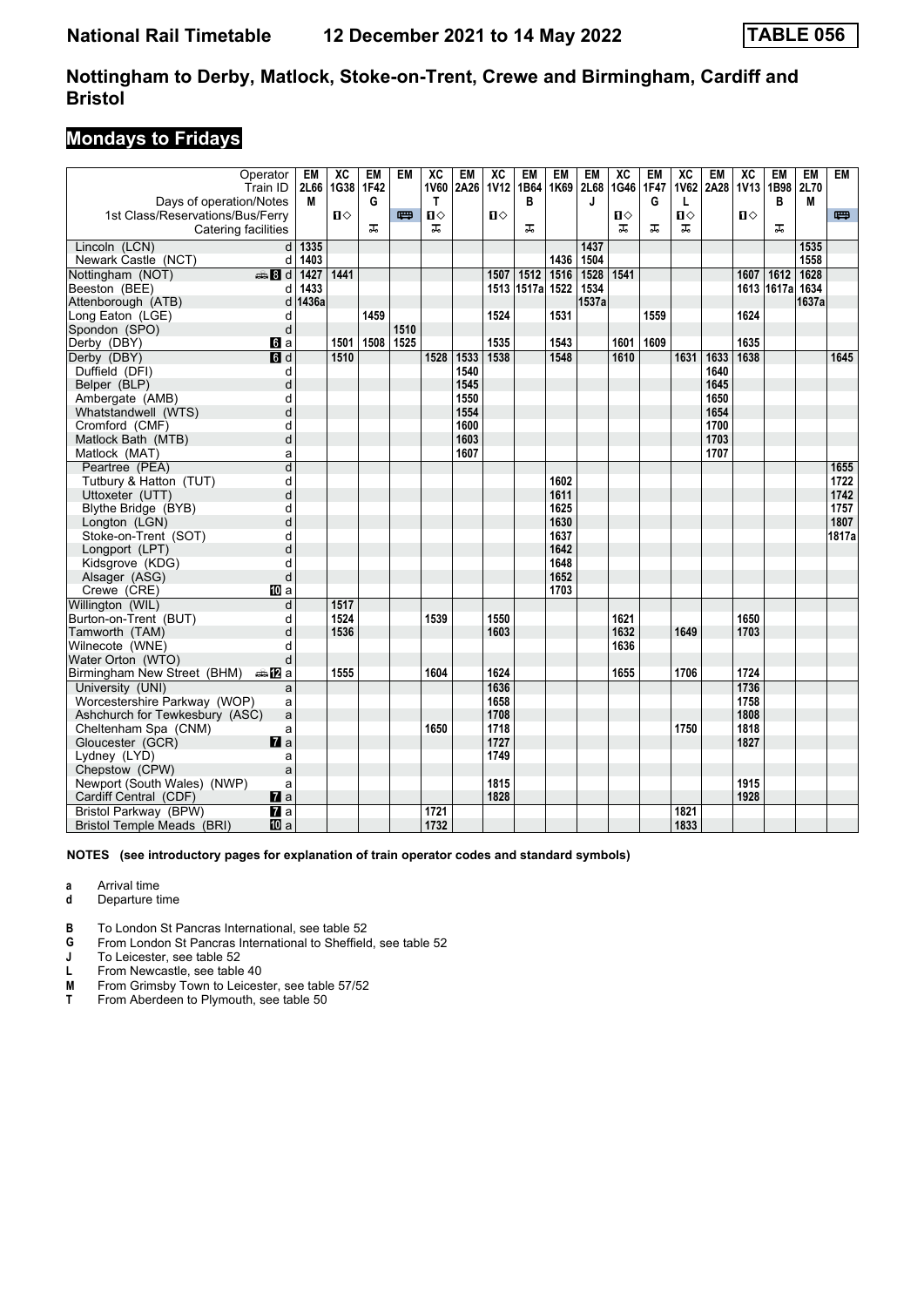# **Mondays to Fridays**

|                                  | Operator               | $\overline{X}C$ | <b>EM</b> | ХC          | EM   | <b>EM</b> | $\overline{X}C$ | <b>EM</b> | <b>EM</b> | $\overline{X}C$ | <b>EM</b> | <b>EM</b> | $\overline{AC}$ | $\overline{X}C$ | EM         | <b>EM</b> | EM    | $\overline{X}C$ | EM   |
|----------------------------------|------------------------|-----------------|-----------|-------------|------|-----------|-----------------|-----------|-----------|-----------------|-----------|-----------|-----------------|-----------------|------------|-----------|-------|-----------------|------|
|                                  | Train ID               | 1G52 1F52       |           | <b>1V64</b> | 2A30 |           | <b>1V14</b>     | 1B76      | 1K73      | 1G54            | 1F56      | 2A32      | <b>1V66</b>     | <b>1V15</b>     | 1B82       | 1K75      | 2L74  | 1G57            | 1F62 |
| Days of operation/Notes          |                        |                 | G         | N           |      |           |                 | B         |           |                 | u         |           | L               |                 | в          |           | М     |                 | G    |
| 1st Class/Reservations/Bus/Ferry |                        | П⇔<br>ᅚ         | ᠼ         | Ⅱ♦          |      | 罒         | п⇔              |           |           | п⇔              |           |           | П⇔              | $\mathbf{u}$    |            |           |       | $\mathbf{u}$    |      |
| Catering facilities              |                        |                 |           | ᠼ           |      |           |                 | ᠼ         |           | ᠼ               | ᠼ         |           | ᅚ               |                 | ᠼ          |           |       |                 | ᠼ    |
| Lincoln (LCN)                    | d                      |                 |           |             |      |           |                 |           |           |                 |           |           |                 |                 |            |           | 1738  |                 |      |
| Newark Castle (NCT)              | d                      |                 |           |             |      |           |                 |           | 1639      |                 |           |           |                 |                 |            | 1736      | 1807  |                 |      |
| Nottingham (NOT)                 | <b>第8d</b>             | 1641            |           |             |      |           | 1707            | 1712      | 1716      | 1741            |           |           |                 | 1805            | 1810       | 1816      | 1836  | 1845            |      |
| Beeston (BEE)                    | d                      |                 |           |             |      |           | 1713            | 1717a     | 1722      |                 |           |           |                 | 1811            | 1815a 1822 |           | 1842  |                 |      |
| Attenborough (ATB)               | d                      |                 |           |             |      |           |                 |           |           |                 |           |           |                 |                 |            |           | 1846a |                 |      |
| Long Eaton (LGE)                 | d                      |                 | 1659      |             |      | 1723      | 1724            |           | 1732      | 1753            | 1804      |           |                 | 1821            |            | 1831      |       |                 | 1903 |
| Spondon (SPO)                    | d                      |                 |           |             |      | 1736      |                 |           |           | 1800            |           |           |                 |                 |            |           |       |                 |      |
| Derby (DBY)                      | $\blacksquare$         | 1701            | 1708      |             |      | 1751      | 1734            |           | 1742      | 1806            | 1813      |           |                 | 1831            |            | 1842      |       | 1907            | 1912 |
| Derby (DBY)                      | $\blacksquare$         | 1710            |           | 1731        | 1733 |           | 1738            |           | 1747      | 1810            |           | 1824      | 1831            | 1838            |            | 1848      |       | 1912            |      |
| Duffield (DFI)                   | d                      |                 |           |             | 1740 |           |                 |           |           |                 |           | 1831      |                 |                 |            |           |       |                 |      |
| Belper (BLP)                     | d                      |                 |           |             | 1745 |           |                 |           |           |                 |           | 1836      |                 |                 |            |           |       |                 |      |
| Ambergate (AMB)                  | d                      |                 |           |             | 1750 |           |                 |           |           |                 |           | 1841      |                 |                 |            |           |       |                 |      |
| Whatstandwell (WTS)              | d                      |                 |           |             | 1754 |           |                 |           |           |                 |           | 1845      |                 |                 |            |           |       |                 |      |
| Cromford (CMF)                   | d                      |                 |           |             | 1800 |           |                 |           |           |                 |           | 1850      |                 |                 |            |           |       |                 |      |
| Matlock Bath (MTB)               | d                      |                 |           |             | 1803 |           |                 |           |           |                 |           | 1853      |                 |                 |            |           |       |                 |      |
| Matlock (MAT)                    | a                      |                 |           |             | 1807 |           |                 |           |           |                 |           | 1857      |                 |                 |            |           |       |                 |      |
| Peartree (PEA)                   | d                      |                 |           |             |      |           |                 |           | 1750      |                 |           |           |                 |                 |            |           |       |                 |      |
| Tutbury & Hatton (TUT)           | d                      |                 |           |             |      |           |                 |           | 1802      |                 |           |           |                 |                 |            | 1902      |       |                 |      |
| Uttoxeter (UTT)                  | d                      |                 |           |             |      |           |                 |           | 1811      |                 |           |           |                 |                 |            | 1911      |       |                 |      |
| Blythe Bridge (BYB)              | d                      |                 |           |             |      |           |                 |           | 1825      |                 |           |           |                 |                 |            | 1925      |       |                 |      |
| Longton (LGN)                    | d                      |                 |           |             |      |           |                 |           | 1830      |                 |           |           |                 |                 |            | 1930      |       |                 |      |
| Stoke-on-Trent (SOT)             | d                      |                 |           |             |      |           |                 |           | 1837      |                 |           |           |                 |                 |            | 1937      |       |                 |      |
| Longport (LPT)                   | d                      |                 |           |             |      |           |                 |           | 1842      |                 |           |           |                 |                 |            | 1942      |       |                 |      |
| Kidsgrove (KDG)                  | d                      |                 |           |             |      |           |                 |           | 1848      |                 |           |           |                 |                 |            | 1948      |       |                 |      |
| Alsager (ASG)                    | d                      |                 |           |             |      |           |                 |           | 1852      |                 |           |           |                 |                 |            | 1952      |       |                 |      |
| Crewe (CRE)                      | <b>ID</b> a            |                 |           |             |      |           |                 |           | 1903      |                 |           |           |                 |                 |            | 2003      |       |                 |      |
| Willington (WIL)                 | d                      | 1717            |           |             |      |           |                 |           |           | 1817            |           |           |                 |                 |            |           |       |                 |      |
| Burton-on-Trent (BUT)            | d                      | 1724            |           | 1742        |      |           | 1750            |           |           | 1824            |           |           |                 | 1850            |            |           |       | 1923            |      |
| Tamworth (TAM)                   | d                      | 1736            |           |             |      |           | 1803            |           |           | 1836            |           |           | 1849            | 1903            |            |           |       | 1935            |      |
| Wilnecote (WNE)                  | d                      |                 |           |             |      |           | 1807            |           |           |                 |           |           |                 |                 |            |           |       | 1939            |      |
| Water Orton (WTO)                | d                      |                 |           |             |      |           |                 |           |           |                 |           |           |                 |                 |            |           |       |                 |      |
| Birmingham New Street (BHM)      | dan <mark>ma</mark> Ωa | 1755            |           | 1806        |      |           | 1824            |           |           | 1855            |           |           | 1906            | 1924            |            |           |       | 1956            |      |
| University (UNI)                 | a                      |                 |           |             |      |           | 1836            |           |           |                 |           |           |                 | 1936            |            |           |       |                 |      |
| Worcestershire Parkway (WOP)     | a                      |                 |           |             |      |           | 1858            |           |           |                 |           |           |                 | 1958            |            |           |       |                 |      |
| Ashchurch for Tewkesbury (ASC)   | a                      |                 |           |             |      |           |                 |           |           |                 |           |           |                 |                 |            |           |       |                 |      |
| Cheltenham Spa (CNM)             | a                      |                 |           | 1850        |      |           | 1914            |           |           |                 |           |           | 1950            | 2014            |            |           |       |                 |      |
| Gloucester (GCR)                 | $\mathbf{z}$           |                 |           | 1902        |      |           | 1924            |           |           |                 |           |           |                 | 2023            |            |           |       |                 |      |
| Lydney (LYD)                     | a                      |                 |           |             |      |           |                 |           |           |                 |           |           |                 |                 |            |           |       |                 |      |
| Chepstow (CPW)                   | a                      |                 |           |             |      |           |                 |           |           |                 |           |           |                 |                 |            |           |       |                 |      |
| Newport (South Wales) (NWP)      | a                      |                 |           |             |      |           | 2012            |           |           |                 |           |           |                 | 2109            |            |           |       |                 |      |
| Cardiff Central (CDF)            | $\mathbf{z}$ a         |                 |           |             |      |           | 2026            |           |           |                 |           |           |                 | 2124            |            |           |       |                 |      |
| Bristol Parkway (BPW)            | $\overline{a}$         |                 |           | 1936        |      |           |                 |           |           |                 |           |           | 2020            |                 |            |           |       |                 |      |
| Bristol Temple Meads (BRI)       | 10 a                   |                 |           | 1946        |      |           |                 |           |           |                 |           |           | 2032            |                 |            |           |       |                 |      |

#### **NOTES (see introductory pages for explanation of train operator codes and standard symbols)**

**a** Arrival time

- **d** Departure time
- **B** To London St Pancras International, see table 52
- **4** From London St Pancras International to Sheffield, see table 52<br>**L** From Newcastle, see table 40

**L** From Newcastle, see table 40<br>**M** From Grimsby Town to Leicest

**M** From Grimsby Town to Leicester, see table 57/52<br>**N** From Edinburgh to Plymouth, see table 50

**N** From Edinburgh to Plymouth, see table 50

**U** From London St Pancras International to Leeds, see table 53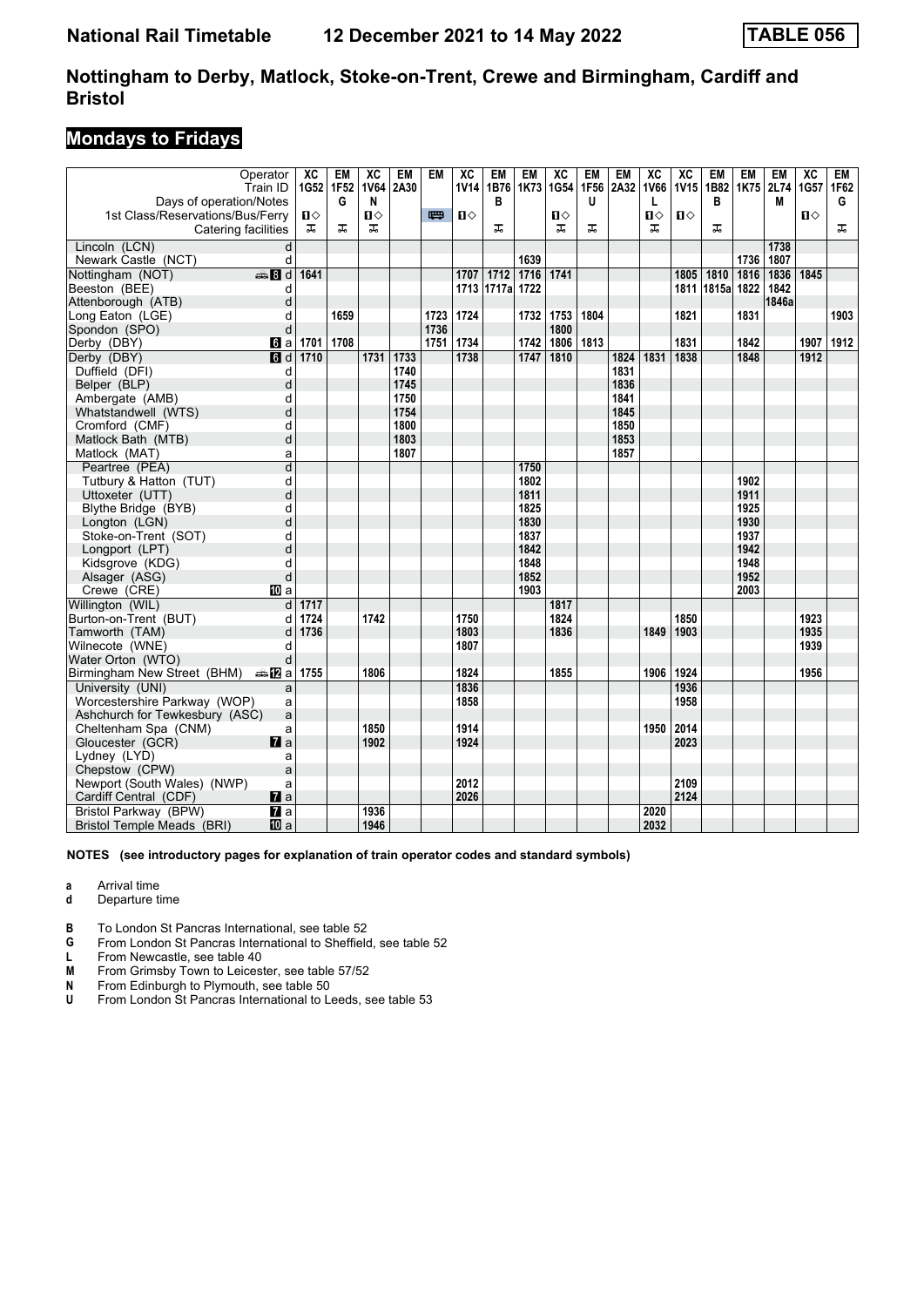## **Mondays to Fridays**

|                                  | Operator          | ХC                     | EM        | $\overline{X}C$ | EM         | EM   | <b>EM</b> | $\overline{AC}$ | <b>EM</b>  | <b>EM</b> | <b>EM</b> | $\overline{\text{xc}}$ | <b>EM</b> | <b>EM</b> | $\overline{X}C$ | $\overline{X}C$ | <b>EM</b>  | <b>EM</b> | ХC           |
|----------------------------------|-------------------|------------------------|-----------|-----------------|------------|------|-----------|-----------------|------------|-----------|-----------|------------------------|-----------|-----------|-----------------|-----------------|------------|-----------|--------------|
|                                  | Train ID          |                        | 1V68 2A34 | <b>1V16</b>     | 1B88       | 1K77 | 2L76      | 1G83            | 1B94       | 1F67      | 2A36      | <b>1V70</b>            | 1K79      | 2L78      |                 | 1M72 1G89 1B96  |            | 1F72      | <b>1V71</b>  |
| Days of operation/Notes          |                   | N                      |           | v               | в          |      | J         |                 | в          | G         |           | P                      |           | M         | L               |                 | в          | G         | P            |
| 1st Class/Reservations/Bus/Ferry |                   | $\mathbf{u}$           |           | $\mathbf{u}$    |            |      |           | $\mathbf{u}$    |            |           |           | $\mathbf{u}$           |           |           | Ⅱ♦              | $\mathbf{u}$    |            |           | $\mathbf{u}$ |
| Catering facilities              |                   | ᠼ                      |           |                 | ᠼ          |      |           |                 | ᠼ          | ᠼ         |           | ᠼ                      |           |           | ᠼ               |                 | ᅚ          | ᠼ         | ᠼ            |
| Lincoln (LCN)                    | d                 |                        |           |                 |            |      | 1837      |                 |            |           |           |                        |           | 1934      |                 |                 |            |           |              |
| Newark Castle (NCT)              | d                 |                        |           |                 |            | 1845 | 1902      |                 |            |           |           |                        | 1945      | 2003      |                 |                 |            |           |              |
| Nottingham (NOT)                 | $\frac{1}{2}$ 8 d |                        |           | 1908            | 1912       | 1918 | 1927      | 1934            | 2011       |           |           |                        | 2016      | 2025      |                 | 2041            | 2048       |           |              |
| Beeston (BEE)                    | d                 |                        |           | 1914            | 1917a 1924 |      | 1933      |                 | 1941 2016a |           |           |                        | 2022 2032 |           |                 |                 | 2047 2054a |           |              |
| Attenborough (ATB)               | d                 |                        |           |                 |            |      | 1937a     |                 |            |           |           |                        |           | 2035a     |                 |                 |            |           |              |
| Long Eaton (LGE)                 | d                 |                        |           | 1928            |            | 1934 |           | 1953            |            | 2003      |           |                        | 2031      |           |                 | 2056            |            | 2103      |              |
| Spondon (SPO)                    | d                 |                        |           |                 |            |      |           |                 |            |           |           |                        |           |           |                 |                 |            |           |              |
| Derby (DBY)                      | $\mathbf{d}$ a    |                        |           | 1938            |            | 1944 |           | 2004            |            | 2012      |           |                        | 2041      |           |                 | 2106            |            | 2112      |              |
| Derby (DBY)                      | d                 | 1931                   | 1936      | 1941            |            | 1948 |           | 2010            |            |           | 2024      | 2031                   | 2047      |           | 2053            | 2110            |            |           | 2131         |
| Duffield (DFI)                   | d                 |                        | 1943      |                 |            |      |           |                 |            |           | 2031      |                        |           |           |                 |                 |            |           |              |
| Belper (BLP)                     | d                 |                        | 1948      |                 |            |      |           |                 |            |           | 2036      |                        |           |           |                 |                 |            |           |              |
| Ambergate (AMB)                  | d                 |                        | 1953      |                 |            |      |           |                 |            |           | 2041      |                        |           |           |                 |                 |            |           |              |
| Whatstandwell (WTS)              | d                 |                        | 1957      |                 |            |      |           |                 |            |           | 2045      |                        |           |           |                 |                 |            |           |              |
| Cromford (CMF)                   | d                 |                        | 2002      |                 |            |      |           |                 |            |           | 2050      |                        |           |           |                 |                 |            |           |              |
| Matlock Bath (MTB)               | d                 |                        | 2005      |                 |            |      |           |                 |            |           | 2053      |                        |           |           |                 |                 |            |           |              |
| Matlock (MAT)                    | a                 |                        | 2009      |                 |            |      |           |                 |            |           | 2057      |                        |           |           |                 |                 |            |           |              |
| Peartree (PEA)                   | d                 |                        |           |                 |            |      |           |                 |            |           |           |                        |           |           |                 |                 |            |           |              |
| Tutbury & Hatton (TUT)           | d                 |                        |           |                 |            | 2002 |           |                 |            |           |           |                        | 2102      |           |                 |                 |            |           |              |
| Uttoxeter (UTT)                  | d                 |                        |           |                 |            | 2011 |           |                 |            |           |           |                        | 2111      |           |                 |                 |            |           |              |
| Blythe Bridge (BYB)              | d                 |                        |           |                 |            | 2025 |           |                 |            |           |           |                        | 2125      |           |                 |                 |            |           |              |
| Longton (LGN)                    | d                 |                        |           |                 |            | 2030 |           |                 |            |           |           |                        | 2130      |           |                 |                 |            |           |              |
| Stoke-on-Trent (SOT)             | d                 |                        |           |                 |            | 2037 |           |                 |            |           |           |                        | 2137      |           |                 |                 |            |           |              |
| Longport (LPT)                   | d                 |                        |           |                 |            | 2042 |           |                 |            |           |           |                        | 2142      |           |                 |                 |            |           |              |
| Kidsgrove (KDG)                  | d                 |                        |           |                 |            | 2048 |           |                 |            |           |           |                        | 2148      |           |                 |                 |            |           |              |
| Alsager (ASG)                    | d                 |                        |           |                 |            | 2052 |           |                 |            |           |           |                        | 2152      |           |                 |                 |            |           |              |
| Crewe (CRE)                      | <b>卫</b> a        |                        |           |                 |            | 2103 |           |                 |            |           |           |                        | 2203      |           |                 |                 |            |           |              |
| Willington (WIL)                 | d                 |                        |           |                 |            |      |           |                 |            |           |           |                        |           |           |                 | 2117            |            |           |              |
| Burton-on-Trent (BUT)            | d                 | 1941                   |           | 1953            |            |      |           | 2021            |            |           |           |                        |           |           |                 | 2124            |            |           | 2141         |
| Tamworth (TAM)                   | d                 |                        |           | 2005            |            |      |           | 2033            |            |           |           | 2049                   |           |           |                 | 2136            |            |           | 2151         |
| Wilnecote (WNE)                  | d                 |                        |           |                 |            |      |           | 2037            |            |           |           |                        |           |           |                 | 2140            |            |           |              |
| Water Orton (WTO)                | d                 |                        |           |                 |            |      |           |                 |            |           |           |                        |           |           |                 |                 |            |           |              |
| Birmingham New Street (BHM)      | <b>▲ 图 a 2005</b> |                        |           | 2024            |            |      |           | 2055            |            |           |           | 2106                   |           |           | 2129 2158       |                 |            |           | 2208         |
| University (UNI)                 | a                 |                        |           | 2036            |            |      |           |                 |            |           |           |                        |           |           |                 |                 |            |           |              |
| Worcestershire Parkway (WOP)     | a                 |                        |           | 2058            |            |      |           |                 |            |           |           |                        |           |           |                 |                 |            |           |              |
| Ashchurch for Tewkesbury (ASC)   | a                 |                        |           |                 |            |      |           |                 |            |           |           |                        |           |           |                 |                 |            |           |              |
| Cheltenham Spa (CNM)             | a                 | 2051                   |           | 2114            |            |      |           |                 |            |           |           | 2150                   |           |           |                 |                 |            |           | 2250         |
| Gloucester (GCR)                 | $\mathbf{z}$ a    |                        |           | 2123            |            |      |           |                 |            |           |           | 2200                   |           |           |                 |                 |            |           |              |
| Lydney (LYD)                     | a                 |                        |           | 2143            |            |      |           |                 |            |           |           |                        |           |           |                 |                 |            |           |              |
| Chepstow (CPW)                   | a                 |                        |           | 2153            |            |      |           |                 |            |           |           |                        |           |           |                 |                 |            |           |              |
| Newport (South Wales) (NWP)      | a                 |                        |           | 2216            |            |      |           |                 |            |           |           |                        |           |           |                 |                 |            |           |              |
| Cardiff Central (CDF)            | $\mathbf{z}$ a    |                        |           | 2236c           |            |      |           |                 |            |           |           |                        |           |           |                 |                 |            |           |              |
| Bristol Parkway (BPW)            |                   | $\sqrt{a}$ a 2121      |           |                 |            |      |           |                 |            |           |           | 2231                   |           |           |                 |                 |            |           | 2320         |
| Bristol Temple Meads (BRI)       |                   | $\overline{10}$ a 2136 |           |                 |            |      |           |                 |            |           |           | 2244                   |           |           |                 |                 |            |           | 2330         |

- **a** Arrival time
- **d** Departure time<br>**c** On Fridays arrive
- c On Fridays arrives 7 minutes earlier
- **B** To London St Pancras International, see table 52 **G** From London St Pancras International to Sheffield
- **6** From London St Pancras International to Sheffield, see table 52<br>**J** To Leicester, see table 52
- **J** To Leicester, see table 52<br>**L** From Newcastle, see table
- **L** From Newcastle, see table 40<br>**M** From Grimsby Town to Leices
- **M** From Grimsby Town to Leicester, see table 57/52<br>**N** From Edinburgh to Plymouth, see table 50
- **N** From Edinburgh to Plymouth, see table 50<br>**P** From Edinburgh, see table 40
- **P** From Edinburgh, see table 40<br>**V** Also calls at Caldicot 2201 and
- Also calls at Caldicot 2201 and Severn Tunnel Jn 2204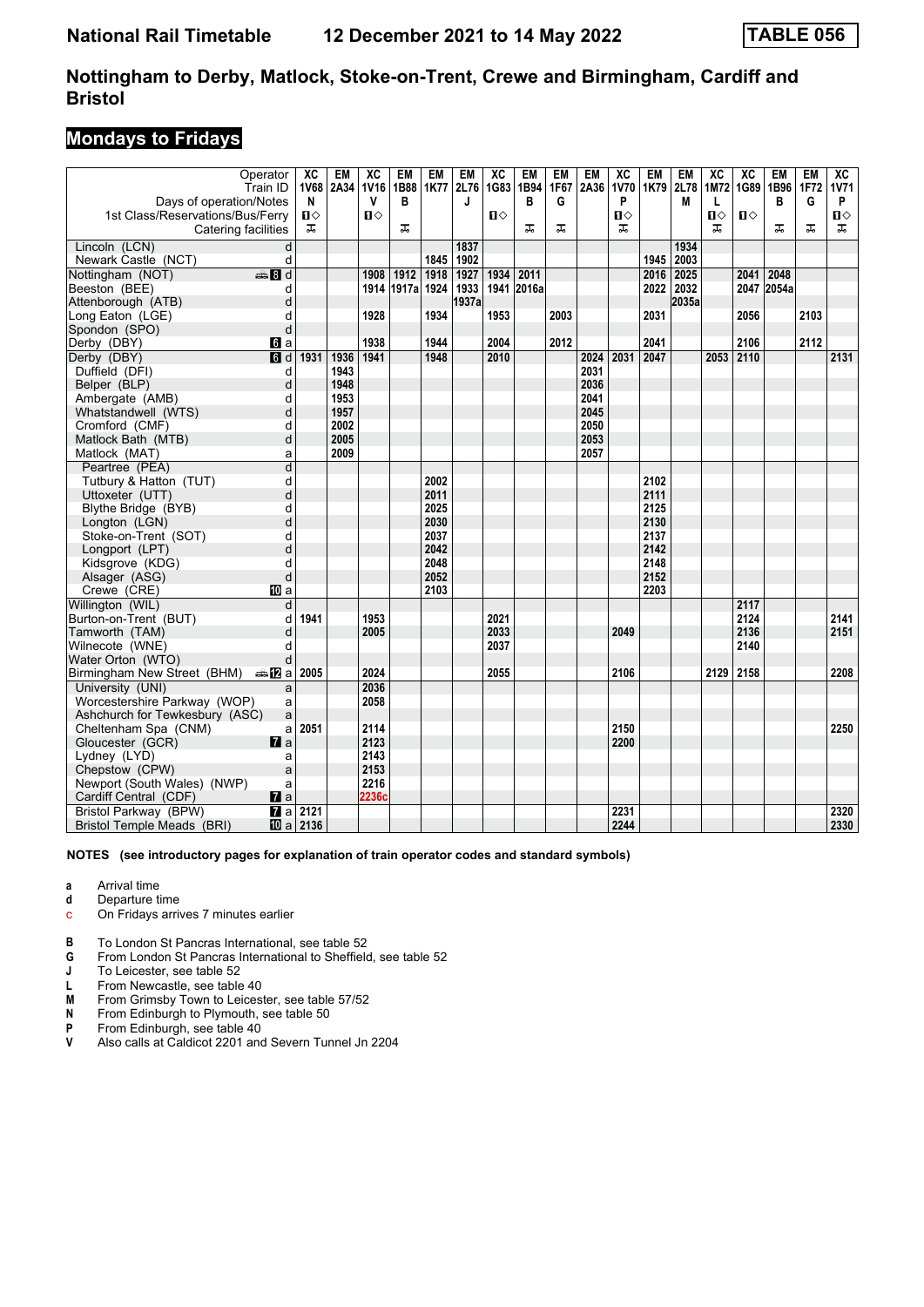## **Mondays to Fridays**

|                                  | Operator<br>Train ID | <b>EM</b><br>2A38 | <b>EM</b><br>1K81 | $\overline{X}C$<br>1G90 1B99 | <b>EM</b>       | <b>EM</b><br>2L82 | <b>EM</b><br><b>1F77</b> | <b>EM</b><br>2A40 | <b>NT</b><br>1Y36 | $\overline{X}C$<br>1M00 | <b>EM</b><br>1F82 | <b>EM</b> | <b>EM</b><br>2A42 2L88 | <b>EM</b> | <b>EM</b><br>1F85 2A82 | <b>EM</b><br>1F87 |
|----------------------------------|----------------------|-------------------|-------------------|------------------------------|-----------------|-------------------|--------------------------|-------------------|-------------------|-------------------------|-------------------|-----------|------------------------|-----------|------------------------|-------------------|
| Days of operation/Notes          |                      |                   |                   |                              | в               | J                 | G                        |                   | E                 | P                       | G                 |           | J                      | G         |                        | A                 |
| 1st Class/Reservations/Bus/Ferry |                      |                   |                   | $\mathbf{u}$                 |                 |                   |                          |                   |                   | $\mathbf{u}$            |                   |           |                        |           |                        |                   |
| Catering facilities              |                      |                   |                   |                              | ᠼ               |                   | ᅚ                        |                   |                   | ᠼ                       | ᠼ                 |           |                        | ᅚ         |                        | ᅚ                 |
| Lincoln (LCN)                    | d                    |                   |                   |                              |                 |                   |                          |                   |                   |                         |                   |           |                        |           |                        |                   |
| Newark Castle (NCT)              | d                    |                   |                   |                              |                 |                   |                          |                   |                   |                         |                   |           |                        |           |                        |                   |
| Nottingham (NOT)                 | €Bd                  |                   | 2119              | 2136                         | 2140            | 2158              |                          |                   | 2215              |                         |                   | 2257      | 2320                   |           | 2348                   |                   |
| Beeston (BEE)                    | d                    |                   | 2125              |                              | 2142 2148a 2204 |                   |                          |                   |                   |                         |                   |           | 2326a                  |           | 2353                   |                   |
| Attenborough (ATB)               | d                    |                   |                   | 2145                         |                 | 2208a             |                          |                   |                   |                         |                   |           |                        |           | 2357                   |                   |
| Long Eaton (LGE)                 | d                    |                   | 2134              | 2153                         |                 |                   | 2159                     |                   |                   |                         | 2258              |           |                        | 2359      | 0003                   | 0152              |
| Spondon (SPO)                    | d                    |                   |                   | 2200                         |                 |                   |                          |                   |                   |                         |                   |           |                        |           |                        |                   |
| Derby (DBY)                      | 6 a                  |                   | 2144              | 2206                         |                 |                   | 2210                     |                   | 2238              |                         | 2307              | 2320      |                        | 0008      | $0015$ 0201            |                   |
| Derby (DBY)                      | $\overline{6}$ d     | 2137              | 2148              | 2210                         |                 |                   |                          | 2233              |                   | 2250                    |                   |           |                        |           |                        |                   |
| Duffield (DFI)                   | d                    | 2144              |                   |                              |                 |                   |                          | 2240              |                   |                         |                   |           |                        |           |                        |                   |
| Belper (BLP)                     | d                    | 2149              |                   |                              |                 |                   |                          | 2245              |                   |                         |                   |           |                        |           |                        |                   |
| Ambergate (AMB)                  | d                    | 2154              |                   |                              |                 |                   |                          | 2250              |                   |                         |                   |           |                        |           |                        |                   |
| Whatstandwell (WTS)              | d                    | 2158              |                   |                              |                 |                   |                          | 2254              |                   |                         |                   |           |                        |           |                        |                   |
| Cromford (CMF)                   | d                    | 2203              |                   |                              |                 |                   |                          | 2300              |                   |                         |                   |           |                        |           |                        |                   |
| Matlock Bath (MTB)               | d                    | 2206              |                   |                              |                 |                   |                          | 2303              |                   |                         |                   |           |                        |           |                        |                   |
| Matlock (MAT)                    | a                    | 2210              |                   |                              |                 |                   |                          | 2307              |                   |                         |                   |           |                        |           |                        |                   |
| Peartree (PEA)                   | d                    |                   |                   |                              |                 |                   |                          |                   |                   |                         |                   |           |                        |           |                        |                   |
| Tutbury & Hatton (TUT)           | d                    |                   | 2202              |                              |                 |                   |                          |                   |                   |                         |                   |           |                        |           |                        |                   |
| Uttoxeter (UTT)                  | d                    |                   | 2211              |                              |                 |                   |                          |                   |                   |                         |                   |           |                        |           |                        |                   |
| Blythe Bridge (BYB)              | d                    |                   | 2225              |                              |                 |                   |                          |                   |                   |                         |                   |           |                        |           |                        |                   |
| Longton (LGN)                    | d                    |                   | 2230              |                              |                 |                   |                          |                   |                   |                         |                   |           |                        |           |                        |                   |
| Stoke-on-Trent (SOT)             | d                    |                   | 2237              |                              |                 |                   |                          |                   |                   |                         |                   |           |                        |           |                        |                   |
| Longport (LPT)                   | d                    |                   | 2242              |                              |                 |                   |                          |                   |                   |                         |                   |           |                        |           |                        |                   |
| Kidsgrove (KDG)                  | d                    |                   | 2248              |                              |                 |                   |                          |                   |                   |                         |                   |           |                        |           |                        |                   |
| Alsager (ASG)                    | d                    |                   | 2252              |                              |                 |                   |                          |                   |                   |                         |                   |           |                        |           |                        |                   |
| Crewe (CRE)                      | <b>ID</b> a          |                   | 2303              |                              |                 |                   |                          |                   |                   |                         |                   |           |                        |           |                        |                   |
| Willington (WIL)                 | d                    |                   |                   |                              |                 |                   |                          |                   |                   |                         |                   |           |                        |           |                        |                   |
| Burton-on-Trent (BUT)            | d                    |                   |                   | 2221                         |                 |                   |                          |                   |                   | 2300                    |                   |           |                        |           |                        |                   |
| Tamworth (TAM)                   | d                    |                   |                   | 2232                         |                 |                   |                          |                   |                   | 2310                    |                   |           |                        |           |                        |                   |
| Wilnecote (WNE)                  | d                    |                   |                   | 2236                         |                 |                   |                          |                   |                   |                         |                   |           |                        |           |                        |                   |
| Water Orton (WTO)                | d                    |                   |                   |                              |                 |                   |                          |                   |                   |                         |                   |           |                        |           |                        |                   |
| Birmingham New Street (BHM)      | annin2la             |                   |                   | 2301                         |                 |                   |                          |                   |                   | 2327                    |                   |           |                        |           |                        |                   |
| University (UNI)                 | a                    |                   |                   |                              |                 |                   |                          |                   |                   |                         |                   |           |                        |           |                        |                   |
| Worcestershire Parkway (WOP)     | a                    |                   |                   |                              |                 |                   |                          |                   |                   |                         |                   |           |                        |           |                        |                   |
| Ashchurch for Tewkesbury (ASC)   | a                    |                   |                   |                              |                 |                   |                          |                   |                   |                         |                   |           |                        |           |                        |                   |
| Cheltenham Spa (CNM)             | a                    |                   |                   |                              |                 |                   |                          |                   |                   |                         |                   |           |                        |           |                        |                   |
| Gloucester (GCR)                 | $\mathbf{z}$ a       |                   |                   |                              |                 |                   |                          |                   |                   |                         |                   |           |                        |           |                        |                   |
| Lydney (LYD)                     | a                    |                   |                   |                              |                 |                   |                          |                   |                   |                         |                   |           |                        |           |                        |                   |
| Chepstow (CPW)                   | a                    |                   |                   |                              |                 |                   |                          |                   |                   |                         |                   |           |                        |           |                        |                   |
| Newport (South Wales) (NWP)      | a                    |                   |                   |                              |                 |                   |                          |                   |                   |                         |                   |           |                        |           |                        |                   |
| Cardiff Central (CDF)            | $\mathbf{z}$ a       |                   |                   |                              |                 |                   |                          |                   |                   |                         |                   |           |                        |           |                        |                   |
| Bristol Parkway (BPW)            | $\mathbf{z}$         |                   |                   |                              |                 |                   |                          |                   |                   |                         |                   |           |                        |           |                        |                   |
| Bristol Temple Meads (BRI)       | <b>ID</b> a          |                   |                   |                              |                 |                   |                          |                   |                   |                         |                   |           |                        |           |                        |                   |

#### **NOTES (see introductory pages for explanation of train operator codes and standard symbols)**

**a** Arrival time<br>**d** Departure t

- **d** Departure time
- **A** From London St Pancras International, see table 52<br>**B** To London St Pancras International, see table 52
- **B** To London St Pancras International, see table 52<br> **E** To Sheffield, see table 53

**E** To Sheffield, see table 53<br>**G** From London St Pancras

- **6** From London St Pancras International to Sheffield, see table 52<br>**J** To Leicester, see table 52
- **J** To Leicester, see table 52<br>**P** From Edinburgh, see table
- From Edinburgh, see table 40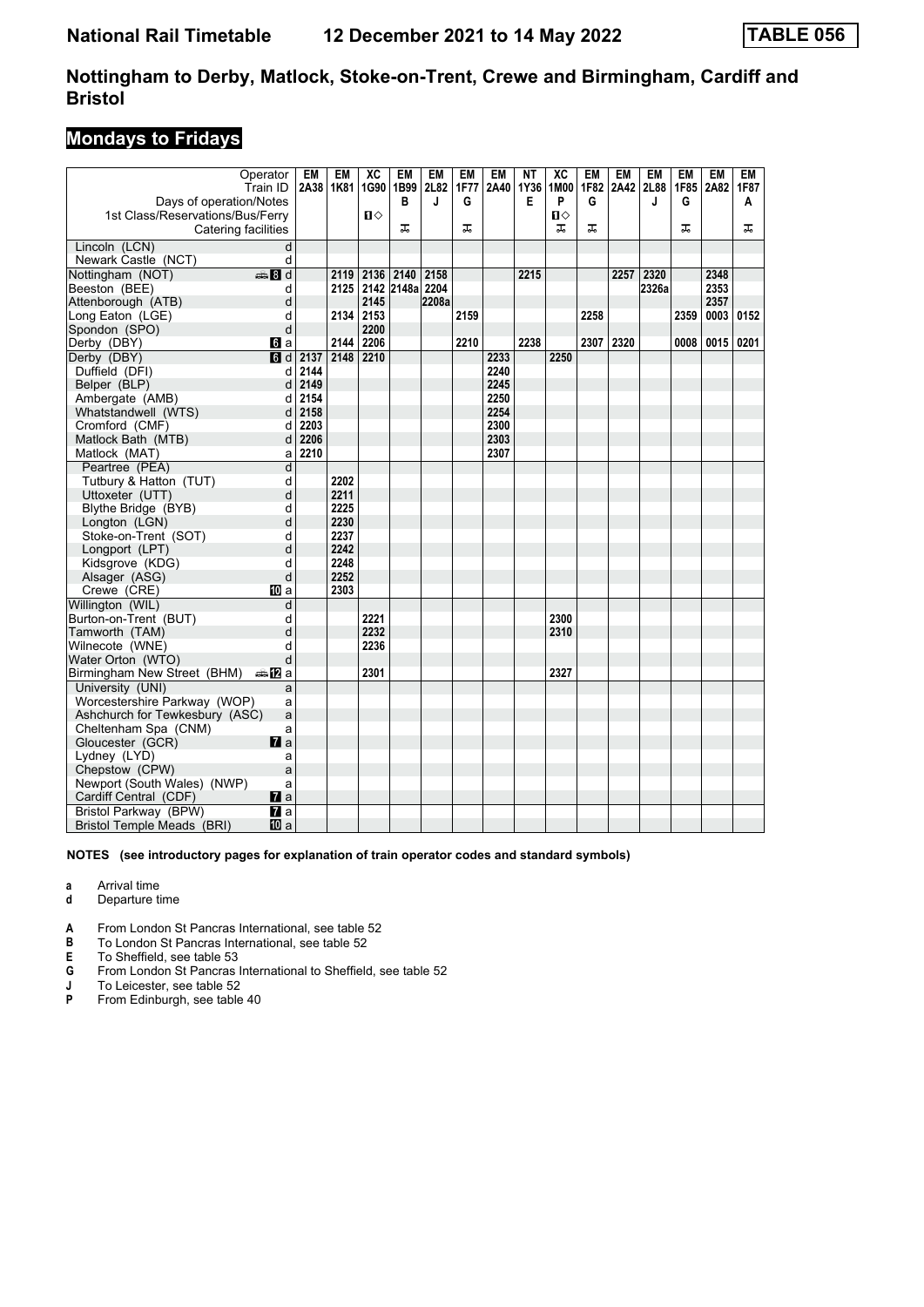## **Saturdays**

| Operator<br>Train ID<br>Days of operation/Notes<br>1st Class/Reservations/Bus/Ferry<br>Catering facilities |   | <b>EM</b><br>2A06 | $\overline{AC}$<br>1V42<br>В<br>Ⅱ♦ | <b>EM</b><br>2A08 | <b>EM</b><br><b>1F00</b><br>C<br>ᠼ | $\overline{X}C$<br><b>1V03</b><br>$\mathbf{u}$ | <b>EM</b><br>1B10<br>D<br>ᠼ | <b>EM</b><br>1F02<br>Е<br>ᠼ | $\overline{AC}$<br>1006<br>F<br>п | <b>EM</b><br>1F03<br>G<br>ᠼ | <b>EM</b><br>2A10 | $\overline{\mathbf{X}}$<br><b>1V44</b><br>н<br>П⇔<br>ᠼ | $\overline{AC}$<br><b>1V04</b><br>$\mathbf{u}$ | <b>EM</b><br>D<br>ᠼ | <b>EM</b>            | <b>EM</b><br>J | $\overline{AC}$<br>1B16 1K53 2L52 1G96 1F07<br>О | <b>EM</b><br>G<br>ᠼ | <b>EM</b><br>四 |
|------------------------------------------------------------------------------------------------------------|---|-------------------|------------------------------------|-------------------|------------------------------------|------------------------------------------------|-----------------------------|-----------------------------|-----------------------------------|-----------------------------|-------------------|--------------------------------------------------------|------------------------------------------------|---------------------|----------------------|----------------|--------------------------------------------------|---------------------|----------------|
| Lincoln (LCN)                                                                                              | d |                   |                                    |                   |                                    |                                                |                             |                             |                                   |                             |                   |                                                        |                                                |                     |                      | 0634           |                                                  |                     |                |
| Newark Castle (NCT)                                                                                        | d |                   |                                    |                   |                                    |                                                |                             |                             |                                   |                             |                   |                                                        |                                                |                     |                      | 0658           |                                                  |                     |                |
| $\bigoplus$ 8 d<br>Nottingham (NOT)                                                                        |   |                   |                                    | 0542              |                                    | 0600                                           | 0612                        |                             | 0642                              |                             |                   |                                                        | 0703                                           | 0712                | 0716                 | 0726           | 0737                                             |                     |                |
| Beeston (BEE)                                                                                              | d |                   |                                    | 0548              |                                    | 0606                                           | 0617a                       |                             | 0648                              |                             |                   |                                                        |                                                |                     | 0709 0717a 0722 0733 |                | 0743                                             |                     |                |
| Attenborough (ATB)                                                                                         | d |                   |                                    | 0551              |                                    | 0609                                           |                             |                             |                                   |                             |                   |                                                        |                                                |                     |                      | 0736a          |                                                  |                     |                |
| Long Eaton (LGE)                                                                                           | d |                   |                                    | 0558              | 0613                               | 0617                                           |                             |                             |                                   | 0701                        |                   |                                                        | 0721                                           |                     | 0731                 |                | 0752 0757                                        |                     |                |
| Spondon (SPO)                                                                                              | d |                   |                                    | 0605              |                                    | 0624                                           |                             |                             |                                   |                             |                   |                                                        |                                                |                     |                      |                |                                                  |                     | 0810           |
| Derby (DBY)<br>$\blacksquare$ a                                                                            |   |                   |                                    | 0611              | 0622                               | 0631                                           |                             |                             | 0704 0709                         |                             |                   |                                                        | 0731                                           |                     | 0742                 |                | 0802                                             | 0806                | 0825           |
| $\overline{6}$ d<br>Derby (DBY)                                                                            |   | 0542              | 0610                               | 0630              |                                    | 0638                                           |                             | 0655                        | 0713                              |                             | 0724              | 0727                                                   | 0736                                           |                     | 0747                 |                | 0806                                             |                     |                |
| Duffield (DFI)                                                                                             | d | 0549              |                                    | 0637              |                                    |                                                |                             |                             |                                   |                             | 0731              |                                                        |                                                |                     |                      |                |                                                  |                     |                |
| Belper (BLP)                                                                                               | d | 0554              |                                    | 0642              |                                    |                                                |                             | 0702a                       |                                   |                             | 0736              |                                                        |                                                |                     |                      |                |                                                  |                     |                |
| Ambergate (AMB)                                                                                            | d | 0559              |                                    | 0647              |                                    |                                                |                             |                             |                                   |                             | 0741              |                                                        |                                                |                     |                      |                |                                                  |                     |                |
| Whatstandwell (WTS)                                                                                        | d | 0603              |                                    | 0651              |                                    |                                                |                             |                             |                                   |                             | 0745              |                                                        |                                                |                     |                      |                |                                                  |                     |                |
| Cromford (CMF)                                                                                             | d | 0608              |                                    | 0657              |                                    |                                                |                             |                             |                                   |                             | 0750              |                                                        |                                                |                     |                      |                |                                                  |                     |                |
| Matlock Bath (MTB)                                                                                         | d | 0611              |                                    | 0659              |                                    |                                                |                             |                             |                                   |                             | 0753              |                                                        |                                                |                     |                      |                |                                                  |                     |                |
| Matlock (MAT)                                                                                              | a | 0615              |                                    | 0703              |                                    |                                                |                             |                             |                                   |                             | 0757              |                                                        |                                                |                     |                      |                |                                                  |                     |                |
| Peartree (PEA)                                                                                             | d |                   |                                    |                   |                                    |                                                |                             |                             |                                   |                             |                   |                                                        |                                                |                     | 0750                 |                |                                                  |                     |                |
| Tutbury & Hatton (TUT)                                                                                     | d |                   |                                    |                   |                                    |                                                |                             |                             |                                   |                             |                   |                                                        |                                                |                     | 0801                 |                |                                                  |                     |                |
| Uttoxeter (UTT)                                                                                            | d |                   |                                    |                   |                                    |                                                |                             |                             |                                   |                             |                   |                                                        |                                                |                     | 0811                 |                |                                                  |                     |                |
| Blythe Bridge (BYB)                                                                                        | d |                   |                                    |                   |                                    |                                                |                             |                             |                                   |                             |                   |                                                        |                                                |                     | 0823                 |                |                                                  |                     |                |
| Longton (LGN)                                                                                              | d |                   |                                    |                   |                                    |                                                |                             |                             |                                   |                             |                   |                                                        |                                                |                     | 0828                 |                |                                                  |                     |                |
| Stoke-on-Trent (SOT)                                                                                       | d |                   |                                    |                   |                                    |                                                |                             |                             |                                   |                             |                   |                                                        |                                                |                     | 0835                 |                |                                                  |                     |                |
| Longport (LPT)                                                                                             | d |                   |                                    |                   |                                    |                                                |                             |                             |                                   |                             |                   |                                                        |                                                |                     | 0840                 |                |                                                  |                     |                |
| Kidsgrove (KDG)                                                                                            | d |                   |                                    |                   |                                    |                                                |                             |                             |                                   |                             |                   |                                                        |                                                |                     | 0847                 |                |                                                  |                     |                |
| Alsager (ASG)                                                                                              | d |                   |                                    |                   |                                    |                                                |                             |                             |                                   |                             |                   |                                                        |                                                |                     | 0851                 |                |                                                  |                     |                |
| Crewe (CRE)<br><b>ID</b> a                                                                                 |   |                   |                                    |                   |                                    |                                                |                             |                             |                                   |                             |                   |                                                        |                                                |                     | 0902                 |                |                                                  |                     |                |
| Willington (WIL)                                                                                           | d |                   |                                    |                   |                                    |                                                |                             |                             |                                   |                             |                   |                                                        | 0743                                           |                     |                      |                |                                                  |                     |                |
| Burton-on-Trent (BUT)                                                                                      | d |                   | 0620                               |                   |                                    | 0650                                           |                             |                             | 0723                              |                             |                   | 0738                                                   | 0750                                           |                     |                      |                | 0818                                             |                     |                |
| Tamworth (TAM)                                                                                             | d |                   | 0631                               |                   |                                    | 0703                                           |                             |                             | 0734                              |                             |                   | 0750                                                   | 0803                                           |                     |                      |                | 0830                                             |                     |                |
| Wilnecote (WNE)                                                                                            | q |                   |                                    |                   |                                    | 0707                                           |                             |                             |                                   |                             |                   |                                                        | 0807                                           |                     |                      |                | 0834                                             |                     |                |
| Water Orton (WTO)                                                                                          | d |                   |                                    |                   |                                    |                                                |                             |                             |                                   |                             |                   |                                                        |                                                |                     |                      |                | 0844                                             |                     |                |
| Birmingham New Street (BHM)<br>a≞12la                                                                      |   |                   | 0648                               |                   |                                    | 0724                                           |                             |                             | 0754                              |                             |                   | 0808                                                   | 0824                                           |                     |                      |                | 0855                                             |                     |                |
| University (UNI)                                                                                           | a |                   |                                    |                   |                                    | 0736                                           |                             |                             |                                   |                             |                   |                                                        | 0836                                           |                     |                      |                |                                                  |                     |                |
| Worcestershire Parkway (WOP)                                                                               | a |                   |                                    |                   |                                    | 0758                                           |                             |                             |                                   |                             |                   |                                                        | 0858                                           |                     |                      |                |                                                  |                     |                |
| Ashchurch for Tewkesbury (ASC)                                                                             | a |                   |                                    |                   |                                    |                                                |                             |                             |                                   |                             |                   |                                                        |                                                |                     |                      |                |                                                  |                     |                |
| Cheltenham Spa (CNM)                                                                                       | a |                   | 0750                               |                   |                                    | 0814                                           |                             |                             |                                   |                             |                   | 0850                                                   | 0914                                           |                     |                      |                |                                                  |                     |                |
| Gloucester (GCR)<br>$\mathbf{z}$ a                                                                         |   |                   |                                    |                   |                                    | 0824                                           |                             |                             |                                   |                             |                   |                                                        | 0924                                           |                     |                      |                |                                                  |                     |                |
| Lydney (LYD)                                                                                               | a |                   |                                    |                   |                                    |                                                |                             |                             |                                   |                             |                   |                                                        |                                                |                     |                      |                |                                                  |                     |                |
| Chepstow (CPW)                                                                                             | a |                   |                                    |                   |                                    | 0853                                           |                             |                             |                                   |                             |                   |                                                        | 0953                                           |                     |                      |                |                                                  |                     |                |
| Newport (South Wales) (NWP)                                                                                | a |                   |                                    |                   |                                    | 0911                                           |                             |                             |                                   |                             |                   |                                                        | 1012                                           |                     |                      |                |                                                  |                     |                |
| Cardiff Central (CDF)<br>$\mathbf{z}$ a                                                                    |   |                   |                                    |                   |                                    | 0925                                           |                             |                             |                                   |                             |                   |                                                        | 1027                                           |                     |                      |                |                                                  |                     |                |
| Bristol Parkway (BPW)<br>$\overline{a}$                                                                    |   |                   | 0820                               |                   |                                    |                                                |                             |                             |                                   |                             |                   | 0921                                                   |                                                |                     |                      |                |                                                  |                     |                |
| <b>Bristol Temple Meads (BRI)</b><br><b>ID</b> a                                                           |   |                   | 0836                               |                   |                                    |                                                |                             |                             |                                   |                             |                   | 0934                                                   |                                                |                     |                      |                |                                                  |                     |                |

**NOTES (see introductory pages for explanation of train operator codes and standard symbols)**

**a** Arrival time<br>**d** Departure t

- **d** Departure time
- **B** To Plymouth, see table 50
- **C** From Kettering to Sheffield, see table 52
- **D** To London St Pancras International, see table 52<br>**E** To Sheffield, see table 53
- **E** To Sheffield, see table 53<br>**F** To Reading, see table 50
- **F** To Reading, see table 50<br>**G** From London St Pancras
- **6** From London St Pancras International to Sheffield, see table 52<br>**H** From Leeds to Plymouth, see table 50
- **+** From Leeds to Plymouth, see table 50<br>**J** To Leicester, see table 52
- To Leicester, see table 52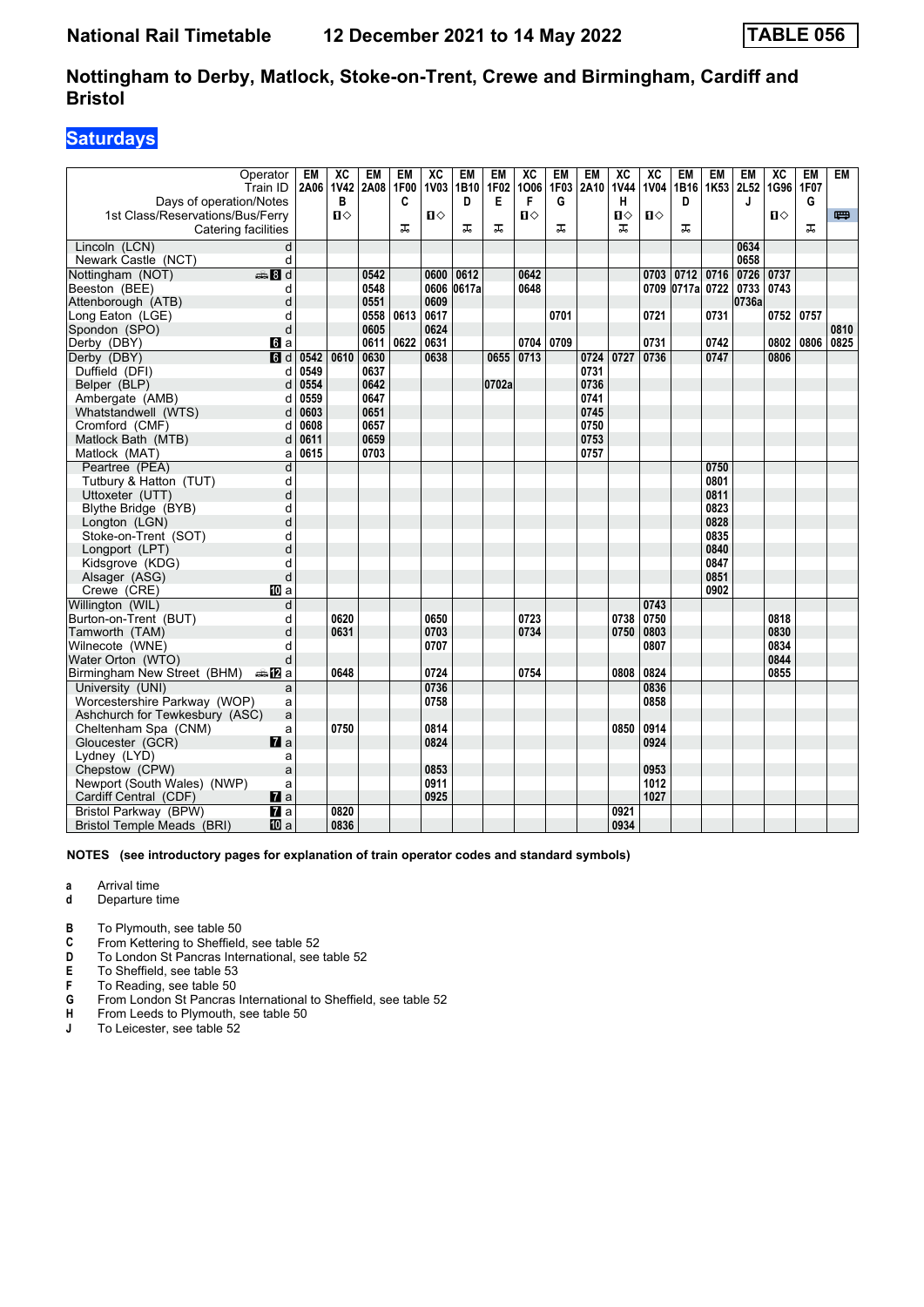## **Saturdays**

| Operator<br>Train ID                      | ХC<br>1V46   | <b>EM</b><br>2A12 | ХC<br><b>1V05</b> | EM<br>1B22 | EM<br>1K55 | <b>EM</b><br>2L54 | $\overline{X}C$<br>1G12 | <b>EM</b><br>1F12 | EM   | $\overline{AC}$<br>1V48 | <b>EM</b><br>2A14 | $\overline{AC}$<br><b>1V06</b> | EM              | <b>EM</b><br>1B28 1K57 | <b>EM</b><br>2L56 | $\overline{X}C$<br> 1G16   1F17 | <b>EM</b> | $\overline{AC}$<br><b>1V50</b> |
|-------------------------------------------|--------------|-------------------|-------------------|------------|------------|-------------------|-------------------------|-------------------|------|-------------------------|-------------------|--------------------------------|-----------------|------------------------|-------------------|---------------------------------|-----------|--------------------------------|
| Days of operation/Notes                   | Κ            |                   |                   | D          |            | L                 |                         | G                 |      | M                       |                   |                                | D               |                        | J                 |                                 | G         | N                              |
| 1st Class/Reservations/Bus/Ferry          | $\mathbf{u}$ |                   | Ⅱ♦                |            |            |                   | Ⅱ♦                      |                   | 四    | $\mathbf{u}$            |                   | $\mathbf{u}$                   |                 |                        |                   | О                               |           | Ⅱ♦                             |
| Catering facilities                       |              |                   |                   | ᠼ          |            |                   |                         | ᠼ                 |      |                         |                   | ᠼ                              | ᠼ               |                        |                   |                                 | ᠼ         | ᠼ                              |
| Lincoln (LCN)<br>d                        |              |                   |                   |            |            | 0739              |                         |                   |      |                         |                   |                                |                 |                        | 0839              |                                 |           |                                |
| d<br>Newark Castle (NCT)                  |              |                   |                   |            | 0736       | 0806              |                         |                   |      |                         |                   |                                |                 | 0841                   | 0907              |                                 |           |                                |
| $\bigoplus$ 8 d<br>Nottingham (NOT)       |              |                   | 0807              | 0812       | 0816       | 0831              | 0841                    |                   |      |                         |                   | 0907                           | 0912            | 0917                   | 0929              | 0941                            |           |                                |
| Beeston (BEE)<br>d                        |              |                   | 0813              | 0817a 0822 |            | 0837              |                         |                   |      |                         |                   |                                | 0913 0917a 0923 |                        | 0935              |                                 |           |                                |
| Attenborough (ATB)<br>d                   |              |                   |                   |            |            | 0841a             |                         |                   |      |                         |                   |                                |                 |                        | 0939a             |                                 |           |                                |
| Long Eaton (LGE)<br>d                     |              |                   | 0826              |            | 0831       |                   |                         | 0859              |      |                         |                   | 0924                           |                 | 0932                   |                   |                                 | 0959      |                                |
| d<br>Spondon (SPO)                        |              |                   |                   |            |            |                   | 0858                    |                   | 0910 |                         |                   |                                |                 |                        |                   |                                 |           |                                |
| Derby (DBY)<br>$\mathbf{d}$ a             |              |                   | 0837              |            | 0844       |                   | 0904                    | 0908              | 0925 |                         |                   | 0935                           |                 | 0943                   |                   | 1001                            | 1008      |                                |
| $\overline{a}$<br>Derby (DBY)             | 0828         | 0833              | 0841              |            | 0848       |                   | 0910                    |                   |      | 0931                    | 0933              | 0938                           |                 | 0948                   |                   | 1010                            |           | 1031                           |
| Duffield (DFI)<br>d                       |              | 0840              |                   |            |            |                   |                         |                   |      |                         | 0940              |                                |                 |                        |                   |                                 |           |                                |
| d<br>Belper (BLP)                         |              | 0845              |                   |            |            |                   |                         |                   |      |                         | 0945              |                                |                 |                        |                   |                                 |           |                                |
| Ambergate (AMB)<br>d                      |              | 0850              |                   |            |            |                   |                         |                   |      |                         | 0950              |                                |                 |                        |                   |                                 |           |                                |
| d<br>Whatstandwell (WTS)                  |              | 0854              |                   |            |            |                   |                         |                   |      |                         | 0954              |                                |                 |                        |                   |                                 |           |                                |
| Cromford (CMF)<br>d                       |              | 0859              |                   |            |            |                   |                         |                   |      |                         | 0959              |                                |                 |                        |                   |                                 |           |                                |
| d<br>Matlock Bath (MTB)                   |              | 0902              |                   |            |            |                   |                         |                   |      |                         | 1002              |                                |                 |                        |                   |                                 |           |                                |
| Matlock (MAT)<br>a                        |              | 0906              |                   |            |            |                   |                         |                   |      |                         | 1006              |                                |                 |                        |                   |                                 |           |                                |
| d<br>Peartree (PEA)                       |              |                   |                   |            |            |                   |                         |                   |      |                         |                   |                                |                 |                        |                   |                                 |           |                                |
| d<br>Tutbury & Hatton (TUT)               |              |                   |                   |            | 0902       |                   |                         |                   |      |                         |                   |                                |                 | 1002                   |                   |                                 |           |                                |
| d<br>Uttoxeter (UTT)                      |              |                   |                   |            | 0911       |                   |                         |                   |      |                         |                   |                                |                 | 1011                   |                   |                                 |           |                                |
| Blythe Bridge (BYB)<br>d                  |              |                   |                   |            | 0925       |                   |                         |                   |      |                         |                   |                                |                 | 1025                   |                   |                                 |           |                                |
| d<br>Longton (LGN)                        |              |                   |                   |            | 0930       |                   |                         |                   |      |                         |                   |                                |                 | 1030                   |                   |                                 |           |                                |
| Stoke-on-Trent (SOT)<br>d                 |              |                   |                   |            | 0937       |                   |                         |                   |      |                         |                   |                                |                 | 1037                   |                   |                                 |           |                                |
| d<br>Longport (LPT)                       |              |                   |                   |            | 0942       |                   |                         |                   |      |                         |                   |                                |                 | 1042                   |                   |                                 |           |                                |
| Kidsgrove (KDG)<br>d                      |              |                   |                   |            | 0948       |                   |                         |                   |      |                         |                   |                                |                 | 1048                   |                   |                                 |           |                                |
| d<br>Alsager (ASG)                        |              |                   |                   |            | 0952       |                   |                         |                   |      |                         |                   |                                |                 | 1052                   |                   |                                 |           |                                |
| Crewe (CRE)<br><b>ID</b> a                |              |                   |                   |            | 1003       |                   |                         |                   |      |                         |                   |                                |                 | 1103                   |                   |                                 |           |                                |
| Willington (WIL)<br>d                     |              |                   |                   |            |            |                   |                         |                   |      |                         |                   | 0946                           |                 |                        |                   |                                 |           |                                |
| Burton-on-Trent (BUT)<br>d                | 0838         |                   | 0852              |            |            |                   | 0921                    |                   |      | 0941                    |                   | 0952                           |                 |                        |                   | 1021                            |           |                                |
| Tamworth (TAM)<br>d                       | 0851         |                   | 0904              |            |            |                   | 0933                    |                   |      |                         |                   | 1003                           |                 |                        |                   | 1033                            |           | 1050                           |
| Wilnecote (WNE)<br>d                      |              |                   |                   |            |            |                   | 0937                    |                   |      |                         |                   |                                |                 |                        |                   | 1037                            |           |                                |
| Water Orton (WTO)<br>d                    |              |                   |                   |            |            |                   |                         |                   |      |                         |                   |                                |                 |                        |                   |                                 |           |                                |
| Birmingham New Street (BHM)<br>a≞172la    | 0908         |                   | 0924              |            |            |                   | 0955                    |                   |      | 1004                    |                   | 1024                           |                 |                        |                   | 1055                            |           | 1108                           |
| University (UNI)<br>a                     |              |                   | 0936              |            |            |                   |                         |                   |      |                         |                   | 1036                           |                 |                        |                   |                                 |           |                                |
| Worcestershire Parkway (WOP)<br>a         |              |                   | 0958              |            |            |                   |                         |                   |      |                         |                   | 1058                           |                 |                        |                   |                                 |           |                                |
| a<br>Ashchurch for Tewkesbury (ASC)       |              |                   |                   |            |            |                   |                         |                   |      |                         |                   |                                |                 |                        |                   |                                 |           |                                |
| Cheltenham Spa (CNM)<br>a                 | 0950         |                   | 1014              |            |            |                   |                         |                   |      | 1050                    |                   | 1114                           |                 |                        |                   |                                 |           | 1150                           |
| Gloucester (GCR)<br>$\mathbf{z}$ a        |              |                   | 1023              |            |            |                   |                         |                   |      |                         |                   | 1124                           |                 |                        |                   |                                 |           |                                |
| Lydney (LYD)<br>a                         |              |                   | 1046              |            |            |                   |                         |                   |      |                         |                   |                                |                 |                        |                   |                                 |           |                                |
| Chepstow (CPW)<br>a                       |              |                   |                   |            |            |                   |                         |                   |      |                         |                   | 1153                           |                 |                        |                   |                                 |           |                                |
| Newport (South Wales) (NWP)<br>a          |              |                   | 1111              |            |            |                   |                         |                   |      |                         |                   | 1212                           |                 |                        |                   |                                 |           |                                |
| $\mathbf{z}$ a<br>Cardiff Central (CDF)   |              |                   | 1125              |            |            |                   |                         |                   |      |                         |                   | 1226                           |                 |                        |                   |                                 |           |                                |
| Bristol Parkway (BPW)<br>$\overline{a}$ a | 1020         |                   |                   |            |            |                   |                         |                   |      | 1121                    |                   |                                |                 |                        |                   |                                 |           | 1225                           |
| Bristol Temple Meads (BRI)<br>10a         | 1036         |                   |                   |            |            |                   |                         |                   |      | 1135                    |                   |                                |                 |                        |                   |                                 |           | 1238                           |

**NOTES (see introductory pages for explanation of train operator codes and standard symbols)**

**a** Arrival time

- **d** Departure time
- **D** To London St Pancras International, see table 52
- **4** From London St Pancras International to Sheffield, see table 52<br>**1** To Leicester, see table 52

**-** To Leicester, see table 52<br>**K** From York to Plymouth, se

From York to Plymouth, see table 50

- **L** From Cleethorpes to Leicester, see table 57/52
- **M** From York, see table 53
- **N** From Edinburgh to Plymouth, see table 50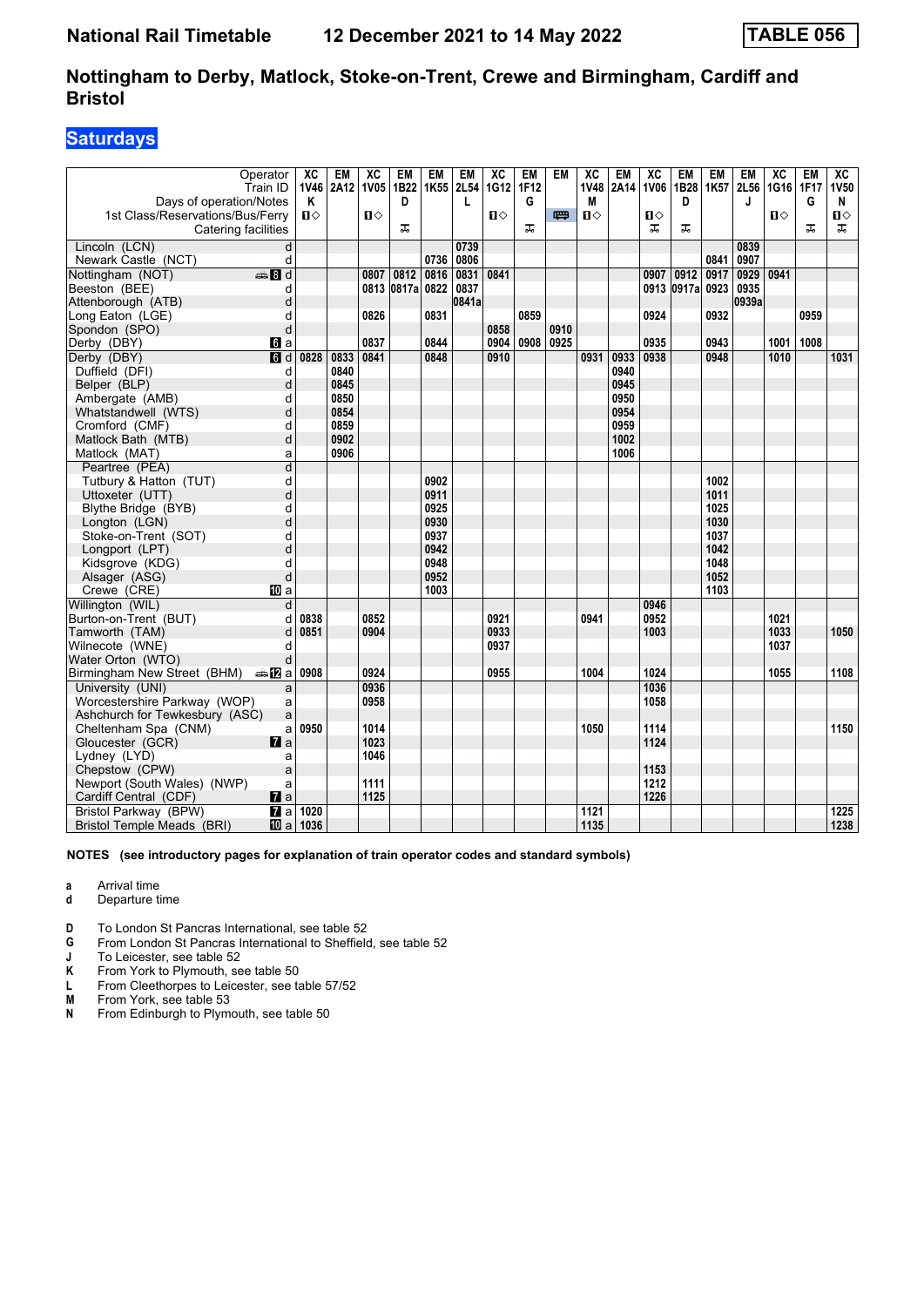## **Saturdays**

|                                                                | Operator            | <b>EM</b> | $\overline{X}C$ | <b>EM</b>  | <b>EM</b> | EM    | $\overline{X}C$ | <b>EM</b>        | $\overline{\text{xc}}$ | <b>EM</b> | $\overline{AC}$ | <b>EM</b>       | <b>EM</b>        | $\overline{X}C$ | <b>EM</b> | $\overline{X}C$ | <b>EM</b> | $\overline{X}C$ | <b>EM</b> |
|----------------------------------------------------------------|---------------------|-----------|-----------------|------------|-----------|-------|-----------------|------------------|------------------------|-----------|-----------------|-----------------|------------------|-----------------|-----------|-----------------|-----------|-----------------|-----------|
|                                                                | Train ID            | 2A16 1V07 |                 | 1B34       | 1K59 2L58 |       | 1G22            | 1F <sub>22</sub> | <b>1V52</b>            | 2A18      | <b>1V08</b>     | 1B40            | <b>2L60</b>      | 1G24            | 1F27      | <b>1V54</b>     | 2A20      | 1V09            | 1B46      |
| Days of operation/Notes                                        |                     |           |                 | D          |           | P     |                 | G                | N                      |           |                 | D               | J                |                 | G         | Q               |           |                 | D         |
| 1st Class/Reservations/Bus/Ferry                               |                     |           | Ⅱ♦              |            |           |       | $\mathbf{u}$    |                  | $\mathbf{u}$           |           | Ⅱ◇              |                 |                  | Ⅱ♦              |           | $\mathbf{u}$    |           | $\mathbf{u}$    |           |
| Catering facilities                                            |                     |           | ᠼ               | ᠼ          |           |       |                 | ᠼ                | ᅚ                      |           | ᠼ               | ᠼ               |                  |                 | ᠼ         | ᠼ               |           | ᠼ               | ᠼ         |
| Lincoln (LCN)                                                  | d                   |           |                 |            |           | 0933  |                 |                  |                        |           |                 |                 | 1036             |                 |           |                 |           |                 |           |
| Newark Castle (NCT)                                            | d                   |           |                 |            | 0940      | 1003  |                 |                  |                        |           |                 |                 | 1104             |                 |           |                 |           |                 |           |
| Nottingham (NOT)                                               | $\frac{1}{2}$ 8 d   |           | 1007            | 1012       | 1016      | 1030  | 1041            |                  |                        |           | 1107            | 1112            | $\frac{1129}{ }$ | 1141            |           |                 |           | 1207            | 1212      |
| Beeston (BEE)                                                  | d                   |           |                 | 1013 1017a | 1022      | 1036  |                 |                  |                        |           |                 | 1113 1117a 1137 |                  |                 |           |                 |           | 1213            | 1217a     |
| Attenborough (ATB)                                             | d                   |           |                 |            |           | 1040a |                 |                  |                        |           |                 |                 | 1140a            |                 |           |                 |           |                 |           |
| Long Eaton (LGE)                                               | d                   |           | 1024            |            | 1031      |       |                 | 1059             |                        |           | 1124            |                 |                  |                 | 1159      |                 |           | 1224            |           |
| Spondon (SPO)                                                  | d                   |           |                 |            |           |       |                 |                  |                        |           |                 |                 |                  |                 |           |                 |           |                 |           |
| Derby (DBY)                                                    | $\mathbf{a}$ a      |           | 1034            |            | 1043      |       | 1101            | 1108             |                        |           | 1135            |                 |                  | 1201            | 1208      |                 |           | 1235            |           |
| Derby (DBY)                                                    | $\overline{d}$ d    | 1033      | 1038            |            | 1048      |       | 1110            |                  | 1131                   | 1133      | 1138            |                 |                  | 1210            |           | 1231            | 1234      | 1238            |           |
| Duffield (DFI)                                                 | d                   | 1040      |                 |            |           |       |                 |                  |                        | 1140      |                 |                 |                  |                 |           |                 | 1241      |                 |           |
| Belper (BLP)                                                   | d                   | 1045      |                 |            |           |       |                 |                  |                        | 1145      |                 |                 |                  |                 |           |                 | 1246      |                 |           |
| Ambergate (AMB)                                                | d                   | 1050      |                 |            |           |       |                 |                  |                        | 1150      |                 |                 |                  |                 |           |                 | 1251      |                 |           |
| Whatstandwell (WTS)                                            | d                   | 1054      |                 |            |           |       |                 |                  |                        | 1154      |                 |                 |                  |                 |           |                 | 1255      |                 |           |
| Cromford (CMF)                                                 | d                   | 1059      |                 |            |           |       |                 |                  |                        | 1159      |                 |                 |                  |                 |           |                 | 1300      |                 |           |
| Matlock Bath (MTB)                                             | d                   | 1102      |                 |            |           |       |                 |                  |                        | 1202      |                 |                 |                  |                 |           |                 | 1303      |                 |           |
| Matlock (MAT)                                                  | a                   | 1106      |                 |            |           |       |                 |                  |                        | 1206      |                 |                 |                  |                 |           |                 | 1307      |                 |           |
| Peartree (PEA)                                                 | d                   |           |                 |            |           |       |                 |                  |                        |           |                 |                 |                  |                 |           |                 |           |                 |           |
| Tutbury & Hatton (TUT)                                         | d                   |           |                 |            | 1102      |       |                 |                  |                        |           |                 |                 |                  |                 |           |                 |           |                 |           |
| Uttoxeter (UTT)                                                | d                   |           |                 |            | 1111      |       |                 |                  |                        |           |                 |                 |                  |                 |           |                 |           |                 |           |
| Blythe Bridge (BYB)                                            | d                   |           |                 |            | 1125      |       |                 |                  |                        |           |                 |                 |                  |                 |           |                 |           |                 |           |
| Longton (LGN)                                                  | d                   |           |                 |            | 1130      |       |                 |                  |                        |           |                 |                 |                  |                 |           |                 |           |                 |           |
| Stoke-on-Trent (SOT)                                           | d                   |           |                 |            | 1137      |       |                 |                  |                        |           |                 |                 |                  |                 |           |                 |           |                 |           |
| Longport (LPT)                                                 | d                   |           |                 |            | 1142      |       |                 |                  |                        |           |                 |                 |                  |                 |           |                 |           |                 |           |
| Kidsgrove (KDG)                                                | d                   |           |                 |            | 1148      |       |                 |                  |                        |           |                 |                 |                  |                 |           |                 |           |                 |           |
| Alsager (ASG)                                                  | d                   |           |                 |            | 1152      |       |                 |                  |                        |           |                 |                 |                  |                 |           |                 |           |                 |           |
| Crewe (CRE)                                                    | <b>ID</b> a         |           |                 |            | 1203      |       |                 |                  |                        |           |                 |                 |                  |                 |           |                 |           |                 |           |
| Willington (WIL)                                               | d                   |           |                 |            |           |       |                 |                  |                        |           |                 |                 |                  |                 |           |                 |           |                 |           |
| Burton-on-Trent (BUT)                                          | d                   |           | 1050            |            |           |       | 1121            |                  | 1142                   |           | 1150            |                 |                  | 1221            |           |                 |           | 1250            |           |
| Tamworth (TAM)                                                 | d                   |           | 1103            |            |           |       | 1133            |                  |                        |           | 1203            |                 |                  | 1233            |           | 1250            |           | 1303            |           |
| Wilnecote (WNE)                                                | d                   |           |                 |            |           |       | 1137            |                  |                        |           |                 |                 |                  | 1237            |           |                 |           |                 |           |
| Water Orton (WTO)                                              | d                   |           | 1124            |            |           |       |                 |                  |                        |           |                 |                 |                  |                 |           |                 |           | 1324            |           |
| Birmingham New Street (BHM)                                    | anaDa               |           | 1136            |            |           |       | 1155            |                  | 1206                   |           | 1224<br>1236    |                 |                  | 1255            |           | 1308            |           | 1336            |           |
| University (UNI)                                               | a                   |           | 1158            |            |           |       |                 |                  |                        |           | 1258            |                 |                  |                 |           |                 |           | 1358            |           |
| Worcestershire Parkway (WOP)<br>Ashchurch for Tewkesbury (ASC) | a                   |           |                 |            |           |       |                 |                  |                        |           |                 |                 |                  |                 |           |                 |           |                 |           |
| Cheltenham Spa (CNM)                                           | a                   |           | 1214            |            |           |       |                 |                  | 1250                   |           | 1314            |                 |                  |                 |           | 1350            |           | 1414            |           |
| Gloucester (GCR)                                               | a<br>$\mathbf{z}$ a |           | 1223            |            |           |       |                 |                  |                        |           | 1323            |                 |                  |                 |           |                 |           | 1424            |           |
|                                                                |                     |           |                 |            |           |       |                 |                  |                        |           | 1349            |                 |                  |                 |           |                 |           |                 |           |
| Lydney (LYD)<br>Chepstow (CPW)                                 | a<br>a              |           | 1253            |            |           |       |                 |                  |                        |           |                 |                 |                  |                 |           |                 |           | 1453            |           |
| Newport (South Wales) (NWP)                                    | a                   |           | 1312            |            |           |       |                 |                  |                        |           | 1414            |                 |                  |                 |           |                 |           | 1511            |           |
| Cardiff Central (CDF)                                          | $\mathbf{z}$ a      |           | 1325            |            |           |       |                 |                  |                        |           | 1429            |                 |                  |                 |           |                 |           | 1525            |           |
| Bristol Parkway (BPW)                                          | $\overline{a}$      |           |                 |            |           |       |                 |                  | 1321                   |           |                 |                 |                  |                 |           | 1422            |           |                 |           |
| Bristol Temple Meads (BRI)                                     | <b>ID</b> a         |           |                 |            |           |       |                 |                  | 1336                   |           |                 |                 |                  |                 |           | 1434            |           |                 |           |
|                                                                |                     |           |                 |            |           |       |                 |                  |                        |           |                 |                 |                  |                 |           |                 |           |                 |           |

**NOTES (see introductory pages for explanation of train operator codes and standard symbols)**

**a** Arrival time<br>**d** Departure t

- **d** Departure time
- **D** To London St Pancras International, see table 52
- **4** From London St Pancras International to Sheffield, see table 52<br>**1** To Leicester, see table 52

**J** To Leicester, see table 52<br>**N** From Edinburgh to Plymou

**N** From Edinburgh to Plymouth, see table 50<br>**P** From Grimsby Town to Leicester, see table

- **P** From Grimsby Town to Leicester, see table 57/52
- **Q** From Newcastle, see table 40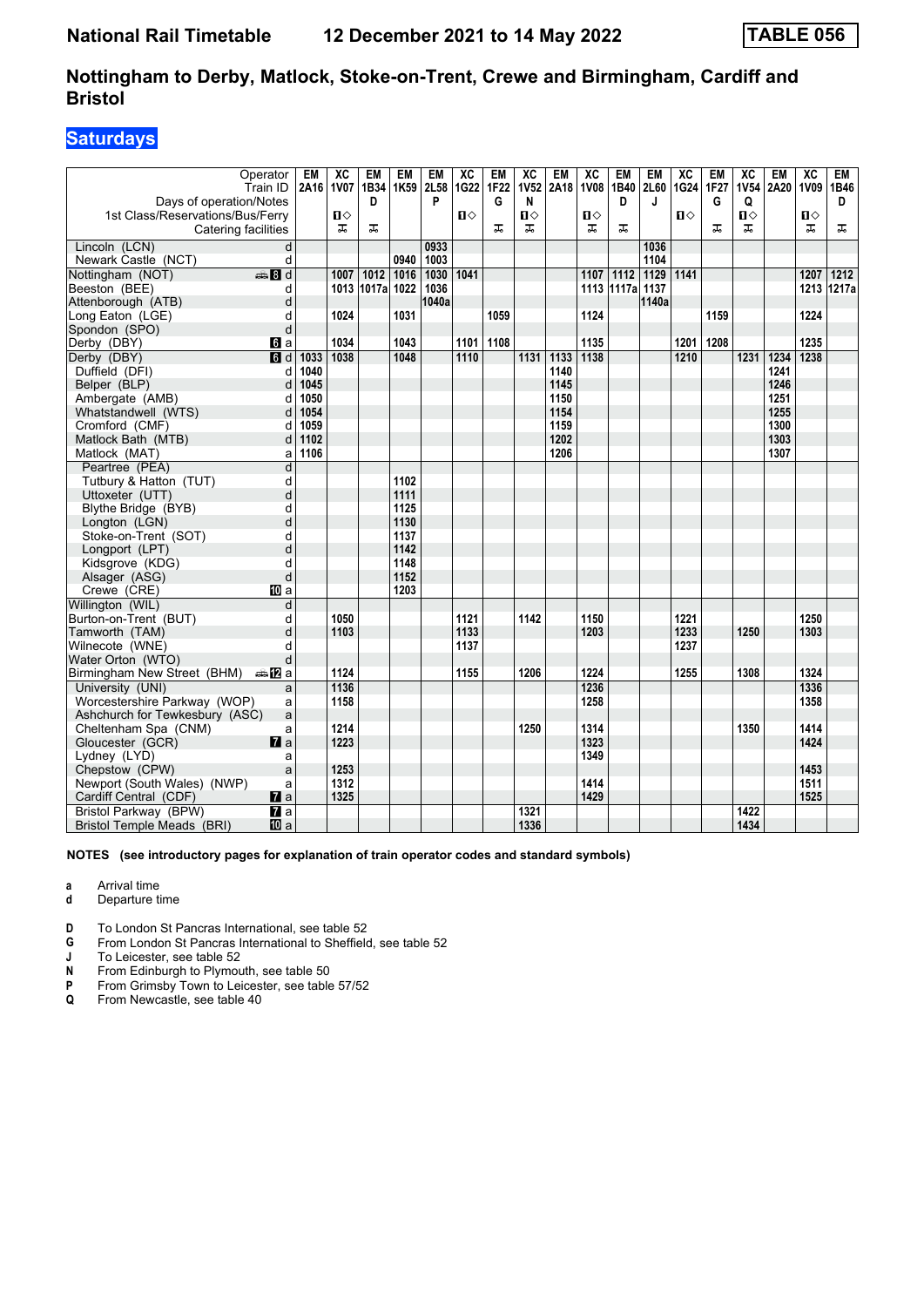## **Saturdays**

| Operator<br>Train ID<br>Days of operation/Notes  | <b>EM</b> | <b>EM</b><br>1K63 2L62<br>L | $\overline{\mathbf{X}}$<br><b>1V87</b><br>Q | $\overline{AC}$<br>1G26 | <b>EM</b><br>1F32<br>G | $\overline{\text{xc}}$<br><b>1V56</b><br>R | <b>EM</b><br>2A22 | $\overline{AC}$<br><b>1V10</b> | <b>EM</b><br>1B52<br>D | <b>EM</b><br>1K65 | $\overline{AC}$<br>1G30 | <b>EM</b><br>1F37<br>G | $\overline{AC}$<br><b>1V58</b><br>s | <b>EM</b> | $\overline{\mathbf{X}}$ | <b>EM</b><br>2A24   1V11   1B58   1K67<br>D | <b>EM</b> | <b>EM</b><br>2L66<br>P |
|--------------------------------------------------|-----------|-----------------------------|---------------------------------------------|-------------------------|------------------------|--------------------------------------------|-------------------|--------------------------------|------------------------|-------------------|-------------------------|------------------------|-------------------------------------|-----------|-------------------------|---------------------------------------------|-----------|------------------------|
| 1st Class/Reservations/Bus/Ferry                 |           |                             | Ⅱ♦                                          | Ⅱ♦                      |                        | $\mathbf{u}$                               |                   | $\blacksquare$                 |                        |                   | 0                       |                        | П⇔                                  |           | Ⅱ♦                      |                                             |           |                        |
| Catering facilities                              |           |                             | 굾                                           |                         | ᠼ                      |                                            |                   | ᠼ                              | ᠼ                      |                   | ᅚ                       | ᠼ                      | ᠼ                                   |           | ᅚ                       | ᅚ                                           |           |                        |
| Lincoln (LCN)                                    | d         | 1133                        |                                             |                         |                        |                                            |                   |                                |                        |                   |                         |                        |                                     |           |                         |                                             |           | 1335                   |
| Newark Castle (NCT)                              | 1136<br>d | 1202                        |                                             |                         |                        |                                            |                   |                                |                        | 1243              |                         |                        |                                     |           |                         |                                             | 1343      | 1403                   |
| Nottingham (NOT)<br><del>e</del> 8d              | 1216      | 1227                        |                                             | 1241                    |                        |                                            |                   | 1307                           | $\frac{1312}{2}$       | 1316              | 1341                    |                        |                                     |           | 1407                    | 1412                                        | 1417      | 1427                   |
| Beeston (BEE)                                    | 1222<br>d | 1233                        |                                             |                         |                        |                                            |                   |                                | 1313 1317a             | 1322              |                         |                        |                                     |           |                         | 1413 1417a 1423                             |           | 1433                   |
| Attenborough (ATB)                               | d         | 1237a                       |                                             |                         |                        |                                            |                   |                                |                        |                   |                         |                        |                                     |           |                         |                                             |           | 1437a                  |
| Long Eaton (LGE)                                 | 1231<br>d |                             |                                             |                         | 1259                   |                                            |                   | 1324                           |                        | 1331              |                         | 1359                   |                                     |           | 1424                    |                                             | 1432      |                        |
| Spondon (SPO)                                    | d         |                             |                                             |                         |                        |                                            |                   |                                |                        |                   |                         |                        |                                     |           |                         |                                             |           |                        |
| Derby (DBY)<br><b>G</b> a                        | 1242      |                             |                                             | 1301                    | 1308                   |                                            |                   | 1335                           |                        | 1344              | 1401                    | 1408                   |                                     |           | 1435                    |                                             | 1443      |                        |
| Derby (DBY)<br>$\blacksquare$                    | 1248      |                             | 1253                                        | 1310                    |                        | 1331                                       | 1333              | 1338                           |                        | 1348              | 1410                    |                        | 1431                                | 1433      | 1438                    |                                             | 1448      |                        |
| Duffield (DFI)                                   | d         |                             |                                             |                         |                        |                                            | 1340              |                                |                        |                   |                         |                        |                                     | 1440      |                         |                                             |           |                        |
| Belper (BLP)                                     | d         |                             |                                             |                         |                        |                                            | 1345              |                                |                        |                   |                         |                        |                                     | 1445      |                         |                                             |           |                        |
| Ambergate (AMB)                                  | d         |                             |                                             |                         |                        |                                            | 1350              |                                |                        |                   |                         |                        |                                     | 1450      |                         |                                             |           |                        |
| Whatstandwell (WTS)                              | d         |                             |                                             |                         |                        |                                            | 1354              |                                |                        |                   |                         |                        |                                     | 1454      |                         |                                             |           |                        |
| Cromford (CMF)                                   | d         |                             |                                             |                         |                        |                                            | 1359              |                                |                        |                   |                         |                        |                                     | 1459      |                         |                                             |           |                        |
| Matlock Bath (MTB)                               | d         |                             |                                             |                         |                        |                                            | 1402              |                                |                        |                   |                         |                        |                                     | 1502      |                         |                                             |           |                        |
| Matlock (MAT)                                    | a         |                             |                                             |                         |                        |                                            | 1406              |                                |                        |                   |                         |                        |                                     | 1506      |                         |                                             |           |                        |
| Peartree (PEA)                                   | d         |                             |                                             |                         |                        |                                            |                   |                                |                        |                   |                         |                        |                                     |           |                         |                                             |           |                        |
| Tutbury & Hatton (TUT)                           | 1302<br>d |                             |                                             |                         |                        |                                            |                   |                                |                        | 1402              |                         |                        |                                     |           |                         |                                             | 1502      |                        |
| Uttoxeter (UTT)                                  | 1311<br>d |                             |                                             |                         |                        |                                            |                   |                                |                        | 1411              |                         |                        |                                     |           |                         |                                             | 1511      |                        |
| Blythe Bridge (BYB)                              | 1325<br>d |                             |                                             |                         |                        |                                            |                   |                                |                        | 1425              |                         |                        |                                     |           |                         |                                             | 1525      |                        |
| Longton (LGN)                                    | 1330<br>d |                             |                                             |                         |                        |                                            |                   |                                |                        | 1430              |                         |                        |                                     |           |                         |                                             | 1530      |                        |
| Stoke-on-Trent (SOT)                             | 1337<br>d |                             |                                             |                         |                        |                                            |                   |                                |                        | 1437              |                         |                        |                                     |           |                         |                                             | 1537      |                        |
| Longport (LPT)                                   | 1342<br>d |                             |                                             |                         |                        |                                            |                   |                                |                        | 1442              |                         |                        |                                     |           |                         |                                             | 1542      |                        |
| Kidsgrove (KDG)                                  | 1348<br>d |                             |                                             |                         |                        |                                            |                   |                                |                        | 1448              |                         |                        |                                     |           |                         |                                             | 1548      |                        |
| Alsager (ASG)                                    | 1352<br>d |                             |                                             |                         |                        |                                            |                   |                                |                        | 1452              |                         |                        |                                     |           |                         |                                             | 1552      |                        |
| Crewe (CRE)<br>100 a                             | 1403      |                             |                                             |                         |                        |                                            |                   |                                |                        | 1503              |                         |                        |                                     |           |                         |                                             | 1603      |                        |
| Willington (WIL)                                 | d         |                             |                                             | 1317                    |                        |                                            |                   |                                |                        |                   |                         |                        |                                     |           |                         |                                             |           |                        |
| Burton-on-Trent (BUT)                            | d         |                             |                                             | 1324                    |                        | 1341                                       |                   | 1350                           |                        |                   | 1421                    |                        |                                     |           | 1450                    |                                             |           |                        |
| Tamworth (TAM)                                   | d         |                             |                                             | 1336                    |                        |                                            |                   | 1403                           |                        |                   | 1433                    |                        | 1450                                |           | 1503                    |                                             |           |                        |
| Wilnecote (WNE)                                  | d         |                             |                                             |                         |                        |                                            |                   |                                |                        |                   | 1437                    |                        |                                     |           |                         |                                             |           |                        |
| Water Orton (WTO)                                | d         |                             |                                             |                         |                        |                                            |                   |                                |                        |                   |                         |                        |                                     |           |                         |                                             |           |                        |
| Birmingham New Street (BHM)<br>—mil2la           |           |                             | 1328                                        | 1355                    |                        | 1404                                       |                   | 1424                           |                        |                   | 1455                    |                        | 1508                                |           | 1524                    |                                             |           |                        |
| University (UNI)                                 | a         |                             |                                             |                         |                        |                                            |                   | 1436                           |                        |                   |                         |                        |                                     |           | 1536                    |                                             |           |                        |
| Worcestershire Parkway (WOP)                     | a         |                             |                                             |                         |                        |                                            |                   | 1458                           |                        |                   |                         |                        |                                     |           | 1558                    |                                             |           |                        |
| Ashchurch for Tewkesbury (ASC)                   | a         |                             |                                             |                         |                        |                                            |                   |                                |                        |                   |                         |                        |                                     |           |                         |                                             |           |                        |
| Cheltenham Spa (CNM)                             | a         |                             |                                             |                         |                        | 1450                                       |                   | 1514                           |                        |                   |                         |                        | 1550                                |           | 1614                    |                                             |           |                        |
| $\mathbf{z}$ a<br>Gloucester (GCR)               |           |                             |                                             |                         |                        |                                            |                   | 1524                           |                        |                   |                         |                        |                                     |           | 1623                    |                                             |           |                        |
| Lydney (LYD)                                     | a         |                             |                                             |                         |                        |                                            |                   |                                |                        |                   |                         |                        |                                     |           | 1646                    |                                             |           |                        |
| Chepstow (CPW)                                   | a         |                             |                                             |                         |                        |                                            |                   | 1553                           |                        |                   |                         |                        |                                     |           | 1655                    |                                             |           |                        |
| Newport (South Wales) (NWP)                      | a         |                             |                                             |                         |                        |                                            |                   | 1611                           |                        |                   |                         |                        |                                     |           | 1713                    |                                             |           |                        |
| Cardiff Central (CDF)<br>$\mathbf{z}$ a          |           |                             |                                             |                         |                        |                                            |                   | 1625                           |                        |                   |                         |                        |                                     |           | 1727                    |                                             |           |                        |
| $\overline{a}$<br>Bristol Parkway (BPW)          |           |                             |                                             |                         |                        | 1521                                       |                   |                                |                        |                   |                         |                        | 1621                                |           |                         |                                             |           |                        |
| <b>Bristol Temple Meads (BRI)</b><br><b>ID</b> a |           |                             |                                             |                         |                        | 1536                                       |                   |                                |                        |                   |                         |                        | 1634                                |           |                         |                                             |           |                        |

#### **NOTES (see introductory pages for explanation of train operator codes and standard symbols)**

**a** Arrival time

**d** Departure time

**D** To London St Pancras International, see table 52

**4** From London St Pancras International to Sheffield, see table 52<br>**L** From Cleethorpes to Leicester, see table 57/52

**L** From Cleethorpes to Leicester, see table 57/52<br>**P** From Grimsby Town to Leicester, see table 57/5

**P** From Grimsby Town to Leicester, see table 57/52<br> **Q** From Newcastle, see table 40<br> **R** From Glasgow Central to Plymouth, see table 50

From Newcastle, see table 40

**R** From Glasgow Central to Plymouth, see table 50<br> **S** From Newcastle to Penzance, see table 50

From Newcastle to Penzance, see table 50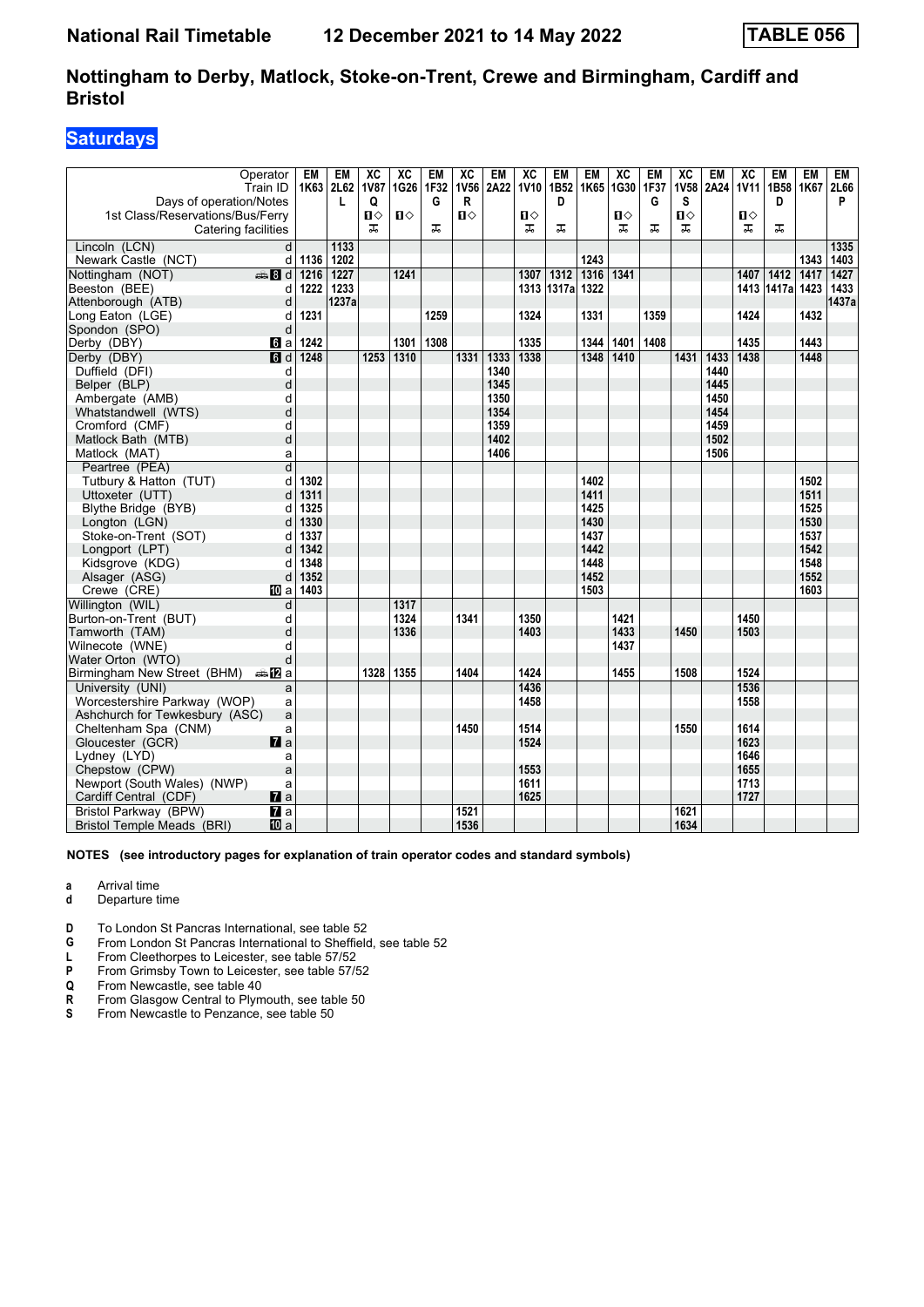## **Saturdays**

| Operator<br>Train ID                                                                                                                                                                                                                                       | $\overline{X}C$ | <b>EM</b><br>1G38 1F42 | <b>EM</b> | $\overline{AC}$<br><b>1V60</b> | <b>EM</b><br>2A26 | $\overline{\text{xc}}$<br>1V12 | <b>EM</b><br>1B64 1K69 | <b>EM</b> | <b>EM</b><br>2L68 | $\overline{AC}$<br>1G46 | <b>EM</b><br><b>1F47</b> | $\overline{\mathbf{X}}$ | <b>EM</b> | $\overline{\text{xc}}$ | <b>EM</b><br>1V62 2A28 1V13 1B70 2L70 | <b>EM</b> | $\overline{X}C$<br>1G52 1F52 | <b>EM</b> |
|------------------------------------------------------------------------------------------------------------------------------------------------------------------------------------------------------------------------------------------------------------|-----------------|------------------------|-----------|--------------------------------|-------------------|--------------------------------|------------------------|-----------|-------------------|-------------------------|--------------------------|-------------------------|-----------|------------------------|---------------------------------------|-----------|------------------------------|-----------|
| Days of operation/Notes                                                                                                                                                                                                                                    |                 | G                      |           | $\mathsf{T}$                   |                   |                                | D                      |           | J                 |                         | G                        | Q                       |           |                        | D                                     | P         |                              | G         |
| 1st Class/Reservations/Bus/Ferry                                                                                                                                                                                                                           | $\mathbf{u}$    |                        | 罒         | $\mathbf{u}$                   |                   | $\P$                           |                        |           |                   | $\Pi$                   |                          | П⇔                      |           | $\mathbf{u}$           |                                       |           | $\mathbf{n}$                 |           |
| Catering facilities                                                                                                                                                                                                                                        |                 | ᠼ                      |           | ᅚ                              |                   |                                | ᠼ                      |           |                   | ᠼ                       | ᠼ                        | ᠼ                       |           |                        | ᠼ                                     |           | ᠼ                            | ᠼ         |
| Lincoln (LCN)<br>d                                                                                                                                                                                                                                         |                 |                        |           |                                |                   |                                |                        |           | 1437              |                         |                          |                         |           |                        |                                       | 1533      |                              |           |
| Newark Castle (NCT)<br>d                                                                                                                                                                                                                                   |                 |                        |           |                                |                   |                                |                        | 1438      | 1506              |                         |                          |                         |           |                        |                                       | 1604      |                              |           |
| $\bigoplus$ 8 d<br>Nottingham (NOT)                                                                                                                                                                                                                        | 1441            |                        |           |                                |                   | 1507                           | 1512                   | 1516      | 1529              | 1541                    |                          |                         |           | 1607                   | 1612                                  | 1632      | 1641                         |           |
| Beeston (BEE)<br>d                                                                                                                                                                                                                                         |                 |                        |           |                                |                   |                                | 1513 1517a             | 1522      | 1535              |                         |                          |                         |           |                        | 1613 1617a                            | 1639      |                              |           |
| Attenborough (ATB)<br>d                                                                                                                                                                                                                                    |                 |                        |           |                                |                   |                                |                        |           | 1539a             |                         |                          |                         |           |                        |                                       | 1642a     |                              |           |
| Long Eaton (LGE)<br>d                                                                                                                                                                                                                                      |                 | 1458                   |           |                                |                   | 1524                           |                        | 1531      |                   |                         | 1559                     |                         |           | 1624                   |                                       |           |                              | 1658      |
| d<br>Spondon (SPO)                                                                                                                                                                                                                                         |                 |                        | 1510      |                                |                   |                                |                        |           |                   |                         |                          |                         |           |                        |                                       |           |                              |           |
| Derby (DBY)<br><b>б</b> іа                                                                                                                                                                                                                                 | 1501            | 1507                   | 1525      |                                |                   | 1535                           |                        | 1544      |                   | 1601                    | 1608                     |                         |           | 1635                   |                                       |           | 1701                         | 1708      |
| Derby (DBY)<br>$\blacksquare$                                                                                                                                                                                                                              | 1510            |                        |           | 1528                           | 1533              | 1539                           |                        | 1548      |                   | 1610                    |                          | 1631                    | 1633      | 1638                   |                                       |           | 1710                         |           |
| Duffield (DFI)<br>d                                                                                                                                                                                                                                        |                 |                        |           |                                | 1540              |                                |                        |           |                   |                         |                          |                         | 1640      |                        |                                       |           |                              |           |
| d<br>Belper (BLP)                                                                                                                                                                                                                                          |                 |                        |           |                                | 1545              |                                |                        |           |                   |                         |                          |                         | 1645      |                        |                                       |           |                              |           |
| Ambergate (AMB)<br>d                                                                                                                                                                                                                                       |                 |                        |           |                                | 1550              |                                |                        |           |                   |                         |                          |                         | 1650      |                        |                                       |           |                              |           |
| d<br>Whatstandwell (WTS)                                                                                                                                                                                                                                   |                 |                        |           |                                | 1554              |                                |                        |           |                   |                         |                          |                         | 1654      |                        |                                       |           |                              |           |
| d<br>Cromford (CMF)                                                                                                                                                                                                                                        |                 |                        |           |                                | 1559              |                                |                        |           |                   |                         |                          |                         | 1659      |                        |                                       |           |                              |           |
| d<br>Matlock Bath (MTB)                                                                                                                                                                                                                                    |                 |                        |           |                                | 1602              |                                |                        |           |                   |                         |                          |                         | 1702      |                        |                                       |           |                              |           |
| Matlock (MAT)<br>a                                                                                                                                                                                                                                         |                 |                        |           |                                | 1606              |                                |                        |           |                   |                         |                          |                         | 1706      |                        |                                       |           |                              |           |
| d<br>Peartree (PEA)                                                                                                                                                                                                                                        |                 |                        |           |                                |                   |                                |                        |           |                   |                         |                          |                         |           |                        |                                       |           |                              |           |
| Tutbury & Hatton (TUT)<br>d                                                                                                                                                                                                                                |                 |                        |           |                                |                   |                                |                        | 1602      |                   |                         |                          |                         |           |                        |                                       |           |                              |           |
| d<br>Uttoxeter (UTT)                                                                                                                                                                                                                                       |                 |                        |           |                                |                   |                                |                        | 1611      |                   |                         |                          |                         |           |                        |                                       |           |                              |           |
| d<br>Blythe Bridge (BYB)                                                                                                                                                                                                                                   |                 |                        |           |                                |                   |                                |                        | 1625      |                   |                         |                          |                         |           |                        |                                       |           |                              |           |
| d<br>Longton (LGN)                                                                                                                                                                                                                                         |                 |                        |           |                                |                   |                                |                        | 1630      |                   |                         |                          |                         |           |                        |                                       |           |                              |           |
| d<br>Stoke-on-Trent (SOT)                                                                                                                                                                                                                                  |                 |                        |           |                                |                   |                                |                        | 1637      |                   |                         |                          |                         |           |                        |                                       |           |                              |           |
| d<br>Longport (LPT)                                                                                                                                                                                                                                        |                 |                        |           |                                |                   |                                |                        | 1642      |                   |                         |                          |                         |           |                        |                                       |           |                              |           |
| d<br>Kidsgrove (KDG)                                                                                                                                                                                                                                       |                 |                        |           |                                |                   |                                |                        | 1648      |                   |                         |                          |                         |           |                        |                                       |           |                              |           |
| d<br>Alsager (ASG)                                                                                                                                                                                                                                         |                 |                        |           |                                |                   |                                |                        | 1652      |                   |                         |                          |                         |           |                        |                                       |           |                              |           |
| Crewe (CRE)<br>吅 a                                                                                                                                                                                                                                         |                 |                        |           |                                |                   |                                |                        | 1703      |                   |                         |                          |                         |           |                        |                                       |           |                              |           |
| Willington (WIL)<br>d                                                                                                                                                                                                                                      | 1517            |                        |           |                                |                   |                                |                        |           |                   |                         |                          |                         |           |                        |                                       |           | 1717                         |           |
| Burton-on-Trent (BUT)<br>d                                                                                                                                                                                                                                 | 1524            |                        |           | 1539                           |                   | 1550                           |                        |           |                   | 1621                    |                          |                         |           | 1650                   |                                       |           | 1724                         |           |
| Tamworth (TAM)<br>d                                                                                                                                                                                                                                        | 1536            |                        |           |                                |                   | 1603                           |                        |           |                   | 1633                    |                          | 1649                    |           | 1703                   |                                       |           | 1736                         |           |
| Wilnecote (WNE)<br>d                                                                                                                                                                                                                                       |                 |                        |           |                                |                   |                                |                        |           |                   | 1637                    |                          |                         |           |                        |                                       |           |                              |           |
| Water Orton (WTO)<br>d                                                                                                                                                                                                                                     |                 |                        |           |                                |                   |                                |                        |           |                   |                         |                          |                         |           |                        |                                       |           |                              |           |
| Birmingham New Street (BHM)<br>⊯m 12al                                                                                                                                                                                                                     | 1555            |                        |           | 1603                           |                   | 1624<br>1636                   |                        |           |                   | 1655                    |                          | 1706                    |           | 1724<br>1736           |                                       |           | 1755                         |           |
| University (UNI)<br>a                                                                                                                                                                                                                                      |                 |                        |           |                                |                   |                                |                        |           |                   |                         |                          |                         |           |                        |                                       |           |                              |           |
| Worcestershire Parkway (WOP)<br>a                                                                                                                                                                                                                          |                 |                        |           |                                |                   | 1658                           |                        |           |                   |                         |                          |                         |           | 1758<br>1808           |                                       |           |                              |           |
| a<br>Ashchurch for Tewkesbury (ASC)                                                                                                                                                                                                                        |                 |                        |           | 1650                           |                   | 1714                           |                        |           |                   |                         |                          | 1750                    |           | 1818                   |                                       |           |                              |           |
| Cheltenham Spa (CNM)<br>a                                                                                                                                                                                                                                  |                 |                        |           |                                |                   |                                |                        |           |                   |                         |                          |                         |           |                        |                                       |           |                              |           |
|                                                                                                                                                                                                                                                            |                 |                        |           |                                |                   |                                |                        |           |                   |                         |                          |                         |           |                        |                                       |           |                              |           |
|                                                                                                                                                                                                                                                            |                 |                        |           |                                |                   |                                |                        |           |                   |                         |                          |                         |           |                        |                                       |           |                              |           |
|                                                                                                                                                                                                                                                            |                 |                        |           |                                |                   |                                |                        |           |                   |                         |                          |                         |           |                        |                                       |           |                              |           |
|                                                                                                                                                                                                                                                            |                 |                        |           |                                |                   |                                |                        |           |                   |                         |                          |                         |           |                        |                                       |           |                              |           |
|                                                                                                                                                                                                                                                            |                 |                        |           |                                |                   |                                |                        |           |                   |                         |                          |                         |           |                        |                                       |           |                              |           |
|                                                                                                                                                                                                                                                            |                 |                        |           |                                |                   |                                |                        |           |                   |                         |                          |                         |           |                        |                                       |           |                              |           |
| $\mathbf{z}$<br>Gloucester (GCR)<br>Lydney (LYD)<br>a<br>Chepstow (CPW)<br>a<br>Newport (South Wales) (NWP)<br>a<br>$\mathbf{z}$ a<br>Cardiff Central (CDF)<br>$\overline{a}$<br>Bristol Parkway (BPW)<br><b>Bristol Temple Meads (BRI)</b><br><b>ID</b> a |                 |                        |           | 1721<br>1735                   |                   | 1724<br>1746<br>1811<br>1827   |                        |           |                   |                         |                          | 1820<br>1834            |           | 1827<br>1912<br>1925   |                                       |           |                              |           |

**NOTES (see introductory pages for explanation of train operator codes and standard symbols)**

**a** Arrival time<br>**d** Departure t

- **d** Departure time
- **D** To London St Pancras International, see table 52
- **4** From London St Pancras International to Sheffield, see table 52<br>**1** To Leicester, see table 52

**J** To Leicester, see table 52<br>**P** From Grimsby Town to Lei

**P** From Grimsby Town to Leicester, see table 57/52<br> **Q** From Newcastle, see table 40<br> **T** From Aberdeen to Penzance, see table 50

From Newcastle, see table 40

From Aberdeen to Penzance, see table 50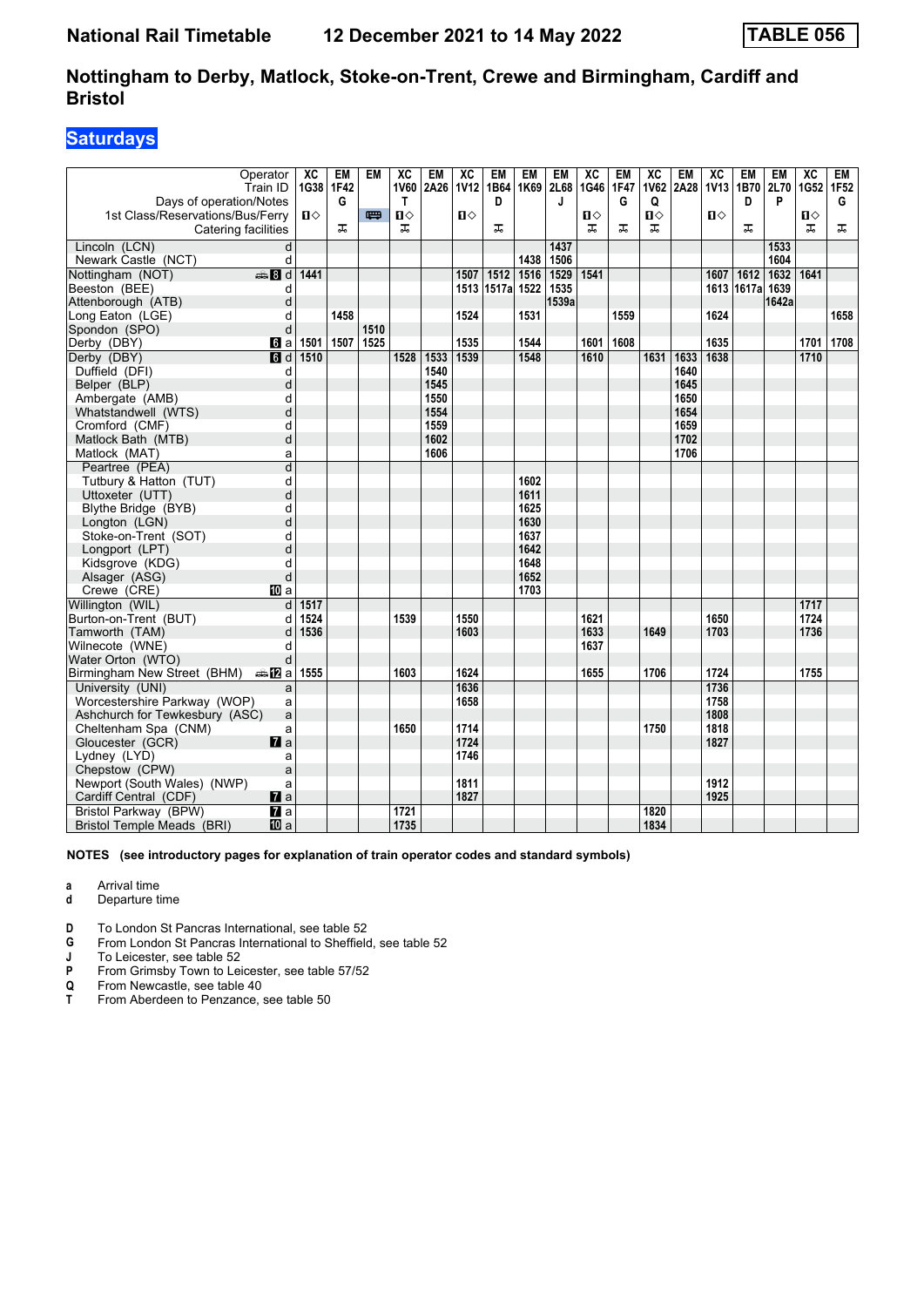## **Saturdays**

| Operator                                           | XC          | <b>EM</b> | <b>EM</b> | $\overline{X}C$ | <b>EM</b> | <b>EM</b> | $\overline{xc}$ | <b>EM</b> | $\overline{AC}$ | <b>EM</b> | $\overline{\text{xc}}$ | <b>EM</b>  | <b>EM</b> | <b>EM</b>      | $\overline{X}C$ | <b>EM</b> | $\overline{X}C$ | <b>EM</b> |
|----------------------------------------------------|-------------|-----------|-----------|-----------------|-----------|-----------|-----------------|-----------|-----------------|-----------|------------------------|------------|-----------|----------------|-----------------|-----------|-----------------|-----------|
| Train ID                                           | <b>1V64</b> | 2A30      |           | <b>1V14</b>     | 1B76      | 1K73      | 1G54            | 1F57      | <b>1V66</b>     | 2A32      | 1V <sub>15</sub>       | 1B82       |           | 1K75 2L74 1G57 |                 | 1F62      | <b>1V68</b>     | 2A34      |
| Days of operation/Notes                            | N           |           |           |                 | D         |           |                 | G         | Q               |           |                        | D          |           | P              |                 | G         | N               |           |
| 1st Class/Reservations/Bus/Ferry                   | Ⅱ♦          |           | <b>m</b>  | $\mathbf{u}$    |           |           | $\blacksquare$  |           | $\mathbf{u}$    |           | $\mathbf{u}$           |            |           |                | $\blacksquare$  |           | $\mathbf{u}$    |           |
| Catering facilities                                | ᠼ           |           |           |                 | ᠼ         |           | ᠼ               | ᠼ         | ᠼ               |           |                        | ᠼ          |           |                |                 | ᠼ         | ᠼ               |           |
| Lincoln (LCN)<br>d                                 |             |           |           |                 |           |           |                 |           |                 |           |                        |            |           | 1731           |                 |           |                 |           |
| d<br>Newark Castle (NCT)                           |             |           |           |                 |           | 1636      |                 |           |                 |           |                        |            |           | 1736 1758      |                 |           |                 |           |
| $\bigoplus$ 8 d<br>Nottingham (NOT)                |             |           |           | 1707            | 1712      | 1716      | 1741            |           |                 |           | 1807                   | 1812       | 1816      | 1827           | 1845            |           |                 |           |
| Beeston (BEE)<br>d                                 |             |           |           | 1713            | 1717a     | 1722      |                 |           |                 |           |                        | 1813 1817a | 1822      | 1833           |                 |           |                 |           |
| Attenborough (ATB)<br>d                            |             |           |           |                 |           |           |                 |           |                 |           |                        |            |           | 1837a          |                 |           |                 |           |
| Long Eaton (LGE)<br>d                              |             |           | 1723      | 1724            |           | 1731      |                 | 1758      |                 |           | 1824                   |            | 1831      |                |                 | 1900      |                 |           |
| d<br>Spondon (SPO)                                 |             |           | 1736      |                 |           |           |                 |           |                 |           |                        |            |           |                |                 |           |                 |           |
| Derby (DBY)<br>6 a                                 |             |           | 1751      | 1735            |           | 1742      | 1801            | 1807      |                 |           | 1834                   |            | 1842      |                | 1905            | 1909      |                 |           |
| Derby (DBY)<br>d                                   | 1731        | 1732      |           | 1739            |           | 1746      | 1810            |           | 1828            | 1833      | 1838                   |            | 1848      |                | 1910            |           | 1931            | 1934      |
| Duffield (DFI)<br>d                                |             | 1739      |           |                 |           |           |                 |           |                 | 1840      |                        |            |           |                |                 |           |                 | 1941      |
| d<br>Belper (BLP)                                  |             | 1744      |           |                 |           |           |                 |           |                 | 1845      |                        |            |           |                |                 |           |                 | 1946      |
| Ambergate (AMB)<br>d                               |             | 1749      |           |                 |           |           |                 |           |                 | 1850      |                        |            |           |                |                 |           |                 | 1951      |
| d<br>Whatstandwell (WTS)                           |             | 1753      |           |                 |           |           |                 |           |                 | 1854      |                        |            |           |                |                 |           |                 | 1955      |
| d<br>Cromford (CMF)                                |             | 1758      |           |                 |           |           |                 |           |                 | 1859      |                        |            |           |                |                 |           |                 | 2000      |
| d<br>Matlock Bath (MTB)                            |             | 1801      |           |                 |           |           |                 |           |                 | 1902      |                        |            |           |                |                 |           |                 | 2003      |
| Matlock (MAT)<br>a                                 |             | 1805      |           |                 |           |           |                 |           |                 | 1906      |                        |            |           |                |                 |           |                 | 2007      |
| Peartree (PEA)<br>d                                |             |           |           |                 |           | 1749      |                 |           |                 |           |                        |            |           |                |                 |           |                 |           |
| Tutbury & Hatton (TUT)<br>d                        |             |           |           |                 |           | 1802      |                 |           |                 |           |                        |            | 1902      |                |                 |           |                 |           |
| d<br>Uttoxeter (UTT)                               |             |           |           |                 |           | 1811      |                 |           |                 |           |                        |            | 1911      |                |                 |           |                 |           |
| Blythe Bridge (BYB)<br>d                           |             |           |           |                 |           | 1825      |                 |           |                 |           |                        |            | 1925      |                |                 |           |                 |           |
| Longton (LGN)<br>d                                 |             |           |           |                 |           | 1830      |                 |           |                 |           |                        |            | 1930      |                |                 |           |                 |           |
| Stoke-on-Trent (SOT)<br>d                          |             |           |           |                 |           | 1837      |                 |           |                 |           |                        |            | 1937      |                |                 |           |                 |           |
| d<br>Longport (LPT)                                |             |           |           |                 |           | 1842      |                 |           |                 |           |                        |            | 1942      |                |                 |           |                 |           |
| Kidsgrove (KDG)<br>d                               |             |           |           |                 |           | 1848      |                 |           |                 |           |                        |            | 1948      |                |                 |           |                 |           |
| d<br>Alsager (ASG)                                 |             |           |           |                 |           | 1852      |                 |           |                 |           |                        |            | 1952      |                |                 |           |                 |           |
| Crewe (CRE)<br>囮 a                                 |             |           |           |                 |           | 1903      |                 |           |                 |           |                        |            | 2003      |                |                 |           |                 |           |
| Willington (WIL)<br>d                              |             |           |           |                 |           |           | 1817            |           |                 |           |                        |            |           |                |                 |           |                 |           |
| Burton-on-Trent (BUT)<br>d                         | 1741        |           |           | 1750            |           |           | 1824            |           |                 |           | 1850                   |            |           |                | 1921            |           | 1941            |           |
| Tamworth (TAM)<br>d                                |             |           |           | 1803            |           |           | 1836            |           | 1847            |           | 1903                   |            |           |                | 1933            |           |                 |           |
| Wilnecote (WNE)<br>d                               |             |           |           | 1807            |           |           |                 |           |                 |           |                        |            |           |                | 1937            |           |                 |           |
| Water Orton (WTO)<br>d                             |             |           |           |                 |           |           |                 |           |                 |           |                        |            |           |                |                 |           |                 |           |
| Birmingham New Street (BHM)<br>anaDa               | 1804        |           |           | 1824            |           |           | 1855            |           | 1904            |           | 1924                   |            |           |                | 1955            |           | 2004            |           |
| University (UNI)<br>a                              |             |           |           | 1836            |           |           |                 |           |                 |           | 1936                   |            |           |                |                 |           |                 |           |
| Worcestershire Parkway (WOP)<br>a                  |             |           |           | 1858            |           |           |                 |           |                 |           | 1958                   |            |           |                |                 |           |                 |           |
| Ashchurch for Tewkesbury (ASC)<br>a                |             |           |           |                 |           |           |                 |           |                 |           |                        |            |           |                |                 |           |                 |           |
| Cheltenham Spa (CNM)<br>a                          | 1850        |           |           | 1914            |           |           |                 |           | 1950            |           | 2014                   |            |           |                |                 |           | 2050            |           |
| Gloucester (GCR)<br>$\mathbf{z}$                   |             |           |           | 1924            |           |           |                 |           |                 |           | 2023                   |            |           |                |                 |           |                 |           |
| Lydney (LYD)<br>a                                  |             |           |           |                 |           |           |                 |           |                 |           |                        |            |           |                |                 |           |                 |           |
| Chepstow (CPW)<br>a                                |             |           |           |                 |           |           |                 |           |                 |           |                        |            |           |                |                 |           |                 |           |
| Newport (South Wales) (NWP)<br>a                   |             |           |           | 2009<br>2022    |           |           |                 |           |                 |           | 2109                   |            |           |                |                 |           |                 |           |
| $\mathbf{z}$ a<br>Cardiff Central (CDF)            |             |           |           |                 |           |           |                 |           |                 |           | 2122                   |            |           |                |                 |           |                 |           |
| $\overline{\mathbf{a}}$ a<br>Bristol Parkway (BPW) | 1921        |           |           |                 |           |           |                 |           | 2022            |           |                        |            |           |                |                 |           | 2120            |           |
| Bristol Temple Meads (BRI)<br><b>ID</b> a          | 1936        |           |           |                 |           |           |                 |           | 2036            |           |                        |            |           |                |                 |           | 2134            |           |

**NOTES (see introductory pages for explanation of train operator codes and standard symbols)**

**a** Arrival time<br>**d** Departure t

**d** Departure time

**D** To London St Pancras International, see table 52

**G** From London St Pancras International to Sheffield, see table 52

**N** From Edinburgh to Plymouth, see table 50<br>**P** From Grimsby Town to Leicester, see table

**P** From Grimsby Town to Leicester, see table 57/52<br>**Q** From Newcastle, see table 40

From Newcastle, see table 40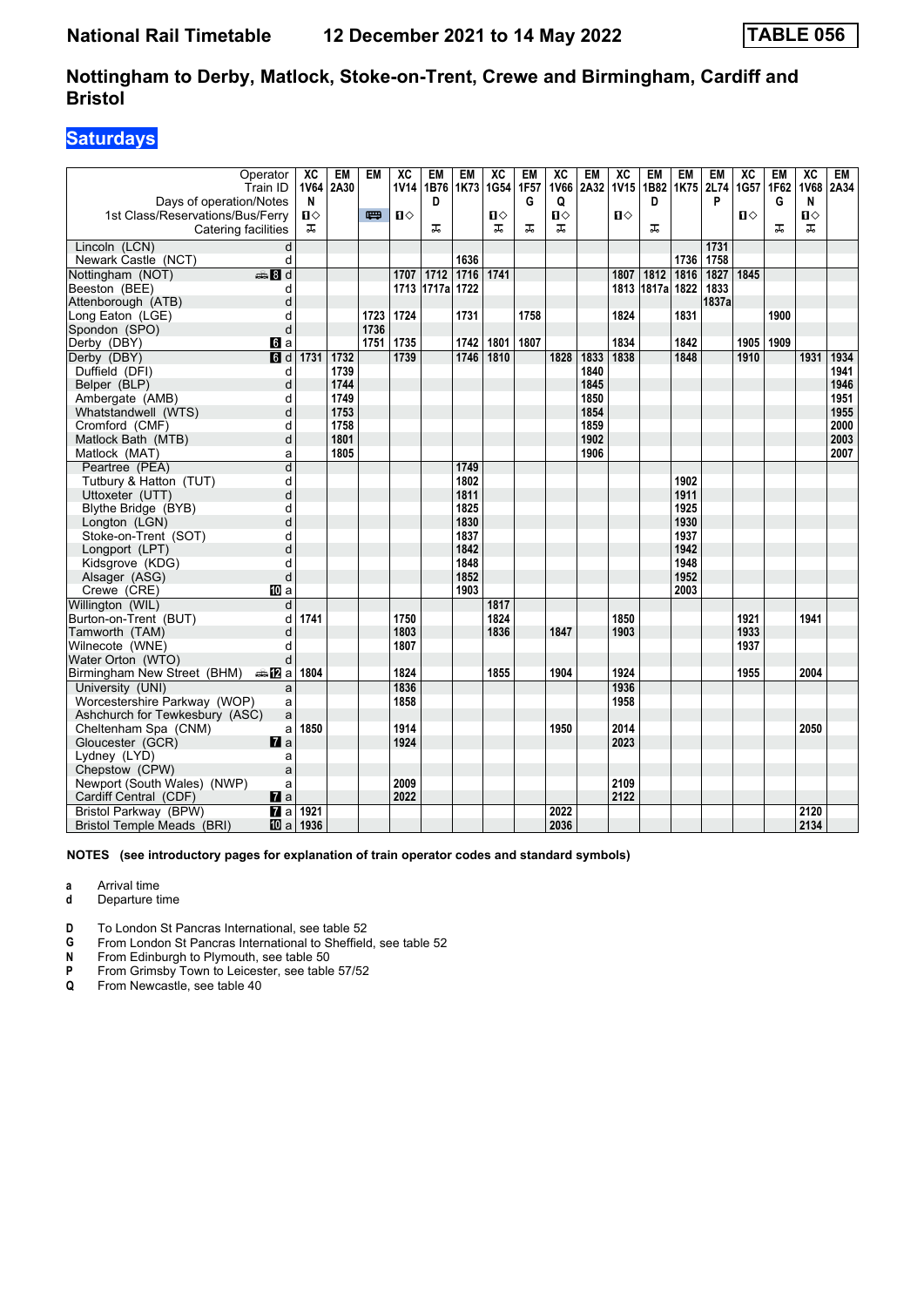## **Saturdays**

| 1G83<br><b>1V70</b><br>1K79<br>2L78<br>1M72 1G89<br>Train ID<br><b>1V16</b><br>1B88<br>1K77<br>2L76<br>1B94<br>1F67<br>2A36<br>1F72<br>1F75<br>1M80<br>2A38<br>1K81<br>Days of operation/Notes<br>U<br>D<br>D<br>G<br>V<br>P<br>Q<br>G<br>v<br>J<br>G<br>$\mathbf{u}$<br>$\mathbf{u}$<br>п⇔<br>$\mathbf{u}$<br>1st Class/Reservations/Bus/Ferry<br>П⇔<br>О<br>ᠼ<br>ᠼ<br>ᠼ<br>ᠼ<br>ᠼ<br>Catering facilities<br>ᠼ<br>ᠼ<br>ᠼ<br>Lincoln (LCN)<br>d<br>1830<br>1934<br>1941<br>d<br>1858<br>2003<br>Newark Castle (NCT)<br>$\bigoplus$ 8 d<br>1932<br>2033<br>2116<br>Nottingham (NOT)<br>1907<br>1912<br>1916<br>1927<br>2012<br>2017<br>2039<br>1933<br>2017a<br>2045<br>2122<br>1913<br>1917a 1922<br>1938<br>2023<br>2039<br>Beeston (BEE)<br>d<br>Attenborough (ATB)<br>d<br>1936a<br>2042a<br>1924<br>1931<br>1949<br>1959<br>2059<br>2121<br>2131<br>Long Eaton (LGE)<br>d<br>2032<br>2054<br>1957<br>Spondon (SPO)<br>d<br>1944<br>2104 2108 2130<br>2141<br>Derby (DBY)<br>1935<br>2003<br>2007<br>2043 |
|--------------------------------------------------------------------------------------------------------------------------------------------------------------------------------------------------------------------------------------------------------------------------------------------------------------------------------------------------------------------------------------------------------------------------------------------------------------------------------------------------------------------------------------------------------------------------------------------------------------------------------------------------------------------------------------------------------------------------------------------------------------------------------------------------------------------------------------------------------------------------------------------------------------------------------------------------------------------------------------------------------------|
|                                                                                                                                                                                                                                                                                                                                                                                                                                                                                                                                                                                                                                                                                                                                                                                                                                                                                                                                                                                                              |
|                                                                                                                                                                                                                                                                                                                                                                                                                                                                                                                                                                                                                                                                                                                                                                                                                                                                                                                                                                                                              |
|                                                                                                                                                                                                                                                                                                                                                                                                                                                                                                                                                                                                                                                                                                                                                                                                                                                                                                                                                                                                              |
|                                                                                                                                                                                                                                                                                                                                                                                                                                                                                                                                                                                                                                                                                                                                                                                                                                                                                                                                                                                                              |
|                                                                                                                                                                                                                                                                                                                                                                                                                                                                                                                                                                                                                                                                                                                                                                                                                                                                                                                                                                                                              |
|                                                                                                                                                                                                                                                                                                                                                                                                                                                                                                                                                                                                                                                                                                                                                                                                                                                                                                                                                                                                              |
|                                                                                                                                                                                                                                                                                                                                                                                                                                                                                                                                                                                                                                                                                                                                                                                                                                                                                                                                                                                                              |
|                                                                                                                                                                                                                                                                                                                                                                                                                                                                                                                                                                                                                                                                                                                                                                                                                                                                                                                                                                                                              |
|                                                                                                                                                                                                                                                                                                                                                                                                                                                                                                                                                                                                                                                                                                                                                                                                                                                                                                                                                                                                              |
|                                                                                                                                                                                                                                                                                                                                                                                                                                                                                                                                                                                                                                                                                                                                                                                                                                                                                                                                                                                                              |
|                                                                                                                                                                                                                                                                                                                                                                                                                                                                                                                                                                                                                                                                                                                                                                                                                                                                                                                                                                                                              |
| $\blacksquare$<br>$\overline{a}$<br>1938<br>1948<br>2010<br>2031<br>2048<br>2053<br>2110<br>2145                                                                                                                                                                                                                                                                                                                                                                                                                                                                                                                                                                                                                                                                                                                                                                                                                                                                                                             |
| Derby (DBY)<br>2033<br>2131<br>2136<br>Duffield (DFI)<br>2143                                                                                                                                                                                                                                                                                                                                                                                                                                                                                                                                                                                                                                                                                                                                                                                                                                                                                                                                                |
| 2040<br>d<br>2045<br>2148                                                                                                                                                                                                                                                                                                                                                                                                                                                                                                                                                                                                                                                                                                                                                                                                                                                                                                                                                                                    |
| d<br>Belper (BLP)<br>2050<br>2153<br>d                                                                                                                                                                                                                                                                                                                                                                                                                                                                                                                                                                                                                                                                                                                                                                                                                                                                                                                                                                       |
| Ambergate (AMB)<br>d<br>2054<br>2157<br>Whatstandwell (WTS)                                                                                                                                                                                                                                                                                                                                                                                                                                                                                                                                                                                                                                                                                                                                                                                                                                                                                                                                                  |
| 2100<br>2202<br>d                                                                                                                                                                                                                                                                                                                                                                                                                                                                                                                                                                                                                                                                                                                                                                                                                                                                                                                                                                                            |
| Cromford (CMF)<br>2205<br>d<br>2103<br>Matlock Bath (MTB)                                                                                                                                                                                                                                                                                                                                                                                                                                                                                                                                                                                                                                                                                                                                                                                                                                                                                                                                                    |
| 2107<br>2209<br>Matlock (MAT)                                                                                                                                                                                                                                                                                                                                                                                                                                                                                                                                                                                                                                                                                                                                                                                                                                                                                                                                                                                |
| a<br>d                                                                                                                                                                                                                                                                                                                                                                                                                                                                                                                                                                                                                                                                                                                                                                                                                                                                                                                                                                                                       |
| Peartree (PEA)                                                                                                                                                                                                                                                                                                                                                                                                                                                                                                                                                                                                                                                                                                                                                                                                                                                                                                                                                                                               |
| d<br>2002<br>2102<br>2158<br>Tutbury & Hatton (TUT)<br>2011<br>2111<br>2207                                                                                                                                                                                                                                                                                                                                                                                                                                                                                                                                                                                                                                                                                                                                                                                                                                                                                                                                  |
| d<br>Uttoxeter (UTT)                                                                                                                                                                                                                                                                                                                                                                                                                                                                                                                                                                                                                                                                                                                                                                                                                                                                                                                                                                                         |
| 2025<br>2124<br>2221<br>Blythe Bridge (BYB)<br>d<br>d<br>2030<br>2129<br>2226                                                                                                                                                                                                                                                                                                                                                                                                                                                                                                                                                                                                                                                                                                                                                                                                                                                                                                                                |
| Longton (LGN)<br>2037<br>2136                                                                                                                                                                                                                                                                                                                                                                                                                                                                                                                                                                                                                                                                                                                                                                                                                                                                                                                                                                                |
| 2233<br>Stoke-on-Trent (SOT)<br>d<br>2238<br>d<br>2042<br>2141                                                                                                                                                                                                                                                                                                                                                                                                                                                                                                                                                                                                                                                                                                                                                                                                                                                                                                                                               |
| Longport (LPT)<br>2048<br>2148<br>2244                                                                                                                                                                                                                                                                                                                                                                                                                                                                                                                                                                                                                                                                                                                                                                                                                                                                                                                                                                       |
| Kidsgrove (KDG)<br>d<br>2052<br>2152<br>2248<br>d                                                                                                                                                                                                                                                                                                                                                                                                                                                                                                                                                                                                                                                                                                                                                                                                                                                                                                                                                            |
| Alsager (ASG)<br>2103<br>2203<br>2300                                                                                                                                                                                                                                                                                                                                                                                                                                                                                                                                                                                                                                                                                                                                                                                                                                                                                                                                                                        |
| Crewe (CRE)<br><b>ID</b> a<br>2117<br>Willington (WIL)<br>d                                                                                                                                                                                                                                                                                                                                                                                                                                                                                                                                                                                                                                                                                                                                                                                                                                                                                                                                                  |
| Burton-on-Trent (BUT)<br>1950<br>2021<br>2124<br>2141<br>d                                                                                                                                                                                                                                                                                                                                                                                                                                                                                                                                                                                                                                                                                                                                                                                                                                                                                                                                                   |
| 2136<br>Tamworth (TAM)<br>d<br>2003<br>2033<br>2049<br>2151                                                                                                                                                                                                                                                                                                                                                                                                                                                                                                                                                                                                                                                                                                                                                                                                                                                                                                                                                  |
| 2140<br>Wilnecote (WNE)<br>2037<br>d                                                                                                                                                                                                                                                                                                                                                                                                                                                                                                                                                                                                                                                                                                                                                                                                                                                                                                                                                                         |
| Water Orton (WTO)<br>d                                                                                                                                                                                                                                                                                                                                                                                                                                                                                                                                                                                                                                                                                                                                                                                                                                                                                                                                                                                       |
| Birmingham New Street (BHM)<br>de <b>12</b> a 2024<br>2055<br>2124 2158<br>2208<br>2107                                                                                                                                                                                                                                                                                                                                                                                                                                                                                                                                                                                                                                                                                                                                                                                                                                                                                                                      |
| 2036<br>University (UNI)<br>a                                                                                                                                                                                                                                                                                                                                                                                                                                                                                                                                                                                                                                                                                                                                                                                                                                                                                                                                                                                |
| Worcestershire Parkway (WOP)<br>2058<br>a                                                                                                                                                                                                                                                                                                                                                                                                                                                                                                                                                                                                                                                                                                                                                                                                                                                                                                                                                                    |
| Ashchurch for Tewkesbury (ASC)<br>a                                                                                                                                                                                                                                                                                                                                                                                                                                                                                                                                                                                                                                                                                                                                                                                                                                                                                                                                                                          |
| 2114<br>2150<br>Cheltenham Spa (CNM)<br>a                                                                                                                                                                                                                                                                                                                                                                                                                                                                                                                                                                                                                                                                                                                                                                                                                                                                                                                                                                    |
| 2124<br>2200<br>Gloucester (GCR)<br>$\mathbf{z}$ a                                                                                                                                                                                                                                                                                                                                                                                                                                                                                                                                                                                                                                                                                                                                                                                                                                                                                                                                                           |
| 2146<br>Lydney (LYD)<br>a                                                                                                                                                                                                                                                                                                                                                                                                                                                                                                                                                                                                                                                                                                                                                                                                                                                                                                                                                                                    |
| 2155<br>Chepstow (CPW)<br>a                                                                                                                                                                                                                                                                                                                                                                                                                                                                                                                                                                                                                                                                                                                                                                                                                                                                                                                                                                                  |
| 2224<br>Newport (South Wales) (NWP)<br>a                                                                                                                                                                                                                                                                                                                                                                                                                                                                                                                                                                                                                                                                                                                                                                                                                                                                                                                                                                     |
| 2245<br>Cardiff Central (CDF)                                                                                                                                                                                                                                                                                                                                                                                                                                                                                                                                                                                                                                                                                                                                                                                                                                                                                                                                                                                |
| 2230<br>Bristol Parkway (BPW)<br>$\overline{a}$                                                                                                                                                                                                                                                                                                                                                                                                                                                                                                                                                                                                                                                                                                                                                                                                                                                                                                                                                              |
| 2240<br>Bristol Temple Meads (BRI)<br><b>ID</b> a                                                                                                                                                                                                                                                                                                                                                                                                                                                                                                                                                                                                                                                                                                                                                                                                                                                                                                                                                            |

**NOTES (see introductory pages for explanation of train operator codes and standard symbols)**

**a** Arrival time

- **d** Departure time
- **D** To London St Pancras International, see table 52
- **4** From London St Pancras International to Sheffield, see table 52<br>**1** To Leicester, see table 52

**-** To Leicester, see table 52<br>**P** From Grimsby Town to Lei

- 
- **Q** From Newcastle, see table 40
- **P** From Grimsby Town to Leicester, see table 57/52<br> **Q** From Newcastle, see table 40<br> **U** Also calls at Caldicot 2204 and Severn Tunnel Jn **U** Also calls at Caldicot 2204 and Severn Tunnel Jn 2207
- **V** From Edinburgh, see table 40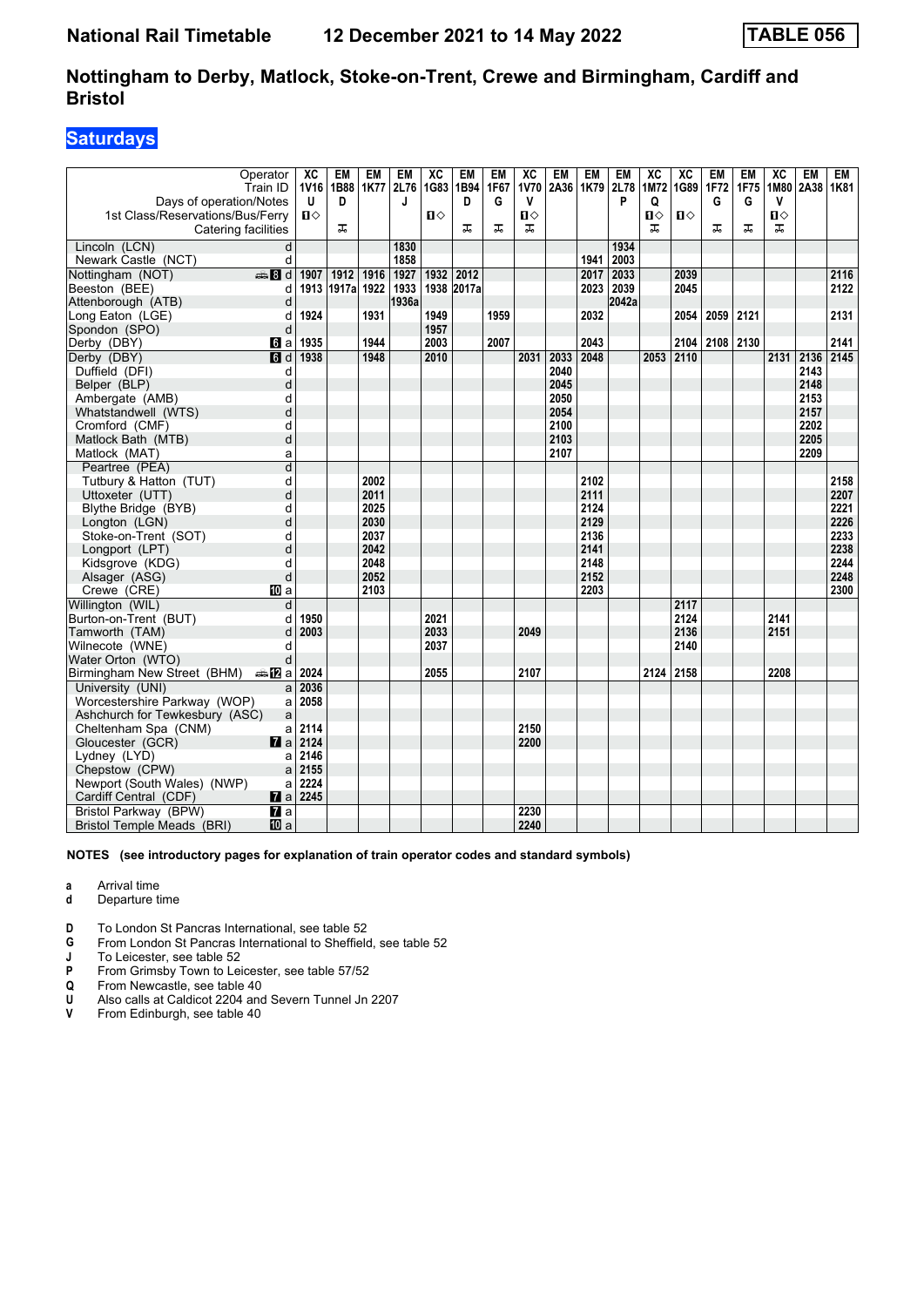## **Saturdays**

|                                   | Operator       | EM         | $\overline{X}C$ | <b>EM</b>  | <b>EM</b> | $\overline{AC}$ | <b>EM</b> | NΤ   | <b>EM</b> | <b>EM</b>  | <b>EM</b>  | <b>EM</b> | <b>EM</b> |
|-----------------------------------|----------------|------------|-----------------|------------|-----------|-----------------|-----------|------|-----------|------------|------------|-----------|-----------|
|                                   | Train ID       | 1B00       | 1G90            | 2L82       | 1F77      |                 | 1M00 2A40 | 1Y36 | 2A42      | 2L86       | 2L88       | 2A78      | 1D86      |
| Days of operation/Notes           |                | D          |                 | J          | G         | v               |           | Е    |           | J          | J          |           | A         |
| 1st Class/Reservations/Bus/Ferry  |                |            | Π               |            |           | п⇔              |           |      |           |            |            |           |           |
| Catering facilities               |                | ᠼ          |                 |            | ᅚ         | ᠼ               |           |      |           |            |            |           | ᠼ         |
|                                   |                |            |                 |            |           |                 |           |      |           |            |            |           |           |
| Lincoln (LCN)                     | d              |            |                 | 2042       |           |                 |           |      |           |            |            |           |           |
| Newark Castle (NCT)               | d              |            |                 | 2110       |           |                 |           |      |           |            |            |           |           |
| Nottingham (NOT)                  | den and        | 2125       | 2137            | 2149       |           |                 |           | 2215 | 2219      | 2233       | 2318       | 2323      | 0006      |
| Beeston (BEE)                     | d              | 2130a 2143 |                 | 2155       |           |                 |           |      | 2225      |            | 2239 2324a | 2329      | 0012      |
| Attenborough (ATB)                | d              |            |                 | 2146 2158a |           |                 |           |      |           | 2228 2242a |            | 2332      |           |
| Long Eaton (LGE)                  | d              |            | 2154            |            | 2200      |                 |           |      | 2235      |            |            | 2339      | 0037      |
| Spondon (SPO)                     | d              |            | 2201            |            |           |                 |           |      |           |            |            |           |           |
| Derby (DBY)                       | <b>6</b> a     |            | 2207            |            | 2211      |                 |           | 2237 | 2247      |            |            | 2353      | 0046      |
| Derby (DBY)                       | 6d             |            | 2213            |            |           | 2229            | 2233      |      |           |            |            |           |           |
| Duffield (DFI)                    | d              |            |                 |            |           |                 | 2240      |      |           |            |            |           |           |
| Belper (BLP)                      | d              |            |                 |            |           |                 | 2245      |      |           |            |            |           |           |
| Ambergate (AMB)                   | d              |            |                 |            |           |                 | 2250      |      |           |            |            |           |           |
| Whatstandwell (WTS)               | d              |            |                 |            |           |                 | 2254      |      |           |            |            |           |           |
| Cromford (CMF)                    | d              |            |                 |            |           |                 | 2259      |      |           |            |            |           |           |
| Matlock Bath (MTB)                | d              |            |                 |            |           |                 | 2302      |      |           |            |            |           |           |
| Matlock (MAT)                     | a              |            |                 |            |           |                 | 2306      |      |           |            |            |           |           |
| Peartree (PEA)                    | $\overline{d}$ |            |                 |            |           |                 |           |      |           |            |            |           |           |
| Tutbury & Hatton (TUT)            | d              |            |                 |            |           |                 |           |      |           |            |            |           |           |
| Uttoxeter (UTT)                   | d              |            |                 |            |           |                 |           |      |           |            |            |           |           |
|                                   | d              |            |                 |            |           |                 |           |      |           |            |            |           |           |
| Blythe Bridge (BYB)               |                |            |                 |            |           |                 |           |      |           |            |            |           |           |
| Longton (LGN)                     | d              |            |                 |            |           |                 |           |      |           |            |            |           |           |
| Stoke-on-Trent (SOT)              | d              |            |                 |            |           |                 |           |      |           |            |            |           |           |
| Longport (LPT)                    | d              |            |                 |            |           |                 |           |      |           |            |            |           |           |
| Kidsgrove (KDG)                   | d              |            |                 |            |           |                 |           |      |           |            |            |           |           |
| Alsager (ASG)                     | d              |            |                 |            |           |                 |           |      |           |            |            |           |           |
| Crewe (CRE)                       | <b>ID</b> a    |            |                 |            |           |                 |           |      |           |            |            |           |           |
| Willington (WIL)                  | d              |            |                 |            |           |                 |           |      |           |            |            |           |           |
| Burton-on-Trent (BUT)             | d              |            | 2224            |            |           | 2239            |           |      |           |            |            |           |           |
| Tamworth (TAM)                    | d              |            | 2235            |            |           | 2249            |           |      |           |            |            |           |           |
| Wilnecote (WNE)                   | d              |            | 2239            |            |           |                 |           |      |           |            |            |           |           |
| Water Orton (WTO)                 | d              |            |                 |            |           |                 |           |      |           |            |            |           |           |
| Birmingham New Street (BHM)       | desn2la        |            | 2304            |            |           | 2308            |           |      |           |            |            |           |           |
| University (UNI)                  | a              |            |                 |            |           |                 |           |      |           |            |            |           |           |
| Worcestershire Parkway (WOP)      | a              |            |                 |            |           |                 |           |      |           |            |            |           |           |
| Ashchurch for Tewkesbury (ASC)    | a              |            |                 |            |           |                 |           |      |           |            |            |           |           |
| Cheltenham Spa (CNM)              | a              |            |                 |            |           |                 |           |      |           |            |            |           |           |
| Gloucester (GCR)                  | $\mathbf{z}$ a |            |                 |            |           |                 |           |      |           |            |            |           |           |
| Lydney (LYD)                      | a              |            |                 |            |           |                 |           |      |           |            |            |           |           |
| Chepstow (CPW)                    | a              |            |                 |            |           |                 |           |      |           |            |            |           |           |
| Newport (South Wales) (NWP)       | a              |            |                 |            |           |                 |           |      |           |            |            |           |           |
| Cardiff Central (CDF)             | $\mathbf{z}$ a |            |                 |            |           |                 |           |      |           |            |            |           |           |
|                                   |                |            |                 |            |           |                 |           |      |           |            |            |           |           |
| Bristol Parkway (BPW)             | <b>7</b> a     |            |                 |            |           |                 |           |      |           |            |            |           |           |
| <b>Bristol Temple Meads (BRI)</b> | 10 a           |            |                 |            |           |                 |           |      |           |            |            |           |           |

#### **NOTES (see introductory pages for explanation of train operator codes and standard symbols)**

**a** Arrival time<br>**d** Departure t

- **d** Departure time
- **A** From London St Pancras International, see table 52<br>**D** To London St Pancras International, see table 52
- **D** To London St Pancras International, see table 52<br> **E** To Sheffield, see table 53

- **E** To Sheffield, see table 53<br>**G** From London St Pancras **6** From London St Pancras International to Sheffield, see table 52<br> **1** To Leicester, see table 52<br> **1** From Edinburgh, see table 40
- To Leicester, see table 52
- From Edinburgh, see table 40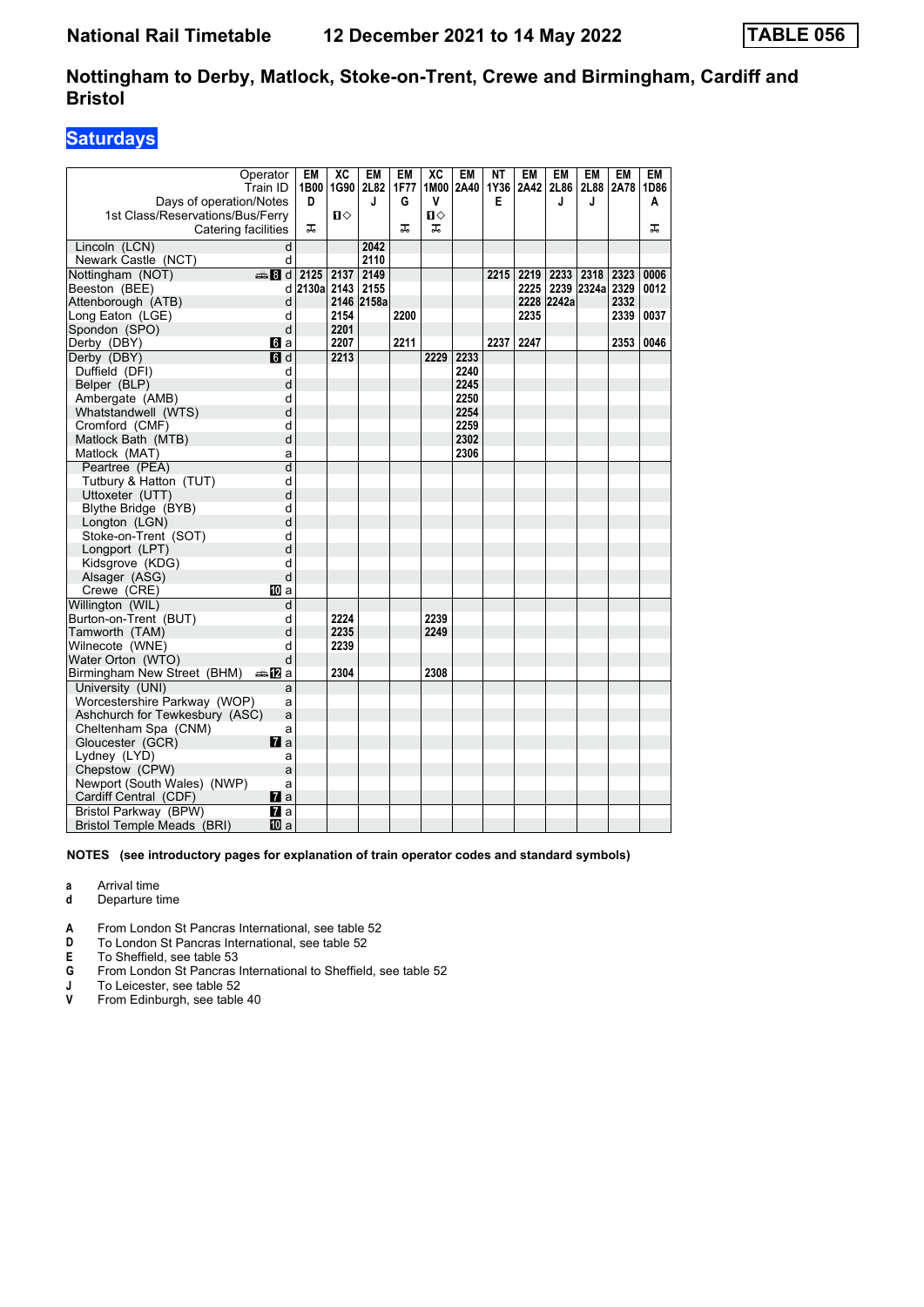## **Sundays**

|                                  | Operator          | EM        | EM    | EM   | ХC           | EM   | $\overline{\mathbf{X}}$ | $\overline{X}C$ | <b>EM</b>   | <b>EM</b>        | $\overline{\text{xc}}$ | $\overline{X}C$ | EM          | EM   | <b>EM</b>  | $\overline{\mathbf{X}}$ | $\overline{\text{xc}}$ | EM   | EM    |
|----------------------------------|-------------------|-----------|-------|------|--------------|------|-------------------------|-----------------|-------------|------------------|------------------------|-----------------|-------------|------|------------|-------------------------|------------------------|------|-------|
|                                  | Train ID          | 2A20 1B04 |       | 2A18 | <b>1V48</b>  | 2A22 | <b>1V03</b>             | <b>1V50</b>     | <b>1F01</b> | 1B12             | <b>1V52</b>            | <b>1V04</b>     | <b>1F04</b> | 2A30 | 1B15       | <b>1V54</b>             | 1V05 1F07              |      | 1B19  |
| Days of operation/Notes          |                   |           | в     |      | C            |      |                         | D               | Е           | в                | F                      |                 | G           |      | в          | н                       |                        | G    | В     |
| 1st Class/Reservations/Bus/Ferry |                   |           |       |      | $\mathbf{u}$ |      | $\mathbf{u}$            | $\mathbf{u}$    |             |                  | $\mathbf{u}$           | $\P$            |             |      |            | П⇔                      | $\mathbf{u}$           |      |       |
| Catering facilities              |                   |           | ᅚ     |      | ᅚ            |      |                         | ᠼ               | ᇁ           | 모                | ᠼ                      |                 | ᅚ           |      | 고          | ᠼ                       |                        | ᠼ    | ᇁ     |
| Lincoln (LCN)                    | d                 |           |       |      |              |      |                         |                 |             |                  |                        |                 |             |      |            |                         |                        |      |       |
| Newark Castle (NCT)              | d                 |           |       |      |              |      |                         |                 |             |                  |                        |                 |             |      |            |                         |                        |      |       |
| Nottingham (NOT)                 | $\frac{1}{2}$ 8 d |           | 0821  | 0825 |              | 0930 | 0955                    |                 |             | $\frac{1110}{2}$ |                        | 1116            |             | 1127 | 1209       |                         | 1216                   |      | 1310  |
| Beeston (BEE)                    | d                 |           | 0826a | 0831 |              | 0936 |                         |                 |             | 1115a            |                        |                 |             |      | 1133 1214a |                         |                        |      | 1315a |
| Attenborough (ATB)               | d                 |           |       | 0834 |              | 0939 |                         |                 |             |                  |                        |                 |             | 1136 |            |                         |                        |      |       |
| Long Eaton (LGE)                 | d                 |           |       | 0842 |              | 0946 |                         |                 | 1037        |                  |                        |                 | 1136        | 1143 |            |                         |                        | 1240 |       |
| Spondon (SPO)                    | d                 |           |       |      |              |      |                         |                 |             |                  |                        |                 |             |      |            |                         |                        |      |       |
| Derby (DBY)                      | 6a                |           |       | 0856 |              | 0957 | 1015                    |                 | 1048        |                  |                        | 1136            | 1145        | 1154 |            |                         | 1236 1250              |      |       |
| Derby (DBY)                      | $\blacksquare$    | 0756      |       |      | 0931         | 0959 | 1020                    | 1031            |             |                  | 1131                   | 1140            |             | 1156 |            | 1231                    | 1240                   |      |       |
| Duffield (DFI)                   | d                 | 0803      |       |      |              | 1006 |                         |                 |             |                  |                        |                 |             | 1203 |            |                         |                        |      |       |
| Belper (BLP)                     | d                 | 0808      |       |      |              | 1011 |                         |                 |             |                  |                        |                 |             | 1208 |            |                         |                        |      |       |
| Ambergate (AMB)                  | d                 | 0813      |       |      |              | 1016 |                         |                 |             |                  |                        |                 |             | 1213 |            |                         |                        |      |       |
| Whatstandwell (WTS)              | d                 | 0817      |       |      |              | 1020 |                         |                 |             |                  |                        |                 |             | 1217 |            |                         |                        |      |       |
| Cromford (CMF)                   | d                 | 0822      |       |      |              | 1025 |                         |                 |             |                  |                        |                 |             | 1222 |            |                         |                        |      |       |
| Matlock Bath (MTB)               | $\mathsf{d}$      | 0825      |       |      |              | 1028 |                         |                 |             |                  |                        |                 |             | 1225 |            |                         |                        |      |       |
| Matlock (MAT)                    | a                 | 0829      |       |      |              | 1032 |                         |                 |             |                  |                        |                 |             | 1229 |            |                         |                        |      |       |
| Peartree (PEA)                   | d                 |           |       |      |              |      |                         |                 |             |                  |                        |                 |             |      |            |                         |                        |      |       |
| Tutbury & Hatton (TUT)           | d                 |           |       |      |              |      |                         |                 |             |                  |                        |                 |             |      |            |                         |                        |      |       |
| Uttoxeter (UTT)                  | d                 |           |       |      |              |      |                         |                 |             |                  |                        |                 |             |      |            |                         |                        |      |       |
| Blythe Bridge (BYB)              | d                 |           |       |      |              |      |                         |                 |             |                  |                        |                 |             |      |            |                         |                        |      |       |
| Longton (LGN)                    | d                 |           |       |      |              |      |                         |                 |             |                  |                        |                 |             |      |            |                         |                        |      |       |
| Stoke-on-Trent (SOT)             | d                 |           |       |      |              |      |                         |                 |             |                  |                        |                 |             |      |            |                         |                        |      |       |
| Longport (LPT)                   | d                 |           |       |      |              |      |                         |                 |             |                  |                        |                 |             |      |            |                         |                        |      |       |
| Kidsgrove (KDG)                  | d                 |           |       |      |              |      |                         |                 |             |                  |                        |                 |             |      |            |                         |                        |      |       |
| Alsager (ASG)                    | d                 |           |       |      |              |      |                         |                 |             |                  |                        |                 |             |      |            |                         |                        |      |       |
| Crewe (CRE)                      | <b>ID</b> a       |           |       |      |              |      |                         |                 |             |                  |                        |                 |             |      |            |                         |                        |      |       |
| Willington (WIL)                 | d                 |           |       |      |              |      |                         |                 |             |                  |                        |                 |             |      |            |                         |                        |      |       |
| Burton-on-Trent (BUT)            | d                 |           |       |      |              |      | 1031                    |                 |             |                  | 1142                   | 1151            |             |      |            |                         | 1251                   |      |       |
| Tamworth (TAM)                   | d                 |           |       |      |              |      |                         | 1043 1052c      |             |                  |                        | 1203            |             |      |            | 1249                    | 1303                   |      |       |
| Wilnecote (WNE)                  | d                 |           |       |      |              |      |                         |                 |             |                  |                        |                 |             |      |            |                         |                        |      |       |
| Water Orton (WTO)                | d                 |           |       |      |              |      |                         |                 |             |                  |                        |                 |             |      |            |                         |                        |      |       |
| Birmingham New Street (BHM)      | anaDa             |           |       |      | 1020         |      |                         | 1101 1119       |             |                  | 1206                   | 1221            |             |      |            | 1306                    | 1321                   |      |       |
| University (UNI)                 | a                 |           |       |      |              |      | 1118                    |                 |             |                  |                        | 1236            |             |      |            |                         | 1336                   |      |       |
| Worcestershire Parkway (WOP)     | a                 |           |       |      |              |      | 1139                    |                 |             |                  |                        | 1258            |             |      |            |                         | 1358                   |      |       |
| Ashchurch for Tewkesbury (ASC)   | a                 |           |       |      |              |      |                         | 1208            |             |                  |                        |                 |             |      |            |                         |                        |      |       |
| Cheltenham Spa (CNM)             | a                 |           |       |      | 1108         |      | 1159                    |                 |             |                  | 1250                   | 1314            |             |      |            | 1350                    | 1414                   |      |       |
| Gloucester (GCR)                 | <b>7</b> a        |           |       |      |              |      | 1209                    |                 |             |                  |                        | 1328            |             |      |            |                         | 1424                   |      |       |
| Lydney (LYD)                     | a                 |           |       |      |              |      |                         |                 |             |                  |                        |                 |             |      |            |                         |                        |      |       |
| Chepstow (CPW)                   | a                 |           |       |      |              |      | 1253                    |                 |             |                  |                        | 1412            |             |      |            |                         | 1507                   |      |       |
| Newport (South Wales) (NWP)      | a                 |           |       |      |              |      | 1306                    |                 |             |                  |                        | 1425            |             |      |            |                         | 1524                   |      |       |
| Cardiff Central (CDF)            | $\mathbf{z}$ a    |           |       |      |              |      |                         |                 |             |                  |                        |                 |             |      |            |                         |                        |      |       |
| Bristol Parkway (BPW)            | $\mathbf{z}$ a    |           |       |      | 1141         |      |                         | 1242            |             |                  | 1320                   |                 |             |      |            | 1421                    |                        |      |       |
| Bristol Temple Meads (BRI)       | 100 a             |           |       |      | 1151         |      |                         | 1252            |             |                  | 1334                   |                 |             |      |            | 1436                    |                        |      |       |

- **a** Arrival time
- **d** Departure time<br>**c** Arrives 3 minute
- **c** Arrives 3 minutes earlier
- **B** To London St Pancras International, see table 52 **C** From Leeds to Plymouth, see table 50
- **C** From Leeds to Plymouth, see table 50<br>**D** From Leeds, see table 53
- 
- **D** From Leeds, see table 53<br>**E** From Leicester to Sheffiel<br>**F** From York to Plymouth, se From Leicester to Sheffield, see table 52
- **F** From York to Plymouth, see table 50<br>**G** From London St Pancras Internationa
- **6** From London St Pancras International to Sheffield, see table 52<br>**H** From Newcastle, see table 40
- From Newcastle, see table 40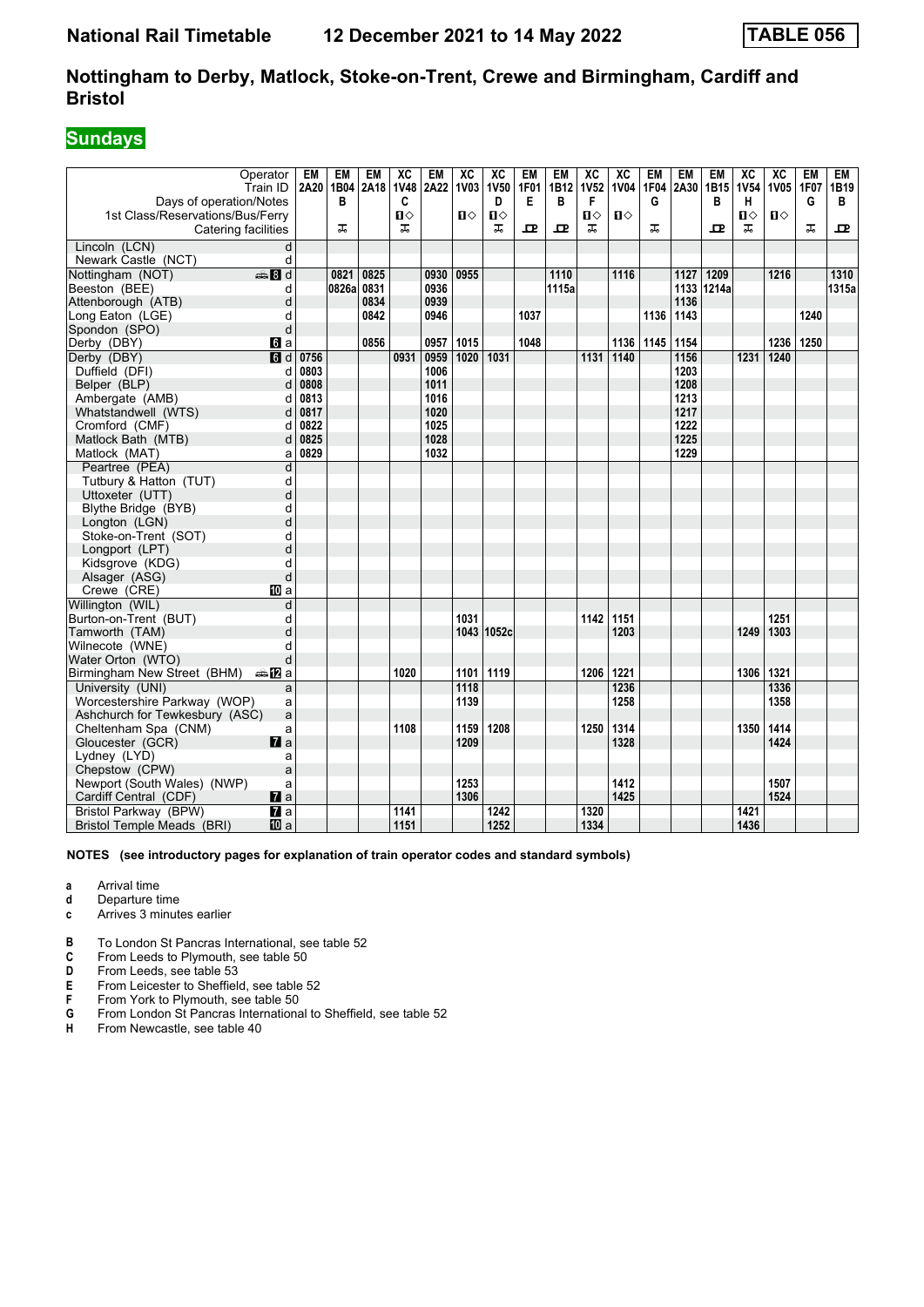## **Sundays**

| Operator<br>Train ID                     |                        | XC<br>1V56 | $\overline{AC}$<br>1V06 | <b>EM</b><br>1F11 | EM<br>2A38 1B24 | EM    | $\overline{X}C$<br><b>1V58</b> | $\overline{X}C$<br><b>1V07</b> | <b>EM</b><br>1F16 | <b>EM</b><br>1K01 | <b>EM</b><br>2A42 | <b>EM</b><br>1B29 | $\overline{\mathbf{X}}$<br><b>1V60</b> | $\overline{X}C$<br><b>1V08</b> | EM<br>1F20 | <b>EM</b> | <b>EM</b><br>1K03 2A46 1B35 | <b>EM</b>  | $\overline{AC}$<br><b>1V62</b> |
|------------------------------------------|------------------------|------------|-------------------------|-------------------|-----------------|-------|--------------------------------|--------------------------------|-------------------|-------------------|-------------------|-------------------|----------------------------------------|--------------------------------|------------|-----------|-----------------------------|------------|--------------------------------|
| Days of operation/Notes                  |                        | J          |                         | G                 |                 | в     | н                              |                                | G                 |                   |                   | B                 | J                                      |                                | G          |           |                             | в          | H                              |
| 1st Class/Reservations/Bus/Ferry         |                        | Ⅱ♦         | Ⅱ♦                      |                   |                 |       | $\mathbf{u}$                   | $\mathbf{u}$                   |                   |                   |                   |                   | Ⅱ◇                                     | Ⅱ♦                             |            |           |                             |            | $\mathbf{u}$                   |
| Catering facilities                      |                        | ᠼ          | ᠼ                       | 굔                 |                 | 고     | ᠼ                              | ᠼ                              | ᇁ                 |                   |                   | ᇁ                 | ᠼ                                      | ᠼ                              | ᇁ          |           |                             | ᇁ          | ᠼ                              |
| Lincoln (LCN)                            | d                      |            |                         |                   |                 |       |                                |                                |                   |                   |                   |                   |                                        |                                |            |           |                             |            |                                |
| Newark Castle (NCT)                      | d                      |            |                         |                   |                 |       |                                |                                |                   |                   |                   |                   |                                        |                                |            |           |                             |            |                                |
| $\bigoplus$ 8 d<br>Nottingham (NOT)      |                        |            | 1316                    |                   | 1330            | 1410  |                                | 1416                           |                   |                   | 1428              | 1506              |                                        | 1512                           |            |           | 1529                        | 1610       |                                |
| Beeston (BEE)                            | d                      |            |                         |                   | 1336            | 1415a |                                |                                |                   |                   | 1434              | 1511a             |                                        |                                |            |           |                             | 1535 1615a |                                |
| Attenborough (ATB)                       | d                      |            |                         |                   | 1339            |       |                                |                                |                   |                   | 1437              |                   |                                        |                                |            |           | 1538                        |            |                                |
| Long Eaton (LGE)                         | d                      |            |                         | 1335              | 1346            |       |                                |                                | 1433              |                   | 1444              |                   |                                        |                                | 1533       |           | 1545                        |            |                                |
| Spondon (SPO)                            | d                      |            |                         |                   |                 |       |                                |                                |                   |                   |                   |                   |                                        |                                |            |           |                             |            |                                |
| Derby (DBY)                              | $\blacksquare$         |            | 1337                    | 1344              | 1358            |       |                                | 1436                           | 1442              |                   | 1455              |                   |                                        | 1533                           | 1542       |           | 1556                        |            |                                |
| Derby (DBY)                              | $\overline{a}$         | 1331       | 1340                    |                   | 1359            |       | 1431                           | $1440$                         |                   | 1445              | 1457              |                   | 1531                                   | 1537                           |            | 1544      | 1558                        |            | 1631                           |
| Duffield (DFI)                           | d                      |            |                         |                   | 1406            |       |                                |                                |                   |                   | 1504              |                   |                                        |                                |            |           | 1605                        |            |                                |
| Belper (BLP)                             | d                      |            |                         |                   | 1411            |       |                                |                                |                   |                   | 1509              |                   |                                        |                                |            |           | 1610                        |            |                                |
| Ambergate (AMB)                          | d                      |            |                         |                   | 1416            |       |                                |                                |                   |                   | 1514              |                   |                                        |                                |            |           | 1615                        |            |                                |
| Whatstandwell (WTS)                      | d                      |            |                         |                   | 1420            |       |                                |                                |                   |                   | 1518              |                   |                                        |                                |            |           | 1619                        |            |                                |
| Cromford (CMF)                           | d                      |            |                         |                   | 1426            |       |                                |                                |                   |                   | 1523              |                   |                                        |                                |            |           | 1624                        |            |                                |
| Matlock Bath (MTB)                       | d                      |            |                         |                   | 1429            |       |                                |                                |                   |                   | 1526              |                   |                                        |                                |            |           | 1627                        |            |                                |
| Matlock (MAT)                            | a                      |            |                         |                   | 1432            |       |                                |                                |                   |                   | 1530              |                   |                                        |                                |            |           | 1631                        |            |                                |
| Peartree (PEA)                           | d                      |            |                         |                   |                 |       |                                |                                |                   |                   |                   |                   |                                        |                                |            |           |                             |            |                                |
| Tutbury & Hatton (TUT)                   | d                      |            |                         |                   |                 |       |                                |                                |                   | 1457              |                   |                   |                                        |                                |            | 1556      |                             |            |                                |
| Uttoxeter (UTT)                          | d                      |            |                         |                   |                 |       |                                |                                |                   | 1506              |                   |                   |                                        |                                |            | 1606      |                             |            |                                |
| Blythe Bridge (BYB)                      | d                      |            |                         |                   |                 |       |                                |                                |                   | 1519              |                   |                   |                                        |                                |            | 1619      |                             |            |                                |
| Longton (LGN)                            | d                      |            |                         |                   |                 |       |                                |                                |                   | 1524              |                   |                   |                                        |                                |            | 1624      |                             |            |                                |
| Stoke-on-Trent (SOT)                     | d                      |            |                         |                   |                 |       |                                |                                |                   | 1533              |                   |                   |                                        |                                |            | 1633      |                             |            |                                |
| Longport (LPT)                           | d                      |            |                         |                   |                 |       |                                |                                |                   | 1538              |                   |                   |                                        |                                |            | 1638      |                             |            |                                |
| Kidsgrove (KDG)                          | d                      |            |                         |                   |                 |       |                                |                                |                   | 1545              |                   |                   |                                        |                                |            | 1645      |                             |            |                                |
| Alsager (ASG)                            | d                      |            |                         |                   |                 |       |                                |                                |                   | 1549              |                   |                   |                                        |                                |            | 1649      |                             |            |                                |
| Crewe (CRE)                              | <b>ID</b> a            |            |                         |                   |                 |       |                                |                                |                   | 1601              |                   |                   |                                        |                                |            | 1701      |                             |            |                                |
| Willington (WIL)                         | d                      |            |                         |                   |                 |       |                                |                                |                   |                   |                   |                   |                                        |                                |            |           |                             |            |                                |
| Burton-on-Trent (BUT)                    | d                      | 1342       | 1351                    |                   |                 |       |                                | 1451                           |                   |                   |                   |                   | 1541                                   | 1548                           |            |           |                             |            |                                |
| Tamworth (TAM)                           | d                      |            | 1403                    |                   |                 |       | 1449                           | 1503                           |                   |                   |                   |                   |                                        | 1600                           |            |           |                             |            | 1649                           |
| Wilnecote (WNE)                          | d                      |            |                         |                   |                 |       |                                |                                |                   |                   |                   |                   |                                        | 1604                           |            |           |                             |            |                                |
| Water Orton (WTO)                        | d                      |            |                         |                   |                 |       |                                |                                |                   |                   |                   |                   |                                        |                                |            |           |                             |            |                                |
| Birmingham New Street (BHM)<br>ana MZ al |                        | 1406       | 1421                    |                   |                 |       | 1506                           | 1521                           |                   |                   |                   |                   | 1604                                   | 1621                           |            |           |                             |            | 1706                           |
| University (UNI)                         | a                      |            | 1436                    |                   |                 |       |                                | 1536                           |                   |                   |                   |                   |                                        | 1636                           |            |           |                             |            |                                |
| Worcestershire Parkway (WOP)             | a                      |            | 1458                    |                   |                 |       |                                | 1558                           |                   |                   |                   |                   |                                        | 1658                           |            |           |                             |            |                                |
| Ashchurch for Tewkesbury (ASC)           | a                      |            |                         |                   |                 |       |                                |                                |                   |                   |                   |                   |                                        |                                |            |           |                             |            |                                |
| Cheltenham Spa (CNM)                     | a                      | 1450       | 1514                    |                   |                 |       | 1550                           | 1614                           |                   |                   |                   |                   | 1650                                   | 1714                           |            |           |                             |            | 1750                           |
| Gloucester (GCR)                         | $\mathbf{z}$ a         |            | 1524                    |                   |                 |       |                                | 1624                           |                   |                   |                   |                   |                                        | 1723                           |            |           |                             |            |                                |
| Lydney (LYD)                             | a                      |            |                         |                   |                 |       |                                |                                |                   |                   |                   |                   |                                        |                                |            |           |                             |            |                                |
| Chepstow (CPW)                           | a                      |            |                         |                   |                 |       |                                |                                |                   |                   |                   |                   |                                        |                                |            |           |                             |            |                                |
| Newport (South Wales) (NWP)              | a                      |            | 1612                    |                   |                 |       |                                | 1707                           |                   |                   |                   |                   |                                        | 1807                           |            |           |                             |            |                                |
| Cardiff Central (CDF)                    | $\mathbf{z}$ a         |            | 1625                    |                   |                 |       |                                | 1720                           |                   |                   |                   |                   |                                        | 1820                           |            |           |                             |            |                                |
| Bristol Parkway (BPW)                    | $\mathbf{z}$ a         | 1522       |                         |                   |                 |       | 1620                           |                                |                   |                   |                   |                   | 1720                                   |                                |            |           |                             |            | 1821                           |
| Bristol Temple Meads (BRI)               | $\overline{10}$ a 1536 |            |                         |                   |                 |       | 1636                           |                                |                   |                   |                   |                   | 1734                                   |                                |            |           |                             |            | 1836                           |

**NOTES (see introductory pages for explanation of train operator codes and standard symbols)**

**a** Arrival time<br>**d** Departure t

**d** Departure time

**B** To London St Pancras International, see table 52

**4** From London St Pancras International to Sheffield, see table 52<br>**H** From Newcastle, see table 40

**+** From Newcastle, see table 40<br>**J** From Edinburgh to Plymouth.

From Edinburgh to Plymouth, see table 50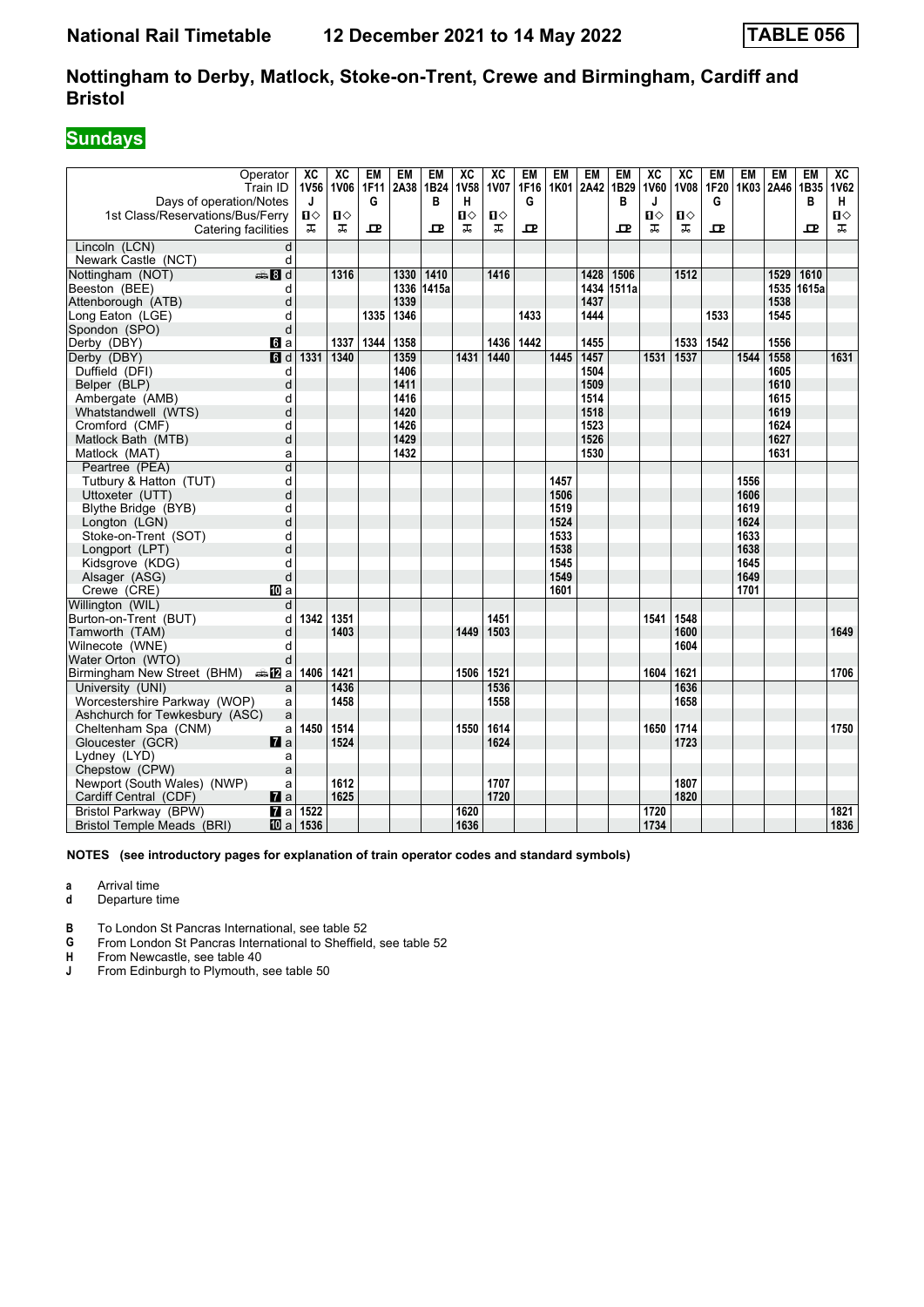## **Sundays**

| Operator<br>Train ID                                |                    | XC<br><b>1V09</b> | EM<br>1F24   | EM<br>1K05 | EM<br>2A50 | EM<br>1F26 | EM<br>1B41 | $\overline{\text{xc}}$<br><b>1V64</b> | $\overline{AC}$<br><b>1V10</b> | <b>EM</b><br>1K07 | EM<br>2A54 | <b>EM</b><br>1F32 | <b>EM</b><br>1B47 | $\overline{\text{xc}}$<br><b>1V66</b> | $\overline{\text{xc}}$<br><b>1V11</b> | <b>EM</b> | <b>EM</b><br>1K09 2A58 1F38 | <b>EM</b> | EM<br>1B <sub>52</sub> |
|-----------------------------------------------------|--------------------|-------------------|--------------|------------|------------|------------|------------|---------------------------------------|--------------------------------|-------------------|------------|-------------------|-------------------|---------------------------------------|---------------------------------------|-----------|-----------------------------|-----------|------------------------|
| Days of operation/Notes                             |                    |                   | G            |            |            | G          | в          | J                                     |                                |                   |            | G                 | в                 | Κ                                     |                                       |           |                             | G         | В                      |
| 1st Class/Reservations/Bus/Ferry                    |                    | п⇔                |              |            |            |            |            | $\mathbf{u}$                          | $\mathbf{u}$                   |                   |            |                   |                   | $\mathbf{u}$                          | Ⅱ♦                                    |           |                             |           |                        |
| Catering facilities                                 |                    | ᠼ                 | $\mathbf{p}$ |            |            | ᅭ          | 모          | ᠼ                                     | ᅚ                              |                   |            | ᇁ                 | 굔                 |                                       | ᠼ                                     |           |                             | 굔         | ᇁ                      |
| Lincoln (LCN)                                       | d                  |                   |              |            |            |            |            |                                       |                                |                   |            |                   |                   |                                       |                                       |           |                             |           |                        |
| Newark Castle (NCT)                                 | d                  |                   |              |            |            |            |            |                                       |                                |                   |            |                   |                   |                                       |                                       |           |                             |           |                        |
| $\bigoplus$ 8 d<br>Nottingham (NOT)                 |                    | 1616              |              |            | 1628       |            | 1710       |                                       | 1716                           |                   | 1729       |                   | 1810              |                                       | 1816                                  |           | 1825                        |           | 1906                   |
| Beeston (BEE)                                       | d                  |                   |              |            | 1634       |            | 1715a      |                                       |                                |                   | 1735       |                   | 1815a             |                                       |                                       |           | 1831                        |           | 1911a                  |
| Attenborough (ATB)                                  | d                  |                   |              |            | 1637       |            |            |                                       |                                |                   | 1738       |                   |                   |                                       |                                       |           | 1834                        |           |                        |
| Long Eaton (LGE)                                    | d                  |                   | 1633         |            | 1644       | 1704       |            |                                       |                                |                   | 1745       | 1800              |                   |                                       |                                       |           | 1841                        | 1900      |                        |
| Spondon (SPO)                                       | d                  |                   |              |            |            |            |            |                                       |                                |                   |            |                   |                   |                                       |                                       |           |                             |           |                        |
| Derby (DBY)                                         | 6a                 | 1636              | 1642         |            | 1655       | 1713       |            |                                       | 1738                           |                   | 1756       | 1809              |                   |                                       | 1836                                  |           | 1852                        | 1909      |                        |
| Derby (DBY)                                         | d                  | 1640              |              | 1645       | 1657       |            |            | 1731                                  | 1742                           | 1746              | 1758       |                   |                   | 1831                                  | 1840                                  | 1845      | 1854                        |           |                        |
| Duffield (DFI)                                      | d                  |                   |              |            | 1704       |            |            |                                       |                                |                   | 1805       |                   |                   |                                       |                                       |           | 1901                        |           |                        |
| Belper (BLP)                                        | d                  |                   |              |            | 1709       |            |            |                                       |                                |                   | 1810       |                   |                   |                                       |                                       |           | 1906                        |           |                        |
| Ambergate (AMB)                                     | d                  |                   |              |            | 1714       |            |            |                                       |                                |                   | 1815       |                   |                   |                                       |                                       |           | 1911                        |           |                        |
| Whatstandwell (WTS)                                 | d                  |                   |              |            | 1718       |            |            |                                       |                                |                   | 1819       |                   |                   |                                       |                                       |           | 1915                        |           |                        |
| Cromford (CMF)                                      | d                  |                   |              |            | 1723       |            |            |                                       |                                |                   | 1824       |                   |                   |                                       |                                       |           | 1920                        |           |                        |
| Matlock Bath (MTB)                                  | d                  |                   |              |            | 1726       |            |            |                                       |                                |                   | 1827       |                   |                   |                                       |                                       |           | 1923                        |           |                        |
| Matlock (MAT)                                       | a                  |                   |              |            | 1730       |            |            |                                       |                                |                   | 1831       |                   |                   |                                       |                                       |           | 1927                        |           |                        |
| Peartree (PEA)                                      | $\overline{d}$     |                   |              |            |            |            |            |                                       |                                |                   |            |                   |                   |                                       |                                       |           |                             |           |                        |
| Tutbury & Hatton (TUT)                              | d                  |                   |              | 1657       |            |            |            |                                       |                                | 1758              |            |                   |                   |                                       |                                       | 1857      |                             |           |                        |
| Uttoxeter (UTT)                                     | d                  |                   |              | 1706       |            |            |            |                                       |                                | 1807              |            |                   |                   |                                       |                                       | 1906      |                             |           |                        |
| Blythe Bridge (BYB)                                 | d                  |                   |              | 1719       |            |            |            |                                       |                                | 1820              |            |                   |                   |                                       |                                       | 1919      |                             |           |                        |
| Longton (LGN)                                       | d                  |                   |              | 1724       |            |            |            |                                       |                                | 1825              |            |                   |                   |                                       |                                       | 1924      |                             |           |                        |
| Stoke-on-Trent (SOT)                                | d                  |                   |              | 1733       |            |            |            |                                       |                                | 1833              |            |                   |                   |                                       |                                       | 1933      |                             |           |                        |
| Longport (LPT)                                      | d                  |                   |              | 1738       |            |            |            |                                       |                                | 1838              |            |                   |                   |                                       |                                       | 1938      |                             |           |                        |
| Kidsgrove (KDG)                                     | d                  |                   |              | 1745       |            |            |            |                                       |                                | 1845              |            |                   |                   |                                       |                                       | 1945      |                             |           |                        |
| Alsager (ASG)                                       | d                  |                   |              | 1749       |            |            |            |                                       |                                | 1849              |            |                   |                   |                                       |                                       | 1949      |                             |           |                        |
| Crewe (CRE)                                         | <b>卫</b> a         |                   |              | 1801       |            |            |            |                                       |                                | 1901              |            |                   |                   |                                       |                                       | 2001      |                             |           |                        |
| Willington (WIL)                                    | d                  |                   |              |            |            |            |            |                                       |                                |                   |            |                   |                   |                                       |                                       |           |                             |           |                        |
| Burton-on-Trent (BUT)                               | d                  | 1651              |              |            |            |            |            | 1741                                  | 1753                           |                   |            |                   |                   |                                       | 1851                                  |           |                             |           |                        |
| Tamworth (TAM)                                      | d                  | 1703              |              |            |            |            |            |                                       | 1804                           |                   |            |                   |                   | 1849                                  | 1903                                  |           |                             |           |                        |
| Wilnecote (WNE)                                     | d                  |                   |              |            |            |            |            |                                       |                                |                   |            |                   |                   |                                       |                                       |           |                             |           |                        |
| Water Orton (WTO)                                   | d                  |                   |              |            |            |            |            |                                       |                                |                   |            |                   |                   |                                       |                                       |           |                             |           |                        |
| Birmingham New Street (BHM) $\oplus \blacksquare$ a |                    | 1721              |              |            |            |            |            | 1804                                  | 1823                           |                   |            |                   |                   | 1906                                  | 1921                                  |           |                             |           |                        |
| University (UNI)                                    | a                  | 1736              |              |            |            |            |            |                                       | 1836                           |                   |            |                   |                   |                                       | 1936                                  |           |                             |           |                        |
| Worcestershire Parkway (WOP)                        | a                  | 1758              |              |            |            |            |            |                                       | 1858                           |                   |            |                   |                   |                                       | 1958                                  |           |                             |           |                        |
| Ashchurch for Tewkesbury (ASC)                      | a                  |                   |              |            |            |            |            |                                       |                                |                   |            |                   |                   |                                       |                                       |           |                             |           |                        |
| Cheltenham Spa (CNM)                                | a                  | 1814              |              |            |            |            |            | 1850                                  | 1914                           |                   |            |                   |                   | 1950                                  | 2014                                  |           |                             |           |                        |
| Gloucester (GCR)                                    | $  \mathbf{z}  $ a | 1827              |              |            |            |            |            |                                       | 1923                           |                   |            |                   |                   |                                       | 2024                                  |           |                             |           |                        |
| Lydney (LYD)                                        | a                  |                   |              |            |            |            |            |                                       |                                |                   |            |                   |                   |                                       |                                       |           |                             |           |                        |
| Chepstow (CPW)                                      | a                  |                   |              |            |            |            |            |                                       |                                |                   |            |                   |                   |                                       |                                       |           |                             |           |                        |
| Newport (South Wales) (NWP)                         | a                  | 1911              |              |            |            |            |            |                                       | 2007                           |                   |            |                   |                   |                                       | 2107                                  |           |                             |           |                        |
| Cardiff Central (CDF)                               | $  \mathbf{z}  $   | 1925              |              |            |            |            |            |                                       | 2020                           |                   |            |                   |                   |                                       | 2120                                  |           |                             |           |                        |
| Bristol Parkway (BPW)                               | $\mathbf{z}$ a     |                   |              |            |            |            |            | 1922                                  |                                |                   |            |                   |                   | 2020                                  |                                       |           |                             |           |                        |
| Bristol Temple Meads (BRI)                          | <b>ID</b> a        |                   |              |            |            |            |            | 1936                                  |                                |                   |            |                   |                   | 2035                                  |                                       |           |                             |           |                        |

**NOTES (see introductory pages for explanation of train operator codes and standard symbols)**

**a** Arrival time<br>**d** Departure t

**d** Departure time

**B** To London St Pancras International, see table 52

**4** From London St Pancras International to Sheffield, see table 52<br>**1** From Edinburgh to Plymouth, see table 50

**J** From Edinburgh to Plymouth, see table 50<br>**K** From Aberdeen, see table 50

From Aberdeen, see table 50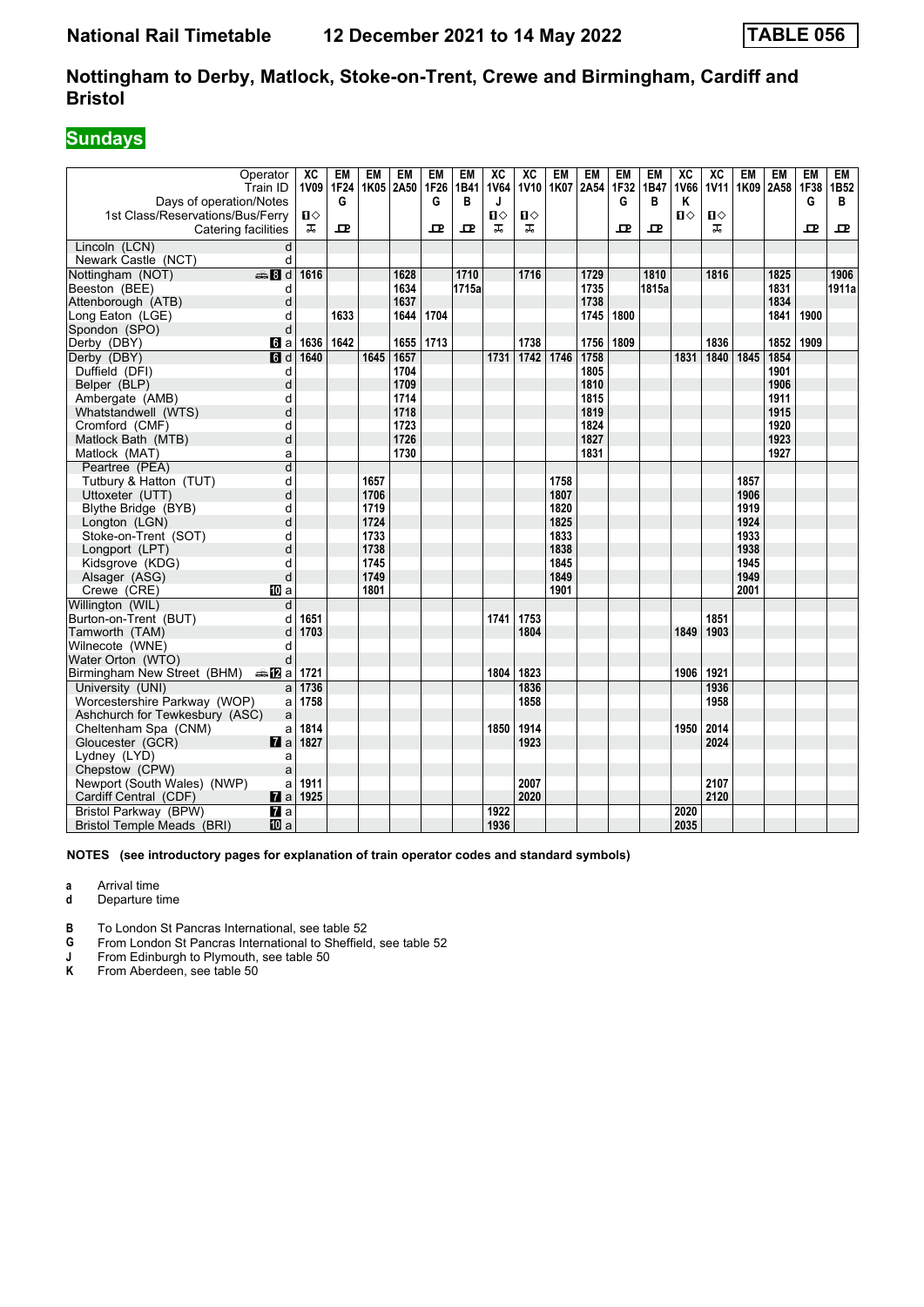## **Sundays**

| Days of operation/Notes                                 | Operator<br>Train ID    | XC<br>J                | XC<br>1V68 1G62       | <b>EM</b> | EM<br>1K11 2A62 1B55 | EM<br>в    | EM<br><b>1F44</b><br>G | $\overline{X}C$<br><b>1V70</b><br>L | $\overline{AC}$<br>1G89 | <b>EM</b> | <b>EM</b><br>1K13 2A66 | <b>EM</b><br>1F50<br>G | <b>EM</b><br>1B60<br>в | $\overline{\mathbf{X}}$<br><b>1V72</b><br>L | $\overline{X}C$<br>1G90 2A70 | <b>EM</b>      | <b>EM</b><br>1B62<br>M | <b>EM</b><br>1F52<br>G | $\overline{AC}$<br>1M00<br>L |
|---------------------------------------------------------|-------------------------|------------------------|-----------------------|-----------|----------------------|------------|------------------------|-------------------------------------|-------------------------|-----------|------------------------|------------------------|------------------------|---------------------------------------------|------------------------------|----------------|------------------------|------------------------|------------------------------|
| 1st Class/Reservations/Bus/Ferry<br>Catering facilities |                         | П⇔<br>ᠼ                | $\mathbf{D} \diamond$ |           |                      | ᇁ          | ᇁ                      | $\mathbf{u}$<br>ᠼ                   | $\mathbf{u}$            |           |                        | ᇁ                      | ᇁ                      | $\mathbf{u}$<br>ᠼ                           | $\mathbf{u}$                 |                | ᇁ                      | ᇁ                      | $\mathbf{u}$<br>ᠼ            |
| Lincoln (LCN)                                           | d                       |                        |                       |           |                      |            |                        |                                     |                         |           |                        |                        |                        |                                             |                              |                |                        |                        |                              |
| Newark Castle (NCT)                                     | d                       |                        |                       |           |                      |            |                        |                                     |                         |           |                        |                        |                        |                                             |                              |                |                        |                        |                              |
| Nottingham (NOT)                                        | 48d                     |                        | $\frac{1915}{2}$      |           | 1923                 | 1959       |                        |                                     | 2016                    |           | 2024                   |                        | 2109                   |                                             |                              | 2117 2122 2150 |                        |                        |                              |
| Beeston (BEE)                                           | d                       |                        |                       |           |                      | 1929 2004a |                        |                                     |                         |           | 2030                   |                        | 2114a                  |                                             |                              |                | 2128 2155a             |                        |                              |
| Attenborough (ATB)                                      | d                       |                        |                       |           | 1932                 |            |                        |                                     |                         |           | 2033                   |                        |                        |                                             |                              | 2131           |                        |                        |                              |
| Long Eaton (LGE)                                        | d                       |                        |                       |           | 1939                 |            | 2000                   |                                     |                         |           | 2041                   | 2100                   |                        |                                             |                              | 2138           |                        | 2200                   |                              |
| Spondon (SPO)                                           | d                       |                        |                       |           |                      |            |                        |                                     |                         |           |                        |                        |                        |                                             |                              |                |                        |                        |                              |
| Derby (DBY)                                             | 6i a                    |                        | 1937                  |           | 1950                 |            | 2009                   |                                     | 2036                    |           | 2052                   | 2109                   |                        |                                             |                              | 2139 2149      |                        | 2209                   |                              |
| Derby (DBY)                                             | d                       | 1931                   | $ 1941\rangle$        | 1945      | 1951                 |            |                        | 2031                                | 2040                    | 2044      | 2053                   |                        |                        |                                             | 2130 2142 2153               |                |                        |                        | 2231                         |
| Duffield (DFI)                                          | d                       |                        |                       |           | 1958                 |            |                        |                                     |                         |           | 2100                   |                        |                        |                                             |                              | 2200           |                        |                        |                              |
| Belper (BLP)                                            | d                       |                        |                       |           | 2003                 |            |                        |                                     |                         |           | 2105                   |                        |                        |                                             |                              | 2205           |                        |                        |                              |
| Ambergate (AMB)                                         | d                       |                        |                       |           | 2008                 |            |                        |                                     |                         |           | 2110                   |                        |                        |                                             |                              | 2210           |                        |                        |                              |
| Whatstandwell (WTS)                                     | d                       |                        |                       |           | 2012                 |            |                        |                                     |                         |           | 2114                   |                        |                        |                                             |                              | 2214           |                        |                        |                              |
| Cromford (CMF)                                          | d                       |                        |                       |           | 2018                 |            |                        |                                     |                         |           | 2120                   |                        |                        |                                             |                              | 2220           |                        |                        |                              |
| Matlock Bath (MTB)                                      | d                       |                        |                       |           | 2021                 |            |                        |                                     |                         |           | 2123                   |                        |                        |                                             |                              | 2223           |                        |                        |                              |
| Matlock (MAT)                                           | a                       |                        |                       |           | 2025                 |            |                        |                                     |                         |           | 2127                   |                        |                        |                                             |                              | 2226           |                        |                        |                              |
| Peartree (PEA)                                          | $\overline{\mathsf{d}}$ |                        |                       |           |                      |            |                        |                                     |                         |           |                        |                        |                        |                                             |                              |                |                        |                        |                              |
| Tutbury & Hatton (TUT)                                  | d                       |                        |                       | 1957      |                      |            |                        |                                     |                         | 2056      |                        |                        |                        |                                             |                              |                |                        |                        |                              |
| Uttoxeter (UTT)                                         | d                       |                        |                       | 2006      |                      |            |                        |                                     |                         | 2105      |                        |                        |                        |                                             |                              |                |                        |                        |                              |
| Blythe Bridge (BYB)                                     | d                       |                        |                       | 2019      |                      |            |                        |                                     |                         | 2118      |                        |                        |                        |                                             |                              |                |                        |                        |                              |
| Longton (LGN)                                           | d                       |                        |                       | 2024      |                      |            |                        |                                     |                         | 2124      |                        |                        |                        |                                             |                              |                |                        |                        |                              |
| Stoke-on-Trent (SOT)                                    | d                       |                        |                       | 2034      |                      |            |                        |                                     |                         | 2130      |                        |                        |                        |                                             |                              |                |                        |                        |                              |
| Longport (LPT)                                          | d                       |                        |                       | 2039      |                      |            |                        |                                     |                         | 2135      |                        |                        |                        |                                             |                              |                |                        |                        |                              |
| Kidsgrove (KDG)                                         | d                       |                        |                       | 2046      |                      |            |                        |                                     |                         | 2142      |                        |                        |                        |                                             |                              |                |                        |                        |                              |
| Alsager (ASG)                                           | d                       |                        |                       | 2050      |                      |            |                        |                                     |                         | 2146      |                        |                        |                        |                                             |                              |                |                        |                        |                              |
| Crewe (CRE)                                             | <b>ID</b> a             |                        |                       | 2102      |                      |            |                        |                                     |                         | 2159      |                        |                        |                        |                                             |                              |                |                        |                        |                              |
| Willington (WIL)                                        | d                       |                        |                       |           |                      |            |                        |                                     |                         |           |                        |                        |                        |                                             |                              |                |                        |                        |                              |
| Burton-on-Trent (BUT)                                   | d                       | 1941                   | 1952                  |           |                      |            |                        |                                     | 2051                    |           |                        |                        |                        | 2140                                        | 2153                         |                |                        |                        | 2241                         |
| Tamworth (TAM)                                          | d                       |                        | 2003                  |           |                      |            |                        | 2049                                | 2103                    |           |                        |                        |                        | 2150                                        | 2205                         |                |                        |                        | 2251                         |
| Wilnecote (WNE)                                         | d                       |                        | 2007                  |           |                      |            |                        |                                     |                         |           |                        |                        |                        |                                             | 2209                         |                |                        |                        |                              |
| Water Orton (WTO)                                       |                         |                        |                       |           |                      |            |                        |                                     |                         |           |                        |                        |                        |                                             |                              |                |                        |                        |                              |
| Birmingham New Street (BHM)                             | nnan Dal                | 2004                   | 2025                  |           |                      |            |                        | 2105 2121                           |                         |           |                        |                        |                        | 2207                                        | 2226                         |                |                        |                        | 2309                         |
| University (UNI)                                        | a                       |                        |                       |           |                      |            |                        |                                     |                         |           |                        |                        |                        |                                             |                              |                |                        |                        |                              |
| Worcestershire Parkway (WOP)                            | a                       |                        |                       |           |                      |            |                        |                                     |                         |           |                        |                        |                        |                                             |                              |                |                        |                        |                              |
| Ashchurch for Tewkesbury (ASC)                          | a                       |                        |                       |           |                      |            |                        |                                     |                         |           |                        |                        |                        |                                             |                              |                |                        |                        |                              |
| Cheltenham Spa (CNM)                                    | a                       | 2050                   |                       |           |                      |            |                        | 2150                                |                         |           |                        |                        |                        | 2250                                        |                              |                |                        |                        |                              |
| Gloucester (GCR)                                        | $\mathbf{z}$ a          |                        |                       |           |                      |            |                        | 2200                                |                         |           |                        |                        |                        |                                             |                              |                |                        |                        |                              |
| Lydney (LYD)                                            | a                       |                        |                       |           |                      |            |                        |                                     |                         |           |                        |                        |                        |                                             |                              |                |                        |                        |                              |
| Chepstow (CPW)                                          | a                       |                        |                       |           |                      |            |                        |                                     |                         |           |                        |                        |                        |                                             |                              |                |                        |                        |                              |
| Newport (South Wales) (NWP)                             | a                       |                        |                       |           |                      |            |                        |                                     |                         |           |                        |                        |                        |                                             |                              |                |                        |                        |                              |
| Cardiff Central (CDF)                                   | $\mathbf{z}$ a          |                        |                       |           |                      |            |                        |                                     |                         |           |                        |                        |                        |                                             |                              |                |                        |                        |                              |
| Bristol Parkway (BPW)                                   |                         | $\sqrt{a}$ a 2120      |                       |           |                      |            |                        | 2230                                |                         |           |                        |                        |                        | 2320                                        |                              |                |                        |                        |                              |
| <b>Bristol Temple Meads (BRI)</b>                       |                         | $\overline{10}$ a 2135 |                       |           |                      |            |                        | 2240                                |                         |           |                        |                        |                        | 2330                                        |                              |                |                        |                        |                              |

**NOTES (see introductory pages for explanation of train operator codes and standard symbols)**

**a** Arrival time<br>**d** Departure t

**d** Departure time

**B** To London St Pancras International, see table 52

**4** From London St Pancras International to Sheffield, see table 52<br>**1** From Edinburgh to Plymouth, see table 50

**J** From Edinburgh to Plymouth, see table 50<br>**L** From Edinburgh, see table 40

**L** From Edinburgh, see table 40<br>**M** To Leicester, see table 52

To Leicester, see table 52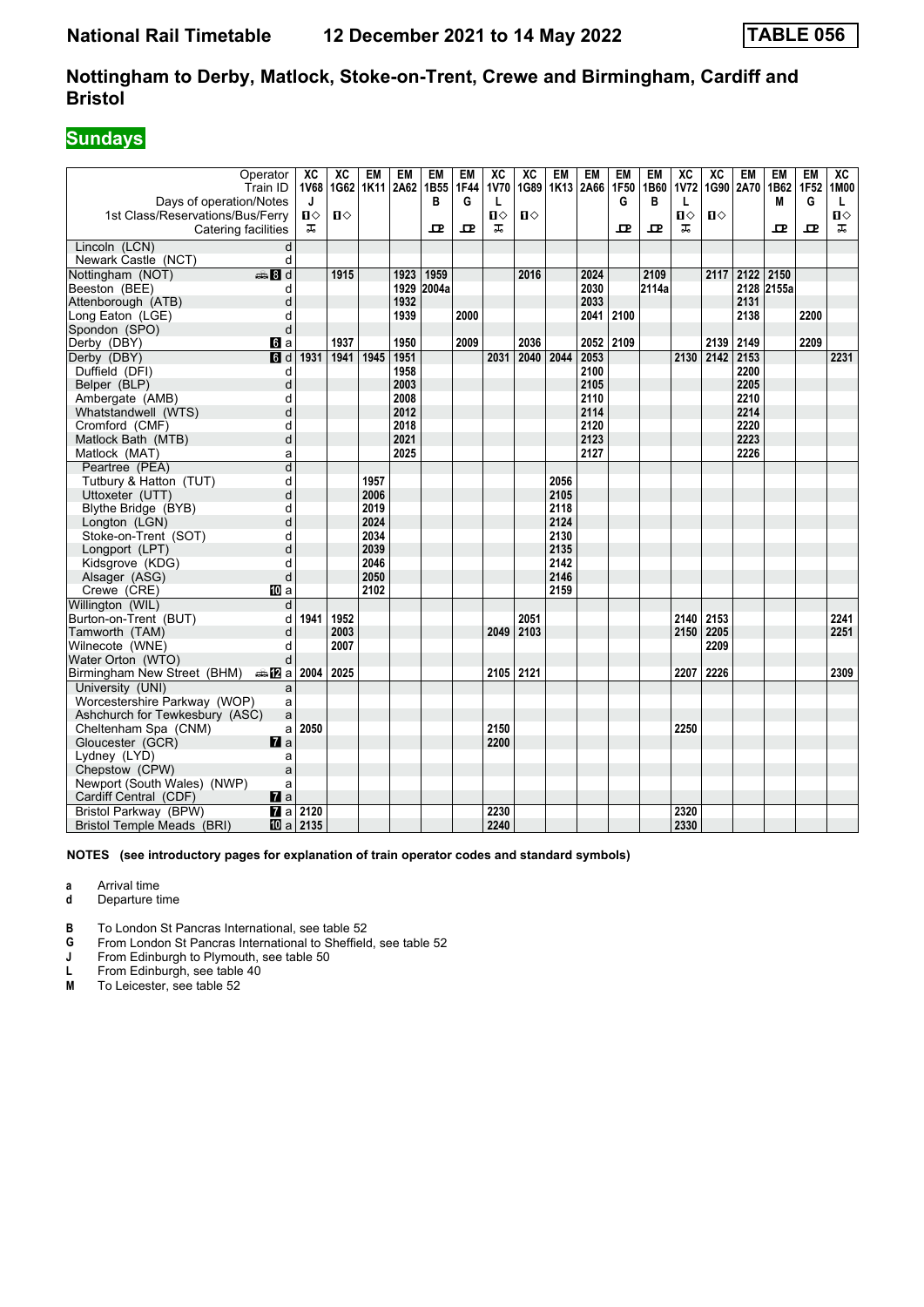## **Sundays**

|                                        | Operator   | EM   | EM   | EM    |
|----------------------------------------|------------|------|------|-------|
|                                        | Train ID   | 1F58 | 1F62 | 1D61  |
| Days of operation/Notes                |            | G    | G    | A     |
| Catering facilities                    |            | ᇁ    | ᇁ    | ᇁ     |
| Lincoln (LCN)                          | d          |      |      |       |
| Newark Castle (NCT)                    | d          |      |      |       |
| Nottingham (NOT)                       | den and    |      |      | 2333  |
| Beeston (BEE)                          | d          |      |      | 2320e |
| Attenborough (ATB)                     | d          |      |      |       |
| Long Eaton (LGE)                       | d          | 2230 | 2330 |       |
| Spondon (SPO)                          | d          |      |      |       |
| Derby (DBY)                            | <b>d</b> a | 2239 | 2339 | 2350  |
| Derby (DBY)                            | <b>6</b> d |      |      |       |
| Duffield (DFI)                         | d          |      |      |       |
| Belper (BLP)                           | d          |      |      |       |
| Ambergate (AMB)<br>Whatstandwell (WTS) | d<br>d     |      |      |       |
| Cromford (CMF)                         | d          |      |      |       |
| Matlock Bath (MTB)                     | d          |      |      |       |
| Matlock (MAT)                          | a          |      |      |       |
| Peartree (PEA)                         | d          |      |      |       |
| Tutbury & Hatton (TUT)                 | d          |      |      |       |
| Uttoxeter (UTT)                        | d          |      |      |       |
| Blythe Bridge (BYB)                    | d          |      |      |       |
| Longton (LGN)                          | d          |      |      |       |
| Stoke-on-Trent (SOT)                   | d          |      |      |       |
| Longport (LPT)                         | d          |      |      |       |
| Kidsgrove (KDG)                        | d          |      |      |       |
| Alsager (ASG)                          | d          |      |      |       |
| Crewe (CRE)                            | [[] a      |      |      |       |
| Willington (WIL)                       | d          |      |      |       |
| Burton-on-Trent (BUT)                  | d          |      |      |       |
| Tamworth (TAM)                         | d          |      |      |       |
| Wilnecote (WNE)                        | d          |      |      |       |
| Water Orton (WTO)                      | d          |      |      |       |
| Birmingham New Street (BHM)            | ⇔12<br>a   |      |      |       |
| University (UNI)                       | a          |      |      |       |
| Worcestershire Parkway (WOP)           | a          |      |      |       |
| Ashchurch for Tewkesbury (ASC)         | a          |      |      |       |
| Cheltenham Spa (CNM)                   | a          |      |      |       |
| Gloucester (GCR)                       | <b>7</b> a |      |      |       |
| Lydney (LYD)                           | а          |      |      |       |
| Chepstow (CPW)                         | a          |      |      |       |
| Newport (South Wales) (NWP)            | a          |      |      |       |
| Cardiff Central (CDF)                  | <b>7</b> a |      |      |       |
| Bristol Parkway (BPW)                  | Mra        |      |      |       |
| <b>Bristol Temple Meads (BRI)</b>      | 10 a       |      |      |       |

**NOTES (see introductory pages for explanation of train operator codes and standard symbols)**

**a** Arrival time

- **d** Departure time
- e Calls at Beeston before Nottingham
- **A** From London St Pancras International, see table 52
- **G** From London St Pancras International to Sheffield, see table 52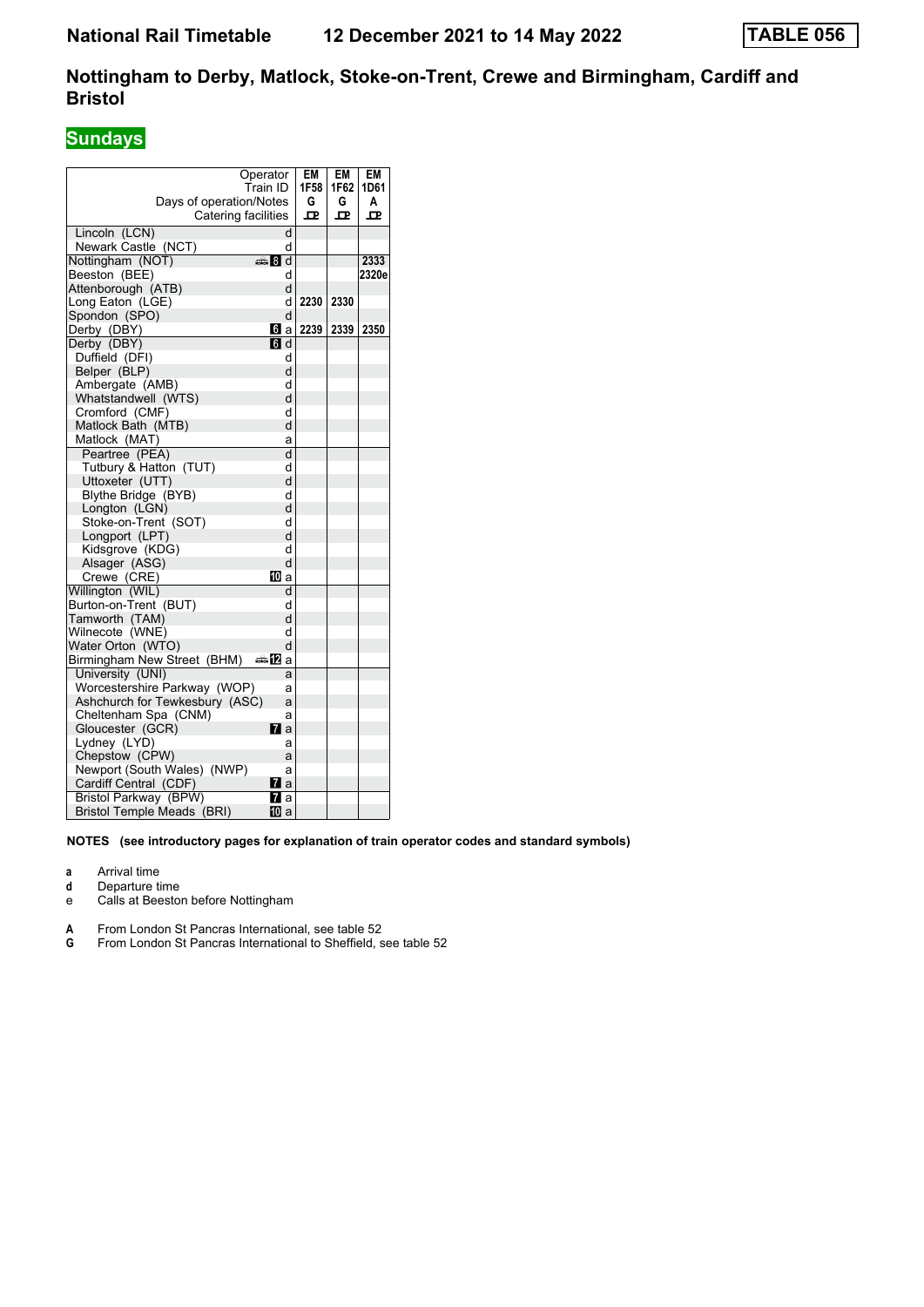### **Mondays to Fridays**

| Days of operation/Notes<br>$MX B$ MO B MO B<br>1st Class/Reservations/Bus/Ferry<br>$\mathbf{u}$<br>$\mathbf{u}$<br>Ⅱ♦<br>0<br>ᠼ<br>ᠼ<br>ᠼ<br>ᠼ<br>ᠼ<br>ᠼ<br>ᠼ<br>ᠼ<br><b>Catering facilities</b><br>ᠼ<br>ᠼ<br>ᠼ<br>ᠼ<br>Bristol Temple Meads (BRI)<br><b>ID</b> d<br>$\blacksquare$ d<br>Bristol Parkway (BPW)<br>7d<br>Cardiff Central (CDF)<br>Newport (South Wales) (NWP)<br>d<br>d<br>Chepstow (CPW)<br>Lydney (LYD)<br>d<br>$I$ d<br>Gloucester (GCR)<br>Cheltenham Spa (CNM)<br>d<br>d<br>Ashchurch for Tewkesbury (ASC)<br>d<br>Worcestershire Parkway (WOP)<br>d<br>University (UNI)<br>Birmingham New Street (BHM) $\oplus$ 2 d<br>0630<br>0603<br>0619<br>Water Orton (WTO)<br>d<br>0634<br>Wilnecote (WNE)<br>d<br>Tamworth (TAM)<br>d<br>0638<br>0650<br>Burton-on-Trent (BUT)<br>d<br>d<br>$\overline{M}$ d<br>Crewe (CRE)<br>0608<br>Alsager (ASG)<br>0617<br>d<br>0621<br>Kidsgrove (KDG)<br>d<br>d<br>0627<br>Longport (LPT)<br>d<br>0633<br>Stoke-on-Trent (SOT)<br>d<br>0639<br>Longton (LGN)<br>Blythe Bridge (BYB)<br>d<br>0645<br>d<br>0657<br>Uttoxeter (UTT)<br>Tutbury & Hatton (TUT)<br>d<br>0706<br>d<br>0718<br>Peartree (PEA)<br>Matlock (MAT)<br>d<br>0619<br>d<br>0621<br>Matlock Bath (MTB)<br>d<br>0624<br>Cromford (CMF)<br>d<br>0629<br>Whatstandwell (WTS)<br>0635<br>Ambergate (AMB)<br>d<br>d<br>Belper (BLP)<br>0640<br>d<br>0644<br>Duffield (DFI)<br>0635<br>0652<br>0720<br>0701 0706<br>Derby (DBY)<br>$\blacksquare$ a<br>6d<br>0420<br>0440<br>0522<br>0530 0558<br>0602<br>0628<br>0708<br>0724<br>0733<br>Derby (DBY)<br>0357<br>0447<br>0527<br>0712<br>Spondon (SPO)<br>d<br>0404a 0428a 0447a 0456 0534 0537a<br>0609a 0635a<br>0735 0740a<br>d<br>0719<br>Long Eaton (LGE)<br>0545<br>0721<br>0745<br>Attenborough (ATB)<br>d<br>0519c<br>0613<br>0707<br>0725<br>0730<br>0743<br>0749<br>Beeston (BEE)<br>d<br>0549<br>0619<br>0736<br>0750<br>0756<br>Nottingham (NOT)<br>de 8 a<br>0507<br>0600<br>0713<br>0732<br>0802<br>0833<br>Newark Castle (NCT)<br>a |                  | Operator<br>Train ID | EM | EM<br>1C00 1C00 | <b>EM</b><br><b>1C01</b> | EM<br>1B04 | EM<br>2A01 | EM<br>1C05 | XC<br>2A00 | <b>EM</b><br><b>1C08</b> | <b>EM</b><br>1C11 | XC<br><b>1S31</b> | <b>EM</b><br>2A13 | <b>EM</b><br>1D01 | EM<br>2L57 | XC<br>1D50 | XC<br>1E38 | EM | <b>EM</b><br>1D06 2N25 1C17 | EM |
|------------------------------------------------------------------------------------------------------------------------------------------------------------------------------------------------------------------------------------------------------------------------------------------------------------------------------------------------------------------------------------------------------------------------------------------------------------------------------------------------------------------------------------------------------------------------------------------------------------------------------------------------------------------------------------------------------------------------------------------------------------------------------------------------------------------------------------------------------------------------------------------------------------------------------------------------------------------------------------------------------------------------------------------------------------------------------------------------------------------------------------------------------------------------------------------------------------------------------------------------------------------------------------------------------------------------------------------------------------------------------------------------------------------------------------------------------------------------------------------------------------------------------------------------------------------------------------------------------------------------------------------------------------------------------------------------------------------------------------------------------------------------------------------------------------------------------------------------------------------------------------------------------------------------------------------------------------------------------------------------------------------|------------------|----------------------|----|-----------------|--------------------------|------------|------------|------------|------------|--------------------------|-------------------|-------------------|-------------------|-------------------|------------|------------|------------|----|-----------------------------|----|
|                                                                                                                                                                                                                                                                                                                                                                                                                                                                                                                                                                                                                                                                                                                                                                                                                                                                                                                                                                                                                                                                                                                                                                                                                                                                                                                                                                                                                                                                                                                                                                                                                                                                                                                                                                                                                                                                                                                                                                                                                  |                  |                      |    |                 |                          | B          |            | C          |            | C                        | C                 | D                 |                   | E                 | F          |            | G          | A  |                             | C  |
|                                                                                                                                                                                                                                                                                                                                                                                                                                                                                                                                                                                                                                                                                                                                                                                                                                                                                                                                                                                                                                                                                                                                                                                                                                                                                                                                                                                                                                                                                                                                                                                                                                                                                                                                                                                                                                                                                                                                                                                                                  |                  |                      |    |                 |                          |            |            |            |            |                          |                   |                   |                   |                   |            |            |            |    |                             |    |
|                                                                                                                                                                                                                                                                                                                                                                                                                                                                                                                                                                                                                                                                                                                                                                                                                                                                                                                                                                                                                                                                                                                                                                                                                                                                                                                                                                                                                                                                                                                                                                                                                                                                                                                                                                                                                                                                                                                                                                                                                  |                  |                      |    |                 |                          |            |            |            |            |                          |                   |                   |                   |                   |            |            |            |    |                             |    |
|                                                                                                                                                                                                                                                                                                                                                                                                                                                                                                                                                                                                                                                                                                                                                                                                                                                                                                                                                                                                                                                                                                                                                                                                                                                                                                                                                                                                                                                                                                                                                                                                                                                                                                                                                                                                                                                                                                                                                                                                                  |                  |                      |    |                 |                          |            |            |            |            |                          |                   |                   |                   |                   |            |            |            |    |                             |    |
|                                                                                                                                                                                                                                                                                                                                                                                                                                                                                                                                                                                                                                                                                                                                                                                                                                                                                                                                                                                                                                                                                                                                                                                                                                                                                                                                                                                                                                                                                                                                                                                                                                                                                                                                                                                                                                                                                                                                                                                                                  |                  |                      |    |                 |                          |            |            |            |            |                          |                   |                   |                   |                   |            |            |            |    |                             |    |
|                                                                                                                                                                                                                                                                                                                                                                                                                                                                                                                                                                                                                                                                                                                                                                                                                                                                                                                                                                                                                                                                                                                                                                                                                                                                                                                                                                                                                                                                                                                                                                                                                                                                                                                                                                                                                                                                                                                                                                                                                  |                  |                      |    |                 |                          |            |            |            |            |                          |                   |                   |                   |                   |            |            |            |    |                             |    |
|                                                                                                                                                                                                                                                                                                                                                                                                                                                                                                                                                                                                                                                                                                                                                                                                                                                                                                                                                                                                                                                                                                                                                                                                                                                                                                                                                                                                                                                                                                                                                                                                                                                                                                                                                                                                                                                                                                                                                                                                                  |                  |                      |    |                 |                          |            |            |            |            |                          |                   |                   |                   |                   |            |            |            |    |                             |    |
|                                                                                                                                                                                                                                                                                                                                                                                                                                                                                                                                                                                                                                                                                                                                                                                                                                                                                                                                                                                                                                                                                                                                                                                                                                                                                                                                                                                                                                                                                                                                                                                                                                                                                                                                                                                                                                                                                                                                                                                                                  |                  |                      |    |                 |                          |            |            |            |            |                          |                   |                   |                   |                   |            |            |            |    |                             |    |
|                                                                                                                                                                                                                                                                                                                                                                                                                                                                                                                                                                                                                                                                                                                                                                                                                                                                                                                                                                                                                                                                                                                                                                                                                                                                                                                                                                                                                                                                                                                                                                                                                                                                                                                                                                                                                                                                                                                                                                                                                  |                  |                      |    |                 |                          |            |            |            |            |                          |                   |                   |                   |                   |            |            |            |    |                             |    |
|                                                                                                                                                                                                                                                                                                                                                                                                                                                                                                                                                                                                                                                                                                                                                                                                                                                                                                                                                                                                                                                                                                                                                                                                                                                                                                                                                                                                                                                                                                                                                                                                                                                                                                                                                                                                                                                                                                                                                                                                                  |                  |                      |    |                 |                          |            |            |            |            |                          |                   |                   |                   |                   |            |            |            |    |                             |    |
|                                                                                                                                                                                                                                                                                                                                                                                                                                                                                                                                                                                                                                                                                                                                                                                                                                                                                                                                                                                                                                                                                                                                                                                                                                                                                                                                                                                                                                                                                                                                                                                                                                                                                                                                                                                                                                                                                                                                                                                                                  |                  |                      |    |                 |                          |            |            |            |            |                          |                   |                   |                   |                   |            |            |            |    |                             |    |
|                                                                                                                                                                                                                                                                                                                                                                                                                                                                                                                                                                                                                                                                                                                                                                                                                                                                                                                                                                                                                                                                                                                                                                                                                                                                                                                                                                                                                                                                                                                                                                                                                                                                                                                                                                                                                                                                                                                                                                                                                  |                  |                      |    |                 |                          |            |            |            |            |                          |                   |                   |                   |                   |            |            |            |    |                             |    |
|                                                                                                                                                                                                                                                                                                                                                                                                                                                                                                                                                                                                                                                                                                                                                                                                                                                                                                                                                                                                                                                                                                                                                                                                                                                                                                                                                                                                                                                                                                                                                                                                                                                                                                                                                                                                                                                                                                                                                                                                                  |                  |                      |    |                 |                          |            |            |            |            |                          |                   |                   |                   |                   |            |            |            |    |                             |    |
|                                                                                                                                                                                                                                                                                                                                                                                                                                                                                                                                                                                                                                                                                                                                                                                                                                                                                                                                                                                                                                                                                                                                                                                                                                                                                                                                                                                                                                                                                                                                                                                                                                                                                                                                                                                                                                                                                                                                                                                                                  |                  |                      |    |                 |                          |            |            |            |            |                          |                   |                   |                   |                   |            |            |            |    |                             |    |
|                                                                                                                                                                                                                                                                                                                                                                                                                                                                                                                                                                                                                                                                                                                                                                                                                                                                                                                                                                                                                                                                                                                                                                                                                                                                                                                                                                                                                                                                                                                                                                                                                                                                                                                                                                                                                                                                                                                                                                                                                  |                  |                      |    |                 |                          |            |            |            |            |                          |                   |                   |                   |                   |            |            |            |    |                             |    |
|                                                                                                                                                                                                                                                                                                                                                                                                                                                                                                                                                                                                                                                                                                                                                                                                                                                                                                                                                                                                                                                                                                                                                                                                                                                                                                                                                                                                                                                                                                                                                                                                                                                                                                                                                                                                                                                                                                                                                                                                                  |                  |                      |    |                 |                          |            |            |            |            |                          |                   |                   |                   |                   |            |            |            |    |                             |    |
|                                                                                                                                                                                                                                                                                                                                                                                                                                                                                                                                                                                                                                                                                                                                                                                                                                                                                                                                                                                                                                                                                                                                                                                                                                                                                                                                                                                                                                                                                                                                                                                                                                                                                                                                                                                                                                                                                                                                                                                                                  |                  |                      |    |                 |                          |            |            |            |            |                          |                   |                   |                   |                   |            |            |            |    |                             |    |
|                                                                                                                                                                                                                                                                                                                                                                                                                                                                                                                                                                                                                                                                                                                                                                                                                                                                                                                                                                                                                                                                                                                                                                                                                                                                                                                                                                                                                                                                                                                                                                                                                                                                                                                                                                                                                                                                                                                                                                                                                  |                  |                      |    |                 |                          |            |            |            |            |                          |                   |                   |                   |                   |            |            |            |    |                             |    |
|                                                                                                                                                                                                                                                                                                                                                                                                                                                                                                                                                                                                                                                                                                                                                                                                                                                                                                                                                                                                                                                                                                                                                                                                                                                                                                                                                                                                                                                                                                                                                                                                                                                                                                                                                                                                                                                                                                                                                                                                                  | Willington (WIL) |                      |    |                 |                          |            |            |            |            |                          |                   |                   |                   |                   |            |            |            |    |                             |    |
|                                                                                                                                                                                                                                                                                                                                                                                                                                                                                                                                                                                                                                                                                                                                                                                                                                                                                                                                                                                                                                                                                                                                                                                                                                                                                                                                                                                                                                                                                                                                                                                                                                                                                                                                                                                                                                                                                                                                                                                                                  |                  |                      |    |                 |                          |            |            |            |            |                          |                   |                   |                   |                   |            |            |            |    |                             |    |
|                                                                                                                                                                                                                                                                                                                                                                                                                                                                                                                                                                                                                                                                                                                                                                                                                                                                                                                                                                                                                                                                                                                                                                                                                                                                                                                                                                                                                                                                                                                                                                                                                                                                                                                                                                                                                                                                                                                                                                                                                  |                  |                      |    |                 |                          |            |            |            |            |                          |                   |                   |                   |                   |            |            |            |    |                             |    |
|                                                                                                                                                                                                                                                                                                                                                                                                                                                                                                                                                                                                                                                                                                                                                                                                                                                                                                                                                                                                                                                                                                                                                                                                                                                                                                                                                                                                                                                                                                                                                                                                                                                                                                                                                                                                                                                                                                                                                                                                                  |                  |                      |    |                 |                          |            |            |            |            |                          |                   |                   |                   |                   |            |            |            |    |                             |    |
|                                                                                                                                                                                                                                                                                                                                                                                                                                                                                                                                                                                                                                                                                                                                                                                                                                                                                                                                                                                                                                                                                                                                                                                                                                                                                                                                                                                                                                                                                                                                                                                                                                                                                                                                                                                                                                                                                                                                                                                                                  |                  |                      |    |                 |                          |            |            |            |            |                          |                   |                   |                   |                   |            |            |            |    |                             |    |
|                                                                                                                                                                                                                                                                                                                                                                                                                                                                                                                                                                                                                                                                                                                                                                                                                                                                                                                                                                                                                                                                                                                                                                                                                                                                                                                                                                                                                                                                                                                                                                                                                                                                                                                                                                                                                                                                                                                                                                                                                  |                  |                      |    |                 |                          |            |            |            |            |                          |                   |                   |                   |                   |            |            |            |    |                             |    |
|                                                                                                                                                                                                                                                                                                                                                                                                                                                                                                                                                                                                                                                                                                                                                                                                                                                                                                                                                                                                                                                                                                                                                                                                                                                                                                                                                                                                                                                                                                                                                                                                                                                                                                                                                                                                                                                                                                                                                                                                                  |                  |                      |    |                 |                          |            |            |            |            |                          |                   |                   |                   |                   |            |            |            |    |                             |    |
|                                                                                                                                                                                                                                                                                                                                                                                                                                                                                                                                                                                                                                                                                                                                                                                                                                                                                                                                                                                                                                                                                                                                                                                                                                                                                                                                                                                                                                                                                                                                                                                                                                                                                                                                                                                                                                                                                                                                                                                                                  |                  |                      |    |                 |                          |            |            |            |            |                          |                   |                   |                   |                   |            |            |            |    |                             |    |
|                                                                                                                                                                                                                                                                                                                                                                                                                                                                                                                                                                                                                                                                                                                                                                                                                                                                                                                                                                                                                                                                                                                                                                                                                                                                                                                                                                                                                                                                                                                                                                                                                                                                                                                                                                                                                                                                                                                                                                                                                  |                  |                      |    |                 |                          |            |            |            |            |                          |                   |                   |                   |                   |            |            |            |    |                             |    |
|                                                                                                                                                                                                                                                                                                                                                                                                                                                                                                                                                                                                                                                                                                                                                                                                                                                                                                                                                                                                                                                                                                                                                                                                                                                                                                                                                                                                                                                                                                                                                                                                                                                                                                                                                                                                                                                                                                                                                                                                                  |                  |                      |    |                 |                          |            |            |            |            |                          |                   |                   |                   |                   |            |            |            |    |                             |    |
|                                                                                                                                                                                                                                                                                                                                                                                                                                                                                                                                                                                                                                                                                                                                                                                                                                                                                                                                                                                                                                                                                                                                                                                                                                                                                                                                                                                                                                                                                                                                                                                                                                                                                                                                                                                                                                                                                                                                                                                                                  |                  |                      |    |                 |                          |            |            |            |            |                          |                   |                   |                   |                   |            |            |            |    |                             |    |
|                                                                                                                                                                                                                                                                                                                                                                                                                                                                                                                                                                                                                                                                                                                                                                                                                                                                                                                                                                                                                                                                                                                                                                                                                                                                                                                                                                                                                                                                                                                                                                                                                                                                                                                                                                                                                                                                                                                                                                                                                  |                  |                      |    |                 |                          |            |            |            |            |                          |                   |                   |                   |                   |            |            |            |    |                             |    |
|                                                                                                                                                                                                                                                                                                                                                                                                                                                                                                                                                                                                                                                                                                                                                                                                                                                                                                                                                                                                                                                                                                                                                                                                                                                                                                                                                                                                                                                                                                                                                                                                                                                                                                                                                                                                                                                                                                                                                                                                                  |                  |                      |    |                 |                          |            |            |            |            |                          |                   |                   |                   |                   |            |            |            |    |                             |    |
|                                                                                                                                                                                                                                                                                                                                                                                                                                                                                                                                                                                                                                                                                                                                                                                                                                                                                                                                                                                                                                                                                                                                                                                                                                                                                                                                                                                                                                                                                                                                                                                                                                                                                                                                                                                                                                                                                                                                                                                                                  |                  |                      |    |                 |                          |            |            |            |            |                          |                   |                   |                   |                   |            |            |            |    |                             |    |
|                                                                                                                                                                                                                                                                                                                                                                                                                                                                                                                                                                                                                                                                                                                                                                                                                                                                                                                                                                                                                                                                                                                                                                                                                                                                                                                                                                                                                                                                                                                                                                                                                                                                                                                                                                                                                                                                                                                                                                                                                  |                  |                      |    |                 |                          |            |            |            |            |                          |                   |                   |                   |                   |            |            |            |    |                             |    |
|                                                                                                                                                                                                                                                                                                                                                                                                                                                                                                                                                                                                                                                                                                                                                                                                                                                                                                                                                                                                                                                                                                                                                                                                                                                                                                                                                                                                                                                                                                                                                                                                                                                                                                                                                                                                                                                                                                                                                                                                                  |                  |                      |    |                 |                          |            |            |            |            |                          |                   |                   |                   |                   |            |            |            |    |                             |    |
|                                                                                                                                                                                                                                                                                                                                                                                                                                                                                                                                                                                                                                                                                                                                                                                                                                                                                                                                                                                                                                                                                                                                                                                                                                                                                                                                                                                                                                                                                                                                                                                                                                                                                                                                                                                                                                                                                                                                                                                                                  |                  |                      |    |                 |                          |            |            |            |            |                          |                   |                   |                   |                   |            |            |            |    |                             |    |
|                                                                                                                                                                                                                                                                                                                                                                                                                                                                                                                                                                                                                                                                                                                                                                                                                                                                                                                                                                                                                                                                                                                                                                                                                                                                                                                                                                                                                                                                                                                                                                                                                                                                                                                                                                                                                                                                                                                                                                                                                  |                  |                      |    |                 |                          |            |            |            |            |                          |                   |                   |                   |                   |            |            |            |    |                             |    |
|                                                                                                                                                                                                                                                                                                                                                                                                                                                                                                                                                                                                                                                                                                                                                                                                                                                                                                                                                                                                                                                                                                                                                                                                                                                                                                                                                                                                                                                                                                                                                                                                                                                                                                                                                                                                                                                                                                                                                                                                                  |                  |                      |    |                 |                          |            |            |            |            |                          |                   |                   |                   |                   |            |            |            |    |                             |    |
|                                                                                                                                                                                                                                                                                                                                                                                                                                                                                                                                                                                                                                                                                                                                                                                                                                                                                                                                                                                                                                                                                                                                                                                                                                                                                                                                                                                                                                                                                                                                                                                                                                                                                                                                                                                                                                                                                                                                                                                                                  |                  |                      |    |                 |                          |            |            |            |            |                          |                   |                   |                   |                   |            |            |            |    |                             |    |
|                                                                                                                                                                                                                                                                                                                                                                                                                                                                                                                                                                                                                                                                                                                                                                                                                                                                                                                                                                                                                                                                                                                                                                                                                                                                                                                                                                                                                                                                                                                                                                                                                                                                                                                                                                                                                                                                                                                                                                                                                  |                  |                      |    |                 |                          |            |            |            |            |                          |                   |                   |                   |                   |            |            |            |    |                             |    |
|                                                                                                                                                                                                                                                                                                                                                                                                                                                                                                                                                                                                                                                                                                                                                                                                                                                                                                                                                                                                                                                                                                                                                                                                                                                                                                                                                                                                                                                                                                                                                                                                                                                                                                                                                                                                                                                                                                                                                                                                                  |                  |                      |    |                 |                          |            |            |            |            |                          |                   |                   |                   |                   |            |            |            |    |                             |    |
|                                                                                                                                                                                                                                                                                                                                                                                                                                                                                                                                                                                                                                                                                                                                                                                                                                                                                                                                                                                                                                                                                                                                                                                                                                                                                                                                                                                                                                                                                                                                                                                                                                                                                                                                                                                                                                                                                                                                                                                                                  |                  |                      |    |                 |                          |            |            |            |            |                          |                   |                   |                   |                   |            |            |            |    |                             |    |
|                                                                                                                                                                                                                                                                                                                                                                                                                                                                                                                                                                                                                                                                                                                                                                                                                                                                                                                                                                                                                                                                                                                                                                                                                                                                                                                                                                                                                                                                                                                                                                                                                                                                                                                                                                                                                                                                                                                                                                                                                  |                  |                      |    |                 |                          |            |            |            |            |                          |                   |                   |                   |                   |            |            |            |    |                             |    |
|                                                                                                                                                                                                                                                                                                                                                                                                                                                                                                                                                                                                                                                                                                                                                                                                                                                                                                                                                                                                                                                                                                                                                                                                                                                                                                                                                                                                                                                                                                                                                                                                                                                                                                                                                                                                                                                                                                                                                                                                                  |                  |                      |    |                 |                          |            |            |            |            |                          |                   |                   |                   |                   |            |            |            |    |                             |    |
|                                                                                                                                                                                                                                                                                                                                                                                                                                                                                                                                                                                                                                                                                                                                                                                                                                                                                                                                                                                                                                                                                                                                                                                                                                                                                                                                                                                                                                                                                                                                                                                                                                                                                                                                                                                                                                                                                                                                                                                                                  |                  |                      |    |                 |                          |            |            |            |            |                          |                   |                   |                   |                   |            |            |            |    |                             |    |
|                                                                                                                                                                                                                                                                                                                                                                                                                                                                                                                                                                                                                                                                                                                                                                                                                                                                                                                                                                                                                                                                                                                                                                                                                                                                                                                                                                                                                                                                                                                                                                                                                                                                                                                                                                                                                                                                                                                                                                                                                  | Lincoln (LCN)    | a                    |    |                 |                          |            |            |            |            |                          |                   |                   |                   |                   | 0837       |            |            |    |                             |    |

#### **NOTES (see introductory pages for explanation of train operator codes and standard symbols)**

- **a** Arrival time
- **d** Departure time<br>**c** Calls at Beesto
- Calls at Beeston after Nottingham
- **A** From London St Pancras International, see table 52
- **B** To London St Pancras International, see table 52 **C** From Sheffield to London St Pancras Internationa
- **C** From Sheffield to London St Pancras International, see table 52<br>**D** To Edinburgh, see table 40
- **D** To Edinburgh, see table 40<br>**E** From Kettering, see table 52
- **E** From Kettering, see table 52<br>**F** From Leicester, see table 52
- **F** From Leicester, see table 52<br>**G** To Newcastle, see table 40
- To Newcastle, see table 40

**MO** Mondays only

**MX** Not Mondays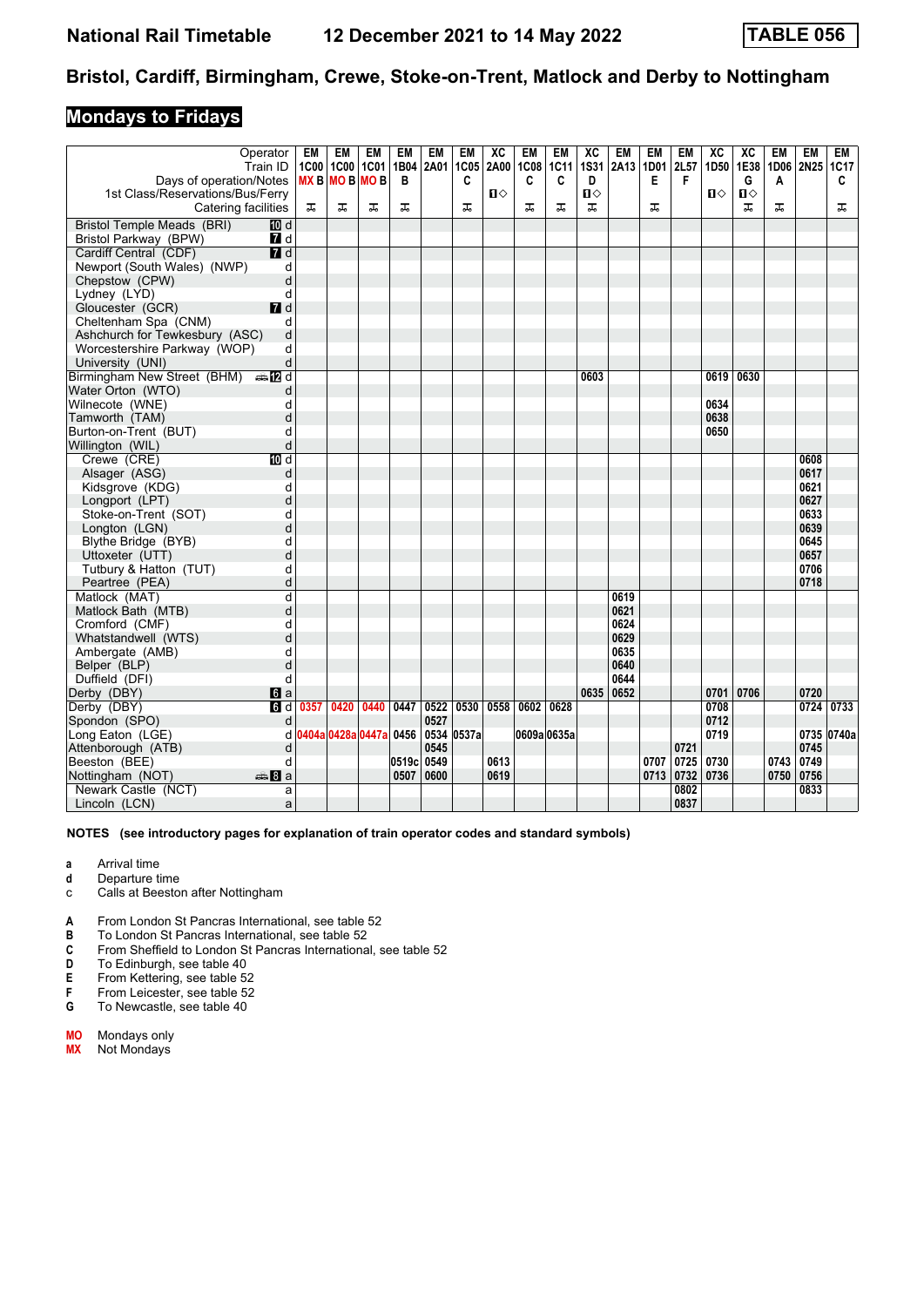## **Mondays to Fridays**

|                                               | Operator<br>Train ID    | ХC<br>1D51              | XC<br>1S33   | <b>EM</b><br>2A15 | <b>EM</b> | EM<br>2L59 | XC<br>1D52   | <b>EM</b><br>2N29 | EM<br>1C23 | <b>EM</b><br>1D11 | XC<br>1D53     | XC<br><b>1S35</b> | <b>EM</b><br>2A17 | <b>EM</b><br>2L61 | <b>EM</b> | XC<br>1D54        | EM<br>1C29 | EM<br>1D16 1M00 | ХC           |
|-----------------------------------------------|-------------------------|-------------------------|--------------|-------------------|-----------|------------|--------------|-------------------|------------|-------------------|----------------|-------------------|-------------------|-------------------|-----------|-------------------|------------|-----------------|--------------|
| Days of operation/Notes                       |                         |                         | G            |                   |           | н          |              |                   | C          | A                 |                | D                 |                   | F                 |           |                   | C          | A               | J            |
| 1st Class/Reservations/Bus/Ferry              |                         | $\mathbf{u}$            | $\mathbf{u}$ |                   | 粤         |            | $\mathbf{u}$ |                   |            |                   | $\blacksquare$ | $\mathbf{u}$      |                   |                   | 罒         | Ⅱ◇                |            |                 | $\mathbf{u}$ |
| Catering facilities                           |                         |                         | ᠼ            |                   |           |            | ᠼ            |                   | ᠼ          | ᠼ                 |                | ᠼ                 |                   |                   |           | ᠼ                 | ᠼ          | ᠼ               |              |
| <b>Bristol Temple Meads (BRI)</b>             | <b>ID</b> d             |                         |              |                   |           |            |              |                   |            |                   |                | 0634              |                   |                   |           |                   |            |                 |              |
| Bristol Parkway (BPW)                         | 7 d                     |                         |              |                   |           |            |              |                   |            |                   |                | 0643              |                   |                   |           |                   |            |                 |              |
| Cardiff Central (CDF)                         | 7d                      |                         |              |                   |           |            |              |                   |            |                   |                |                   |                   |                   |           |                   |            |                 | 0640         |
| Newport (South Wales) (NWP)                   | d                       |                         |              |                   |           |            |              |                   |            |                   |                |                   |                   |                   |           |                   |            |                 | 0654         |
| Chepstow (CPW)                                | d                       |                         |              |                   |           |            |              |                   |            |                   |                |                   |                   |                   |           |                   |            |                 | 0715         |
| Lydney (LYD)                                  | d                       |                         |              |                   |           |            |              |                   |            |                   |                |                   |                   |                   |           |                   |            |                 | 0724         |
| Gloucester (GCR)                              | $I$ d                   |                         |              |                   |           |            |              |                   |            |                   |                |                   |                   |                   |           |                   |            |                 | 0745         |
| Cheltenham Spa (CNM)                          | d                       |                         |              |                   |           |            |              |                   |            |                   |                | 0713              |                   |                   |           |                   |            |                 | 0755         |
| Ashchurch for Tewkesbury (ASC)                | d                       |                         |              |                   |           |            |              |                   |            |                   |                |                   |                   |                   |           |                   |            |                 | 0803         |
| Worcestershire Parkway (WOP)                  | d                       |                         |              |                   |           |            |              |                   |            |                   |                |                   |                   |                   |           |                   |            |                 | 0814         |
| University (UNI)                              | d                       |                         |              |                   |           |            |              |                   |            |                   |                |                   |                   |                   |           |                   |            |                 | 0839         |
| Birmingham New Street (BHM) $\Rightarrow$ 2 d |                         | 0649                    | 0703         |                   |           |            | 0719         |                   |            |                   | 0749           | 0803              |                   |                   |           | 0819              |            |                 | 0849         |
| Water Orton (WTO)                             | d                       |                         |              |                   |           |            |              |                   |            |                   |                |                   |                   |                   |           |                   |            |                 |              |
| Wilnecote (WNE)                               | d                       |                         | 0719         |                   |           |            | 0734<br>0738 |                   |            |                   | 0806           | 0819              |                   |                   |           | 0836              |            |                 | 0904         |
| Tamworth (TAM)                                | d<br>d                  | 0706<br>0718            | 0730         |                   |           |            | 0750         |                   |            |                   | 0818           | 0830              |                   |                   |           | 0847              |            |                 | 0908<br>0920 |
| Burton-on-Trent (BUT)<br>Willington (WIL)     |                         | $d$ 0724                |              |                   |           |            |              |                   |            |                   | 0824           |                   |                   |                   |           |                   |            |                 |              |
| Crewe (CRE)                                   | TO d                    |                         |              |                   |           |            |              | 0702              |            |                   |                |                   |                   |                   |           |                   |            |                 |              |
| Alsager (ASG)                                 | d                       |                         |              |                   |           |            |              | 0711              |            |                   |                |                   |                   |                   |           |                   |            |                 |              |
| Kidsgrove (KDG)                               | d                       |                         |              |                   |           |            |              | 0715              |            |                   |                |                   |                   |                   |           |                   |            |                 |              |
| Longport (LPT)                                | d                       |                         |              |                   |           |            |              | 0721              |            |                   |                |                   |                   |                   |           |                   |            |                 |              |
| Stoke-on-Trent (SOT)                          | d                       |                         |              |                   |           |            |              | 0727              |            |                   |                |                   |                   |                   |           |                   |            |                 |              |
| Longton (LGN)                                 | d                       |                         |              |                   |           |            |              | 0733              |            |                   |                |                   |                   |                   |           |                   |            |                 |              |
| Blythe Bridge (BYB)                           | d                       |                         |              |                   |           |            |              | 0739              |            |                   |                |                   |                   |                   |           |                   |            |                 |              |
| Uttoxeter (UTT)                               | d                       |                         |              |                   |           |            |              | 0751              |            |                   |                |                   |                   |                   |           |                   |            |                 |              |
| Tutbury & Hatton (TUT)                        | d                       |                         |              |                   |           |            |              | 0800              |            |                   |                |                   |                   |                   |           |                   |            |                 |              |
| Peartree (PEA)                                | d                       |                         |              |                   |           |            |              | 0812              |            |                   |                |                   |                   |                   |           |                   |            |                 |              |
| Matlock (MAT)                                 | $\overline{\mathsf{d}}$ |                         |              | 0712              |           |            |              |                   |            |                   |                |                   | 0813              |                   |           |                   |            |                 |              |
| Matlock Bath (MTB)                            | d                       |                         |              | 0714              |           |            |              |                   |            |                   |                |                   | 0815              |                   |           |                   |            |                 |              |
| Cromford (CMF)                                | d                       |                         |              | 0717              |           |            |              |                   |            |                   |                |                   | 0818              |                   |           |                   |            |                 |              |
| Whatstandwell (WTS)                           | d                       |                         |              | 0722              |           |            |              |                   |            |                   |                |                   | 0823              |                   |           |                   |            |                 |              |
| Ambergate (AMB)                               | d                       |                         |              | 0728              |           |            |              |                   |            |                   |                |                   | 0829              |                   |           |                   |            |                 |              |
| Belper (BLP)                                  | d                       |                         |              | 0733              |           |            |              |                   |            |                   |                |                   | 0834              |                   |           |                   |            |                 |              |
| Duffield (DFI)                                | d                       |                         |              | 0738              |           |            |              |                   |            |                   |                |                   | 0838              |                   |           |                   |            |                 |              |
| Derby (DBY)                                   |                         | $\blacksquare$ a   0733 | 0740         | 0746              |           |            | 0804         | 0816              |            |                   | 0833           | 0840              | 0846              |                   |           | 0859              |            |                 | 0932         |
| Derby (DBY)                                   | $\blacksquare$          | 0742                    |              |                   | 0753      |            | 0809         | 0823              | 0832       |                   | 0840           |                   |                   |                   | 0853      | $\overline{0912}$ | 0932       |                 | 0940         |
| Spondon (SPO)                                 | d                       | 0746                    |              |                   | 0809a     |            |              |                   |            |                   |                |                   |                   |                   | 0909a     |                   |            |                 |              |
| Long Eaton (LGE)                              | d                       | 0753                    |              |                   |           |            | 0818         | 0832 0839a        |            |                   | 0849           |                   |                   |                   |           |                   | 0940a      |                 | 0949         |
| Attenborough (ATB)                            | d                       |                         |              |                   |           | 0819       |              |                   |            |                   |                |                   |                   | 0918              |           |                   |            |                 |              |
| Beeston (BEE)                                 | d                       | 0801                    |              |                   |           | 0823       | 0827         | 0840              |            | 0850              | 0900           |                   |                   | 0922              |           |                   |            | 0944            | 0957         |
| Nottingham (NOT)                              | de 8 a                  | 0808                    |              |                   |           | 0830       | 0834         | 0847              |            | 0857              | 0906           |                   |                   | 0931              |           | 0933              |            | $0949$   1003   |              |
| Newark Castle (NCT)                           | a                       |                         |              |                   |           | 0900       |              | 0922              |            |                   |                |                   |                   |                   |           |                   |            |                 |              |
| Lincoln (LCN)                                 | a                       |                         |              |                   |           | 0930       |              |                   |            |                   |                |                   |                   |                   |           |                   |            |                 |              |

- **a** Arrival time
- **d** Departure time
- **4** From London St Pancras International, see table 52 **C** From Sheffield to London St Pancras International.
- From Sheffield to London St Pancras International, see table 52
- **D** To Edinburgh, see table 40<br>**F** From Leicester, see table 52
- **F** From Leicester, see table 52<br>**G** To Newcastle, see table 40
- **6** To Newcastle, see table 40<br>**H** From Leicester to Grimsby 1
- **+** From Leicester to Grimsby Town, see table 52/57<br> **4** Also calls at Severn Tunnel Jn 0704 and Caldicot
- Also calls at Severn Tunnel Jn 0704 and Caldicot 0707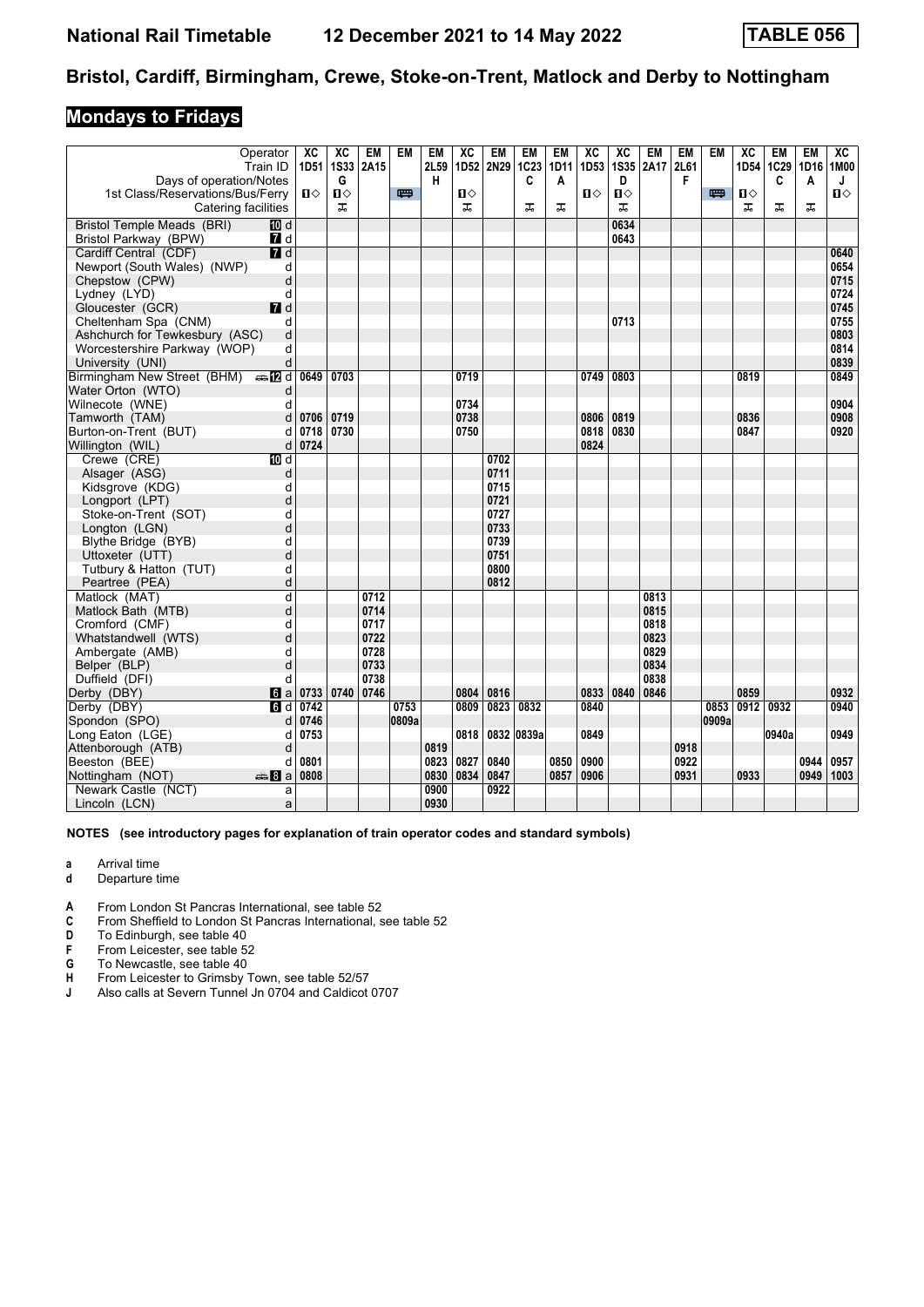### **Mondays to Fridays**

| Operator<br>Train ID                     |                  | XC<br><b>1S37</b> | EM<br>2A19 | ХC<br>1D <sub>55</sub> | EM<br>2L63 | EM<br>1D21 | <b>EM</b><br>2N37 | EM<br>1C35 | XC<br>1M92 | XC<br><b>1S39</b> | EM<br>2A21 | XC<br>1D <sub>57</sub> | EM<br>2L65 | <b>EM</b> | EM<br>1D26 2N41 | EM         | XC<br>1C41   1M01   1S41 | XC    | EM<br>2A23 |
|------------------------------------------|------------------|-------------------|------------|------------------------|------------|------------|-------------------|------------|------------|-------------------|------------|------------------------|------------|-----------|-----------------|------------|--------------------------|-------|------------|
| Days of operation/Notes                  |                  | Κ                 |            |                        | н          | A          |                   | C          |            | L                 |            |                        | F          | A         |                 | C          |                          | K     |            |
| 1st Class/Reservations/Bus/Ferry         |                  | Ⅱ♦                |            | Ⅱ♦                     |            |            |                   |            | п⇔         | Ⅱ♦                |            | П⇔                     |            |           |                 |            | п⇔                       | Ⅱ♦    |            |
| Catering facilities                      |                  | ᠼ                 |            | ᇁ                      |            | ᠼ          |                   | ᅚ          |            | ᠼ                 |            | ㅈ                      |            | ᠼ         |                 | ᅚ          |                          | ᅚ     |            |
| Bristol Temple Meads (BRI)               |                  | 10 d 0735         |            |                        |            |            |                   |            |            | 0835              |            |                        |            |           |                 |            |                          | 0932  |            |
| Bristol Parkway (BPW)                    |                  | 7 d 0744          |            |                        |            |            |                   |            |            | 0844              |            |                        |            |           |                 |            |                          | 0944e |            |
| Cardiff Central (CDF)                    | $\overline{a}$ d |                   |            |                        |            |            |                   |            | 0745       |                   |            |                        |            |           |                 |            | 0845                     |       |            |
| Newport (South Wales) (NWP)              | d                |                   |            |                        |            |            |                   |            | 0801       |                   |            |                        |            |           |                 |            | 0900                     |       |            |
| Chepstow (CPW)                           | d                |                   |            |                        |            |            |                   |            |            |                   |            |                        |            |           |                 |            | 0919                     |       |            |
| Lydney (LYD)                             | d                |                   |            |                        |            |            |                   |            | 0827       |                   |            |                        |            |           |                 |            |                          |       |            |
| Gloucester (GCR)                         | $\blacksquare$   |                   |            |                        |            |            |                   |            | 0849       |                   |            |                        |            |           |                 |            | 0949                     |       |            |
| Cheltenham Spa (CNM)                     | d                | 0815              |            |                        |            |            |                   |            | 0859       | 0915              |            |                        |            |           |                 |            | 0959                     | 1015  |            |
| Ashchurch for Tewkesbury (ASC)           | d                |                   |            |                        |            |            |                   |            |            |                   |            |                        |            |           |                 |            |                          |       |            |
| Worcestershire Parkway (WOP)             | d                |                   |            |                        |            |            |                   |            | 0914       |                   |            |                        |            |           |                 |            | 1014                     |       |            |
| University (UNI)                         | d                |                   |            |                        |            |            |                   |            | 0939       |                   |            |                        |            |           |                 |            | 1039                     |       |            |
| Birmingham New Street (BHM) $\oplus$ 2 d |                  | 0903              |            | 0912                   |            |            |                   |            | 0949       | 1003              |            | 1012                   |            |           |                 |            | 1049                     | 1103  |            |
| Water Orton (WTO)                        | d                |                   |            |                        |            |            |                   |            |            |                   |            |                        |            |           |                 |            |                          |       |            |
| Wilnecote (WNE)                          | d                |                   |            |                        |            |            |                   |            |            |                   |            |                        |            |           |                 |            | 1105                     |       |            |
| Tamworth (TAM)                           | d                |                   |            | 0929                   |            |            |                   |            | 1006       | 1019              |            | 1029                   |            |           |                 |            | 1109                     |       |            |
| Burton-on-Trent (BUT)                    | d                | 0926              |            | 0941                   |            |            |                   |            | 1018       |                   |            | 1041                   |            |           |                 |            | 1120                     | 1126  |            |
| Willington (WIL)                         | d                |                   |            |                        |            |            |                   |            | 1024       |                   |            |                        |            |           |                 |            |                          |       |            |
| Crewe (CRE)                              | $\overline{M}$ d |                   |            |                        |            |            | 0908              |            |            |                   |            |                        |            |           | 1008            |            |                          |       |            |
| Alsager (ASG)                            | d                |                   |            |                        |            |            | 0917              |            |            |                   |            |                        |            |           | 1017            |            |                          |       |            |
| Kidsgrove (KDG)                          | d                |                   |            |                        |            |            | 0921              |            |            |                   |            |                        |            |           | 1021            |            |                          |       |            |
| Longport (LPT)                           | d                |                   |            |                        |            |            | 0927              |            |            |                   |            |                        |            |           | 1027            |            |                          |       |            |
| Stoke-on-Trent (SOT)                     | d                |                   |            |                        |            |            | 0933<br>0939      |            |            |                   |            |                        |            |           | 1033<br>1039    |            |                          |       |            |
| Longton (LGN)                            | d                |                   |            |                        |            |            |                   |            |            |                   |            |                        |            |           |                 |            |                          |       |            |
| Blythe Bridge (BYB)                      | d<br>d           |                   |            |                        |            |            | 0945<br>0957      |            |            |                   |            |                        |            |           | 1045<br>1057    |            |                          |       |            |
| Uttoxeter (UTT)                          |                  |                   |            |                        |            |            | 1006              |            |            |                   |            |                        |            |           | 1106            |            |                          |       |            |
| Tutbury & Hatton (TUT)                   | d<br>d           |                   |            |                        |            |            |                   |            |            |                   |            |                        |            |           |                 |            |                          |       |            |
| Peartree (PEA)                           |                  |                   | 0914       |                        |            |            |                   |            |            |                   | 1013       |                        |            |           |                 |            |                          |       | 1115       |
| Matlock (MAT)                            | d                |                   | 0916       |                        |            |            |                   |            |            |                   | 1015       |                        |            |           |                 |            |                          |       | 1117       |
| Matlock Bath (MTB)                       | d                |                   | 0919       |                        |            |            |                   |            |            |                   | 1018       |                        |            |           |                 |            |                          |       | 1120       |
| Cromford (CMF)<br>Whatstandwell (WTS)    | d<br>d           |                   | 0924       |                        |            |            |                   |            |            |                   | 1023       |                        |            |           |                 |            |                          |       | 1125       |
| Ambergate (AMB)                          | d                |                   | 0930       |                        |            |            |                   |            |            |                   | 1029       |                        |            |           |                 |            |                          |       | 1131       |
| Belper (BLP)                             | d                |                   | 0935       |                        |            |            |                   |            |            |                   | 1034       |                        |            |           |                 |            |                          |       | 1136       |
| Duffield (DFI)                           | d                |                   | 0939       |                        |            |            |                   |            |            |                   | 1039       |                        |            |           |                 |            |                          |       | 1140       |
| Derby (DBY)                              | 6a               | 0936              | 0947       | 0952                   |            |            | 1019              |            | 1032       | 1038              | 1047       | 1052                   |            |           | 1119            |            | 1132 1136                |       | 1149       |
| Derby (DBY)                              | $\overline{M}$ d |                   |            | 0959                   |            |            | 1022              | 1034       | 1039       |                   |            | 1059                   |            |           |                 | 1123 1133  | 1140                     |       |            |
| Spondon (SPO)                            | d                |                   |            |                        |            |            |                   |            |            |                   |            |                        |            |           |                 |            |                          |       |            |
| Long Eaton (LGE)                         | d                |                   |            |                        |            |            |                   | 1031 1041a | 1049       |                   |            |                        |            |           |                 | 1133 1140a | 1149                     |       |            |
| Attenborough (ATB)                       | d                |                   |            |                        | 1024       |            |                   |            |            |                   |            |                        | 1119       |           |                 |            |                          |       |            |
| Beeston (BEE)                            | d                |                   |            |                        | 1028       | 1044       | 1049              |            | 1057       |                   |            |                        | 1123       | 1142      | 1146            |            | 1157                     |       |            |
| Nottingham (NOT)<br>de 8 a               |                  |                   |            | 1023                   | 1033       | 1050       | 1056              |            | 1103       |                   |            | 1122                   | 1131       | 1150      | 1154            |            | 1204                     |       |            |
| Newark Castle (NCT)                      | a                |                   |            |                        | 1056       |            | 1129              |            |            |                   |            |                        | 1156       |           | 1234            |            |                          |       |            |
| Lincoln (LCN)                            | a                |                   |            |                        | 1128       |            |                   |            |            |                   |            |                        | 1225       |           |                 |            |                          |       |            |
|                                          |                  |                   |            |                        |            |            |                   |            |            |                   |            |                        |            |           |                 |            |                          |       |            |

- **a** Arrival time
- **d** Departure time<br>**e** Arrives 3 minute
- **e** Arrives 3 minutes earlier
- **A** From London St Pancras International, see table 52
- **C** From Sheffield to London St Pancras International, see table 52<br>**F** From Leicester, see table 52
- 
- **F** From Leicester, see table 52<br> **H** From Leicester to Grimsby T<br> **K** From Plymouth to Newcastle From Leicester to Grimsby Town, see table 52/57
- **K** From Plymouth to Newcastle, see table 50<br>**L** From Plymouth to Edinburgh, see table 50
- From Plymouth to Edinburgh, see table 50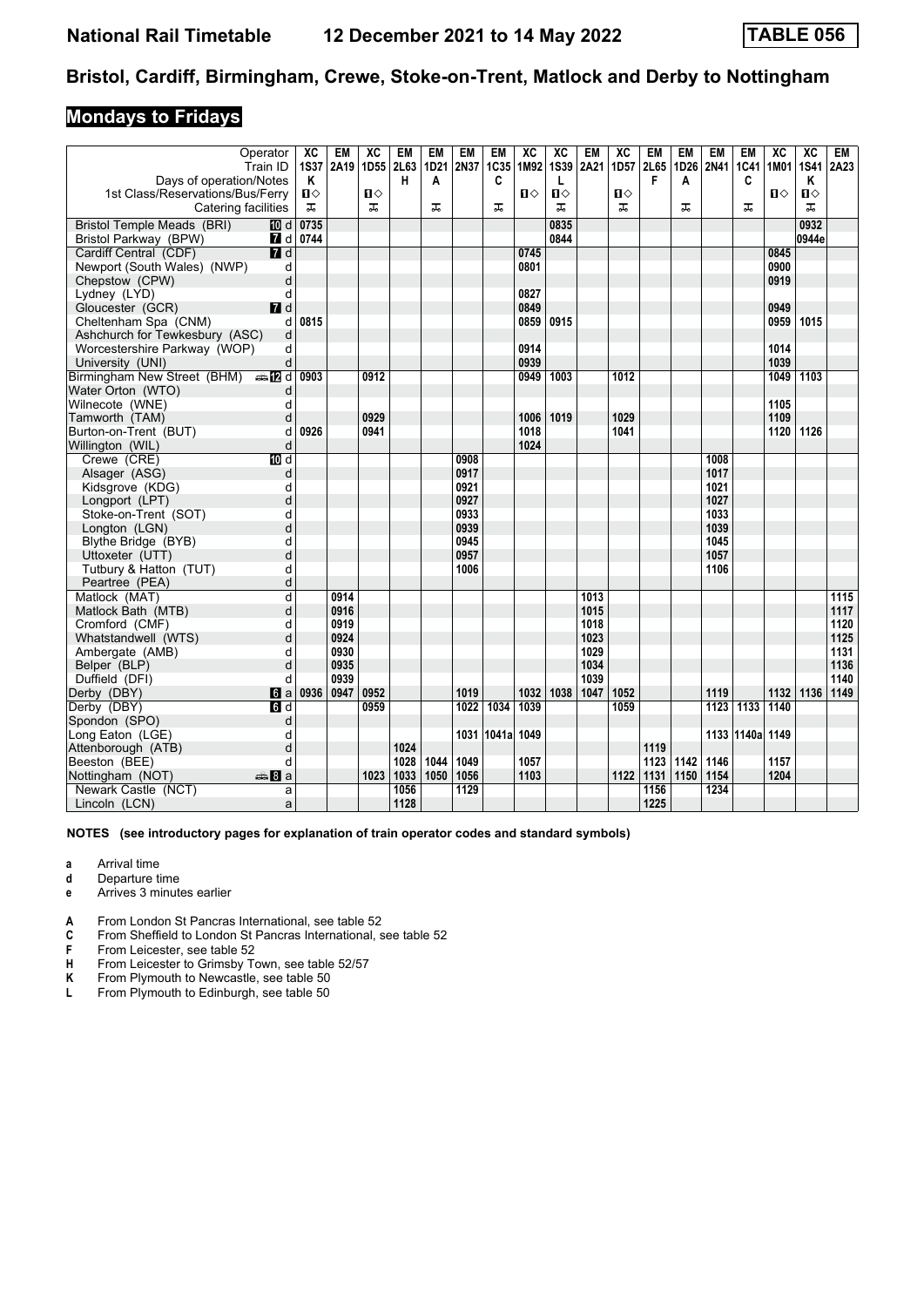## **Mondays to Fridays**

|                                                             | Operator<br>Train ID | EM<br>2L67 | XC<br>1D59   | EM<br>1D31 | EM<br>2N45 1C47 | EM    | XC<br>1M60 | XC<br><b>1S43</b> | EM<br>2A25 | <b>EM</b><br>2L69 | XC<br>1D61 | <b>EM</b><br>1D36 | <b>EM</b><br>2N49 | EM<br>1C53 | XC<br>1M94 | XC<br><b>1S45</b> | EM<br><b>2A27</b> | <b>EM</b><br>2L71 | XC<br>1D63   |
|-------------------------------------------------------------|----------------------|------------|--------------|------------|-----------------|-------|------------|-------------------|------------|-------------------|------------|-------------------|-------------------|------------|------------|-------------------|-------------------|-------------------|--------------|
| Days of operation/Notes<br>1st Class/Reservations/Bus/Ferry |                      | н          | $\mathbf{u}$ | A          |                 | C     | п          | M<br>$\mathbf{u}$ |            | F                 | Ⅱ◇         | A                 |                   | C          | 0          | N<br>п⇔           |                   | н                 | $\mathbf{u}$ |
| Catering facilities                                         |                      |            | ᠼ            | ᠼ          |                 | ᠼ     | ᠼ          | ᠼ                 |            |                   | ᠼ          | ᠼ                 |                   | ᠼ          |            | ᠼ                 |                   |                   |              |
| <b>Bristol Temple Meads (BRI)</b>                           | <b>ID</b> d          |            |              |            |                 |       |            | 1035              |            |                   |            |                   |                   |            |            | 1135              |                   |                   |              |
| Bristol Parkway (BPW)                                       | 7 d                  |            |              |            |                 |       |            | 1044              |            |                   |            |                   |                   |            |            | 1144              |                   |                   |              |
| Cardiff Central (CDF)                                       | 7d                   |            |              |            |                 |       | 0945       |                   |            |                   |            |                   |                   |            | 1045       |                   |                   |                   |              |
| Newport (South Wales) (NWP)                                 | d                    |            |              |            |                 |       | 0959       |                   |            |                   |            |                   |                   |            | 1059       |                   |                   |                   |              |
| Chepstow (CPW)                                              | d                    |            |              |            |                 |       | 1016       |                   |            |                   |            |                   |                   |            |            |                   |                   |                   |              |
| Lydney (LYD)                                                | d                    |            |              |            |                 |       |            |                   |            |                   |            |                   |                   |            | 1125       |                   |                   |                   |              |
| Gloucester (GCR)                                            | $I$ d                |            |              |            |                 |       | 1049       |                   |            |                   |            |                   |                   |            | 1149       |                   |                   |                   |              |
| Cheltenham Spa (CNM)                                        | d                    |            |              |            |                 |       | 1059       | 1115              |            |                   |            |                   |                   |            | 1159       | 1215              |                   |                   |              |
| Ashchurch for Tewkesbury (ASC)                              | d                    |            |              |            |                 |       |            |                   |            |                   |            |                   |                   |            |            |                   |                   |                   |              |
| Worcestershire Parkway (WOP)                                | d                    |            |              |            |                 |       | 1114       |                   |            |                   |            |                   |                   |            | 1214       |                   |                   |                   |              |
| University (UNI)                                            | d                    |            |              |            |                 |       | 1139       |                   |            |                   |            |                   |                   |            | 1239       |                   |                   |                   |              |
| Birmingham New Street (BHM) $\oplus$ 2 d                    |                      |            | 1119         |            |                 |       | 1149       | 1203              |            |                   | 1219       |                   |                   |            | 1249       | 1303              |                   |                   | 1319         |
| Water Orton (WTO)                                           | d                    |            |              |            |                 |       |            |                   |            |                   |            |                   |                   |            |            |                   |                   |                   |              |
| Wilnecote (WNE)                                             | d                    |            |              |            |                 |       |            |                   |            |                   |            |                   |                   |            | 1304       |                   |                   |                   |              |
| Tamworth (TAM)                                              | d                    |            | 1136         |            |                 |       | 1206       | 1219              |            |                   | 1236       |                   |                   |            | 1308       |                   |                   |                   | 1336         |
| Burton-on-Trent (BUT)                                       | d                    |            | 1147         |            |                 |       | 1218       |                   |            |                   | 1248       |                   |                   |            | 1320       | 1326              |                   |                   | 1347         |
| Willington (WIL)                                            | d                    |            |              |            |                 |       | 1224       |                   |            |                   |            |                   |                   |            |            |                   |                   |                   |              |
| Crewe (CRE)                                                 | $\overline{M}$ d     |            |              |            | 1108            |       |            |                   |            |                   |            |                   | 1208              |            |            |                   |                   |                   |              |
| Alsager (ASG)                                               | d                    |            |              |            | 1117            |       |            |                   |            |                   |            |                   | 1217              |            |            |                   |                   |                   |              |
| Kidsgrove (KDG)                                             | d                    |            |              |            | 1121            |       |            |                   |            |                   |            |                   | 1221              |            |            |                   |                   |                   |              |
| Longport (LPT)                                              | d                    |            |              |            | 1127            |       |            |                   |            |                   |            |                   | 1227              |            |            |                   |                   |                   |              |
| Stoke-on-Trent (SOT)                                        | d                    |            |              |            | 1133            |       |            |                   |            |                   |            |                   | 1233              |            |            |                   |                   |                   |              |
| Longton (LGN)                                               | d                    |            |              |            | 1139            |       |            |                   |            |                   |            |                   | 1239              |            |            |                   |                   |                   |              |
| Blythe Bridge (BYB)                                         | d                    |            |              |            | 1145            |       |            |                   |            |                   |            |                   | 1245              |            |            |                   |                   |                   |              |
| Uttoxeter (UTT)                                             | d                    |            |              |            | 1157            |       |            |                   |            |                   |            |                   | 1257              |            |            |                   |                   |                   |              |
| Tutbury & Hatton (TUT)                                      | d                    |            |              |            | 1206            |       |            |                   |            |                   |            |                   | 1306              |            |            |                   |                   |                   |              |
| Peartree (PEA)                                              | d                    |            |              |            |                 |       |            |                   |            |                   |            |                   |                   |            |            |                   |                   |                   |              |
| Matlock (MAT)                                               | d                    |            |              |            |                 |       |            |                   | 1214       |                   |            |                   |                   |            |            |                   | 1315              |                   |              |
| Matlock Bath (MTB)                                          | d                    |            |              |            |                 |       |            |                   | 1216       |                   |            |                   |                   |            |            |                   | 1317              |                   |              |
| Cromford (CMF)                                              | d                    |            |              |            |                 |       |            |                   | 1219       |                   |            |                   |                   |            |            |                   | 1320              |                   |              |
| Whatstandwell (WTS)                                         | d                    |            |              |            |                 |       |            |                   | 1224       |                   |            |                   |                   |            |            |                   | 1325              |                   |              |
| Ambergate (AMB)                                             | d                    |            |              |            |                 |       |            |                   | 1230       |                   |            |                   |                   |            |            |                   | 1331              |                   |              |
| Belper (BLP)                                                | d                    |            |              |            |                 |       |            |                   | 1235       |                   |            |                   |                   |            |            |                   | 1336              |                   |              |
| Duffield (DFI)                                              | d                    |            |              |            |                 |       |            |                   | 1239       |                   |            |                   |                   |            |            |                   | 1340              |                   |              |
| Derby (DBY)                                                 | $\blacksquare$ a     |            | 1159         |            | 1219            |       | 1232       | 1237              | 1247       |                   | 1300       |                   | 1319              |            | 1331       | 1336              | 1349              |                   | 1359         |
| Derby (DBY)                                                 | $\overline{d}$       |            | 1213         |            | 1222            | 1232  | 1240       |                   |            |                   | 1313       |                   | 1325              | 1332       | 1340       |                   |                   |                   | 1413         |
| Spondon (SPO)                                               | d                    |            |              |            |                 |       |            |                   |            |                   |            |                   |                   |            |            |                   |                   |                   |              |
| Long Eaton (LGE)                                            | d                    |            |              |            | 1231            | 1239a | 1249       |                   |            |                   |            |                   |                   | 1334 1339a | 1349       |                   |                   |                   |              |
| Attenborough (ATB)                                          | d                    | 1219       |              |            |                 |       |            |                   |            | 1319              |            |                   |                   |            |            |                   |                   | 1419              |              |
| Beeston (BEE)                                               | d                    | 1223       |              | 1242       | 1246            |       | 1257       |                   |            | 1323              |            | 1343              | 1347              |            | 1357       |                   |                   | 1422              |              |
| Nottingham (NOT)                                            | <del>⊯</del> ы 8 а   | 1230       | 1235         | 1248       | 1253            |       | 1303       |                   |            | 1331              | 1336       | 1350              | 1355              |            | 1403       |                   |                   | 1432              | 1436         |
| Newark Castle (NCT)                                         | a                    | 1256       |              |            | 1326            |       |            |                   |            | 1355              |            |                   | 1431              |            |            |                   |                   | 1459              |              |
| Lincoln (LCN)                                               | a                    | 1329       |              |            |                 |       |            |                   |            | 1426              |            |                   |                   |            |            |                   |                   | 1529              |              |

- **a** Arrival time
- **d** Departure time
- **4** From London St Pancras International, see table 52 **C** From Sheffield to London St Pancras International.
- From Sheffield to London St Pancras International, see table 52
- **F** From Leicester, see table 52<br>**H** From Leicester to Grimsby Te
- **+ Hymmax** From Leicester to Grimsby Town, see table 52/57<br>**M** To Glasgow Central, see table 50
- **0** To Glasgow Central, see table 50<br>**N** From Plymouth to Aberdeen, see
- From Plymouth to Aberdeen, see table 50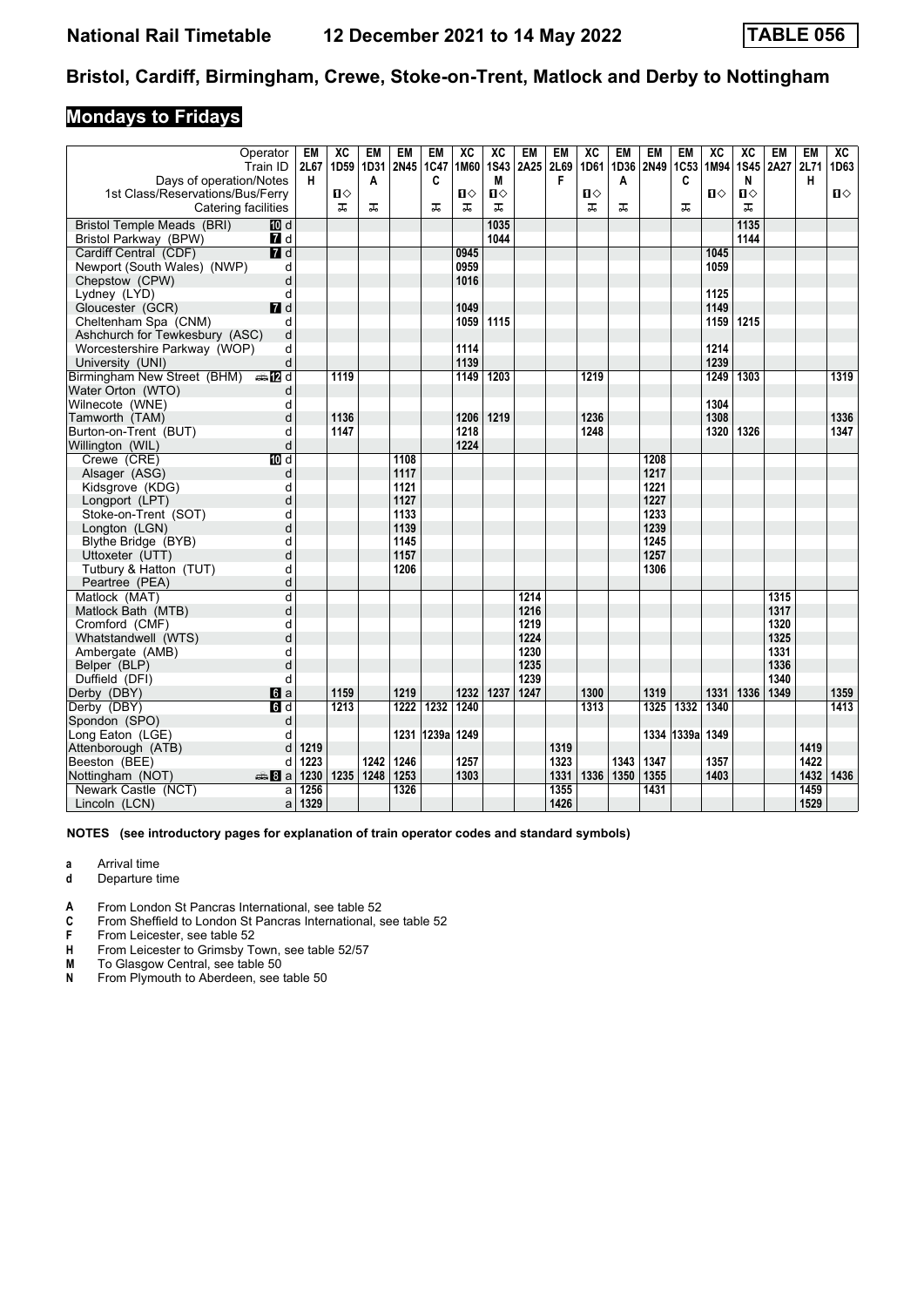## **Mondays to Fridays**

| Operator<br>Train ID                                        |              | ХC<br>1E40<br>P | <b>EM</b><br>1C59 | EM<br>1D41 | XC<br>1M64 | XC<br><b>1S47</b> | EM<br>2A29 | EM    | XC<br>1D65 | XC<br>1E44<br>G | EM<br>1D46 | EM<br>2N57 | EM<br>1C65        | XC<br>1M99 | XC<br>1S49 | <b>EM</b><br>2A31 | XC<br>1D67 2L75 | EM   | EM<br>1D51 |
|-------------------------------------------------------------|--------------|-----------------|-------------------|------------|------------|-------------------|------------|-------|------------|-----------------|------------|------------|-------------------|------------|------------|-------------------|-----------------|------|------------|
| Days of operation/Notes<br>1st Class/Reservations/Bus/Ferry |              | ப⇔              | C                 | A          | Ⅱ♦         | M<br>П⇔           |            | 四     | 0          | Ⅱ♦              | A          |            | C                 | п⇔         | Q<br>்ப    |                   | О               | н    | A          |
| Catering facilities                                         |              | ᠼ               | ᠼ                 | ᅚ          | ᅚ          | ᠼ                 |            |       |            | ᠼ               | ᠼ          |            | ᠼ                 | ᠼ          | ᠼ          |                   |                 |      | ᅚ          |
| Bristol Temple Meads (BRI)                                  | 10 d         |                 |                   |            |            | 1235              |            |       |            |                 |            |            |                   |            | 1335       |                   |                 |      |            |
| Bristol Parkway (BPW)                                       | 7 d          |                 |                   |            |            | 1244              |            |       |            |                 |            |            |                   |            | 1344       |                   |                 |      |            |
| Cardiff Central (CDF)                                       | 7d           |                 |                   |            | 1145       |                   |            |       |            |                 |            |            |                   | 1245       |            |                   |                 |      |            |
| Newport (South Wales) (NWP)                                 | d            |                 |                   |            | 1159       |                   |            |       |            |                 |            |            |                   | 1259       |            |                   |                 |      |            |
| Chepstow (CPW)                                              | d            |                 |                   |            | 1216       |                   |            |       |            |                 |            |            |                   | 1316       |            |                   |                 |      |            |
| Lydney (LYD)                                                | d            |                 |                   |            |            |                   |            |       |            |                 |            |            |                   |            |            |                   |                 |      |            |
| Gloucester (GCR)                                            | $I$ d        |                 |                   |            | 1245       |                   |            |       |            |                 |            |            |                   | 1349       |            |                   |                 |      |            |
| Cheltenham Spa (CNM)                                        | d            |                 |                   |            | 1255       | 1315              |            |       |            |                 |            |            |                   | 1359       | 1415       |                   |                 |      |            |
| Ashchurch for Tewkesbury (ASC)                              | d            |                 |                   |            | 1303       |                   |            |       |            |                 |            |            |                   |            |            |                   |                 |      |            |
| Worcestershire Parkway (WOP)                                | d            |                 |                   |            | 1314       |                   |            |       |            |                 |            |            |                   | 1414       |            |                   |                 |      |            |
| University (UNI)                                            | d            |                 |                   |            | 1339       |                   |            |       |            |                 |            |            |                   | 1439       |            |                   |                 |      |            |
| Birmingham New Street (BHM) $\oplus$ 2 d                    |              | 1330            |                   |            | 1349       | 1403              |            |       | 1419       | 1430            |            |            |                   | 1449       | 1503       |                   | 1512            |      |            |
| Water Orton (WTO)                                           | d            |                 |                   |            |            |                   |            |       |            |                 |            |            |                   |            |            |                   |                 |      |            |
| Wilnecote (WNE)                                             | d            |                 |                   |            | 1404       |                   |            |       |            |                 |            |            |                   | 1504       |            |                   |                 |      |            |
| Tamworth (TAM)                                              | d            |                 |                   |            | 1408       | 1419              |            |       | 1436       |                 |            |            |                   | 1508       |            |                   | 1529            |      |            |
| Burton-on-Trent (BUT)                                       | d            |                 |                   |            | 1420       |                   |            |       | 1447       |                 |            |            |                   | 1520       | 1526       |                   | 1542            |      |            |
| Willington (WIL)                                            | d            |                 |                   |            |            |                   |            |       |            |                 |            |            |                   | 1526       |            |                   |                 |      |            |
| Crewe (CRE)                                                 | <b>IDI</b> d |                 |                   |            |            |                   |            |       |            |                 |            | 1408       |                   |            |            |                   |                 |      |            |
| Alsager (ASG)                                               | d            |                 |                   |            |            |                   |            |       |            |                 |            | 1417       |                   |            |            |                   |                 |      |            |
| Kidsgrove (KDG)                                             | d            |                 |                   |            |            |                   |            |       |            |                 |            | 1421       |                   |            |            |                   |                 |      |            |
| Longport (LPT)                                              | d            |                 |                   |            |            |                   |            |       |            |                 |            | 1427       |                   |            |            |                   |                 |      |            |
| Stoke-on-Trent (SOT)                                        | d            |                 |                   |            |            |                   |            |       |            |                 |            | 1433       |                   |            |            |                   |                 |      |            |
| Longton (LGN)                                               | d            |                 |                   |            |            |                   |            |       |            |                 |            | 1439       |                   |            |            |                   |                 |      |            |
| Blythe Bridge (BYB)                                         | d            |                 |                   |            |            |                   |            |       |            |                 |            | 1445       |                   |            |            |                   |                 |      |            |
| Uttoxeter (UTT)                                             | d            |                 |                   |            |            |                   |            |       |            |                 |            | 1457       |                   |            |            |                   |                 |      |            |
| Tutbury & Hatton (TUT)                                      | d            |                 |                   |            |            |                   |            |       |            |                 |            | 1506       |                   |            |            |                   |                 |      |            |
| Peartree (PEA)                                              | d            |                 |                   |            |            |                   |            |       |            |                 |            |            |                   |            |            |                   |                 |      |            |
| Matlock (MAT)                                               | d            |                 |                   |            |            |                   | 1415       |       |            |                 |            |            |                   |            |            | 1515              |                 |      |            |
| Matlock Bath (MTB)                                          | d            |                 |                   |            |            |                   | 1417       |       |            |                 |            |            |                   |            |            | 1517              |                 |      |            |
| Cromford (CMF)                                              | d            |                 |                   |            |            |                   | 1420       |       |            |                 |            |            |                   |            |            | 1520              |                 |      |            |
| Whatstandwell (WTS)                                         | d            |                 |                   |            |            |                   | 1425       |       |            |                 |            |            |                   |            |            | 1525              |                 |      |            |
| Ambergate (AMB)                                             | d            |                 |                   |            |            |                   | 1431       |       |            |                 |            |            |                   |            |            | 1531              |                 |      |            |
| Belper (BLP)                                                | d            |                 |                   |            |            |                   | 1436       |       |            |                 |            |            |                   |            |            | 1536              |                 |      |            |
| Duffield (DFI)                                              | d            |                 |                   |            |            |                   | 1440       |       |            |                 |            |            |                   |            |            | 1540              |                 |      |            |
| Derby (DBY)                                                 | $6 a$        | 1405            |                   |            | 1431       | 1437              | 1448       |       | 1459       | 1505            |            | 1519       | $\overline{1532}$ | 1536       |            | 1538   1548       | 1553<br>1600    |      |            |
| Derby (DBY)                                                 | d            |                 | 1432              |            | 1440       |                   |            | 1453  | 1513       |                 |            | 1523       |                   | 1540       |            |                   |                 |      |            |
| Spondon (SPO)                                               | d<br>d       |                 | 1439a             |            | 1449       |                   |            | 1509a |            |                 |            | 1533       | 1539a             | 1549       |            |                   |                 |      |            |
| Long Eaton (LGE)<br>Attenborough (ATB)                      | d            |                 |                   |            |            |                   |            |       |            |                 |            |            |                   |            |            |                   |                 | 1620 |            |
| Beeston (BEE)                                               | q            |                 |                   | 1442       | 1457       |                   |            |       |            |                 | 1542       | 1546       |                   | 1557       |            |                   |                 | 1624 | 1641       |
| Nottingham (NOT)<br>de <mark>8</mark> a                     |              |                 |                   | 1448       | 1503       |                   |            |       | 1535       |                 | 1548       | 1553       |                   | 1603       |            |                   | 1623            | 1632 | 1650       |
| Newark Castle (NCT)                                         | a            |                 |                   |            |            |                   |            |       |            |                 |            | 1630       |                   |            |            |                   |                 | 1700 |            |
| Lincoln (LCN)                                               | a            |                 |                   |            |            |                   |            |       |            |                 |            |            |                   |            |            |                   |                 | 1729 |            |
|                                                             |              |                 |                   |            |            |                   |            |       |            |                 |            |            |                   |            |            |                   |                 |      |            |

- **a** Arrival time
- **d** Departure time
- **4** From London St Pancras International, see table 52 **C** From Sheffield to London St Pancras International.
- From Sheffield to London St Pancras International, see table 52
- **6** To Newcastle, see table 40<br>**H** From Leicester to Grimsby
- **+ From Leicester to Grimsby Town, see table 52/57<br>
<b>M** To Glasgow Central, see table 50<br> **P** From Banbury to Newcastle, see table 50
- To Glasgow Central, see table 50
- **P** From Banbury to Newcastle, see table 50<br>**Q** From Penzance to Newcastle, see table 5
- From Penzance to Newcastle, see table 50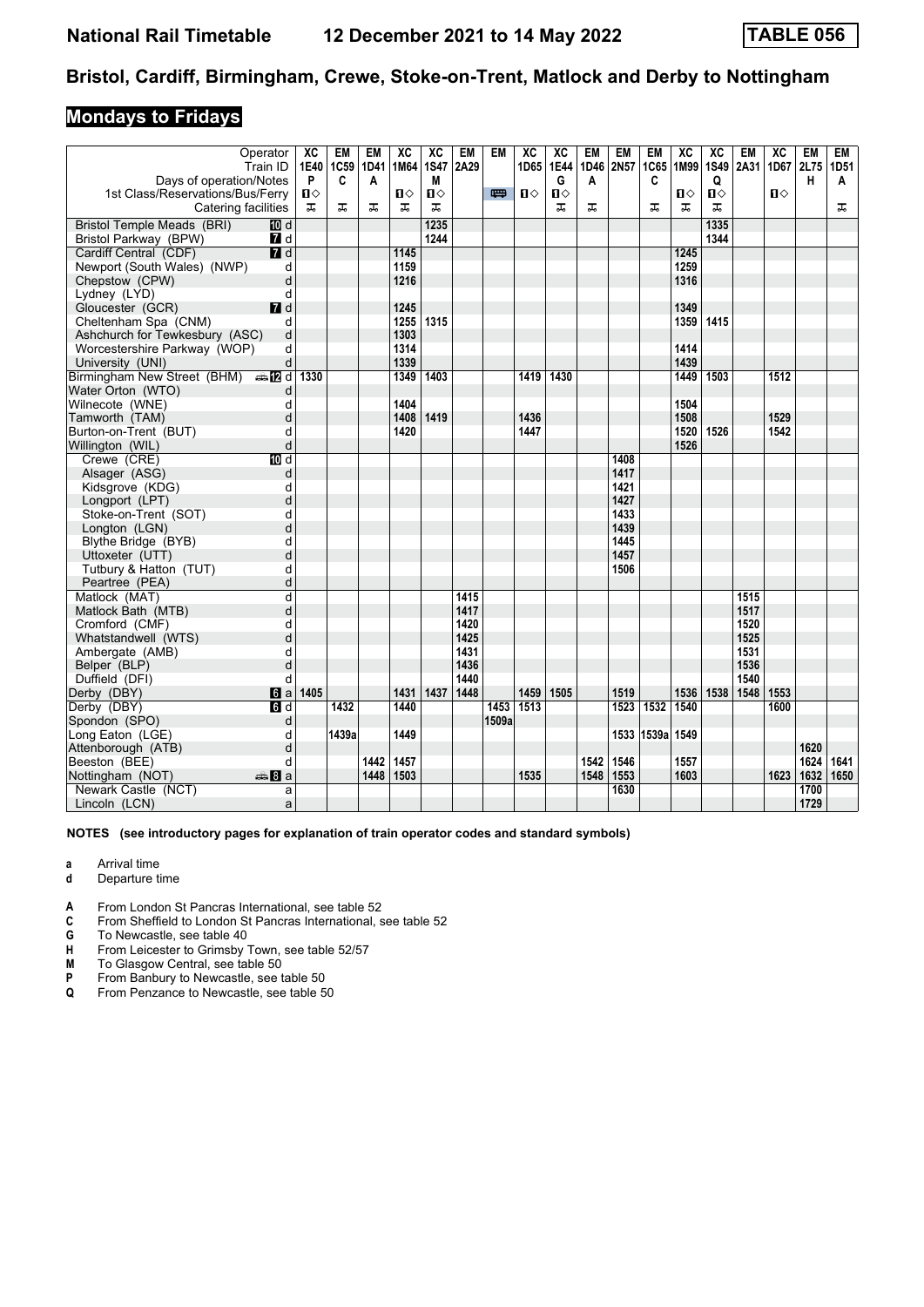### **Mondays to Fridays**

| F<br>Days of operation/Notes<br>C<br>D<br>R<br>C<br>A<br>C<br>L<br>1st Class/Reservations/Bus/Ferry<br>$\mathbf{u}$<br>四<br>$\mathbf{u}$<br>$\mathbf{u}$<br>Ⅱ♦<br>п⇔<br>Ⅱ♦<br>ᠼ<br>ᅚ<br>ᠼ<br>ᠼ<br>ᠼ<br>ᅚ<br>ᠼ<br>ᠼ<br>Catering facilities<br><b>ID</b> d<br>1435<br>1535<br>Bristol Temple Meads (BRI)<br>1444<br>Bristol Parkway (BPW)<br>7 d<br>1544<br>7d<br>1445<br>Cardiff Central (CDF)<br>1345<br>Newport (South Wales) (NWP)<br>1359<br>1459<br>d<br>Chepstow (CPW)<br>d<br>1519<br>1423<br>d<br>Lydney (LYD)<br>$I$ d<br>1449<br>1549<br>Gloucester (GCR)<br>1459<br>1515<br>1559<br>1615<br>Cheltenham Spa (CNM)<br>d<br>d<br>Ashchurch for Tewkesbury (ASC)<br>1514<br>d<br>1614<br>Worcestershire Parkway (WOP)<br>1539<br>1639<br>University (UNI)<br>d<br>1549<br>1603<br>1712<br>Birmingham New Street (BHM) $\oplus \blacksquare$ d<br>1619<br>1649<br>1703<br>d<br>1604<br>1704<br>d<br>1620<br>d<br>1608<br>1636<br>1708<br>1730<br>1620<br>1647<br>1720<br>1727<br>1742<br>d<br>d<br>$\overline{10}$ d<br>1508<br>1708<br>Crewe (CRE)<br>1607<br>1717<br>Alsager (ASG)<br>1517<br>1616<br>d<br>1521<br>1721<br>Kidsgrove (KDG)<br>1620<br>d<br>1727<br>1527<br>1626<br>Longport (LPT)<br>d<br>1733<br>1533<br>1632<br>Stoke-on-Trent (SOT)<br>d<br>1739<br>1539<br>1638<br>Longton (LGN)<br>d<br>1545<br>1745<br>Blythe Bridge (BYB)<br>1644<br>d<br>1557<br>1656<br>1757<br>d<br>Uttoxeter (UTT)<br>1606<br>1806<br>Tutbury & Hatton (TUT)<br>1705<br>d<br>1717<br>Peartree (PEA)<br>d<br>d<br>Matlock (MAT)<br>1615<br>1713<br>1715<br>Matlock Bath (MTB)<br>d<br>1617<br>1620<br>1718<br>Cromford (CMF)<br>d<br>d<br>1625<br>1723<br>Whatstandwell (WTS)<br>1631<br>1729<br>Ambergate (AMB)<br>d<br>d<br>1636<br>1734<br>1759<br>Belper (BLP)<br>1640<br>1738<br>Duffield (DFI)<br>d<br>1631<br>1640<br>1648<br>1659<br>1719<br>1731<br>1737<br>1746<br>1753<br>1819<br>Derby (DBY)<br>1619<br>1807<br>$\blacksquare$<br>$\overline{1723}$<br>Derby (DBY)<br>$\overline{d}$<br>1622<br>1633<br>$\overline{1712}$<br>1734<br>1759<br>1821<br>1640<br>1653<br>1740<br>1709<br>Spondon (SPO)<br>d<br>1631<br>1640a<br>1649<br>1721a<br>1732<br>1830<br>Long Eaton (LGE)<br>1721<br>1742a<br>1749<br>1808<br>d<br>1821<br>Attenborough (ATB)<br>d<br>1721<br>1647<br>1657<br>1729<br>1740<br>1744<br>1757<br>1838<br>Beeston (BEE)<br>1725<br>1817<br>1825<br>d<br>1654<br>1703<br>1732<br>1736<br>1747<br>1803<br>1832<br>1847<br>Nottingham (NOT)<br>de 8 a<br>1750<br>1823<br>1821<br>1729<br>1800<br>1901<br>1927<br>Newark Castle (NCT)<br>a<br>1834<br>1929<br>Lincoln (LCN)<br>a |                       | Operator<br>Train ID | EM<br>2N61 1C71 | EM | XC<br>1M68 | XC<br><b>1S51</b> | EM<br>2A33 | EM | EM<br>2L77 | XC | <b>EM</b><br>1D70 2N65 | EM<br><b>1C77</b> | EM<br>1D90 | XC<br>1M98 | ХC | EM<br>1S53 2A35 | XC<br>1D72 | EM<br><b>1C80</b> | EM<br>2L79 | EM<br>2N69 |
|-----------------------------------------------------------------------------------------------------------------------------------------------------------------------------------------------------------------------------------------------------------------------------------------------------------------------------------------------------------------------------------------------------------------------------------------------------------------------------------------------------------------------------------------------------------------------------------------------------------------------------------------------------------------------------------------------------------------------------------------------------------------------------------------------------------------------------------------------------------------------------------------------------------------------------------------------------------------------------------------------------------------------------------------------------------------------------------------------------------------------------------------------------------------------------------------------------------------------------------------------------------------------------------------------------------------------------------------------------------------------------------------------------------------------------------------------------------------------------------------------------------------------------------------------------------------------------------------------------------------------------------------------------------------------------------------------------------------------------------------------------------------------------------------------------------------------------------------------------------------------------------------------------------------------------------------------------------------------------------------------------------------------------------------------------------------------------------------------------------------------------------------------------------------------------------------------------------------------------------------------------------------------------------------------------------------------------------------------------------------------------------------------------------------------------------------------------------------------------------------------------------------------------------------------------------------------------------------------------------|-----------------------|----------------------|-----------------|----|------------|-------------------|------------|----|------------|----|------------------------|-------------------|------------|------------|----|-----------------|------------|-------------------|------------|------------|
|                                                                                                                                                                                                                                                                                                                                                                                                                                                                                                                                                                                                                                                                                                                                                                                                                                                                                                                                                                                                                                                                                                                                                                                                                                                                                                                                                                                                                                                                                                                                                                                                                                                                                                                                                                                                                                                                                                                                                                                                                                                                                                                                                                                                                                                                                                                                                                                                                                                                                                                                                                                                           |                       |                      |                 |    |            |                   |            |    |            |    |                        |                   |            |            |    |                 |            |                   |            |            |
|                                                                                                                                                                                                                                                                                                                                                                                                                                                                                                                                                                                                                                                                                                                                                                                                                                                                                                                                                                                                                                                                                                                                                                                                                                                                                                                                                                                                                                                                                                                                                                                                                                                                                                                                                                                                                                                                                                                                                                                                                                                                                                                                                                                                                                                                                                                                                                                                                                                                                                                                                                                                           |                       |                      |                 |    |            |                   |            |    |            |    |                        |                   |            |            |    |                 |            |                   |            |            |
|                                                                                                                                                                                                                                                                                                                                                                                                                                                                                                                                                                                                                                                                                                                                                                                                                                                                                                                                                                                                                                                                                                                                                                                                                                                                                                                                                                                                                                                                                                                                                                                                                                                                                                                                                                                                                                                                                                                                                                                                                                                                                                                                                                                                                                                                                                                                                                                                                                                                                                                                                                                                           |                       |                      |                 |    |            |                   |            |    |            |    |                        |                   |            |            |    |                 |            |                   |            |            |
|                                                                                                                                                                                                                                                                                                                                                                                                                                                                                                                                                                                                                                                                                                                                                                                                                                                                                                                                                                                                                                                                                                                                                                                                                                                                                                                                                                                                                                                                                                                                                                                                                                                                                                                                                                                                                                                                                                                                                                                                                                                                                                                                                                                                                                                                                                                                                                                                                                                                                                                                                                                                           |                       |                      |                 |    |            |                   |            |    |            |    |                        |                   |            |            |    |                 |            |                   |            |            |
|                                                                                                                                                                                                                                                                                                                                                                                                                                                                                                                                                                                                                                                                                                                                                                                                                                                                                                                                                                                                                                                                                                                                                                                                                                                                                                                                                                                                                                                                                                                                                                                                                                                                                                                                                                                                                                                                                                                                                                                                                                                                                                                                                                                                                                                                                                                                                                                                                                                                                                                                                                                                           |                       |                      |                 |    |            |                   |            |    |            |    |                        |                   |            |            |    |                 |            |                   |            |            |
|                                                                                                                                                                                                                                                                                                                                                                                                                                                                                                                                                                                                                                                                                                                                                                                                                                                                                                                                                                                                                                                                                                                                                                                                                                                                                                                                                                                                                                                                                                                                                                                                                                                                                                                                                                                                                                                                                                                                                                                                                                                                                                                                                                                                                                                                                                                                                                                                                                                                                                                                                                                                           |                       |                      |                 |    |            |                   |            |    |            |    |                        |                   |            |            |    |                 |            |                   |            |            |
|                                                                                                                                                                                                                                                                                                                                                                                                                                                                                                                                                                                                                                                                                                                                                                                                                                                                                                                                                                                                                                                                                                                                                                                                                                                                                                                                                                                                                                                                                                                                                                                                                                                                                                                                                                                                                                                                                                                                                                                                                                                                                                                                                                                                                                                                                                                                                                                                                                                                                                                                                                                                           |                       |                      |                 |    |            |                   |            |    |            |    |                        |                   |            |            |    |                 |            |                   |            |            |
|                                                                                                                                                                                                                                                                                                                                                                                                                                                                                                                                                                                                                                                                                                                                                                                                                                                                                                                                                                                                                                                                                                                                                                                                                                                                                                                                                                                                                                                                                                                                                                                                                                                                                                                                                                                                                                                                                                                                                                                                                                                                                                                                                                                                                                                                                                                                                                                                                                                                                                                                                                                                           |                       |                      |                 |    |            |                   |            |    |            |    |                        |                   |            |            |    |                 |            |                   |            |            |
|                                                                                                                                                                                                                                                                                                                                                                                                                                                                                                                                                                                                                                                                                                                                                                                                                                                                                                                                                                                                                                                                                                                                                                                                                                                                                                                                                                                                                                                                                                                                                                                                                                                                                                                                                                                                                                                                                                                                                                                                                                                                                                                                                                                                                                                                                                                                                                                                                                                                                                                                                                                                           |                       |                      |                 |    |            |                   |            |    |            |    |                        |                   |            |            |    |                 |            |                   |            |            |
|                                                                                                                                                                                                                                                                                                                                                                                                                                                                                                                                                                                                                                                                                                                                                                                                                                                                                                                                                                                                                                                                                                                                                                                                                                                                                                                                                                                                                                                                                                                                                                                                                                                                                                                                                                                                                                                                                                                                                                                                                                                                                                                                                                                                                                                                                                                                                                                                                                                                                                                                                                                                           |                       |                      |                 |    |            |                   |            |    |            |    |                        |                   |            |            |    |                 |            |                   |            |            |
|                                                                                                                                                                                                                                                                                                                                                                                                                                                                                                                                                                                                                                                                                                                                                                                                                                                                                                                                                                                                                                                                                                                                                                                                                                                                                                                                                                                                                                                                                                                                                                                                                                                                                                                                                                                                                                                                                                                                                                                                                                                                                                                                                                                                                                                                                                                                                                                                                                                                                                                                                                                                           |                       |                      |                 |    |            |                   |            |    |            |    |                        |                   |            |            |    |                 |            |                   |            |            |
|                                                                                                                                                                                                                                                                                                                                                                                                                                                                                                                                                                                                                                                                                                                                                                                                                                                                                                                                                                                                                                                                                                                                                                                                                                                                                                                                                                                                                                                                                                                                                                                                                                                                                                                                                                                                                                                                                                                                                                                                                                                                                                                                                                                                                                                                                                                                                                                                                                                                                                                                                                                                           |                       |                      |                 |    |            |                   |            |    |            |    |                        |                   |            |            |    |                 |            |                   |            |            |
|                                                                                                                                                                                                                                                                                                                                                                                                                                                                                                                                                                                                                                                                                                                                                                                                                                                                                                                                                                                                                                                                                                                                                                                                                                                                                                                                                                                                                                                                                                                                                                                                                                                                                                                                                                                                                                                                                                                                                                                                                                                                                                                                                                                                                                                                                                                                                                                                                                                                                                                                                                                                           |                       |                      |                 |    |            |                   |            |    |            |    |                        |                   |            |            |    |                 |            |                   |            |            |
|                                                                                                                                                                                                                                                                                                                                                                                                                                                                                                                                                                                                                                                                                                                                                                                                                                                                                                                                                                                                                                                                                                                                                                                                                                                                                                                                                                                                                                                                                                                                                                                                                                                                                                                                                                                                                                                                                                                                                                                                                                                                                                                                                                                                                                                                                                                                                                                                                                                                                                                                                                                                           |                       |                      |                 |    |            |                   |            |    |            |    |                        |                   |            |            |    |                 |            |                   |            |            |
|                                                                                                                                                                                                                                                                                                                                                                                                                                                                                                                                                                                                                                                                                                                                                                                                                                                                                                                                                                                                                                                                                                                                                                                                                                                                                                                                                                                                                                                                                                                                                                                                                                                                                                                                                                                                                                                                                                                                                                                                                                                                                                                                                                                                                                                                                                                                                                                                                                                                                                                                                                                                           |                       |                      |                 |    |            |                   |            |    |            |    |                        |                   |            |            |    |                 |            |                   |            |            |
|                                                                                                                                                                                                                                                                                                                                                                                                                                                                                                                                                                                                                                                                                                                                                                                                                                                                                                                                                                                                                                                                                                                                                                                                                                                                                                                                                                                                                                                                                                                                                                                                                                                                                                                                                                                                                                                                                                                                                                                                                                                                                                                                                                                                                                                                                                                                                                                                                                                                                                                                                                                                           | Water Orton (WTO)     |                      |                 |    |            |                   |            |    |            |    |                        |                   |            |            |    |                 |            |                   |            |            |
|                                                                                                                                                                                                                                                                                                                                                                                                                                                                                                                                                                                                                                                                                                                                                                                                                                                                                                                                                                                                                                                                                                                                                                                                                                                                                                                                                                                                                                                                                                                                                                                                                                                                                                                                                                                                                                                                                                                                                                                                                                                                                                                                                                                                                                                                                                                                                                                                                                                                                                                                                                                                           | Wilnecote (WNE)       |                      |                 |    |            |                   |            |    |            |    |                        |                   |            |            |    |                 |            |                   |            |            |
|                                                                                                                                                                                                                                                                                                                                                                                                                                                                                                                                                                                                                                                                                                                                                                                                                                                                                                                                                                                                                                                                                                                                                                                                                                                                                                                                                                                                                                                                                                                                                                                                                                                                                                                                                                                                                                                                                                                                                                                                                                                                                                                                                                                                                                                                                                                                                                                                                                                                                                                                                                                                           | Tamworth (TAM)        |                      |                 |    |            |                   |            |    |            |    |                        |                   |            |            |    |                 |            |                   |            |            |
|                                                                                                                                                                                                                                                                                                                                                                                                                                                                                                                                                                                                                                                                                                                                                                                                                                                                                                                                                                                                                                                                                                                                                                                                                                                                                                                                                                                                                                                                                                                                                                                                                                                                                                                                                                                                                                                                                                                                                                                                                                                                                                                                                                                                                                                                                                                                                                                                                                                                                                                                                                                                           | Burton-on-Trent (BUT) |                      |                 |    |            |                   |            |    |            |    |                        |                   |            |            |    |                 |            |                   |            |            |
|                                                                                                                                                                                                                                                                                                                                                                                                                                                                                                                                                                                                                                                                                                                                                                                                                                                                                                                                                                                                                                                                                                                                                                                                                                                                                                                                                                                                                                                                                                                                                                                                                                                                                                                                                                                                                                                                                                                                                                                                                                                                                                                                                                                                                                                                                                                                                                                                                                                                                                                                                                                                           | Willington (WIL)      |                      |                 |    |            |                   |            |    |            |    |                        |                   |            |            |    |                 |            |                   |            |            |
|                                                                                                                                                                                                                                                                                                                                                                                                                                                                                                                                                                                                                                                                                                                                                                                                                                                                                                                                                                                                                                                                                                                                                                                                                                                                                                                                                                                                                                                                                                                                                                                                                                                                                                                                                                                                                                                                                                                                                                                                                                                                                                                                                                                                                                                                                                                                                                                                                                                                                                                                                                                                           |                       |                      |                 |    |            |                   |            |    |            |    |                        |                   |            |            |    |                 |            |                   |            |            |
|                                                                                                                                                                                                                                                                                                                                                                                                                                                                                                                                                                                                                                                                                                                                                                                                                                                                                                                                                                                                                                                                                                                                                                                                                                                                                                                                                                                                                                                                                                                                                                                                                                                                                                                                                                                                                                                                                                                                                                                                                                                                                                                                                                                                                                                                                                                                                                                                                                                                                                                                                                                                           |                       |                      |                 |    |            |                   |            |    |            |    |                        |                   |            |            |    |                 |            |                   |            |            |
|                                                                                                                                                                                                                                                                                                                                                                                                                                                                                                                                                                                                                                                                                                                                                                                                                                                                                                                                                                                                                                                                                                                                                                                                                                                                                                                                                                                                                                                                                                                                                                                                                                                                                                                                                                                                                                                                                                                                                                                                                                                                                                                                                                                                                                                                                                                                                                                                                                                                                                                                                                                                           |                       |                      |                 |    |            |                   |            |    |            |    |                        |                   |            |            |    |                 |            |                   |            |            |
|                                                                                                                                                                                                                                                                                                                                                                                                                                                                                                                                                                                                                                                                                                                                                                                                                                                                                                                                                                                                                                                                                                                                                                                                                                                                                                                                                                                                                                                                                                                                                                                                                                                                                                                                                                                                                                                                                                                                                                                                                                                                                                                                                                                                                                                                                                                                                                                                                                                                                                                                                                                                           |                       |                      |                 |    |            |                   |            |    |            |    |                        |                   |            |            |    |                 |            |                   |            |            |
|                                                                                                                                                                                                                                                                                                                                                                                                                                                                                                                                                                                                                                                                                                                                                                                                                                                                                                                                                                                                                                                                                                                                                                                                                                                                                                                                                                                                                                                                                                                                                                                                                                                                                                                                                                                                                                                                                                                                                                                                                                                                                                                                                                                                                                                                                                                                                                                                                                                                                                                                                                                                           |                       |                      |                 |    |            |                   |            |    |            |    |                        |                   |            |            |    |                 |            |                   |            |            |
|                                                                                                                                                                                                                                                                                                                                                                                                                                                                                                                                                                                                                                                                                                                                                                                                                                                                                                                                                                                                                                                                                                                                                                                                                                                                                                                                                                                                                                                                                                                                                                                                                                                                                                                                                                                                                                                                                                                                                                                                                                                                                                                                                                                                                                                                                                                                                                                                                                                                                                                                                                                                           |                       |                      |                 |    |            |                   |            |    |            |    |                        |                   |            |            |    |                 |            |                   |            |            |
|                                                                                                                                                                                                                                                                                                                                                                                                                                                                                                                                                                                                                                                                                                                                                                                                                                                                                                                                                                                                                                                                                                                                                                                                                                                                                                                                                                                                                                                                                                                                                                                                                                                                                                                                                                                                                                                                                                                                                                                                                                                                                                                                                                                                                                                                                                                                                                                                                                                                                                                                                                                                           |                       |                      |                 |    |            |                   |            |    |            |    |                        |                   |            |            |    |                 |            |                   |            |            |
|                                                                                                                                                                                                                                                                                                                                                                                                                                                                                                                                                                                                                                                                                                                                                                                                                                                                                                                                                                                                                                                                                                                                                                                                                                                                                                                                                                                                                                                                                                                                                                                                                                                                                                                                                                                                                                                                                                                                                                                                                                                                                                                                                                                                                                                                                                                                                                                                                                                                                                                                                                                                           |                       |                      |                 |    |            |                   |            |    |            |    |                        |                   |            |            |    |                 |            |                   |            |            |
|                                                                                                                                                                                                                                                                                                                                                                                                                                                                                                                                                                                                                                                                                                                                                                                                                                                                                                                                                                                                                                                                                                                                                                                                                                                                                                                                                                                                                                                                                                                                                                                                                                                                                                                                                                                                                                                                                                                                                                                                                                                                                                                                                                                                                                                                                                                                                                                                                                                                                                                                                                                                           |                       |                      |                 |    |            |                   |            |    |            |    |                        |                   |            |            |    |                 |            |                   |            |            |
|                                                                                                                                                                                                                                                                                                                                                                                                                                                                                                                                                                                                                                                                                                                                                                                                                                                                                                                                                                                                                                                                                                                                                                                                                                                                                                                                                                                                                                                                                                                                                                                                                                                                                                                                                                                                                                                                                                                                                                                                                                                                                                                                                                                                                                                                                                                                                                                                                                                                                                                                                                                                           |                       |                      |                 |    |            |                   |            |    |            |    |                        |                   |            |            |    |                 |            |                   |            |            |
|                                                                                                                                                                                                                                                                                                                                                                                                                                                                                                                                                                                                                                                                                                                                                                                                                                                                                                                                                                                                                                                                                                                                                                                                                                                                                                                                                                                                                                                                                                                                                                                                                                                                                                                                                                                                                                                                                                                                                                                                                                                                                                                                                                                                                                                                                                                                                                                                                                                                                                                                                                                                           |                       |                      |                 |    |            |                   |            |    |            |    |                        |                   |            |            |    |                 |            |                   |            |            |
|                                                                                                                                                                                                                                                                                                                                                                                                                                                                                                                                                                                                                                                                                                                                                                                                                                                                                                                                                                                                                                                                                                                                                                                                                                                                                                                                                                                                                                                                                                                                                                                                                                                                                                                                                                                                                                                                                                                                                                                                                                                                                                                                                                                                                                                                                                                                                                                                                                                                                                                                                                                                           |                       |                      |                 |    |            |                   |            |    |            |    |                        |                   |            |            |    |                 |            |                   |            |            |
|                                                                                                                                                                                                                                                                                                                                                                                                                                                                                                                                                                                                                                                                                                                                                                                                                                                                                                                                                                                                                                                                                                                                                                                                                                                                                                                                                                                                                                                                                                                                                                                                                                                                                                                                                                                                                                                                                                                                                                                                                                                                                                                                                                                                                                                                                                                                                                                                                                                                                                                                                                                                           |                       |                      |                 |    |            |                   |            |    |            |    |                        |                   |            |            |    |                 |            |                   |            |            |
|                                                                                                                                                                                                                                                                                                                                                                                                                                                                                                                                                                                                                                                                                                                                                                                                                                                                                                                                                                                                                                                                                                                                                                                                                                                                                                                                                                                                                                                                                                                                                                                                                                                                                                                                                                                                                                                                                                                                                                                                                                                                                                                                                                                                                                                                                                                                                                                                                                                                                                                                                                                                           |                       |                      |                 |    |            |                   |            |    |            |    |                        |                   |            |            |    |                 |            |                   |            |            |
|                                                                                                                                                                                                                                                                                                                                                                                                                                                                                                                                                                                                                                                                                                                                                                                                                                                                                                                                                                                                                                                                                                                                                                                                                                                                                                                                                                                                                                                                                                                                                                                                                                                                                                                                                                                                                                                                                                                                                                                                                                                                                                                                                                                                                                                                                                                                                                                                                                                                                                                                                                                                           |                       |                      |                 |    |            |                   |            |    |            |    |                        |                   |            |            |    |                 |            |                   |            |            |
|                                                                                                                                                                                                                                                                                                                                                                                                                                                                                                                                                                                                                                                                                                                                                                                                                                                                                                                                                                                                                                                                                                                                                                                                                                                                                                                                                                                                                                                                                                                                                                                                                                                                                                                                                                                                                                                                                                                                                                                                                                                                                                                                                                                                                                                                                                                                                                                                                                                                                                                                                                                                           |                       |                      |                 |    |            |                   |            |    |            |    |                        |                   |            |            |    |                 |            |                   |            |            |
|                                                                                                                                                                                                                                                                                                                                                                                                                                                                                                                                                                                                                                                                                                                                                                                                                                                                                                                                                                                                                                                                                                                                                                                                                                                                                                                                                                                                                                                                                                                                                                                                                                                                                                                                                                                                                                                                                                                                                                                                                                                                                                                                                                                                                                                                                                                                                                                                                                                                                                                                                                                                           |                       |                      |                 |    |            |                   |            |    |            |    |                        |                   |            |            |    |                 |            |                   |            |            |
|                                                                                                                                                                                                                                                                                                                                                                                                                                                                                                                                                                                                                                                                                                                                                                                                                                                                                                                                                                                                                                                                                                                                                                                                                                                                                                                                                                                                                                                                                                                                                                                                                                                                                                                                                                                                                                                                                                                                                                                                                                                                                                                                                                                                                                                                                                                                                                                                                                                                                                                                                                                                           |                       |                      |                 |    |            |                   |            |    |            |    |                        |                   |            |            |    |                 |            |                   |            |            |
|                                                                                                                                                                                                                                                                                                                                                                                                                                                                                                                                                                                                                                                                                                                                                                                                                                                                                                                                                                                                                                                                                                                                                                                                                                                                                                                                                                                                                                                                                                                                                                                                                                                                                                                                                                                                                                                                                                                                                                                                                                                                                                                                                                                                                                                                                                                                                                                                                                                                                                                                                                                                           |                       |                      |                 |    |            |                   |            |    |            |    |                        |                   |            |            |    |                 |            |                   |            |            |
|                                                                                                                                                                                                                                                                                                                                                                                                                                                                                                                                                                                                                                                                                                                                                                                                                                                                                                                                                                                                                                                                                                                                                                                                                                                                                                                                                                                                                                                                                                                                                                                                                                                                                                                                                                                                                                                                                                                                                                                                                                                                                                                                                                                                                                                                                                                                                                                                                                                                                                                                                                                                           |                       |                      |                 |    |            |                   |            |    |            |    |                        |                   |            |            |    |                 |            |                   |            |            |
|                                                                                                                                                                                                                                                                                                                                                                                                                                                                                                                                                                                                                                                                                                                                                                                                                                                                                                                                                                                                                                                                                                                                                                                                                                                                                                                                                                                                                                                                                                                                                                                                                                                                                                                                                                                                                                                                                                                                                                                                                                                                                                                                                                                                                                                                                                                                                                                                                                                                                                                                                                                                           |                       |                      |                 |    |            |                   |            |    |            |    |                        |                   |            |            |    |                 |            |                   |            |            |
|                                                                                                                                                                                                                                                                                                                                                                                                                                                                                                                                                                                                                                                                                                                                                                                                                                                                                                                                                                                                                                                                                                                                                                                                                                                                                                                                                                                                                                                                                                                                                                                                                                                                                                                                                                                                                                                                                                                                                                                                                                                                                                                                                                                                                                                                                                                                                                                                                                                                                                                                                                                                           |                       |                      |                 |    |            |                   |            |    |            |    |                        |                   |            |            |    |                 |            |                   |            |            |
|                                                                                                                                                                                                                                                                                                                                                                                                                                                                                                                                                                                                                                                                                                                                                                                                                                                                                                                                                                                                                                                                                                                                                                                                                                                                                                                                                                                                                                                                                                                                                                                                                                                                                                                                                                                                                                                                                                                                                                                                                                                                                                                                                                                                                                                                                                                                                                                                                                                                                                                                                                                                           |                       |                      |                 |    |            |                   |            |    |            |    |                        |                   |            |            |    |                 |            |                   |            |            |
|                                                                                                                                                                                                                                                                                                                                                                                                                                                                                                                                                                                                                                                                                                                                                                                                                                                                                                                                                                                                                                                                                                                                                                                                                                                                                                                                                                                                                                                                                                                                                                                                                                                                                                                                                                                                                                                                                                                                                                                                                                                                                                                                                                                                                                                                                                                                                                                                                                                                                                                                                                                                           |                       |                      |                 |    |            |                   |            |    |            |    |                        |                   |            |            |    |                 |            |                   |            |            |
|                                                                                                                                                                                                                                                                                                                                                                                                                                                                                                                                                                                                                                                                                                                                                                                                                                                                                                                                                                                                                                                                                                                                                                                                                                                                                                                                                                                                                                                                                                                                                                                                                                                                                                                                                                                                                                                                                                                                                                                                                                                                                                                                                                                                                                                                                                                                                                                                                                                                                                                                                                                                           |                       |                      |                 |    |            |                   |            |    |            |    |                        |                   |            |            |    |                 |            |                   |            |            |

- **a** Arrival time
- **d** Departure time
- **4** From London St Pancras International, see table 52 **C** From Sheffield to London St Pancras International.
- From Sheffield to London St Pancras International, see table 52
- **D** To Edinburgh, see table 40<br>**F** From Leicester, see table 52
- **F** From Leicester, see table 52<br>**L** From Plymouth to Edinburgh
- **1** From Plymouth to Edinburgh, see table 50<br>**R** From Leicester to Cleethorpes, see table 5
- **From Leicester to Cleethorpes, see table 52/57**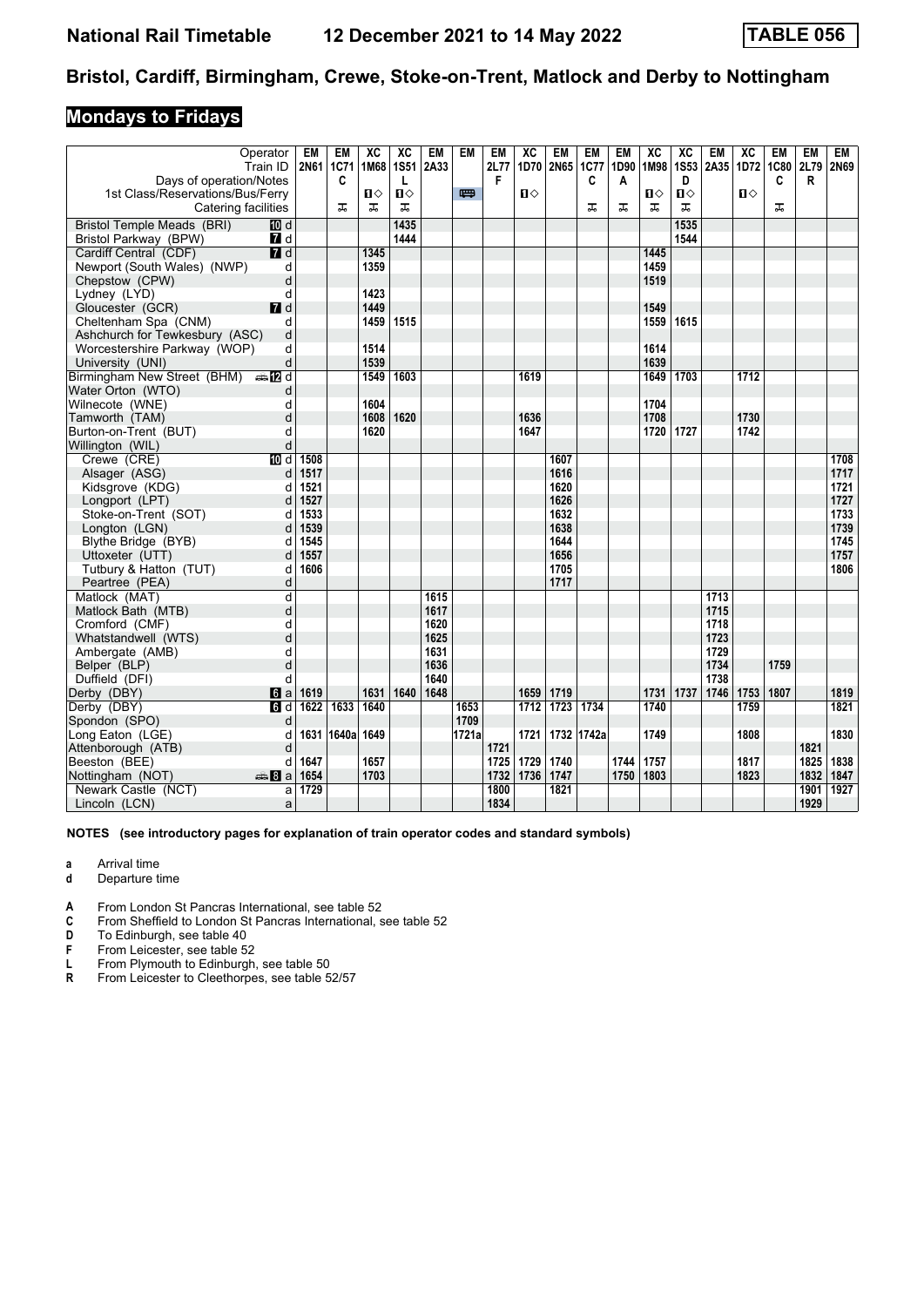## **Mondays to Fridays**

|                                                     | Operator<br>Train ID    | EM<br>1C83 1D61 | <b>EM</b> | XC<br>1M73 | XC<br><b>1S55</b> | EM<br>2A37 | XC<br>1D74   | <b>EM</b><br>1C89 | <b>EM</b><br>1D66 | XC<br>1M75 | XC<br>1E63   | EM<br>2A39 | XC<br>1D76   | EM   | EM<br>2L83 2A73 | <b>EM</b><br>1C95 | <b>EM</b><br>1D71 | XC<br>1M95 1E67 | XC             |
|-----------------------------------------------------|-------------------------|-----------------|-----------|------------|-------------------|------------|--------------|-------------------|-------------------|------------|--------------|------------|--------------|------|-----------------|-------------------|-------------------|-----------------|----------------|
| Days of operation/Notes                             |                         | C               | Α         |            | L                 |            |              | C                 | A                 |            | s            |            |              | R    |                 | C                 | A                 |                 | S              |
| 1st Class/Reservations/Bus/Ferry                    |                         |                 |           | Ⅱ♦         | $\mathbf{u}$      |            | $\mathbf{u}$ |                   |                   | П⇔         | $\mathbf{u}$ |            | $\mathbf{u}$ |      |                 |                   |                   | п⇔              | $\blacksquare$ |
| Catering facilities                                 |                         | ᠼ               | ᠼ         | ᠼ          | ᠼ                 |            |              | ᠼ                 | ᠼ                 | ᠼ          | ᠼ            |            |              |      |                 | ᠼ                 | ᠼ                 | ᠼ               | ᠼ              |
| <b>Bristol Temple Meads (BRI)</b>                   | <b>ID</b> d             |                 |           |            | 1635              |            |              |                   |                   |            | 1735         |            |              |      |                 |                   |                   |                 | 1835           |
| Bristol Parkway (BPW)                               | $\blacksquare$ d        |                 |           |            | 1644              |            |              |                   |                   |            | 1744         |            |              |      |                 |                   |                   |                 | 1844           |
| Cardiff Central (CDF)                               | 7d                      |                 |           | 1545       |                   |            |              |                   |                   | 1645       |              |            |              |      |                 |                   |                   | 1745            |                |
| Newport (South Wales) (NWP)                         | d                       |                 |           | 1559       |                   |            |              |                   |                   | 1659       |              |            |              |      |                 |                   |                   | 1759            |                |
| Chepstow (CPW)                                      | d                       |                 |           | 1616       |                   |            |              |                   |                   |            |              |            |              |      |                 |                   |                   | 1816            |                |
| Lydney (LYD)                                        | d                       |                 |           |            |                   |            |              |                   |                   | 1725       |              |            |              |      |                 |                   |                   |                 |                |
| Gloucester (GCR)                                    | $I$ d                   |                 |           | 1645       |                   |            |              |                   |                   | 1749       |              |            |              |      |                 |                   |                   | 1845            |                |
| Cheltenham Spa (CNM)                                | d                       |                 |           | 1655       | 1715              |            |              |                   |                   | 1759       | 1815         |            |              |      |                 |                   |                   | 1855            | 1915           |
| Ashchurch for Tewkesbury (ASC)                      | d                       |                 |           | 1703       |                   |            |              |                   |                   |            |              |            |              |      |                 |                   |                   | 1903            |                |
| Worcestershire Parkway (WOP)                        | d                       |                 |           | 1714       |                   |            |              |                   |                   | 1814       |              |            |              |      |                 |                   |                   | 1914            |                |
| University (UNI)                                    | d                       |                 |           | 1739       |                   |            |              |                   |                   | 1839       |              |            |              |      |                 |                   |                   | 1939            |                |
| Birmingham New Street (BHM) $\oplus \blacksquare$ d |                         |                 |           | 1749       | 1803              |            | 1819         |                   |                   | 1849       | 1903         |            | 1912         |      |                 |                   |                   | 1949            | 2003           |
| Water Orton (WTO)                                   | d                       |                 |           | 1759       |                   |            |              |                   |                   |            |              |            |              |      |                 |                   |                   |                 |                |
| Wilnecote (WNE)                                     | d                       |                 |           | 1808       |                   |            |              |                   |                   | 1904       |              |            |              |      |                 |                   |                   | 2004            |                |
| Tamworth (TAM)                                      | d                       |                 |           | 1812       | 1819              |            | 1836         |                   |                   | 1908       |              |            | 1929         |      |                 |                   |                   | 2008            | $ 2019\rangle$ |
| Burton-on-Trent (BUT)                               | d                       |                 |           | 1823       |                   |            | 1848         |                   |                   | 1920       | 1926         |            | 1941         |      |                 |                   |                   | 2020            |                |
| Willington (WIL)                                    | d                       |                 |           | 1829       |                   |            |              |                   |                   |            |              |            |              |      |                 |                   |                   |                 |                |
| Crewe (CRE)                                         | $\overline{M}$ d        |                 |           |            |                   |            |              |                   |                   |            |              |            |              |      | 1909            |                   |                   |                 |                |
| Alsager (ASG)                                       | d                       |                 |           |            |                   |            |              |                   |                   |            |              |            |              |      | 1918            |                   |                   |                 |                |
| Kidsgrove (KDG)                                     | d                       |                 |           |            |                   |            |              |                   |                   |            |              |            |              |      | 1922            |                   |                   |                 |                |
| Longport (LPT)                                      | d                       |                 |           |            |                   |            |              |                   |                   |            |              |            |              |      | 1928            |                   |                   |                 |                |
| Stoke-on-Trent (SOT)                                | d                       |                 |           |            |                   |            |              |                   |                   |            |              |            |              |      | 1934            |                   |                   |                 |                |
| Longton (LGN)                                       | d                       |                 |           |            |                   |            |              |                   |                   |            |              |            |              |      | 1940            |                   |                   |                 |                |
| Blythe Bridge (BYB)                                 | d                       |                 |           |            |                   |            |              |                   |                   |            |              |            |              |      | 1946            |                   |                   |                 |                |
| Uttoxeter (UTT)                                     | d                       |                 |           |            |                   |            |              |                   |                   |            |              |            |              |      | 1958            |                   |                   |                 |                |
| Tutbury & Hatton (TUT)                              | d                       |                 |           |            |                   |            |              |                   |                   |            |              |            |              |      | 2007            |                   |                   |                 |                |
| Peartree (PEA)                                      | d                       |                 |           |            |                   |            |              |                   |                   |            |              |            |              |      |                 |                   |                   |                 |                |
| Matlock (MAT)                                       | $\overline{\mathsf{d}}$ |                 |           |            |                   | 1814       |              |                   |                   |            |              | 1913       |              |      |                 |                   |                   |                 |                |
| Matlock Bath (MTB)                                  | d                       |                 |           |            |                   | 1816       |              |                   |                   |            |              | 1915       |              |      |                 |                   |                   |                 |                |
| Cromford (CMF)                                      | d                       |                 |           |            |                   | 1819       |              |                   |                   |            |              | 1918       |              |      |                 |                   |                   |                 |                |
| Whatstandwell (WTS)                                 | d                       |                 |           |            |                   | 1824       |              |                   |                   |            |              | 1923       |              |      |                 |                   |                   |                 |                |
| Ambergate (AMB)                                     | d                       |                 |           |            |                   | 1830       |              |                   |                   |            |              | 1929       |              |      |                 |                   |                   |                 |                |
| Belper (BLP)                                        | d                       |                 |           |            |                   | 1835       |              |                   |                   |            |              | 1934       |              |      |                 |                   |                   |                 |                |
| Duffield (DFI)                                      | d                       |                 |           |            |                   | 1839       |              |                   |                   |            |              | 1938       |              |      |                 |                   |                   |                 |                |
| Derby (DBY)                                         | $\blacksquare$ a        |                 |           | 1838       | 1842              | 1847       | 1900         |                   |                   | 1931       | 1937         | 1946       | 1952         |      | 2020            |                   |                   | 2031            | 2037           |
| Derby (DBY)                                         | $\overline{d}$          | 1832            |           | 1843       |                   |            | 1913         | 1932              |                   | 1940       |              |            | 1956         |      |                 | 2025 2032         |                   | 2040            |                |
| Spondon (SPO)                                       | d                       |                 |           |            |                   |            |              |                   |                   |            |              |            |              |      |                 |                   |                   |                 |                |
| Long Eaton (LGE)                                    | d                       | 1839a           |           | 1851       |                   |            | 1922         | 1939a             |                   | 1949       |              |            |              |      |                 | 2034 2039a        |                   | 2049            |                |
| Attenborough (ATB)                                  | d                       |                 |           |            |                   |            |              |                   |                   |            |              |            |              | 2020 |                 |                   |                   |                 |                |
| Beeston (BEE)                                       | d                       |                 | 1849      | 1859       |                   |            | 1930         |                   | 1945              | 1958       |              |            |              | 2023 | 2041            |                   | 2046              | 2058            |                |
| Nottingham (NOT)                                    | dana 8∎an               |                 | 1855      | 1906       |                   |            | 1936         |                   | 1953              | 2004       |              |            | 2018         | 2030 | 2051            |                   | 2053 2105         |                 |                |
| Newark Castle (NCT)                                 | a                       |                 |           |            |                   |            |              |                   |                   |            |              |            |              | 2058 |                 |                   |                   |                 |                |
| Lincoln (LCN)                                       | a                       |                 |           |            |                   |            |              |                   |                   |            |              |            |              | 2129 |                 |                   |                   |                 |                |

- **a** Arrival time
- **d** Departure time
- **4** From London St Pancras International, see table 52 **C** From Sheffield to London St Pancras International, s
- From Sheffield to London St Pancras International, see table 52
- **L** From Plymouth to Edinburgh, see table 50<br>**R** From Leicester to Cleethorpes, see table 5
- **R** From Leicester to Cleethorpes, see table 52/57<br>**S** From Plymouth to Leeds, see table 50
- **From Plymouth to Leeds, see table 50**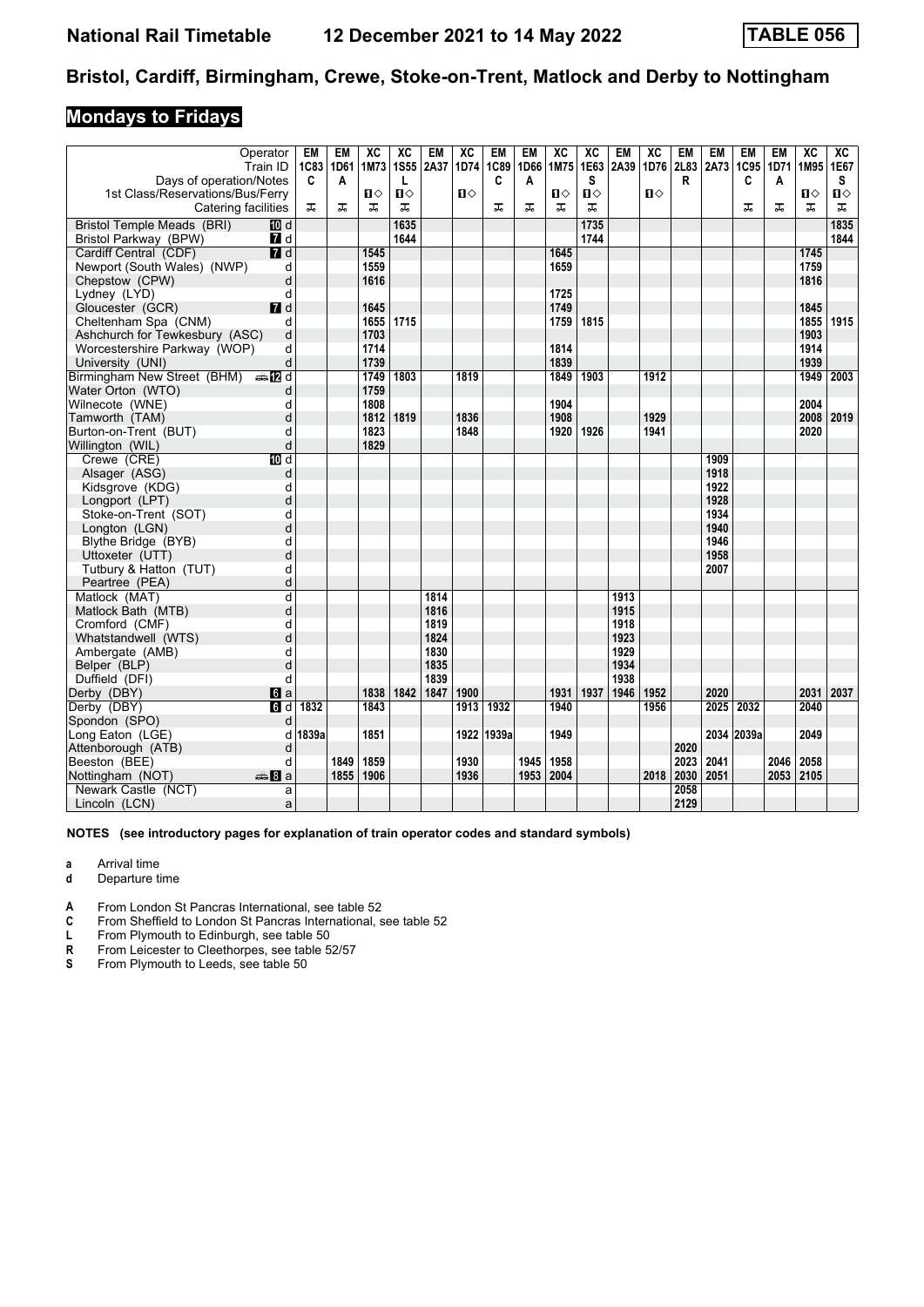### **Mondays to Fridays**

| Days of operation/Notes<br>1st Class/Reservations/Bus/Ferry | Operator<br>Train ID    | EM<br>2A41 2L85 | EM<br>F | EM<br>2A75 | EM<br><b>1C98</b><br>C | EM<br>1D96<br>A | ΝT<br>1Y99<br>$\mathsf{T}$ | XC<br>1M84<br>$\mathbf{u}$ | XC<br>1E73<br>U<br>$\mathbf{u}$ | <b>EM</b><br>2A45 | <b>EM</b><br>2K32<br>$\mathsf{v}$ | EM<br>1C04<br>C | <b>EM</b><br>1D81<br>A | <b>EM</b><br><b>2A77</b> | <b>EM</b><br>1C07<br>W | XC<br>X<br>$\mathbf{u}$ | EM<br>1M85 2A81 | EM<br>2L87<br>F | <b>EM</b><br>2A83 |
|-------------------------------------------------------------|-------------------------|-----------------|---------|------------|------------------------|-----------------|----------------------------|----------------------------|---------------------------------|-------------------|-----------------------------------|-----------------|------------------------|--------------------------|------------------------|-------------------------|-----------------|-----------------|-------------------|
| Catering facilities                                         |                         |                 |         |            | ᅚ                      | ᅚ               |                            |                            | ᅚ                               |                   |                                   | ᠼ               | ᠼ                      |                          | ᠼ                      |                         |                 |                 |                   |
| <b>Bristol Temple Meads (BRI)</b>                           | <b>ID</b> d             |                 |         |            |                        |                 |                            |                            | 1935                            |                   |                                   |                 |                        |                          |                        |                         |                 |                 |                   |
| Bristol Parkway (BPW)                                       | 7 d                     |                 |         |            |                        |                 |                            |                            | 1944                            |                   |                                   |                 |                        |                          |                        |                         |                 |                 |                   |
| Cardiff Central (CDF)                                       | $\overline{d}$ d        |                 |         |            |                        |                 |                            | 1845                       |                                 |                   |                                   |                 |                        |                          |                        | 1950                    |                 |                 |                   |
| Newport (South Wales) (NWP)                                 | d                       |                 |         |            |                        |                 |                            | 1859                       |                                 |                   |                                   |                 |                        |                          |                        | 2004                    |                 |                 |                   |
| Chepstow (CPW)                                              | d                       |                 |         |            |                        |                 |                            | 1918                       |                                 |                   |                                   |                 |                        |                          |                        | 2025                    |                 |                 |                   |
| Lydney (LYD)                                                | d                       |                 |         |            |                        |                 |                            |                            |                                 |                   |                                   |                 |                        |                          |                        | 2034                    |                 |                 |                   |
| Gloucester (GCR)                                            | $I$ d                   |                 |         |            |                        |                 |                            | 1949                       |                                 |                   |                                   |                 |                        |                          |                        | 2056                    |                 |                 |                   |
| Cheltenham Spa (CNM)                                        | d                       |                 |         |            |                        |                 |                            | 1959                       | 2015                            |                   |                                   |                 |                        |                          |                        | 2106                    |                 |                 |                   |
| Ashchurch for Tewkesbury (ASC)                              | d                       |                 |         |            |                        |                 |                            |                            |                                 |                   |                                   |                 |                        |                          |                        |                         |                 |                 |                   |
| Worcestershire Parkway (WOP)                                | d                       |                 |         |            |                        |                 |                            | 2014                       |                                 |                   |                                   |                 |                        |                          |                        | 2120                    |                 |                 |                   |
| University (UNI)                                            | d                       |                 |         |            |                        |                 |                            | 2039                       |                                 |                   |                                   |                 |                        |                          |                        | 2146                    |                 |                 |                   |
| Birmingham New Street (BHM) $\oplus$ M d                    |                         |                 |         |            |                        |                 |                            | 2049                       | 2103                            |                   |                                   |                 |                        |                          |                        | 2203                    |                 |                 |                   |
| Water Orton (WTO)                                           | d                       |                 |         |            |                        |                 |                            |                            |                                 |                   |                                   |                 |                        |                          |                        |                         |                 |                 |                   |
| Wilnecote (WNE)                                             | d                       |                 |         |            |                        |                 |                            | 2104                       |                                 |                   |                                   |                 |                        |                          |                        |                         |                 |                 |                   |
| Tamworth (TAM)                                              | d                       |                 |         |            |                        |                 |                            | 2108                       | 2129                            |                   |                                   |                 |                        |                          |                        | 2227                    |                 |                 |                   |
| Burton-on-Trent (BUT)                                       | d                       |                 |         |            |                        |                 |                            | 2120                       | 2140                            |                   |                                   |                 |                        |                          |                        | 2239                    |                 |                 |                   |
| Willington (WIL)                                            | d                       |                 |         |            |                        |                 |                            | 2126                       |                                 |                   |                                   |                 |                        |                          |                        |                         |                 |                 |                   |
| Crewe (CRE)                                                 | <b>ID</b> d             |                 |         | 2009       |                        |                 |                            |                            |                                 |                   |                                   |                 |                        | 2120                     |                        |                         |                 |                 |                   |
| Alsager (ASG)                                               | d                       |                 |         | 2018       |                        |                 |                            |                            |                                 |                   |                                   |                 |                        | 2129                     |                        |                         |                 |                 |                   |
| Kidsgrove (KDG)                                             | d                       |                 |         | 2022       |                        |                 |                            |                            |                                 |                   |                                   |                 |                        | 2135                     |                        |                         |                 |                 |                   |
| Longport (LPT)                                              | d                       |                 |         | 2028       |                        |                 |                            |                            |                                 |                   |                                   |                 |                        | 2140                     |                        |                         |                 |                 |                   |
| Stoke-on-Trent (SOT)                                        | d                       |                 |         | 2034       |                        |                 |                            |                            |                                 |                   |                                   |                 |                        | 2146                     |                        |                         |                 |                 |                   |
| Longton (LGN)                                               | d                       |                 |         | 2040       |                        |                 |                            |                            |                                 |                   |                                   |                 |                        | 2152                     |                        |                         |                 |                 |                   |
| Blythe Bridge (BYB)                                         | d                       |                 |         | 2046       |                        |                 |                            |                            |                                 |                   |                                   |                 |                        | 2158                     |                        |                         |                 |                 |                   |
| Uttoxeter (UTT)                                             | d                       |                 |         | 2058       |                        |                 |                            |                            |                                 |                   |                                   |                 |                        | 2210                     |                        |                         |                 |                 |                   |
| Tutbury & Hatton (TUT)                                      | d                       |                 |         | 2107       |                        |                 |                            |                            |                                 |                   |                                   |                 |                        | 2219                     |                        |                         |                 |                 |                   |
| Peartree (PEA)                                              | d                       |                 |         |            |                        |                 |                            |                            |                                 |                   |                                   |                 |                        |                          |                        |                         |                 |                 |                   |
| Matlock (MAT)                                               | d                       | 2013            |         |            |                        |                 |                            |                            |                                 | 2117              |                                   |                 |                        |                          |                        |                         | 2219            |                 | 2312              |
| Matlock Bath (MTB)                                          | d                       | 2015            |         |            |                        |                 |                            |                            |                                 | 2119              |                                   |                 |                        |                          |                        |                         | 2221            |                 | 2314              |
| Cromford (CMF)                                              | d                       | 2018            |         |            |                        |                 |                            |                            |                                 | 2122              |                                   |                 |                        |                          |                        |                         | 2224            |                 | 2317              |
| Whatstandwell (WTS)                                         | d                       | 2023            |         |            |                        |                 |                            |                            |                                 | 2127              |                                   |                 |                        |                          |                        |                         | 2229            |                 | 2322              |
| Ambergate (AMB)                                             | d                       | 2029            |         |            |                        |                 |                            |                            |                                 | 2133              |                                   |                 |                        |                          |                        |                         | 2235            |                 | 2328              |
| Belper (BLP)                                                | d                       | 2034            |         |            |                        |                 |                            |                            |                                 | 2138              |                                   |                 |                        |                          | 2226                   |                         | 2240            |                 | 2333              |
| Duffield (DFI)                                              | d                       | 2038            |         |            |                        |                 |                            |                            |                                 | 2142              |                                   |                 |                        |                          |                        |                         | 2244            |                 | 2337              |
| Derby (DBY)                                                 | 6a                      | 2046            |         | 2120       |                        |                 |                            | 2137                       |                                 | 2150 2150         |                                   |                 |                        | 2232                     | 2234                   | 2250                    | 2253            |                 | 2344              |
| Derby (DBY)                                                 | $\blacksquare$          |                 |         | 2123       | 2134                   |                 | 2142                       | 2146                       |                                 |                   |                                   | 2220            |                        | 2239                     |                        | 2258                    |                 |                 | 2346              |
| Spondon (SPO)                                               | d                       |                 |         |            |                        |                 |                            | 2150                       |                                 |                   |                                   |                 |                        |                          |                        | 2302                    |                 |                 | 2350              |
| Long Eaton (LGE)                                            | d                       |                 |         |            | 2132 2141a             |                 |                            | 2157                       |                                 |                   |                                   | 2228a           |                        | 2248                     |                        | 2309                    |                 |                 | 2357              |
| Attenborough (ATB)                                          | d                       |                 | 2119    |            |                        |                 |                            |                            |                                 |                   | 2216                              |                 |                        |                          |                        | 2316                    |                 | 2323            | 0004              |
| Beeston (BEE)                                               | d                       |                 | 2123    | 2140       |                        | 2149            |                            | 2210                       |                                 |                   | 2219                              |                 | 2242                   | 2255                     |                        | 2320                    |                 | 2327            | 0007              |
| Nottingham (NOT)                                            | dana <mark>an</mark> Ba |                 | 2129    | 2150       |                        | 2155            | 2200                       | 2217                       |                                 |                   | 2227                              |                 | 2248                   | 2305                     |                        | 2326                    |                 | 2337            | 0014              |
| Newark Castle (NCT)                                         | a                       |                 | 2202    |            |                        |                 |                            |                            |                                 |                   |                                   |                 |                        |                          |                        |                         |                 |                 |                   |
| Lincoln (LCN)                                               | a                       |                 | 2234    |            |                        |                 |                            |                            |                                 |                   |                                   |                 |                        |                          |                        |                         |                 |                 |                   |

- **a** Arrival time
- **d** Departure time
- **4** From London St Pancras International, see table 52 **C** From Sheffield to London St Pancras International.
- From Sheffield to London St Pancras International, see table 52
- **F** From Leicester, see table 52<br>**T** From Leeds, see table 53
- **T** From Leeds, see table 53<br>**U** To Leeds, see table 53
- **8** To Leeds, see table 53<br>**8** From Peterborough, see
- **9** From Peterborough, see table 54<br>**W** From Sheffield, see table 53
- **W** From Sheffield, see table 53<br>**X** Also calls at Severn Tunnel,
- Also calls at Severn Tunnel Jn 2014 and Caldicot 2017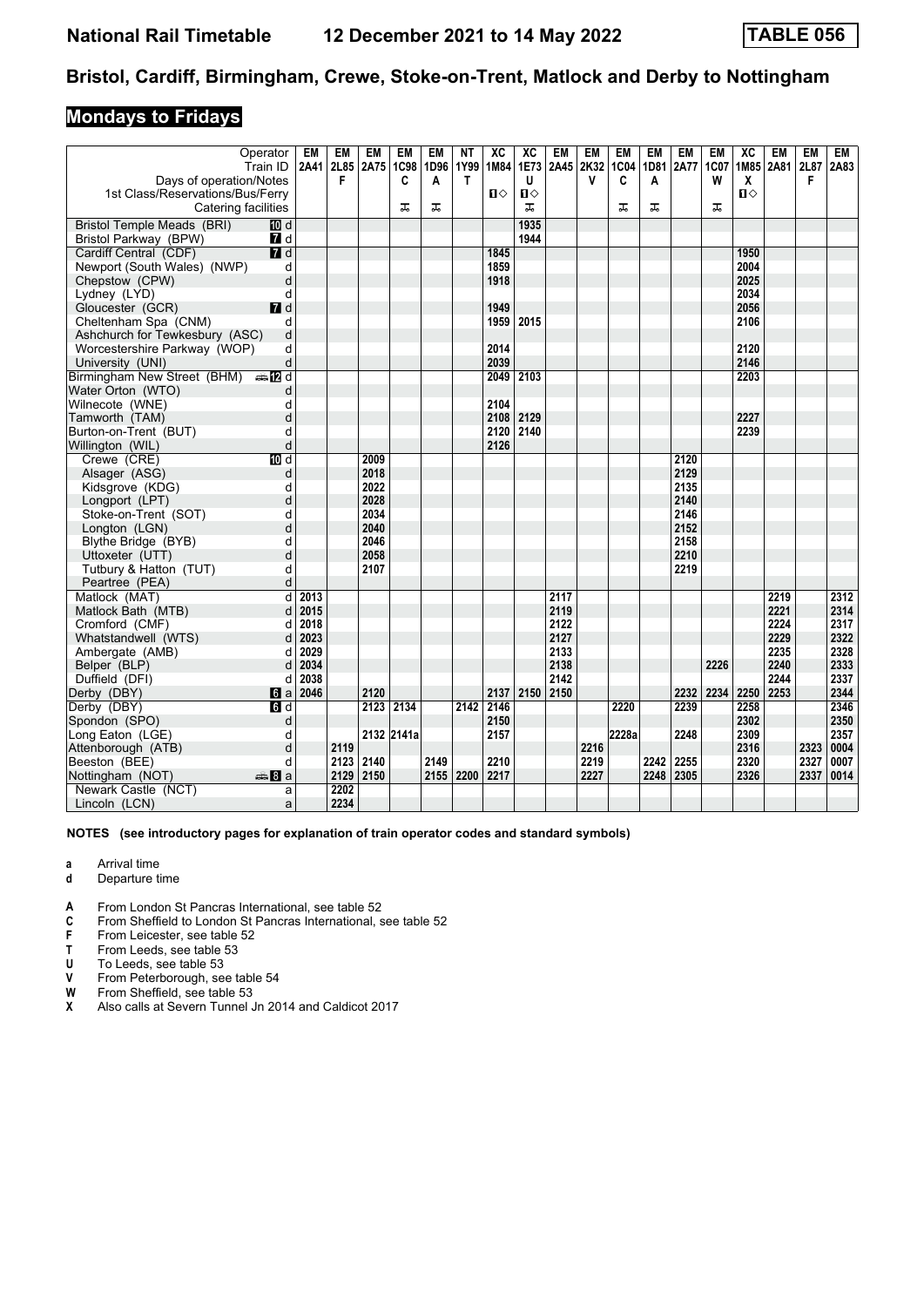# **Mondays to Fridays**

|                                  | Operator<br>Train ID | XC<br>1D87 | <b>EM</b><br>1D86 | EM<br>1D88 |
|----------------------------------|----------------------|------------|-------------------|------------|
| Days of operation/Notes          |                      |            | A                 | A          |
| 1st Class/Reservations/Bus/Ferry |                      | п⇔         |                   |            |
| Catering facilities              |                      |            | ᠼ                 | ᠼ          |
| Bristol Temple Meads (BRI)       | 100 d                |            |                   |            |
| Bristol Parkway (BPW)            | 7 d                  |            |                   |            |
| Cardiff Central (CDF)            | $\Pi$ d              |            |                   |            |
| Newport (South Wales) (NWP)      | d                    |            |                   |            |
| Chepstow (CPW)                   | d                    |            |                   |            |
| Lydney (LYD)                     | d                    |            |                   |            |
| Gloucester (GCR)                 | <b>7</b> d           |            |                   |            |
| Cheltenham Spa (CNM)             | d                    |            |                   |            |
| Ashchurch for Tewkesbury (ASC)   | d                    |            |                   |            |
| Worcestershire Parkway (WOP)     | d                    |            |                   |            |
| University (UNI)                 | d                    |            |                   |            |
| Birmingham New Street (BHM) 40   |                      | 2309       |                   |            |
| Water Orton (WTO)                | d                    |            |                   |            |
| Wilnecote (WNE)                  | d                    | 2324       |                   |            |
| Tamworth (TAM)                   | d                    | 2328       |                   |            |
| Burton-on-Trent (BUT)            | d                    | 2340       |                   |            |
| Willington (WIL)                 | d                    | 2346       |                   |            |
| Crewe (CRE)                      | <b>ID</b> d          |            |                   |            |
| Alsager (ASG)                    | d                    |            |                   |            |
| Kidsgrove (KDG)                  | d                    |            |                   |            |
| Longport (LPT)                   | d                    |            |                   |            |
| Stoke-on-Trent (SOT)             | d                    |            |                   |            |
| Longton (LGN)                    | d                    |            |                   |            |
| Blythe Bridge (BYB)              | d                    |            |                   |            |
| Uttoxeter (UTT)                  | d                    |            |                   |            |
| Tutbury & Hatton (TUT)           | d                    |            |                   |            |
| Peartree (PEA)                   | d                    |            |                   |            |
| Matlock (MAT)                    | d                    |            |                   |            |
| Matlock Bath (MTB)               | d                    |            |                   |            |
| Cromford (CMF)                   | d                    |            |                   |            |
| Whatstandwell (WTS)              | d                    |            |                   |            |
| Ambergate (AMB)                  | d                    |            |                   |            |
| Belper (BLP)                     | d                    |            |                   |            |
| Duffield (DFI)                   | d                    |            |                   |            |
| Derby (DBY)                      | 6a                   | 2354       |                   |            |
| Derby (DBY)                      | 6 d                  | 2358       |                   |            |
| Spondon (SPO)                    | d                    |            |                   |            |
| Long Eaton (LGE)                 | d                    |            |                   |            |
| Attenborough (ATB)               | d                    |            |                   |            |
| Beeston (BEE)                    | d                    |            | 0016              | 0212       |
| Nottingham (NOT)                 | anna Bla             | 0018       | 0022              | 0218       |
| Newark Castle (NCT)              | a                    |            |                   |            |
| Lincoln (LCN)                    | a                    |            |                   |            |

- **a** Arrival time
- **d** Departure time
- **A** From London St Pancras International, see table 52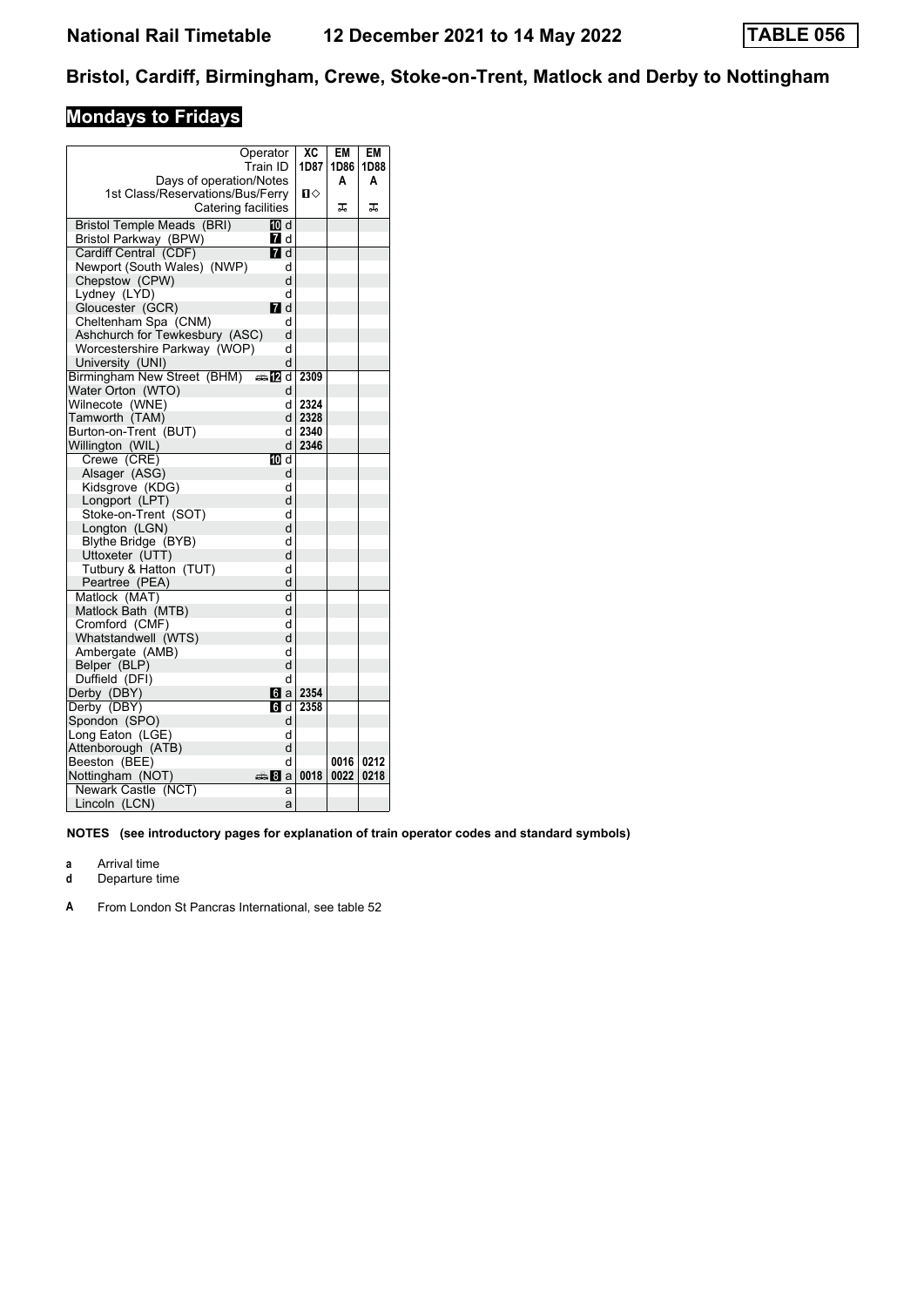## **Saturdays**

| Days of operation/Notes                                 | Operator<br>Train ID | EM<br>1C02<br>В | EM<br>1B04<br>в | <b>EM</b><br>2A53 | EM<br><b>1C11</b><br>C | XC<br><b>1S31</b><br>D | EM<br>2A13 | EM<br>1D01<br>E | EM<br>2L57<br>F | XC<br>1D50 | XC<br>1E38<br>G   | <b>EM</b><br>1D06<br>Α | EM<br>2N25 | EM<br>1C17<br>C | XC<br>1D51 | XC<br>1S33 2A15<br>G | EM   | <b>EM</b> | XC<br>1D52        |
|---------------------------------------------------------|----------------------|-----------------|-----------------|-------------------|------------------------|------------------------|------------|-----------------|-----------------|------------|-------------------|------------------------|------------|-----------------|------------|----------------------|------|-----------|-------------------|
| 1st Class/Reservations/Bus/Ferry<br>Catering facilities |                      | ᠼ               | ᠼ               |                   | ᅚ                      | п⇔<br>ᠼ                |            | ᠼ               |                 | Ⅱ♦         | $\mathbf{u}$<br>ᠼ | ᠼ                      |            | ᠼ               | П⇔         | $\mathbf{u}$<br>ᠼ    |      | 罒         | $\mathbf{u}$<br>ᠼ |
| Bristol Temple Meads (BRI)                              | 100 d                |                 |                 |                   |                        |                        |            |                 |                 |            |                   |                        |            |                 |            |                      |      |           |                   |
| <b>Bristol Parkway (BPW)</b>                            | <b>7</b> d           |                 |                 |                   |                        |                        |            |                 |                 |            |                   |                        |            |                 |            |                      |      |           |                   |
| Cardiff Central (CDF)                                   | 7d                   |                 |                 |                   |                        |                        |            |                 |                 |            |                   |                        |            |                 |            |                      |      |           |                   |
| Newport (South Wales) (NWP)                             | d                    |                 |                 |                   |                        |                        |            |                 |                 |            |                   |                        |            |                 |            |                      |      |           |                   |
| Chepstow (CPW)                                          | d                    |                 |                 |                   |                        |                        |            |                 |                 |            |                   |                        |            |                 |            |                      |      |           |                   |
| Lydney (LYD)                                            | d                    |                 |                 |                   |                        |                        |            |                 |                 |            |                   |                        |            |                 |            |                      |      |           |                   |
| Gloucester (GCR)                                        | $\blacksquare$       |                 |                 |                   |                        |                        |            |                 |                 |            |                   |                        |            |                 |            |                      |      |           |                   |
| Cheltenham Spa (CNM)                                    | d                    |                 |                 |                   |                        |                        |            |                 |                 |            |                   |                        |            |                 |            |                      |      |           |                   |
| Ashchurch for Tewkesbury (ASC)                          | d                    |                 |                 |                   |                        |                        |            |                 |                 |            |                   |                        |            |                 |            |                      |      |           |                   |
| Worcestershire Parkway (WOP)                            | d                    |                 |                 |                   |                        |                        |            |                 |                 |            |                   |                        |            |                 |            |                      |      |           |                   |
| University (UNI)                                        | d                    |                 |                 |                   |                        |                        |            |                 |                 |            |                   |                        |            |                 |            |                      |      |           |                   |
| Birmingham New Street (BHM) $\oplus \blacksquare$ d     |                      |                 |                 |                   |                        | 0603                   |            |                 |                 | 0619       | 0630              |                        |            |                 | 0649       | 0703                 |      |           | 0719              |
| Water Orton (WTO)                                       | d                    |                 |                 |                   |                        |                        |            |                 |                 |            |                   |                        |            |                 |            |                      |      |           |                   |
| Wilnecote (WNE)                                         | d                    |                 |                 |                   |                        |                        |            |                 |                 | 0634       |                   |                        |            |                 |            |                      |      |           | 0734              |
| Tamworth (TAM)                                          | d                    |                 |                 |                   |                        | 0619                   |            |                 |                 | 0638       | 0646              |                        |            |                 | 0706       | 0719                 |      |           | 0738              |
| Burton-on-Trent (BUT)                                   | d                    |                 |                 |                   |                        | 0630                   |            |                 |                 | 0650       | 0657              |                        |            |                 | 0718 0730  |                      |      |           | 0750              |
| Willington (WIL)                                        | d                    |                 |                 |                   |                        |                        |            |                 |                 |            |                   |                        |            |                 | 0724       |                      |      |           |                   |
| Crewe (CRE)                                             | $\overline{M}$ d     |                 |                 |                   |                        |                        |            |                 |                 |            |                   |                        | 0608       |                 |            |                      |      |           |                   |
| Alsager (ASG)                                           | d                    |                 |                 |                   |                        |                        |            |                 |                 |            |                   |                        | 0617       |                 |            |                      |      |           |                   |
| Kidsgrove (KDG)                                         | d                    |                 |                 |                   |                        |                        |            |                 |                 |            |                   |                        | 0621       |                 |            |                      |      |           |                   |
| Longport (LPT)                                          | d                    |                 |                 |                   |                        |                        |            |                 |                 |            |                   |                        | 0627       |                 |            |                      |      |           |                   |
| Stoke-on-Trent (SOT)                                    | d                    |                 |                 |                   |                        |                        |            |                 |                 |            |                   |                        | 0633       |                 |            |                      |      |           |                   |
| Longton (LGN)                                           | d                    |                 |                 |                   |                        |                        |            |                 |                 |            |                   |                        | 0639       |                 |            |                      |      |           |                   |
| Blythe Bridge (BYB)                                     | d                    |                 |                 |                   |                        |                        |            |                 |                 |            |                   |                        | 0645       |                 |            |                      |      |           |                   |
| Uttoxeter (UTT)                                         | d                    |                 |                 |                   |                        |                        |            |                 |                 |            |                   |                        | 0657       |                 |            |                      |      |           |                   |
| Tutbury & Hatton (TUT)                                  | d                    |                 |                 |                   |                        |                        |            |                 |                 |            |                   |                        | 0706       |                 |            |                      |      |           |                   |
| Peartree (PEA)                                          | d                    |                 |                 |                   |                        |                        |            |                 |                 |            |                   |                        | 0718       |                 |            |                      |      |           |                   |
| Matlock (MAT)                                           | d                    |                 |                 |                   |                        |                        | 0619       |                 |                 |            |                   |                        |            |                 |            |                      | 0710 |           |                   |
| Matlock Bath (MTB)                                      | d                    |                 |                 |                   |                        |                        | 0621       |                 |                 |            |                   |                        |            |                 |            |                      | 0712 |           |                   |
| Cromford (CMF)                                          | d                    |                 |                 |                   |                        |                        | 0624       |                 |                 |            |                   |                        |            |                 |            |                      | 0715 |           |                   |
| Whatstandwell (WTS)                                     | d                    |                 |                 |                   |                        |                        | 0629       |                 |                 |            |                   |                        |            |                 |            |                      | 0720 |           |                   |
| Ambergate (AMB)                                         | d                    |                 |                 |                   |                        |                        | 0634       |                 |                 |            |                   |                        |            |                 |            |                      | 0726 |           |                   |
| Belper (BLP)                                            | d                    |                 |                 |                   |                        |                        | 0640       |                 |                 |            |                   |                        |            |                 |            |                      | 0731 |           |                   |
| Duffield (DFI)                                          | d                    |                 |                 |                   |                        |                        | 0644       |                 |                 |            |                   |                        |            |                 |            |                      | 0735 |           |                   |
| Derby (DBY)                                             | $\blacksquare$ a     |                 |                 |                   |                        | 0640                   | 0652       |                 |                 | 0701       | 0707              |                        | 0720       |                 |            | 0733 0740 0743       |      |           | 0804              |
| Derby (DBY)                                             | $\overline{d}$       | 0447            | 0459            | 0547              | 0628                   |                        |            |                 |                 | 0710       |                   |                        |            | 0724 0732       | 0742       |                      |      | 0753      | 0808              |
| Spondon (SPO)                                           | d                    |                 |                 | 0551              |                        |                        |            |                 |                 | 0714       |                   |                        |            |                 |            |                      |      | 0809a     |                   |
| Long Eaton (LGE)                                        | d                    | 0454a 0508      |                 | 0558              | 0636a                  |                        |            |                 |                 | 0721       |                   |                        |            | 0735 0739a 0753 |            |                      |      |           | 0817              |
| Attenborough (ATB)                                      | d                    |                 |                 | 0605              |                        |                        |            |                 | 0722            |            |                   |                        | 0745       |                 |            |                      |      |           |                   |
| Beeston (BEE)                                           | d                    |                 |                 | 0608              |                        |                        |            | 0713            | 0726            | 0732       |                   | 0743                   | 0749       |                 | 0800       |                      |      |           | 0825              |
| Nottingham (NOT)                                        | de 8 a               |                 | 0519            | 0616              |                        |                        |            | 0719            | 0733            | 0738       |                   | 0751                   | 0756       |                 | 0806       |                      |      |           | 0831              |
| Newark Castle (NCT)                                     | a                    |                 |                 |                   |                        |                        |            |                 | 0800            |            |                   |                        | 0834       |                 |            |                      |      |           |                   |
| Lincoln (LCN)                                           | a                    |                 |                 |                   |                        |                        |            |                 | 0831            |            |                   |                        |            |                 |            |                      |      |           |                   |

- **a** Arrival time
- **d** Departure time
- **A** From London St Pancras International, see table 52<br>**B** To London St Pancras International, see table 52
- To London St Pancras International, see table 52
- **C** From Sheffield to London St Pancras International, see table 52<br>**D** To Edinburgh, see table 40
- 
- **D** To Edinburgh, see table 40<br>**E** From Kettering, see table 52<br>**F** From Leicester, see table 53 From Kettering, see table 52
- **F** From Leicester, see table 52<br>**G** To Newcastle, see table 40
- To Newcastle, see table 40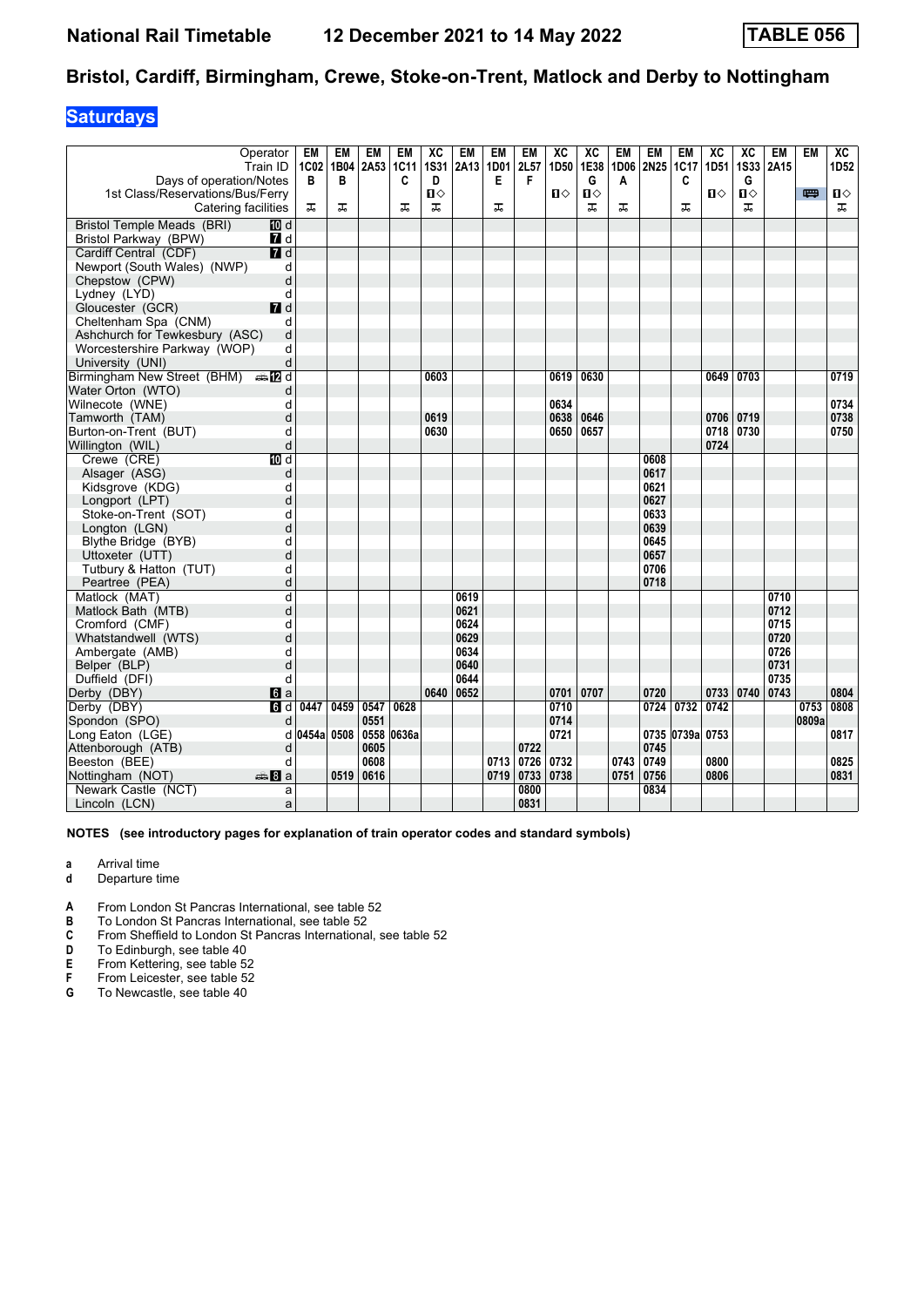## **Saturdays**

| Days of operation/Notes<br>1st Class/Reservations/Bus/Ferry<br>Catering facilities | Operator<br>Train ID | EM<br>1D11<br>A<br>ᅚ | <b>EM</b><br>2N29 | <b>EM</b><br>1C23<br>C<br>ᅚ | XC<br>1D53<br>$\mathbf{u}$ | XC<br><b>1S35</b><br>D<br>$\mathbf{u}$<br>ᠼ | <b>EM</b><br>2A17 | EM<br>罒 | XC<br>1D54<br>$\mathbf{u}$<br>ᠼ | EM<br>1C29<br>C<br>ᠼ | <b>EM</b><br>2L61<br>F | EM<br>1D16<br>A<br>ᅚ | XC<br>1M00<br>н<br>$\blacksquare$ | XC<br><b>1S37</b><br>J<br>$\mathbf{u}$<br>ᠼ | EM<br>2A19 | XC<br>1D55 2L63<br>$\mathbf{u}$<br>ᠼ | EM<br>Κ | <b>EM</b><br>1D21<br>Α<br>ᠼ | <b>EM</b><br>2N37 |
|------------------------------------------------------------------------------------|----------------------|----------------------|-------------------|-----------------------------|----------------------------|---------------------------------------------|-------------------|---------|---------------------------------|----------------------|------------------------|----------------------|-----------------------------------|---------------------------------------------|------------|--------------------------------------|---------|-----------------------------|-------------------|
| <b>Bristol Temple Meads (BRI)</b>                                                  | <b>ID</b> d          |                      |                   |                             |                            | 0615                                        |                   |         |                                 |                      |                        |                      |                                   | 0735                                        |            |                                      |         |                             |                   |
| Bristol Parkway (BPW)                                                              | 7 d                  |                      |                   |                             |                            | 0624                                        |                   |         |                                 |                      |                        |                      |                                   | 0744                                        |            |                                      |         |                             |                   |
| Cardiff Central (CDF)                                                              | 7d                   |                      |                   |                             |                            |                                             |                   |         |                                 |                      |                        |                      | 0640                              |                                             |            |                                      |         |                             |                   |
| Newport (South Wales) (NWP)                                                        | d                    |                      |                   |                             |                            |                                             |                   |         |                                 |                      |                        |                      | 0654                              |                                             |            |                                      |         |                             |                   |
| Chepstow (CPW)                                                                     | d                    |                      |                   |                             |                            |                                             |                   |         |                                 |                      |                        |                      | 0715                              |                                             |            |                                      |         |                             |                   |
| Lydney (LYD)                                                                       | d                    |                      |                   |                             |                            |                                             |                   |         |                                 |                      |                        |                      | 0724                              |                                             |            |                                      |         |                             |                   |
| Gloucester (GCR)                                                                   | $I$ d                |                      |                   |                             |                            | 0659                                        |                   |         |                                 |                      |                        |                      | 0745                              |                                             |            |                                      |         |                             |                   |
| Cheltenham Spa (CNM)                                                               | d                    |                      |                   |                             |                            | 0710                                        |                   |         |                                 |                      |                        |                      | 0755                              | 0815                                        |            |                                      |         |                             |                   |
| Ashchurch for Tewkesbury (ASC)                                                     | d                    |                      |                   |                             |                            |                                             |                   |         |                                 |                      |                        |                      | 0803                              |                                             |            |                                      |         |                             |                   |
| Worcestershire Parkway (WOP)                                                       | d                    |                      |                   |                             |                            |                                             |                   |         |                                 |                      |                        |                      | 0814                              |                                             |            |                                      |         |                             |                   |
| University (UNI)                                                                   | d                    |                      |                   |                             |                            |                                             |                   |         |                                 |                      |                        |                      | 0839                              |                                             |            |                                      |         |                             |                   |
| Birmingham New Street (BHM) $\oplus$ <b>IZ</b> d                                   |                      |                      |                   |                             | 0749                       | 0803                                        |                   |         | 0812                            |                      |                        |                      | 0849                              | 0903                                        |            | 0919                                 |         |                             |                   |
| Water Orton (WTO)                                                                  | d                    |                      |                   |                             |                            |                                             |                   |         |                                 |                      |                        |                      |                                   |                                             |            |                                      |         |                             |                   |
| Wilnecote (WNE)                                                                    | d                    |                      |                   |                             |                            |                                             |                   |         |                                 |                      |                        |                      | 0904                              |                                             |            |                                      |         |                             |                   |
| Tamworth (TAM)                                                                     | d                    |                      |                   |                             | 0806                       | 0819                                        |                   |         | 0829                            |                      |                        |                      | 0908                              |                                             |            | 0936                                 |         |                             |                   |
| Burton-on-Trent (BUT)                                                              | d                    |                      |                   |                             | 0818                       | 0830                                        |                   |         | 0841                            |                      |                        |                      | 0920                              | 0926                                        |            | 0947                                 |         |                             |                   |
| Willington (WIL)                                                                   | d                    |                      |                   |                             | 0824                       |                                             |                   |         |                                 |                      |                        |                      |                                   |                                             |            |                                      |         |                             |                   |
| Crewe (CRE)                                                                        | $\overline{M}$ d     |                      | 0708              |                             |                            |                                             |                   |         |                                 |                      |                        |                      |                                   |                                             |            |                                      |         |                             | 0908              |
| Alsager (ASG)                                                                      | d                    |                      | 0717              |                             |                            |                                             |                   |         |                                 |                      |                        |                      |                                   |                                             |            |                                      |         |                             | 0917              |
| Kidsgrove (KDG)                                                                    | d                    |                      | 0721              |                             |                            |                                             |                   |         |                                 |                      |                        |                      |                                   |                                             |            |                                      |         |                             | 0921              |
| Longport (LPT)                                                                     | d                    |                      | 0728              |                             |                            |                                             |                   |         |                                 |                      |                        |                      |                                   |                                             |            |                                      |         |                             | 0927              |
| Stoke-on-Trent (SOT)                                                               | d                    |                      | 0735              |                             |                            |                                             |                   |         |                                 |                      |                        |                      |                                   |                                             |            |                                      |         |                             | 0933              |
| Longton (LGN)                                                                      | d                    |                      | 0742              |                             |                            |                                             |                   |         |                                 |                      |                        |                      |                                   |                                             |            |                                      |         |                             | 0939              |
| Blythe Bridge (BYB)                                                                | d                    |                      | 0747              |                             |                            |                                             |                   |         |                                 |                      |                        |                      |                                   |                                             |            |                                      |         |                             | 0945              |
| Uttoxeter (UTT)                                                                    | d                    |                      | 0800              |                             |                            |                                             |                   |         |                                 |                      |                        |                      |                                   |                                             |            |                                      |         |                             | 0957              |
| Tutbury & Hatton (TUT)                                                             | d                    |                      | 0808              |                             |                            |                                             |                   |         |                                 |                      |                        |                      |                                   |                                             |            |                                      |         |                             | 1006              |
| Peartree (PEA)                                                                     | d                    |                      |                   |                             |                            |                                             |                   |         |                                 |                      |                        |                      |                                   |                                             |            |                                      |         |                             |                   |
| Matlock (MAT)                                                                      | d                    |                      |                   |                             |                            |                                             | 0810              |         |                                 |                      |                        |                      |                                   |                                             | 0913       |                                      |         |                             |                   |
| Matlock Bath (MTB)                                                                 | d                    |                      |                   |                             |                            |                                             | 0812              |         |                                 |                      |                        |                      |                                   |                                             | 0915       |                                      |         |                             |                   |
| Cromford (CMF)                                                                     | d                    |                      |                   |                             |                            |                                             | 0815              |         |                                 |                      |                        |                      |                                   |                                             | 0918       |                                      |         |                             |                   |
| Whatstandwell (WTS)                                                                | d                    |                      |                   |                             |                            |                                             | 0820              |         |                                 |                      |                        |                      |                                   |                                             | 0923       |                                      |         |                             |                   |
| Ambergate (AMB)                                                                    | d                    |                      |                   |                             |                            |                                             | 0826              |         |                                 |                      |                        |                      |                                   |                                             | 0929       |                                      |         |                             |                   |
| Belper (BLP)                                                                       | d                    |                      |                   |                             |                            |                                             | 0831              |         |                                 |                      |                        |                      |                                   |                                             | 0934       |                                      |         |                             |                   |
| Duffield (DFI)                                                                     | d                    |                      |                   |                             |                            |                                             | 0835              |         |                                 |                      |                        |                      |                                   |                                             | 0938       |                                      |         |                             |                   |
| Derby (DBY)                                                                        | 6a                   |                      | 0822              |                             | 0836                       | 0840                                        | 0843              |         | 0852                            |                      |                        |                      | 0931                              | 0936                                        | 0946       | 0959                                 |         |                             | 1019              |
| Derby (DBY)                                                                        | $\blacksquare$       |                      | 0826              | 0832                        | 0840                       |                                             |                   | 0853    | 0859                            | 0932                 |                        |                      | 0940                              |                                             |            | 1008                                 |         |                             | 1023              |
| Spondon (SPO)                                                                      | d                    |                      |                   |                             |                            |                                             |                   | 0909a   |                                 |                      |                        |                      |                                   |                                             |            |                                      |         |                             |                   |
| Long Eaton (LGE)                                                                   | d                    |                      |                   | 0835 0839a                  | 0849                       |                                             |                   |         |                                 | 0940a                |                        |                      | 0949                              |                                             |            |                                      |         |                             | 1033              |
| Attenborough (ATB)                                                                 | d                    |                      |                   |                             |                            |                                             |                   |         |                                 |                      | 0923                   |                      |                                   |                                             |            |                                      | 1025    |                             |                   |
| Beeston (BEE)                                                                      | d                    | 0845                 | 0850              |                             | 0859                       |                                             |                   |         |                                 |                      | 0927                   | 0941                 | 0957                              |                                             |            |                                      | 1029    | 1042                        | 1047              |
| Nottingham (NOT)                                                                   | den 8 a              | 0852                 | 0859              |                             | 0905                       |                                             |                   |         | 0921                            |                      | 0934                   | 0948                 | 1003                              |                                             |            | 1029                                 | 1036    | 1049                        | 1053              |
| Newark Castle (NCT)                                                                | a                    |                      | 0932              |                             |                            |                                             |                   |         |                                 |                      | 0957                   |                      |                                   |                                             |            |                                      | 1100    |                             | 1130              |
| Lincoln (LCN)                                                                      | a                    |                      |                   |                             |                            |                                             |                   |         |                                 |                      | 1029                   |                      |                                   |                                             |            |                                      | 1128    |                             |                   |

- **a** Arrival time
- **d** Departure time
- **4** From London St Pancras International, see table 52 **C** From Sheffield to London St Pancras International.
- From Sheffield to London St Pancras International, see table 52
- **D** To Edinburgh, see table 40<br>**F** From Leicester, see table 52
- **F** From Leicester, see table 52<br>**H** Also calls at Severn Tunnel J
- **+** Also calls at Severn Tunnel Jn 0704 and Caldicot 0707<br> **4 Also calls at Severn Tunnel Jn 0704 and Caldicot 0707**
- **-** From Plymouth to Newcastle, see table 50<br>**K** From Leicester to Grimsby Town, see table
- From Leicester to Grimsby Town, see table 52/57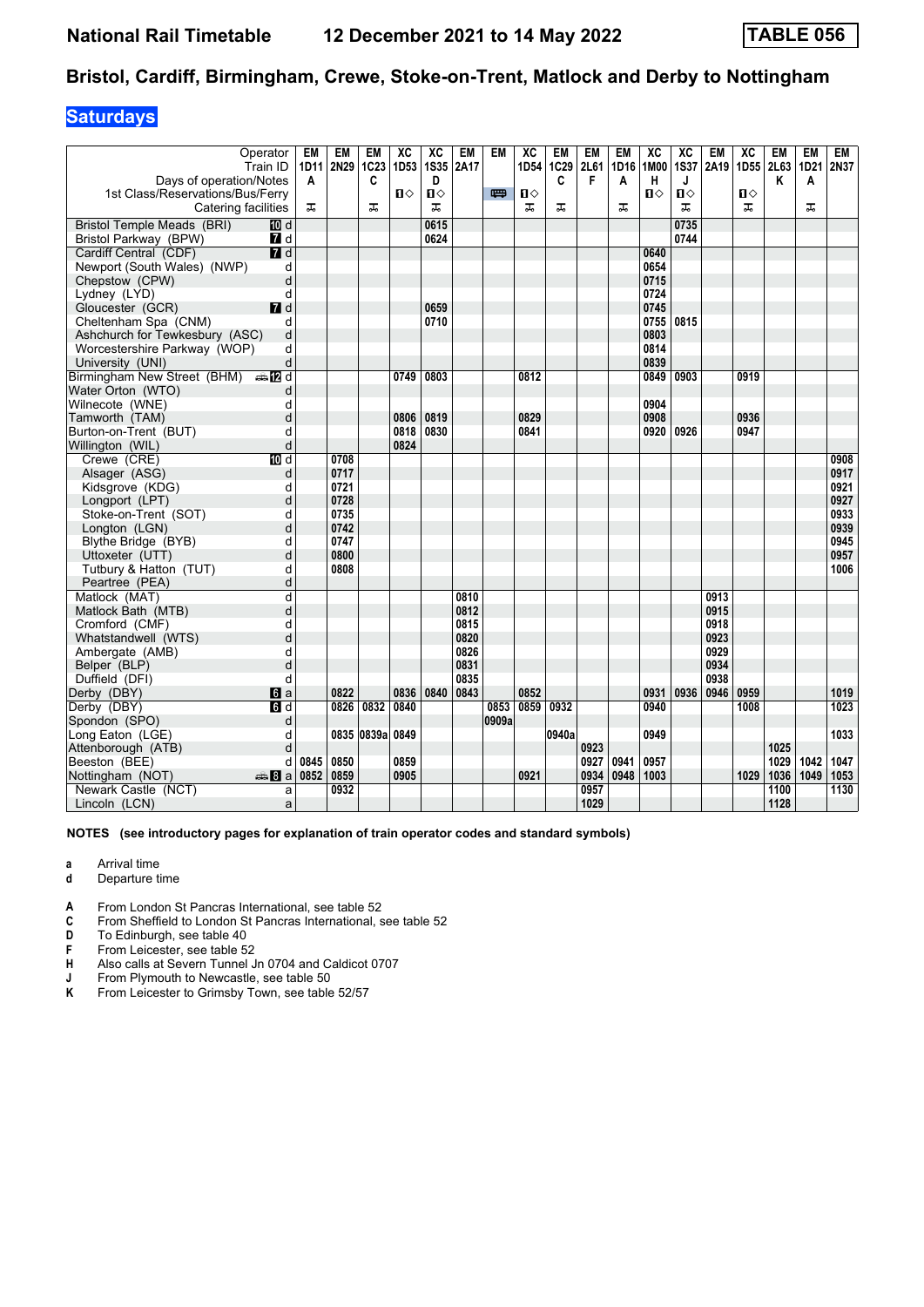## **Saturdays**

|                                     | Operator<br>Train ID | EM<br>1C35 | XC<br>1M92   | ХC<br><b>1S39</b> | EM<br>2A21 | XC<br>1D <sub>57</sub> | EM<br>2L65 | EM<br>1D26 | <b>EM</b><br>2N41 | EM<br>1C41 | XC<br>1M01 | XC<br><b>1S41</b> | <b>EM</b><br>2A23 | XC<br>1D59 | EM<br>2L67 | EM<br>1D31 | EM<br>2N45 1C47 | EM    | XC<br>1M60 |
|-------------------------------------|----------------------|------------|--------------|-------------------|------------|------------------------|------------|------------|-------------------|------------|------------|-------------------|-------------------|------------|------------|------------|-----------------|-------|------------|
| Days of operation/Notes             |                      | C          |              | L                 |            |                        | F          | A          |                   | C          |            | J                 |                   |            | Κ          | Α          |                 | C     |            |
| 1st Class/Reservations/Bus/Ferry    |                      |            | $\mathbf{u}$ | п                 |            | $\mathbf{u}$           |            |            |                   |            | Ⅱ♦         | $\mathbf{u}$      |                   | О          |            |            |                 |       | Ⅱ♦         |
| Catering facilities                 |                      | ᠼ          |              | ᠼ                 |            | ᠼ                      |            | ᠼ          |                   | ᠼ          |            | ᠼ                 |                   | ᅚ          |            | ᠼ          |                 | ᅚ     | ᠼ          |
| Bristol Temple Meads (BRI)          | 100 d                |            |              | 0835              |            |                        |            |            |                   |            |            | 0935              |                   |            |            |            |                 |       |            |
| Bristol Parkway (BPW)               | <b>7</b> d           |            |              | 0844              |            |                        |            |            |                   |            |            | 0944              |                   |            |            |            |                 |       |            |
| Cardiff Central (CDF)               | $\overline{d}$       |            | 0745         |                   |            |                        |            |            |                   |            | 0845       |                   |                   |            |            |            |                 |       | 0945       |
| Newport (South Wales) (NWP)         | d                    |            | 0800         |                   |            |                        |            |            |                   |            | 0859       |                   |                   |            |            |            |                 |       | 0959       |
| Chepstow (CPW)                      | d                    |            |              |                   |            |                        |            |            |                   |            | 0916       |                   |                   |            |            |            |                 |       | 1016       |
| Lydney (LYD)                        | d                    |            | 0825         |                   |            |                        |            |            |                   |            |            |                   |                   |            |            |            |                 |       |            |
| Gloucester (GCR)                    | $I$ d                |            | 0849         |                   |            |                        |            |            |                   |            | 0949       |                   |                   |            |            |            |                 |       | 1049       |
| Cheltenham Spa (CNM)                | d                    |            | 0859         | 0915              |            |                        |            |            |                   |            | 0959       | 1015              |                   |            |            |            |                 |       | 1059       |
| Ashchurch for Tewkesbury (ASC)      | d                    |            |              |                   |            |                        |            |            |                   |            |            |                   |                   |            |            |            |                 |       |            |
| Worcestershire Parkway (WOP)        | d                    |            | 0914         |                   |            |                        |            |            |                   |            | 1014       |                   |                   |            |            |            |                 |       | 1114       |
| University (UNI)                    | d                    |            | 0939         |                   |            |                        |            |            |                   |            | 1039       |                   |                   |            |            |            |                 |       | 1139       |
| Birmingham New Street (BHM)         | nna nDid             |            | 0949         | 1003              |            | 1012                   |            |            |                   |            | 1049       | 1103              |                   | 1112       |            |            |                 |       | 1149       |
| Water Orton (WTO)                   | d                    |            |              |                   |            |                        |            |            |                   |            |            |                   |                   |            |            |            |                 |       |            |
| Wilnecote (WNE)                     | d                    |            |              |                   |            |                        |            |            |                   |            | 1104       |                   |                   |            |            |            |                 |       |            |
| Tamworth (TAM)                      | d                    |            | 1006         | 1019              |            | 1029                   |            |            |                   |            | 1108       |                   |                   | 1129       |            |            |                 |       | 1206       |
| Burton-on-Trent (BUT)               | d                    |            | 1018         |                   |            | 1041                   |            |            |                   |            | 1120       | 1126              |                   | 1141       |            |            |                 |       | 1218       |
| Willington (WIL)                    | d                    |            | 1024         |                   |            |                        |            |            |                   |            |            |                   |                   |            |            |            |                 |       | 1224       |
| Crewe (CRE)                         | $\overline{10}$ d    |            |              |                   |            |                        |            |            | 1008              |            |            |                   |                   |            |            |            | 1108            |       |            |
| Alsager (ASG)                       | d                    |            |              |                   |            |                        |            |            | 1017              |            |            |                   |                   |            |            |            | 1117            |       |            |
| Kidsgrove (KDG)                     | d                    |            |              |                   |            |                        |            |            | 1021              |            |            |                   |                   |            |            |            | 1121            |       |            |
| Longport (LPT)                      | d                    |            |              |                   |            |                        |            |            | 1027              |            |            |                   |                   |            |            |            | 1127            |       |            |
| Stoke-on-Trent (SOT)                | d                    |            |              |                   |            |                        |            |            | 1033              |            |            |                   |                   |            |            |            | 1133            |       |            |
| Longton (LGN)                       | d                    |            |              |                   |            |                        |            |            | 1039              |            |            |                   |                   |            |            |            | 1139            |       |            |
| Blythe Bridge (BYB)                 | d                    |            |              |                   |            |                        |            |            | 1045              |            |            |                   |                   |            |            |            | 1145            |       |            |
| Uttoxeter (UTT)                     | d                    |            |              |                   |            |                        |            |            | 1057              |            |            |                   |                   |            |            |            | 1157            |       |            |
| Tutbury & Hatton (TUT)              | d                    |            |              |                   |            |                        |            |            | 1106              |            |            |                   |                   |            |            |            | 1206            |       |            |
| Peartree (PEA)                      | d                    |            |              |                   |            |                        |            |            |                   |            |            |                   |                   |            |            |            |                 |       |            |
| Matlock (MAT)                       | d                    |            |              |                   | 1013       |                        |            |            |                   |            |            |                   | 1113              |            |            |            |                 |       |            |
| Matlock Bath (MTB)                  | d                    |            |              |                   | 1015       |                        |            |            |                   |            |            |                   | 1115              |            |            |            |                 |       |            |
| Cromford (CMF)                      | d                    |            |              |                   | 1018       |                        |            |            |                   |            |            |                   | 1118              |            |            |            |                 |       |            |
| Whatstandwell (WTS)                 | d                    |            |              |                   | 1023       |                        |            |            |                   |            |            |                   | 1123              |            |            |            |                 |       |            |
| Ambergate (AMB)                     | d                    |            |              |                   | 1029       |                        |            |            |                   |            |            |                   | 1129              |            |            |            |                 |       |            |
| Belper (BLP)                        | d                    |            |              |                   | 1034       |                        |            |            |                   |            |            |                   | 1134              |            |            |            |                 |       |            |
| Duffield (DFI)                      | d                    |            |              |                   | 1038       |                        |            |            |                   |            |            |                   | 1138              |            |            |            |                 |       |            |
| Derby (DBY)                         | $\blacksquare$ a     |            | 1032         | 1037              | 1046       | 1052                   |            |            | 1119              |            | 1131       | 1136              | 1146              | 1154       |            |            | 1219            |       | 1232       |
| Derby (DBY)                         | $\overline{6d}$      | 1033       | 1040         |                   |            | 1101                   |            |            | $\overline{1122}$ | 1132       | 1140       |                   |                   | 1201       |            |            | 1222            | 1232  | 1240       |
| Spondon (SPO)                       | d                    | 1040a      | 1049         |                   |            |                        |            |            |                   |            |            |                   |                   |            |            |            |                 |       |            |
| Long Eaton (LGE)                    | d                    |            |              |                   |            |                        | 1118       |            |                   | 1131 1139a | 1149       |                   |                   |            | 1219       |            | 1231            | 1239a | 1249       |
| Attenborough (ATB)<br>Beeston (BEE) | d<br>d               |            | 1057         |                   |            |                        | 1122       | 1141       | 1146              |            | 1157       |                   |                   |            | 1223       | 1241       | 1247            |       | 1257       |
| Nottingham (NOT)                    | dana 8∎an            |            | 1103         |                   |            | 1122                   | 1133       | 1149       | 1152              |            | 1204       |                   |                   | 1223       | 1233       | 1248       | 1253            |       | 1303       |
| Newark Castle (NCT)                 | a                    |            |              |                   |            |                        | 1159       |            | 1233              |            |            |                   |                   |            | 1300       |            | 1327            |       |            |
| Lincoln (LCN)                       | a                    |            |              |                   |            |                        | 1230       |            |                   |            |            |                   |                   |            | 1328       |            |                 |       |            |
|                                     |                      |            |              |                   |            |                        |            |            |                   |            |            |                   |                   |            |            |            |                 |       |            |

- **a** Arrival time
- **d** Departure time
- **4** From London St Pancras International, see table 52 **C** From Sheffield to London St Pancras International.
- From Sheffield to London St Pancras International, see table 52
- **F** From Leicester, see table 52<br>**J** From Plymouth to Newcastle
- 
- **-** From Plymouth to Newcastle, see table 50<br>**K** From Leicester to Grimsby Town, see table<br>**L** From Plymouth to Edinburgh, see table 50 **From Leicester to Grimsby Town, see table 52/57**
- From Plymouth to Edinburgh, see table 50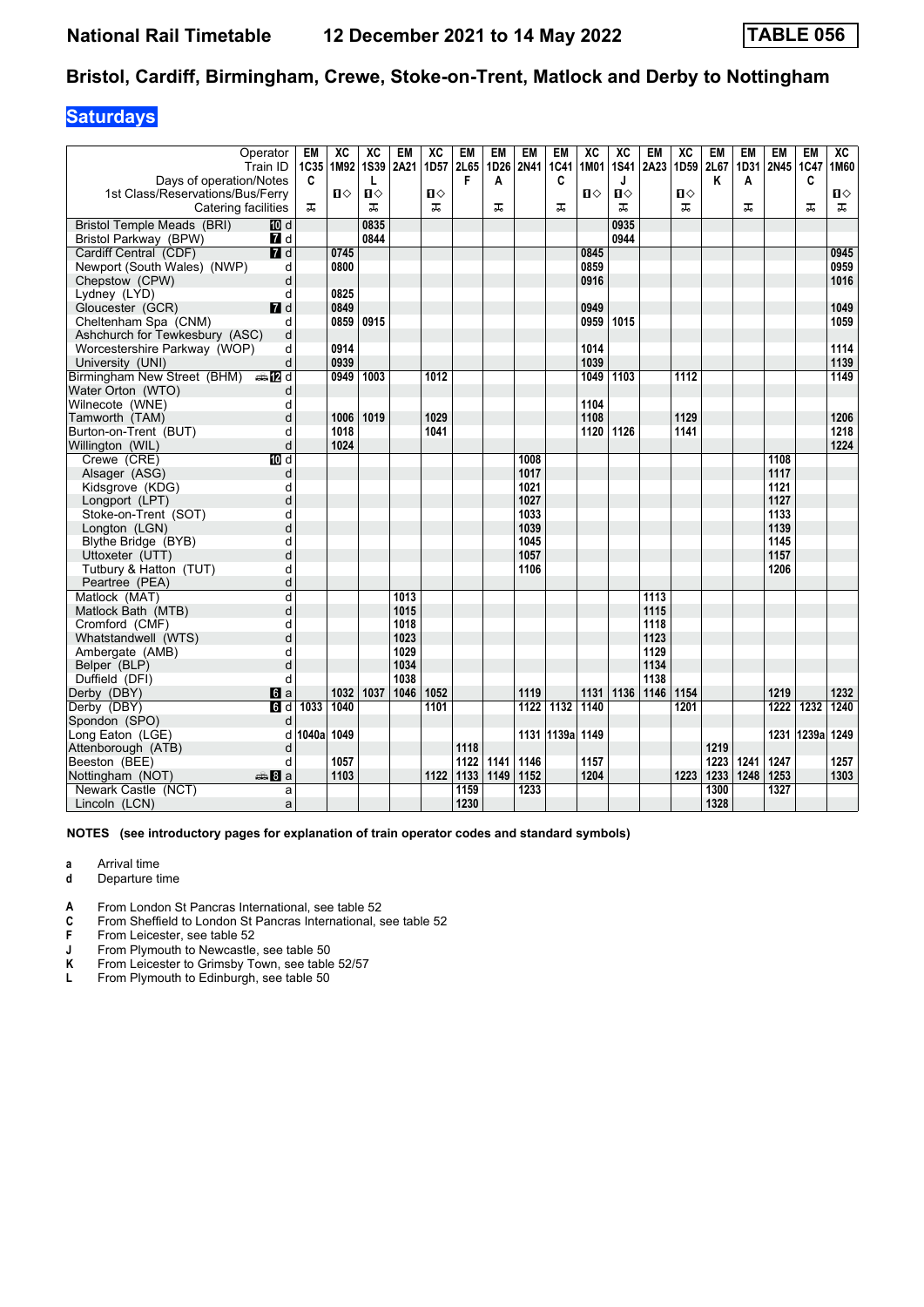## **Saturdays**

| Operator                                 |                  | XC              | EM   | XC             | EM   | <b>EM</b> | <b>EM</b> | EM    | XC   | XC             | EM   | XC           | EM    | <b>EM</b> | <b>EM</b>   | XC   | XC          | <b>EM</b> | <b>EM</b> |
|------------------------------------------|------------------|-----------------|------|----------------|------|-----------|-----------|-------|------|----------------|------|--------------|-------|-----------|-------------|------|-------------|-----------|-----------|
| Train ID                                 |                  | <b>1S43</b>     | 2A25 | 1D61           | 2L69 | 1D36      | 2N49      | 1C53  | 1M94 | <b>1S45</b>    | 2A27 | 1D63         | 1C59  | 2L71      | 1D41        | 1M64 | <b>1S47</b> | 2A29      |           |
| Days of operation/Notes                  |                  | M               |      |                | F    | A         |           | C     |      | N              |      |              | C     | Κ         | A           |      | М           |           |           |
| 1st Class/Reservations/Bus/Ferry         |                  | $\blacksquare$  |      | $\blacksquare$ |      |           |           |       | П⇔   | $\blacksquare$ |      | $\mathbf{u}$ |       |           |             | П⇔   | П⇔          |           | 粤         |
| Catering facilities                      |                  | ᠼ               |      | ᅚ              |      | ᠼ         |           | ᠼ     |      | ᠼ              |      |              | ᠼ     |           | ᠼ           | ᠼ    | ᅚ           |           |           |
| <b>Bristol Temple Meads (BRI)</b>        | III d            | 1035            |      |                |      |           |           |       |      | 1135           |      |              |       |           |             |      | 1235        |           |           |
| Bristol Parkway (BPW)                    |                  | <b>7</b> d 1044 |      |                |      |           |           |       |      | 1144           |      |              |       |           |             |      | 1244        |           |           |
| Cardiff Central (CDF)                    | $\overline{d}$   |                 |      |                |      |           |           |       | 1045 |                |      |              |       |           |             | 1145 |             |           |           |
| Newport (South Wales) (NWP)              | d                |                 |      |                |      |           |           |       | 1101 |                |      |              |       |           |             | 1158 |             |           |           |
| Chepstow (CPW)                           | d                |                 |      |                |      |           |           |       |      |                |      |              |       |           |             | 1217 |             |           |           |
| Lydney (LYD)                             | d                |                 |      |                |      |           |           |       | 1125 |                |      |              |       |           |             |      |             |           |           |
| Gloucester (GCR)                         | $I$ d            |                 |      |                |      |           |           |       | 1149 |                |      |              |       |           |             | 1245 |             |           |           |
| Cheltenham Spa (CNM)                     | d                | 1115            |      |                |      |           |           |       | 1159 | 1215           |      |              |       |           |             | 1255 | 1315        |           |           |
| Ashchurch for Tewkesbury (ASC)           | d                |                 |      |                |      |           |           |       |      |                |      |              |       |           |             | 1303 |             |           |           |
| Worcestershire Parkway (WOP)             | d                |                 |      |                |      |           |           |       | 1214 |                |      |              |       |           |             | 1314 |             |           |           |
| University (UNI)                         | d                |                 |      |                |      |           |           |       | 1239 |                |      |              |       |           |             | 1339 |             |           |           |
| Birmingham New Street (BHM) $\oplus$ M d |                  | 1203            |      | 1212           |      |           |           |       | 1249 | 1303           |      | 1312         |       |           |             | 1349 | 1403        |           |           |
| Water Orton (WTO)                        | d                |                 |      |                |      |           |           |       |      |                |      |              |       |           |             |      |             |           |           |
| Wilnecote (WNE)                          | d                |                 |      |                |      |           |           |       | 1304 |                |      |              |       |           |             | 1404 |             |           |           |
| Tamworth (TAM)                           | d                | 1219            |      | 1229           |      |           |           |       | 1308 |                |      | 1329         |       |           |             | 1408 | 1419        |           |           |
| Burton-on-Trent (BUT)                    | d                |                 |      | 1241           |      |           |           |       | 1320 | 1326           |      | 1341         |       |           |             | 1420 |             |           |           |
| Willington (WIL)                         | d                |                 |      |                |      |           |           |       |      |                |      |              |       |           |             |      |             |           |           |
| Crewe (CRE)                              | $\overline{M}$ d |                 |      |                |      |           | 1208      |       |      |                |      |              |       |           |             |      |             |           |           |
| Alsager (ASG)                            | d                |                 |      |                |      |           | 1217      |       |      |                |      |              |       |           |             |      |             |           |           |
| Kidsgrove (KDG)                          | d                |                 |      |                |      |           | 1221      |       |      |                |      |              |       |           |             |      |             |           |           |
| Longport (LPT)                           | d                |                 |      |                |      |           | 1227      |       |      |                |      |              |       |           |             |      |             |           |           |
| Stoke-on-Trent (SOT)                     | d                |                 |      |                |      |           | 1233      |       |      |                |      |              |       |           |             |      |             |           |           |
| Longton (LGN)                            | d                |                 |      |                |      |           | 1239      |       |      |                |      |              |       |           |             |      |             |           |           |
| Blythe Bridge (BYB)                      | d                |                 |      |                |      |           | 1245      |       |      |                |      |              |       |           |             |      |             |           |           |
| Uttoxeter (UTT)                          | d                |                 |      |                |      |           | 1257      |       |      |                |      |              |       |           |             |      |             |           |           |
| Tutbury & Hatton (TUT)                   | d                |                 |      |                |      |           | 1306      |       |      |                |      |              |       |           |             |      |             |           |           |
| Peartree (PEA)                           | d                |                 |      |                |      |           |           |       |      |                |      |              |       |           |             |      |             |           |           |
| Matlock (MAT)                            | d                |                 | 1213 |                |      |           |           |       |      |                | 1313 |              |       |           |             |      |             | 1413      |           |
| Matlock Bath (MTB)                       | d                |                 | 1215 |                |      |           |           |       |      |                | 1315 |              |       |           |             |      |             | 1415      |           |
| Cromford (CMF)                           | d                |                 | 1218 |                |      |           |           |       |      |                | 1318 |              |       |           |             |      |             | 1418      |           |
| Whatstandwell (WTS)                      | d                |                 | 1223 |                |      |           |           |       |      |                | 1323 |              |       |           |             |      |             | 1423      |           |
| Ambergate (AMB)                          | d                |                 | 1229 |                |      |           |           |       |      |                | 1329 |              |       |           |             |      |             | 1429      |           |
| Belper (BLP)                             | d                |                 | 1234 |                |      |           |           |       |      |                | 1334 |              |       |           |             |      |             | 1434      |           |
| Duffield (DFI)                           | d                |                 | 1238 |                |      |           |           |       |      |                | 1338 |              |       |           |             |      |             | 1438      |           |
| Derby (DBY)                              | 6a               | 1237            | 1246 | 1252           |      |           | 1319      |       | 1331 | 1336           | 1346 | 1352         |       |           |             | 1431 | 1437        | 1446      |           |
| Derby (DBY)                              | $\blacksquare$   |                 |      | 1301           |      |           | 1322      | 1332  | 1340 |                |      | 1401         | 1433  |           |             | 1440 |             |           | 1453      |
| Spondon (SPO)                            | d                |                 |      |                |      |           |           |       |      |                |      |              |       |           |             |      |             |           | 1509a     |
| Long Eaton (LGE)                         | d                |                 |      |                |      |           | 1331      | 1339a | 1349 |                |      |              | 1440a |           |             | 1449 |             |           |           |
| Attenborough (ATB)                       | d                |                 |      |                | 1319 |           |           |       |      |                |      |              |       | 1419      |             |      |             |           |           |
| Beeston (BEE)                            | d                |                 |      |                | 1323 | 1342      | 1346      |       | 1357 |                |      |              |       | 1422      | 1442        | 1457 |             |           |           |
| Nottingham (NOT)                         | ⊯‱ 8la           |                 |      | 1324           | 1332 | 1349      | 1354      |       | 1403 |                |      | 1424         |       | 1432      | 1448   1503 |      |             |           |           |
| Newark Castle (NCT)                      | a                |                 |      |                | 1359 |           | 1429      |       |      |                |      |              |       | 1500      |             |      |             |           |           |
| Lincoln (LCN)                            | a                |                 |      |                | 1427 |           |           |       |      |                |      |              |       | 1529      |             |      |             |           |           |

- **a** Arrival time
- **d** Departure time
- **4** From London St Pancras International, see table 52 **C** From Sheffield to London St Pancras International, s
- From Sheffield to London St Pancras International, see table 52
- **F** From Leicester, see table 52<br>**K** From Leicester to Grimsby T
- **K** From Leicester to Grimsby Town, see table 52/57<br>**M** To Glasgow Central, see table 50<br>**N** From Plymouth to Aberdeen, see table 50
- To Glasgow Central, see table 50
- From Plymouth to Aberdeen, see table 50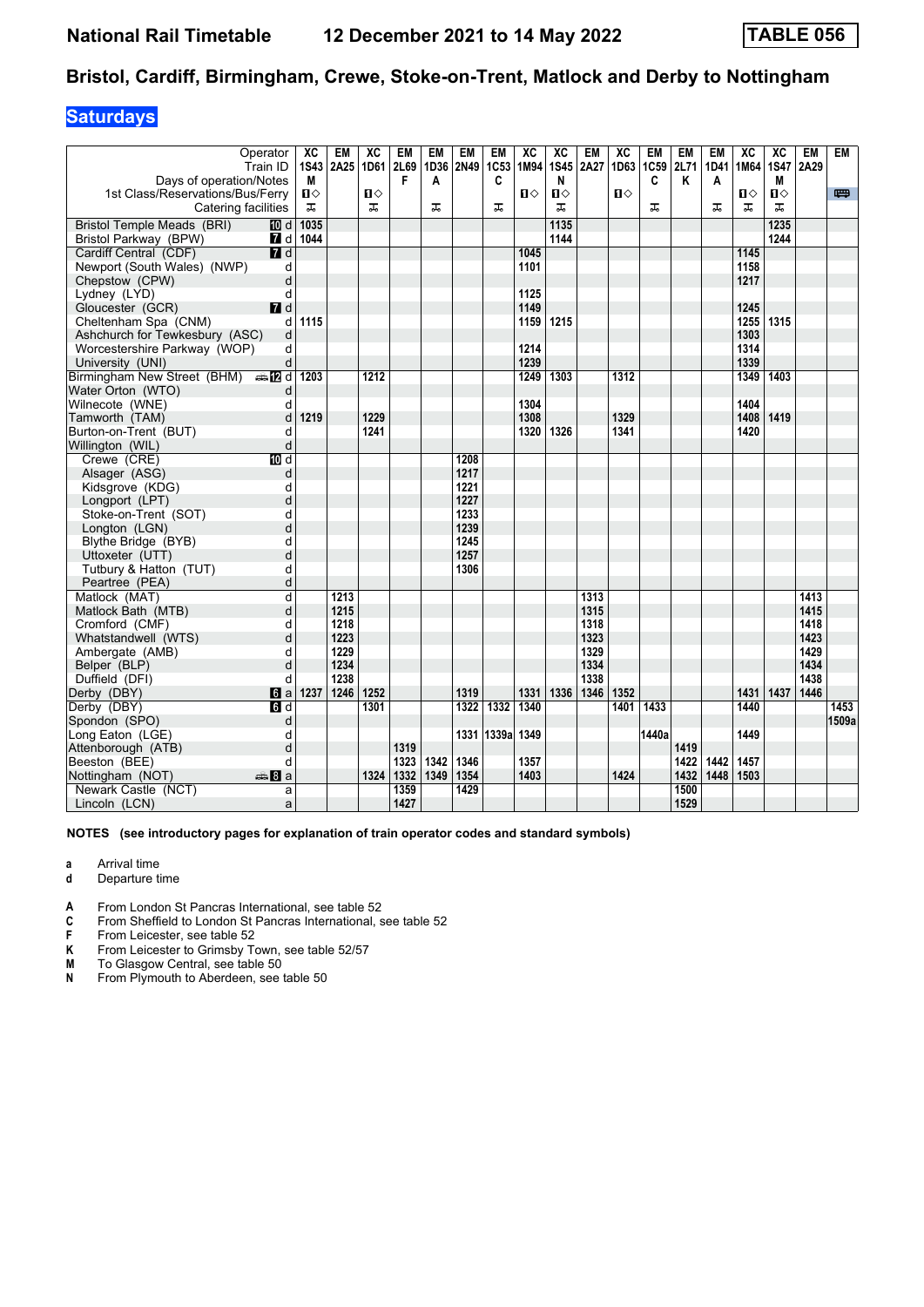## **Saturdays**

| Operator<br>Train ID<br>Days of operation/Notes<br>1st Class/Reservations/Bus/Ferry<br>Catering facilities | XC<br>$\mathbf{u}$ | XC<br>1D65 1E44<br>G<br>$\mathbf{u}$<br>풊 | <b>EM</b><br>1D46<br>A<br>ᅚ | EM<br>2N57 | EM<br>1C65<br>C<br>ᠼ | XC<br>1M99<br>$\mathbf{u}$<br>ᠼ | XC<br>1S49<br>J<br>$\mathbf{u}$<br>ᠼ | <b>EM</b><br>2A31 | XC<br>1D67<br>$\mathbf{u}$ | EM<br>2L75<br>K | <b>EM</b><br>A<br>ᅚ | <b>EM</b><br>1D51 2N61 | EM<br>1C71<br>C<br>ᠼ | XC<br>1M68<br>$\mathbf{n}$<br>ᠼ | XC<br>1S51 2A33<br>Г<br>$\mathbf{u}$<br>ᅚ | <b>EM</b> | <b>EM</b><br>罒 | ХC<br>1D70<br>$\mathbf{u}$ |
|------------------------------------------------------------------------------------------------------------|--------------------|-------------------------------------------|-----------------------------|------------|----------------------|---------------------------------|--------------------------------------|-------------------|----------------------------|-----------------|---------------------|------------------------|----------------------|---------------------------------|-------------------------------------------|-----------|----------------|----------------------------|
| <b>Bristol Temple Meads (BRI)</b><br><b>ID</b> d                                                           |                    |                                           |                             |            |                      |                                 | 1335                                 |                   |                            |                 |                     |                        |                      |                                 | 1435                                      |           |                |                            |
| Bristol Parkway (BPW)<br>7 d                                                                               |                    |                                           |                             |            |                      |                                 | 1344                                 |                   |                            |                 |                     |                        |                      |                                 | 1444                                      |           |                |                            |
| 7d<br>Cardiff Central (CDF)                                                                                |                    |                                           |                             |            |                      | 1245                            |                                      |                   |                            |                 |                     |                        |                      | 1345                            |                                           |           |                |                            |
| Newport (South Wales) (NWP)                                                                                | d                  |                                           |                             |            |                      | 1259                            |                                      |                   |                            |                 |                     |                        |                      | 1359                            |                                           |           |                |                            |
| Chepstow (CPW)                                                                                             | d                  |                                           |                             |            |                      | 1316                            |                                      |                   |                            |                 |                     |                        |                      |                                 |                                           |           |                |                            |
| Lydney (LYD)                                                                                               | d                  |                                           |                             |            |                      |                                 |                                      |                   |                            |                 |                     |                        |                      | 1423                            |                                           |           |                |                            |
| $I$ d<br>Gloucester (GCR)                                                                                  |                    |                                           |                             |            |                      | 1349                            |                                      |                   |                            |                 |                     |                        |                      | 1449                            |                                           |           |                |                            |
| Cheltenham Spa (CNM)                                                                                       | d                  |                                           |                             |            |                      | 1359                            | 1415                                 |                   |                            |                 |                     |                        |                      | 1459                            | 1515                                      |           |                |                            |
| Ashchurch for Tewkesbury (ASC)                                                                             | d                  |                                           |                             |            |                      |                                 |                                      |                   |                            |                 |                     |                        |                      |                                 |                                           |           |                |                            |
| Worcestershire Parkway (WOP)                                                                               | d                  |                                           |                             |            |                      | 1414                            |                                      |                   |                            |                 |                     |                        |                      | 1514                            |                                           |           |                |                            |
| University (UNI)                                                                                           | d                  |                                           |                             |            |                      | 1439                            |                                      |                   |                            |                 |                     |                        |                      | 1539                            |                                           |           |                |                            |
| Birmingham New Street (BHM) $\oplus$ <b>IZ</b> d                                                           | 1412               | 1428                                      |                             |            |                      | 1449                            | 1503                                 |                   | 1512                       |                 |                     |                        |                      | 1549                            | 1603                                      |           |                | 1612                       |
| Water Orton (WTO)                                                                                          | d                  |                                           |                             |            |                      |                                 |                                      |                   |                            |                 |                     |                        |                      |                                 |                                           |           |                |                            |
| Wilnecote (WNE)                                                                                            | d                  |                                           |                             |            |                      | 1504                            |                                      |                   |                            |                 |                     |                        |                      | 1604                            |                                           |           |                |                            |
| Tamworth (TAM)                                                                                             | 1429<br>d          |                                           |                             |            |                      | 1508                            |                                      |                   | 1529                       |                 |                     |                        |                      | 1608                            | 1620                                      |           |                | 1629                       |
| Burton-on-Trent (BUT)                                                                                      | 1441<br>d          |                                           |                             |            |                      | 1520                            | 1526                                 |                   | 1541                       |                 |                     |                        |                      | 1620                            |                                           |           |                | 1641                       |
| Willington (WIL)                                                                                           | d                  |                                           |                             |            |                      | 1526                            |                                      |                   |                            |                 |                     |                        |                      |                                 |                                           |           |                |                            |
| $\overline{M}$ d<br>Crewe (CRE)                                                                            |                    |                                           |                             | 1408       |                      |                                 |                                      |                   |                            |                 |                     | 1508                   |                      |                                 |                                           |           |                |                            |
| Alsager (ASG)                                                                                              | d                  |                                           |                             | 1417       |                      |                                 |                                      |                   |                            |                 |                     | 1517                   |                      |                                 |                                           |           |                |                            |
| Kidsgrove (KDG)                                                                                            | d                  |                                           |                             | 1421       |                      |                                 |                                      |                   |                            |                 |                     | 1521                   |                      |                                 |                                           |           |                |                            |
| Longport (LPT)                                                                                             | d                  |                                           |                             | 1427       |                      |                                 |                                      |                   |                            |                 |                     | 1527                   |                      |                                 |                                           |           |                |                            |
| Stoke-on-Trent (SOT)                                                                                       | d                  |                                           |                             | 1433       |                      |                                 |                                      |                   |                            |                 |                     | 1533                   |                      |                                 |                                           |           |                |                            |
| Longton (LGN)                                                                                              | d                  |                                           |                             | 1439       |                      |                                 |                                      |                   |                            |                 |                     | 1539                   |                      |                                 |                                           |           |                |                            |
| Blythe Bridge (BYB)                                                                                        | d                  |                                           |                             | 1445       |                      |                                 |                                      |                   |                            |                 |                     | 1545                   |                      |                                 |                                           |           |                |                            |
| Uttoxeter (UTT)                                                                                            | d                  |                                           |                             | 1457       |                      |                                 |                                      |                   |                            |                 |                     | 1557                   |                      |                                 |                                           |           |                |                            |
| Tutbury & Hatton (TUT)                                                                                     | d                  |                                           |                             | 1506       |                      |                                 |                                      |                   |                            |                 |                     | 1606                   |                      |                                 |                                           |           |                |                            |
| Peartree (PEA)                                                                                             | d                  |                                           |                             |            |                      |                                 |                                      |                   |                            |                 |                     |                        |                      |                                 |                                           |           |                |                            |
| Matlock (MAT)                                                                                              | d                  |                                           |                             |            |                      |                                 |                                      | 1513              |                            |                 |                     |                        |                      |                                 |                                           | 1613      |                |                            |
| Matlock Bath (MTB)                                                                                         | d                  |                                           |                             |            |                      |                                 |                                      | 1515              |                            |                 |                     |                        |                      |                                 |                                           | 1615      |                |                            |
| Cromford (CMF)                                                                                             | d                  |                                           |                             |            |                      |                                 |                                      | 1518              |                            |                 |                     |                        |                      |                                 |                                           | 1618      |                |                            |
| Whatstandwell (WTS)                                                                                        | d                  |                                           |                             |            |                      |                                 |                                      | 1523              |                            |                 |                     |                        |                      |                                 |                                           | 1623      |                |                            |
| Ambergate (AMB)                                                                                            | d                  |                                           |                             |            |                      |                                 |                                      | 1529              |                            |                 |                     |                        |                      |                                 |                                           | 1629      |                |                            |
| Belper (BLP)                                                                                               | d                  |                                           |                             |            |                      |                                 |                                      | 1534              |                            |                 |                     |                        |                      |                                 |                                           | 1634      |                |                            |
| Duffield (DFI)                                                                                             | d                  |                                           |                             |            |                      |                                 |                                      | 1538              |                            |                 |                     |                        |                      |                                 |                                           | 1638      |                |                            |
| Derby (DBY)<br>6a                                                                                          | 1452               | 1458                                      |                             | 1519       |                      | 1536                            | 1538                                 | 1546              | 1552                       |                 |                     | 1619                   |                      | 1631                            | 1639                                      | 1646      |                | 1652                       |
| Derby (DBY)<br>d                                                                                           | 1501               |                                           |                             | 1524       | 1533                 | 1540                            |                                      |                   | 1601                       |                 |                     | 1622                   | 1633                 | 1640                            |                                           |           | 1653           | 1701                       |
| Spondon (SPO)                                                                                              | d                  |                                           |                             |            |                      |                                 |                                      |                   |                            |                 |                     |                        |                      |                                 |                                           |           | 1709           |                            |
| Long Eaton (LGE)                                                                                           | d                  |                                           |                             | 1533       | 1540a 1549           |                                 |                                      |                   |                            |                 |                     |                        | 1631 1640al          | 1649                            |                                           |           | 1721a 1711     |                            |
| Attenborough (ATB)                                                                                         | d                  |                                           |                             |            |                      |                                 |                                      |                   |                            | 1622            |                     |                        |                      |                                 |                                           |           |                |                            |
| Beeston (BEE)                                                                                              | d                  |                                           | 1542                        | 1546       |                      | 1557                            |                                      |                   |                            | 1626            | 1642                | 1647                   |                      | 1657                            |                                           |           |                | 1719                       |
| Nottingham (NOT)<br>den 8 a                                                                                | 1523               |                                           | 1549                        | 1554       |                      | 1603                            |                                      |                   | 1624                       | 1631            | 1649                | 1654                   |                      | 1703                            |                                           |           |                | 1726                       |
| Newark Castle (NCT)                                                                                        | a                  |                                           |                             | 1629       |                      |                                 |                                      |                   |                            | 1659            |                     | 1730                   |                      |                                 |                                           |           |                |                            |
| Lincoln (LCN)                                                                                              | a                  |                                           |                             |            |                      |                                 |                                      |                   |                            | 1729            |                     |                        |                      |                                 |                                           |           |                |                            |

- **a** Arrival time
- **d** Departure time
- **4** From London St Pancras International, see table 52 **C** From Sheffield to London St Pancras International, s
- **C** From Sheffield to London St Pancras International, see table 52<br> **G** To Newcastle, see table 40<br> **J** From Plymouth to Newcastle, see table 50
- To Newcastle, see table 40
- **-** From Plymouth to Newcastle, see table 50<br>**K** From Leicester to Grimsby Town, see table<br>**L** From Plymouth to Edinburgh, see table 50
- **From Leicester to Grimsby Town, see table 52/57**
- From Plymouth to Edinburgh, see table 50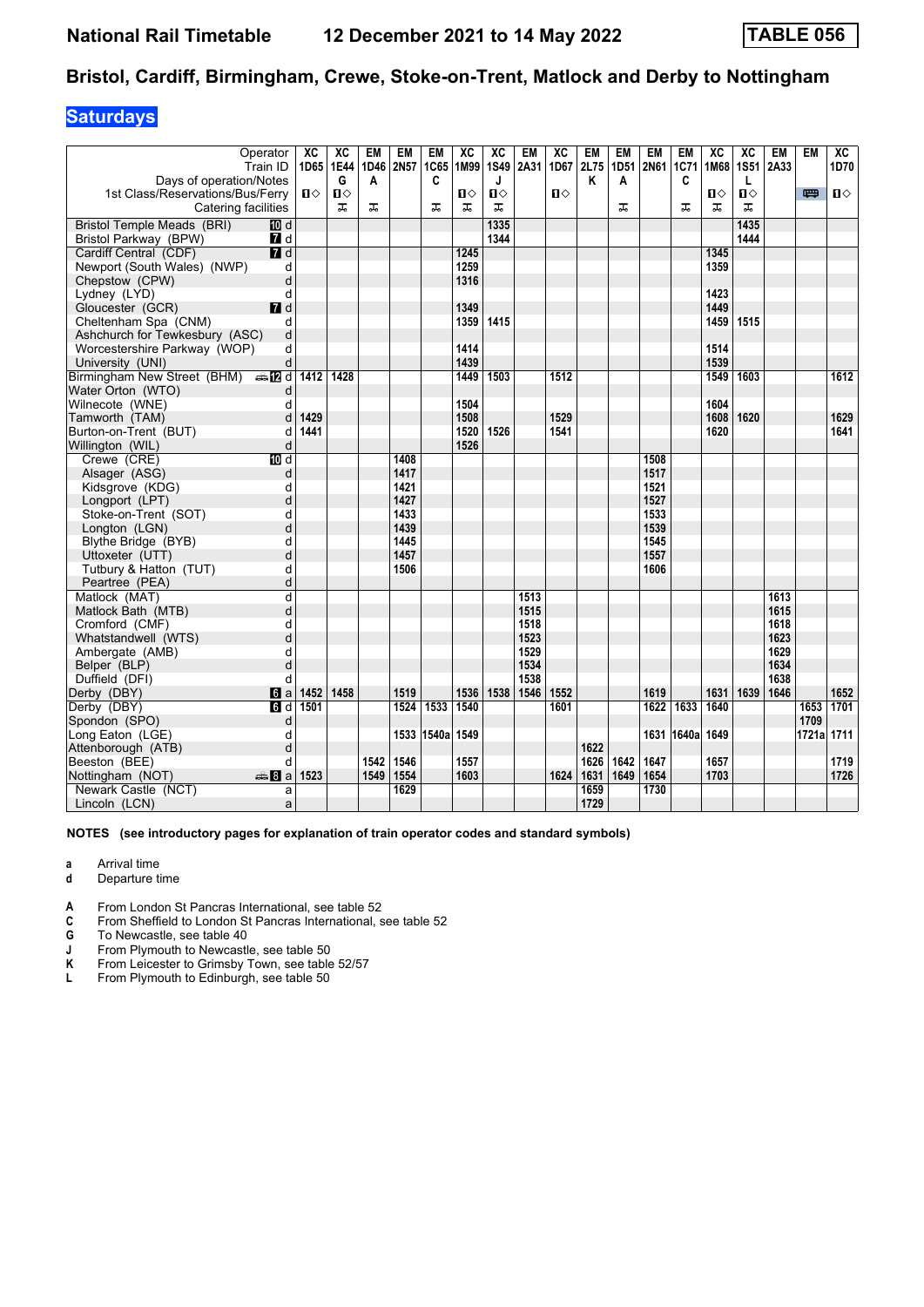## **Saturdays**

| Days of operation/Notes                  | Operator<br>Train ID | EM<br>2L77<br>P | EM<br>1D56<br>A | EM<br>2N65 | EM<br><b>1C77</b><br>C | XC<br>1M98 | XC<br><b>1S53</b><br>D | EM<br>2A35 | XC<br>1D72 | EM<br>2L79<br>F | EM<br>1D61<br>A | EM<br>2N69 | EM<br>1C83<br>C | XC<br>1M73 | XC<br>1S55 2A37<br>L | EM   | XC<br>1D74 | <b>EM</b><br>1C89<br>C | EM<br>1D66<br>A |
|------------------------------------------|----------------------|-----------------|-----------------|------------|------------------------|------------|------------------------|------------|------------|-----------------|-----------------|------------|-----------------|------------|----------------------|------|------------|------------------------|-----------------|
| 1st Class/Reservations/Bus/Ferry         |                      |                 |                 |            |                        | ்ப         | Ⅱ◇                     |            | 0          |                 |                 |            |                 | ்ப         | ப⇔                   |      | ்ப         |                        |                 |
| Catering facilities                      |                      |                 | ᅚ               |            | ᅚ                      | ᠼ          | ᠼ                      |            |            |                 | ᅚ               |            | ᠼ               | ᠼ          | ᠼ                    |      |            | ᠼ                      | ᅚ               |
| Bristol Temple Meads (BRI)               | 10 d                 |                 |                 |            |                        |            | 1535                   |            |            |                 |                 |            |                 |            | 1635                 |      |            |                        |                 |
| Bristol Parkway (BPW)                    | <b>7</b> d           |                 |                 |            |                        |            | 1544                   |            |            |                 |                 |            |                 |            | 1644                 |      |            |                        |                 |
| Cardiff Central (CDF)                    | 7d                   |                 |                 |            |                        | 1445       |                        |            |            |                 |                 |            |                 | 1545       |                      |      |            |                        |                 |
| Newport (South Wales) (NWP)              | d                    |                 |                 |            |                        | 1459       |                        |            |            |                 |                 |            |                 | 1559       |                      |      |            |                        |                 |
| Chepstow (CPW)                           | d                    |                 |                 |            |                        | 1518       |                        |            |            |                 |                 |            |                 | 1616       |                      |      |            |                        |                 |
| Lydney (LYD)                             | d                    |                 |                 |            |                        |            |                        |            |            |                 |                 |            |                 |            |                      |      |            |                        |                 |
| Gloucester (GCR)                         | $I$ d                |                 |                 |            |                        | 1549       |                        |            |            |                 |                 |            |                 | 1645       |                      |      |            |                        |                 |
| Cheltenham Spa (CNM)                     | d                    |                 |                 |            |                        | 1559       | 1615                   |            |            |                 |                 |            |                 | 1655       | 1715                 |      |            |                        |                 |
| Ashchurch for Tewkesbury (ASC)           | d                    |                 |                 |            |                        |            |                        |            |            |                 |                 |            |                 | 1703       |                      |      |            |                        |                 |
| Worcestershire Parkway (WOP)             | d                    |                 |                 |            |                        | 1614       |                        |            |            |                 |                 |            |                 | 1714       |                      |      |            |                        |                 |
| University (UNI)                         | d                    |                 |                 |            |                        | 1639       |                        |            |            |                 |                 |            |                 | 1739       |                      |      |            |                        |                 |
| Birmingham New Street (BHM) $\oplus$ 2 d |                      |                 |                 |            |                        | 1649       | 1703                   |            | 1712       |                 |                 |            |                 | 1749       | 1803                 |      | 1812       |                        |                 |
| Water Orton (WTO)                        | d                    |                 |                 |            |                        |            |                        |            |            |                 |                 |            |                 |            |                      |      |            |                        |                 |
| Wilnecote (WNE)                          | d                    |                 |                 |            |                        | 1704       |                        |            |            |                 |                 |            |                 | 1804       |                      |      |            |                        |                 |
| Tamworth (TAM)                           | d                    |                 |                 |            |                        | 1708       |                        |            | 1730       |                 |                 |            |                 | 1808       | 1819                 |      | 1829       |                        |                 |
| Burton-on-Trent (BUT)                    | d                    |                 |                 |            |                        | 1720       | 1726                   |            | 1744       |                 |                 |            |                 | 1820       |                      |      | 1841       |                        |                 |
| Willington (WIL)                         | d                    |                 |                 |            |                        |            |                        |            |            |                 |                 |            |                 | 1826       |                      |      |            |                        |                 |
| Crewe (CRE)                              | $\overline{10}$ d    |                 |                 | 1607       |                        |            |                        |            |            |                 |                 | 1709       |                 |            |                      |      |            |                        |                 |
| Alsager (ASG)                            | d                    |                 |                 | 1616       |                        |            |                        |            |            |                 |                 | 1718       |                 |            |                      |      |            |                        |                 |
| Kidsgrove (KDG)                          | d                    |                 |                 | 1620       |                        |            |                        |            |            |                 |                 | 1722       |                 |            |                      |      |            |                        |                 |
| Longport (LPT)                           | d                    |                 |                 | 1626       |                        |            |                        |            |            |                 |                 | 1728       |                 |            |                      |      |            |                        |                 |
| Stoke-on-Trent (SOT)                     | d                    |                 |                 | 1632       |                        |            |                        |            |            |                 |                 | 1734       |                 |            |                      |      |            |                        |                 |
| Longton (LGN)                            | d                    |                 |                 | 1638       |                        |            |                        |            |            |                 |                 | 1740       |                 |            |                      |      |            |                        |                 |
| Blythe Bridge (BYB)                      | d                    |                 |                 | 1644       |                        |            |                        |            |            |                 |                 | 1746       |                 |            |                      |      |            |                        |                 |
| Uttoxeter (UTT)                          | d                    |                 |                 | 1656       |                        |            |                        |            |            |                 |                 | 1758       |                 |            |                      |      |            |                        |                 |
| Tutbury & Hatton (TUT)                   | d                    |                 |                 | 1705       |                        |            |                        |            |            |                 |                 | 1807       |                 |            |                      |      |            |                        |                 |
| Peartree (PEA)                           | d                    |                 |                 | 1717       |                        |            |                        |            |            |                 |                 |            |                 |            |                      |      |            |                        |                 |
| Matlock (MAT)                            | d                    |                 |                 |            |                        |            |                        | 1713       |            |                 |                 |            |                 |            |                      | 1813 |            |                        |                 |
| Matlock Bath (MTB)                       | d                    |                 |                 |            |                        |            |                        | 1715       |            |                 |                 |            |                 |            |                      | 1815 |            |                        |                 |
| Cromford (CMF)                           | d                    |                 |                 |            |                        |            |                        | 1718       |            |                 |                 |            |                 |            |                      | 1818 |            |                        |                 |
| Whatstandwell (WTS)                      | d                    |                 |                 |            |                        |            |                        | 1723       |            |                 |                 |            |                 |            |                      | 1823 |            |                        |                 |
| Ambergate (AMB)                          | d                    |                 |                 |            |                        |            |                        | 1729       |            |                 |                 |            |                 |            |                      | 1829 |            |                        |                 |
| Belper (BLP)                             | d                    |                 |                 |            |                        |            |                        | 1734       |            |                 |                 |            |                 |            |                      | 1835 |            |                        |                 |
| Duffield (DFI)                           | d                    |                 |                 |            |                        |            |                        | 1738       |            |                 |                 |            |                 |            |                      | 1839 |            |                        |                 |
| Derby (DBY)                              | $\mathbf{d}$ a       |                 |                 | 1719       |                        | 1731       | 1736                   | 1746       | 1755       |                 |                 | 1820       |                 | 1836       | 1837                 | 1847 | 1852       |                        |                 |
| Derby (DBY)                              | $\overline{d}$       |                 |                 | 1723       | 1732                   | 1740       |                        |            | 1759       |                 |                 | 1824       | 1832            | 1840       |                      |      | 1856       | 1933                   |                 |
| Spondon (SPO)                            | d                    |                 |                 |            |                        |            |                        |            |            |                 |                 |            |                 |            |                      |      |            |                        |                 |
| Long Eaton (LGE)                         | d                    |                 |                 |            | 1732 1739al 1749       |            |                        |            | 1808       |                 |                 |            | 1833 1839a      | 1849       |                      |      | 1905       | 1940a                  |                 |
| Attenborough (ATB)                       | d                    | 1722            |                 |            |                        |            |                        |            |            | 1818            |                 |            |                 |            |                      |      |            |                        |                 |
| Beeston (BEE)                            | d                    | 1726            | 1742            | 1748       |                        | 1757       |                        |            | 1817       | 1822            | 1842            | 1846       |                 | 1857       |                      |      | 1915       |                        | 1942            |
| Nottingham (NOT)                         | anna 8∎an            | 1732            | 1748            | 1753       |                        | 1803       |                        |            | 1824       | 1832            | 1848            | 1853       |                 | 1903       |                      |      | 1924       |                        | 1948            |
| Newark Castle (NCT)                      | a                    | 1758            |                 | 1827       |                        |            |                        |            |            | 1901            |                 | 1931       |                 |            |                      |      |            |                        |                 |
| Lincoln (LCN)                            | a                    | 1826            |                 |            |                        |            |                        |            |            | 1932            |                 |            |                 |            |                      |      |            |                        |                 |

- **a** Arrival time
- **d** Departure time
- **4** From London St Pancras International, see table 52 **C** From Sheffield to London St Pancras International.
- From Sheffield to London St Pancras International, see table 52
- **D** To Edinburgh, see table 40<br>**F** From Leicester, see table 52
- **F** From Leicester, see table 52<br>**L** From Plymouth to Edinburgh
- **1** From Plymouth to Edinburgh, see table 50<br>**P** From Leicester to Cleethorpes, see table 5
- **Premission Leicester to Cleethorpes, see table 52/57**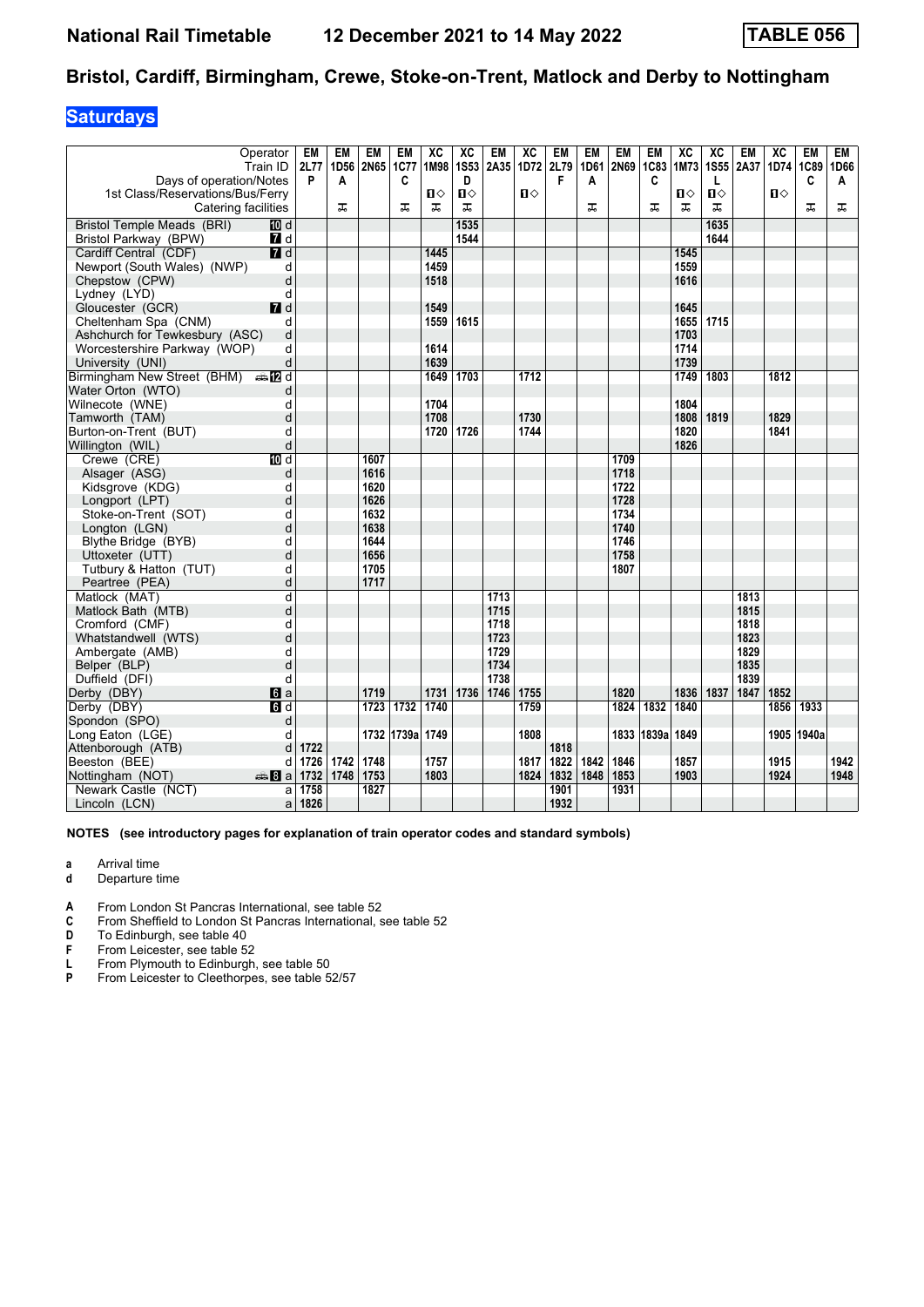## **Saturdays**

|                                          | Operator<br>Train ID | XC<br>1M75 1E63 | XC   | EM<br>2A39 | XC<br>1D76 2L83 | EM   | <b>EM</b><br>1D71 | EM<br>2A73 | <b>EM</b><br>1C95 | XC<br>1M95 | XC<br>1E67   | <b>EM</b><br>2A41 | EM<br>2L85 | EM        | <b>EM</b><br>1D96 2A75 | <b>EM</b><br>1C98 | <b>NT</b><br>1Y99 | XC<br>1M84 | XC<br>1E73   |
|------------------------------------------|----------------------|-----------------|------|------------|-----------------|------|-------------------|------------|-------------------|------------|--------------|-------------------|------------|-----------|------------------------|-------------------|-------------------|------------|--------------|
| Days of operation/Notes                  |                      |                 | Q    |            |                 | F    | A                 |            | C                 |            | $\mathsf{R}$ |                   | F          | A         |                        | S                 | U                 |            | T.           |
| 1st Class/Reservations/Bus/Ferry         |                      | $\mathbf{u}$    | Ⅱ♦   |            | $\mathbf{u}$    |      |                   |            |                   | п⇔         | Ⅱ◇           |                   |            |           |                        |                   |                   | 0          | $\mathbf{u}$ |
| Catering facilities                      |                      | ᠼ               | ᠼ    |            |                 |      | ᠼ                 |            | ᠼ                 | ᠼ          | ᠼ            |                   |            | ᠼ         |                        |                   |                   |            | ᠼ            |
| <b>Bristol Temple Meads (BRI)</b>        | <b>ID</b> d          |                 | 1735 |            |                 |      |                   |            |                   |            | 1835         |                   |            |           |                        |                   |                   |            | 1931         |
| Bristol Parkway (BPW)                    | 7d                   |                 | 1744 |            |                 |      |                   |            |                   |            | 1844         |                   |            |           |                        |                   |                   |            | 1940         |
| Cardiff Central (CDF)                    | $\overline{7}$ d     | 1645            |      |            |                 |      |                   |            |                   | 1745       |              |                   |            |           |                        |                   |                   | 1845       |              |
| Newport (South Wales) (NWP)              | d                    | 1659            |      |            |                 |      |                   |            |                   | 1759       |              |                   |            |           |                        |                   |                   | 1859       |              |
| Chepstow (CPW)                           | d                    |                 |      |            |                 |      |                   |            |                   | 1817       |              |                   |            |           |                        |                   |                   | 1916       |              |
| Lydney (LYD)                             | d                    | 1724            |      |            |                 |      |                   |            |                   |            |              |                   |            |           |                        |                   |                   |            |              |
| Gloucester (GCR)                         | <b>7</b> d           | 1749            |      |            |                 |      |                   |            |                   | 1845       |              |                   |            |           |                        |                   |                   | 1949       |              |
| Cheltenham Spa (CNM)                     | d                    | 1759            | 1815 |            |                 |      |                   |            |                   | 1855       | 1915         |                   |            |           |                        |                   |                   | 1959       | 2011         |
| Ashchurch for Tewkesbury (ASC)           | d                    |                 |      |            |                 |      |                   |            |                   | 1903       |              |                   |            |           |                        |                   |                   |            |              |
| Worcestershire Parkway (WOP)             | d                    | 1814            |      |            |                 |      |                   |            |                   | 1914       |              |                   |            |           |                        |                   |                   | 2014       |              |
| University (UNI)                         | d                    | 1839            |      |            |                 |      |                   |            |                   | 1939       |              |                   |            |           |                        |                   |                   | 2039       |              |
| Birmingham New Street (BHM) $\oplus$ M d |                      | 1849            | 1903 |            | 1912            |      |                   |            |                   | 1949       | 2003         |                   |            |           |                        |                   |                   | 2049       | 2103         |
| Water Orton (WTO)                        | d                    |                 |      |            |                 |      |                   |            |                   |            |              |                   |            |           |                        |                   |                   |            |              |
| Wilnecote (WNE)                          | d                    | 1904            |      |            |                 |      |                   |            |                   | 2004       |              |                   |            |           |                        |                   |                   | 2104       |              |
| Tamworth (TAM)                           | d                    | 1908            |      |            | 1929            |      |                   |            |                   | 2008       | 2020         |                   |            |           |                        |                   |                   | 2108       | 2120         |
| Burton-on-Trent (BUT)                    | d                    | 1920            | 1926 |            | 1941            |      |                   |            |                   | 2020       |              |                   |            |           |                        |                   |                   | 2120 2131  |              |
| Willington (WIL)                         | d                    |                 |      |            |                 |      |                   |            |                   |            |              |                   |            |           |                        |                   |                   |            |              |
| Crewe (CRE)                              | $\overline{M}$ d     |                 |      |            |                 |      |                   | 1909       |                   |            |              |                   |            |           | 2008                   |                   |                   |            |              |
| Alsager (ASG)                            | d                    |                 |      |            |                 |      |                   | 1918       |                   |            |              |                   |            |           | 2017                   |                   |                   |            |              |
| Kidsgrove (KDG)                          | d                    |                 |      |            |                 |      |                   | 1922       |                   |            |              |                   |            |           | 2021                   |                   |                   |            |              |
| Longport (LPT)                           | d                    |                 |      |            |                 |      |                   | 1928       |                   |            |              |                   |            |           | 2027                   |                   |                   |            |              |
| Stoke-on-Trent (SOT)                     | d                    |                 |      |            |                 |      |                   | 1934       |                   |            |              |                   |            |           | 2033                   |                   |                   |            |              |
| Longton (LGN)                            | d                    |                 |      |            |                 |      |                   | 1940       |                   |            |              |                   |            |           | 2039                   |                   |                   |            |              |
| Blythe Bridge (BYB)                      | d                    |                 |      |            |                 |      |                   | 1946       |                   |            |              |                   |            |           | 2045                   |                   |                   |            |              |
| Uttoxeter (UTT)                          | d                    |                 |      |            |                 |      |                   | 1958       |                   |            |              |                   |            |           | 2057                   |                   |                   |            |              |
| Tutbury & Hatton (TUT)                   | d                    |                 |      |            |                 |      |                   | 2007       |                   |            |              |                   |            |           | 2106                   |                   |                   |            |              |
| Peartree (PEA)                           | d                    |                 |      |            |                 |      |                   |            |                   |            |              |                   |            |           |                        |                   |                   |            |              |
| Matlock (MAT)                            | d                    |                 |      | 1913       |                 |      |                   |            |                   |            |              | 2013              |            |           |                        |                   |                   |            |              |
| Matlock Bath (MTB)                       | d                    |                 |      | 1915       |                 |      |                   |            |                   |            |              | 2015              |            |           |                        |                   |                   |            |              |
| Cromford (CMF)                           | d                    |                 |      | 1918       |                 |      |                   |            |                   |            |              | 2018              |            |           |                        |                   |                   |            |              |
| Whatstandwell (WTS)                      | d                    |                 |      | 1923       |                 |      |                   |            |                   |            |              | 2023              |            |           |                        |                   |                   |            |              |
| Ambergate (AMB)                          | d                    |                 |      | 1929       |                 |      |                   |            |                   |            |              | 2029              |            |           |                        |                   |                   |            |              |
| Belper (BLP)                             | d                    |                 |      | 1934       |                 |      |                   |            |                   |            |              | 2034              |            |           |                        |                   |                   |            |              |
| Duffield (DFI)                           | d                    |                 |      | 1938       |                 |      |                   |            |                   |            |              | 2038              |            |           |                        |                   |                   |            |              |
| Derby (DBY)                              | a                    | 1931            | 1937 | 1946       | 1952            |      |                   | 2020       |                   | 2031       | 2039         | 2046              |            |           | 2119                   |                   |                   | 2131       | 2141         |
| Derby (DBY)                              | d                    | 1940            |      |            | 1959            |      |                   | 2023       | 2033              | 2040       |              |                   |            |           | 2130                   | 2134 2142 2146    |                   |            |              |
| Spondon (SPO)                            | d                    |                 |      |            |                 |      |                   |            |                   |            |              |                   |            |           |                        |                   |                   | 2150       |              |
| Long Eaton (LGE)                         | d                    | 1949            |      |            |                 |      |                   |            | 2032 2040a        | 2049       |              |                   |            |           |                        | 2139 2142a        |                   | 2157       |              |
| Attenborough (ATB)                       | d                    |                 |      |            |                 | 2019 |                   |            |                   |            |              |                   | 2119       |           |                        |                   |                   |            |              |
| Beeston (BEE)                            | d                    | 1957            |      |            |                 | 2022 | 2042              | 2046       |                   | 2057       |              |                   | 2123       | 2142      | 2147                   |                   |                   | 2210       |              |
| Nottingham (NOT)                         | anna 8∎an            | 2003            |      |            | 2019            | 2029 | 2048              | 2056       |                   | 2103       |              |                   | 2129       | 2148 2158 |                        |                   | 2200              | $2215$     |              |
| Newark Castle (NCT)                      | a                    |                 |      |            |                 | 2056 |                   |            |                   |            |              |                   | 2204       |           |                        |                   |                   |            |              |
| Lincoln (LCN)                            | a                    |                 |      |            |                 | 2128 |                   |            |                   |            |              |                   | 2231       |           |                        |                   |                   |            |              |

- **a** Arrival time
- **d** Departure time
- **4** From London St Pancras International, see table 52 **C** From Sheffield to London St Pancras International, s
- From Sheffield to London St Pancras International, see table 52
- **F** From Leicester, see table 52<br>**Q** From Plymouth to York, see
- **4** From Plymouth to York, see table 50<br>**R** From Plymouth to Leeds, see table 50
- **R** From Plymouth to Leeds, see table 50<br>**S** From Sheffield to Leicester, see table 50
- **6** From Sheffield to Leicester, see table 52<br>**T** To Leeds, see table 53
- **T** To Leeds, see table 53<br>**U** From Leeds, see table
- From Leeds, see table 53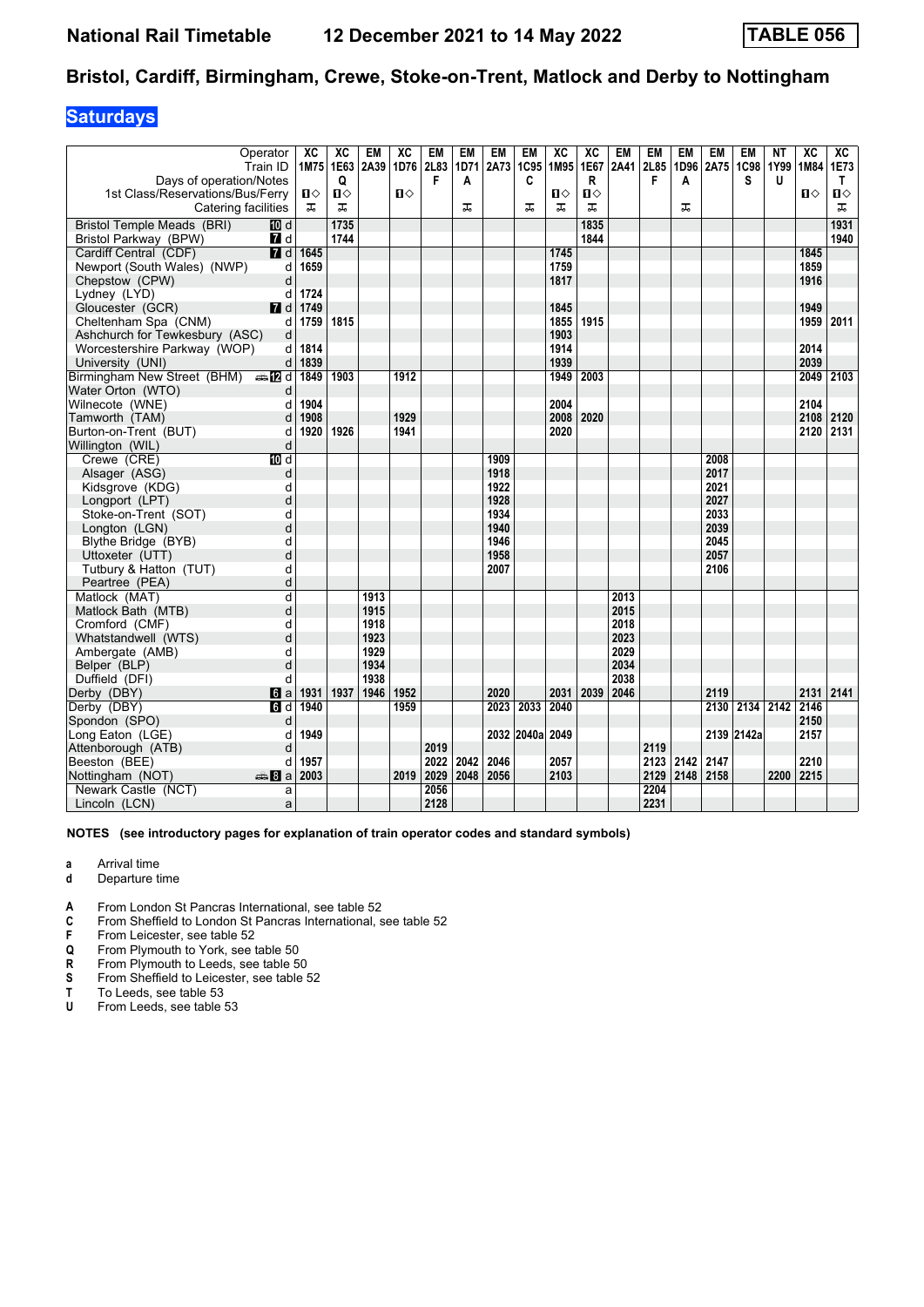## **Saturdays**

| Operator                         | Train ID                  | EM   | <b>EM</b><br>2A45   2A77 | <b>EM</b><br>1M95 | XC<br>1M83 | EM<br>2A81 | EM<br>2L87 | EM<br>1D81 | XC<br>1M85   | XC<br>1M87 | EM<br>2L89 | <b>EM</b><br>2A83 |
|----------------------------------|---------------------------|------|--------------------------|-------------------|------------|------------|------------|------------|--------------|------------|------------|-------------------|
| Days of operation/Notes          |                           |      |                          | v                 | W          |            | F          | A          | x            |            | F          |                   |
| 1st Class/Reservations/Bus/Ferry |                           |      |                          |                   | п          |            |            |            | $\mathbf{u}$ | Ⅱ♦         |            |                   |
| Catering facilities              |                           |      |                          |                   | ᠼ          |            |            | ᠼ          |              |            |            |                   |
| Bristol Temple Meads (BRI)       | 100 d                     |      |                          |                   | 2031       |            |            |            |              |            |            |                   |
| Bristol Parkway (BPW)            | 7 d                       |      |                          |                   | 2040       |            |            |            |              |            |            |                   |
| Cardiff Central (CDF)            | $\blacksquare$            |      |                          |                   |            |            |            |            | 2000         | 2048       |            |                   |
| Newport (South Wales) (NWP)      | d                         |      |                          |                   |            |            |            |            | 2014         | 2102       |            |                   |
| Chepstow (CPW)                   | d                         |      |                          |                   |            |            |            |            | 2036         |            |            |                   |
| Lydney (LYD)                     | d                         |      |                          |                   |            |            |            |            | 2044         |            |            |                   |
| Gloucester (GCR)                 | <b>7</b> d                |      |                          |                   |            |            |            |            | 2107         | 2149       |            |                   |
| Cheltenham Spa (CNM)             | d                         |      |                          |                   | 2111       |            |            |            | 2118         | 2159       |            |                   |
| Ashchurch for Tewkesbury (ASC)   | d                         |      |                          |                   |            |            |            |            | 2125         |            |            |                   |
| Worcestershire Parkway (WOP)     | d                         |      |                          |                   |            |            |            |            |              | 2214       |            |                   |
| University (UNI)                 | d                         |      |                          |                   |            |            |            |            | 2159         | 2239       |            |                   |
| Birmingham New Street (BHM)      | $\bigoplus$ $\bigoplus$ d |      |                          |                   | 2203       |            |            |            | 2210         | 2249       |            |                   |
| Water Orton (WTO)                | d                         |      |                          |                   |            |            |            |            |              |            |            |                   |
| Wilnecote (WNE)                  | d                         |      |                          |                   |            |            |            |            |              | 2304       |            |                   |
| Tamworth (TAM)                   | d                         |      |                          |                   | 2220       |            |            |            | 2228         | 2308       |            |                   |
| Burton-on-Trent (BUT)            | d                         |      |                          |                   | 2231       |            |            |            | 2240         | 2320       |            |                   |
| Willington (WIL)                 | d                         |      |                          |                   |            |            |            |            | 2246         |            |            |                   |
| Crewe (CRE)                      | <b>IO</b> d               |      | 2120                     |                   |            |            |            |            |              |            |            |                   |
| Alsager (ASG)                    | d                         |      | 2134c                    |                   |            |            |            |            |              |            |            |                   |
| Kidsgrove (KDG)                  | d                         |      | 2140                     |                   |            |            |            |            |              |            |            |                   |
| Longport (LPT)                   | d                         |      | 2146                     |                   |            |            |            |            |              |            |            |                   |
| Stoke-on-Trent (SOT)             | d                         |      | 2151                     |                   |            |            |            |            |              |            |            |                   |
| Longton (LGN)                    | d                         |      | 2157                     |                   |            |            |            |            |              |            |            |                   |
| Blythe Bridge (BYB)              | d                         |      | 2203                     |                   |            |            |            |            |              |            |            |                   |
| Uttoxeter (UTT)                  | d                         |      | 2215                     |                   |            |            |            |            |              |            |            |                   |
| Tutbury & Hatton (TUT)           | d                         |      | 2224                     |                   |            |            |            |            |              |            |            |                   |
| Peartree (PEA)                   | d                         |      |                          |                   |            |            |            |            |              |            |            |                   |
| Matlock (MAT)                    | d                         | 2115 |                          |                   |            | 2213       |            |            |              |            |            | 2313              |
| Matlock Bath (MTB)               | d                         | 2118 |                          |                   |            | 2215       |            |            |              |            |            | 2315              |
| Cromford (CMF)                   | d                         | 2121 |                          |                   |            | 2218       |            |            |              |            |            | 2318              |
| Whatstandwell (WTS)              | d                         | 2126 |                          |                   |            | 2223       |            |            |              |            |            | 2323              |
| Ambergate (AMB)                  | d                         | 2132 |                          |                   |            | 2229       |            |            |              |            |            | 2329              |
| Belper (BLP)                     | d                         | 2138 |                          | 2228              |            | 2234       |            |            |              |            |            | 2334              |
| Duffield (DFI)                   | d                         | 2142 |                          |                   |            | 2238       |            |            |              |            |            | 2338              |
| Derby (DBY)                      | $  \cdot  $ a             |      | 2150 2241                | 2241              | 2242       | 2246       |            |            | 2255         | 2331       |            | 2345              |
| Derby (DBY)                      | d                         |      |                          |                   |            |            |            |            | 2259         |            |            | 2347              |
| Spondon (SPO)                    | d                         |      |                          |                   |            |            |            |            |              |            |            |                   |
| Long Eaton (LGE)                 | d                         |      |                          |                   |            |            |            |            | 2310         |            |            | 2356              |
| Attenborough (ATB)               | d                         |      |                          |                   |            |            | 2219       |            |              |            | 2357       | 0004              |
| Beeston (BEE)                    | d                         |      |                          |                   |            |            | 2223       | 2242       | 2321         |            | 0002       | 0007              |
| Nottingham (NOT)                 | den 8 a                   |      |                          |                   |            |            | 2232       | 2248       | 2327         |            | 0011       | 0015              |
| Newark Castle (NCT)              | a                         |      |                          |                   |            |            |            |            |              |            |            |                   |
| Lincoln (LCN)                    | a                         |      |                          |                   |            |            |            |            |              |            |            |                   |

- **a** Arrival time
- **d** Departure time<br>**c** Arrives 5 minute
- **c** Arrives 5 minutes earlier
- **A** From London St Pancras International, see table 52
- **F** From Leicester, see table 52<br>**V** From Sheffield, see table 53
- 
- **9** From Sheffield, see table 53<br>**99** From Plymouth, see table 50<br>**2** Also calls at Severn Tunnel, **From Plymouth, see table 50**
- Also calls at Severn Tunnel Jn 2025 and Caldicot 2027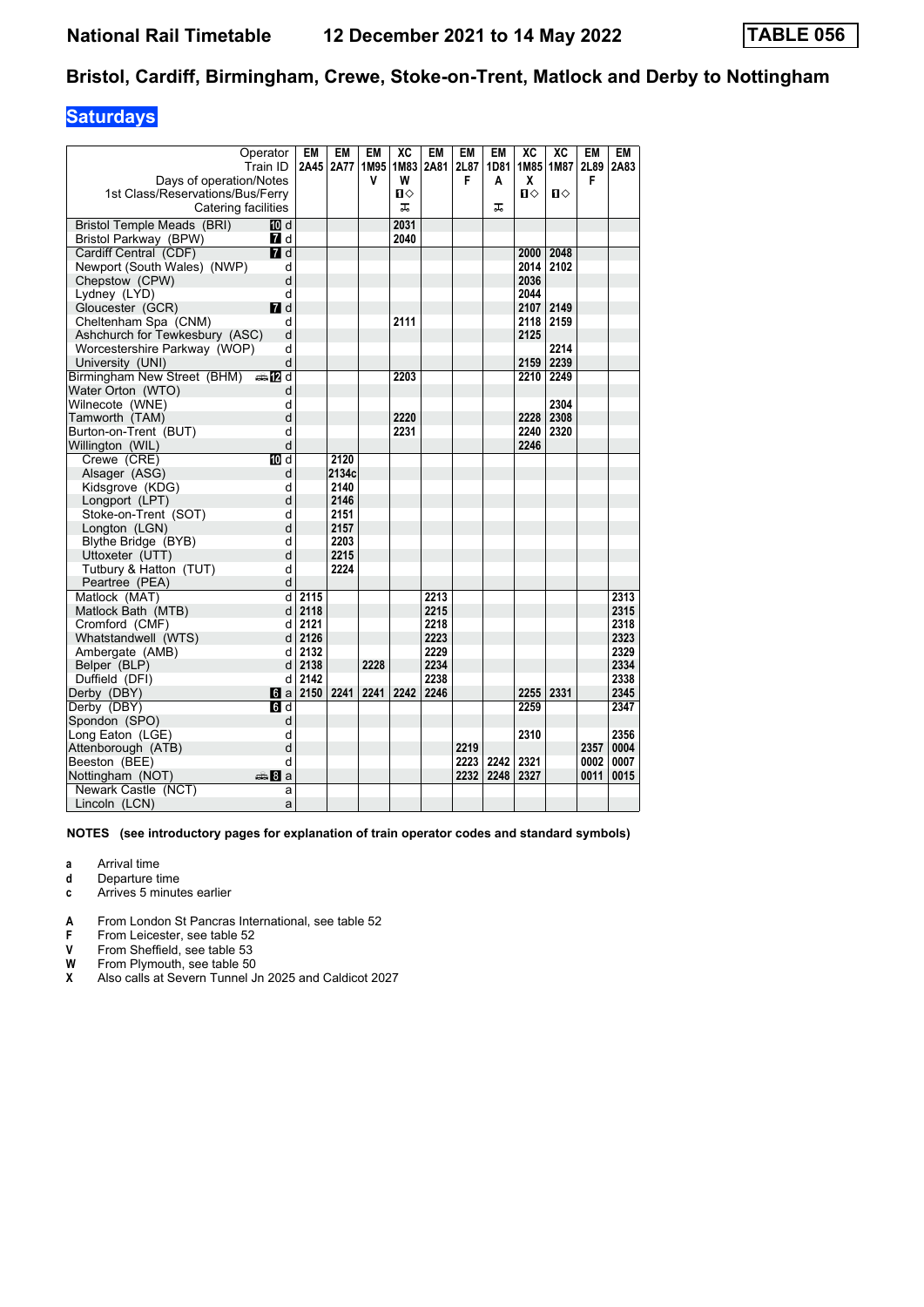## **Sundays**

|                                          | Operator<br>Train ID             | EM<br>1C <sub>03</sub> | EM<br>2A <sub>19</sub> | EM<br>1C06 2A23 | EM           | XC<br><b>1S37</b> | <b>EM</b><br>1C09 | <b>EM</b><br>2A27 | XC<br><b>1S39</b> | <b>EM</b><br>1D03 | EM<br>2A31       | EM<br>1C13 | XC<br><b>1S41</b> | EM<br>1C16 | EM<br>1D06 | XC<br>1D00 | XC<br><b>1S43</b> | EM<br>1D09 | EM<br>2A39   |
|------------------------------------------|----------------------------------|------------------------|------------------------|-----------------|--------------|-------------------|-------------------|-------------------|-------------------|-------------------|------------------|------------|-------------------|------------|------------|------------|-------------------|------------|--------------|
| Days of operation/Notes                  |                                  | A                      |                        | в               |              | C                 | B                 |                   | D                 | Е                 |                  | в          | D                 | B          | Е          |            | F                 | Е          |              |
| 1st Class/Reservations/Bus/Ferry         |                                  |                        |                        |                 |              | П⇔                |                   |                   | $\mathbf{u}$      |                   |                  |            | п⇔                |            |            | П⇔         | Ⅱ◇                |            |              |
| Catering facilities                      |                                  | ᠼ                      |                        | ᠼ               |              | ᠼ                 | ᠼ                 |                   | ᠼ                 | ᠼ                 |                  | ᇁ          | ᠼ                 | ᇁ          | ᠼ          | ᠼ          | ᠼ                 | ᅚ          |              |
| Bristol Temple Meads (BRI)               | III d                            |                        |                        |                 |              |                   |                   |                   |                   |                   |                  |            | 0915              |            |            |            | 1031              |            |              |
| Bristol Parkway (BPW)                    | $I$ d                            |                        |                        |                 |              |                   |                   |                   |                   |                   |                  |            | 0924              |            |            |            | 1040              |            |              |
| Cardiff Central (CDF)                    | $\overline{d}$                   |                        |                        |                 |              |                   |                   |                   |                   |                   |                  |            |                   |            |            |            |                   |            |              |
| Newport (South Wales) (NWP)              | d                                |                        |                        |                 |              |                   |                   |                   |                   |                   |                  |            |                   |            |            |            |                   |            |              |
| Chepstow (CPW)                           | d                                |                        |                        |                 |              |                   |                   |                   |                   |                   |                  |            |                   |            |            |            |                   |            |              |
| Lydney (LYD)                             | d                                |                        |                        |                 |              |                   |                   |                   |                   |                   |                  |            |                   |            |            |            |                   |            |              |
| Gloucester (GCR)                         | $I$ d                            |                        |                        |                 |              |                   |                   |                   |                   |                   |                  |            | 1002              |            |            |            |                   |            |              |
| Cheltenham Spa (CNM)                     | d                                |                        |                        |                 |              |                   |                   |                   |                   |                   |                  |            | 1011              |            |            |            | 1111              |            |              |
| Ashchurch for Tewkesbury (ASC)           | d                                |                        |                        |                 |              |                   |                   |                   |                   |                   |                  |            |                   |            |            |            |                   |            |              |
| Worcestershire Parkway (WOP)             | d                                |                        |                        |                 |              |                   |                   |                   |                   |                   |                  |            |                   |            |            |            |                   |            |              |
| University (UNI)                         | d                                |                        |                        |                 |              |                   |                   |                   |                   |                   |                  |            |                   |            |            |            |                   |            |              |
| Birmingham New Street (BHM) $\oplus$ 2 d |                                  |                        |                        |                 |              | 0903              |                   |                   | 1003              |                   |                  |            | 1103              |            |            | 1149       | 1203              |            |              |
| Water Orton (WTO)                        | d                                |                        |                        |                 |              |                   |                   |                   |                   |                   |                  |            |                   |            |            |            |                   |            |              |
| Wilnecote (WNE)                          | d                                |                        |                        |                 |              |                   |                   |                   |                   |                   |                  |            |                   |            |            |            |                   |            |              |
| Tamworth (TAM)                           | d                                |                        |                        |                 |              | 0919              |                   |                   | 1019              |                   |                  |            |                   |            |            | 1206       | 1219              |            |              |
| Burton-on-Trent (BUT)                    | d                                |                        |                        |                 |              | 0930              |                   |                   | 1030              |                   |                  |            | 1126              |            |            | 1218       |                   |            |              |
| Willington (WIL)                         | d                                |                        |                        |                 |              |                   |                   |                   |                   |                   |                  |            |                   |            |            |            |                   |            |              |
| Crewe (CRE)                              | <b>TO</b> d                      |                        |                        |                 |              |                   |                   |                   |                   |                   |                  |            |                   |            |            |            |                   |            |              |
| Alsager (ASG)                            | d                                |                        |                        |                 |              |                   |                   |                   |                   |                   |                  |            |                   |            |            |            |                   |            |              |
| Kidsgrove (KDG)                          | d                                |                        |                        |                 |              |                   |                   |                   |                   |                   |                  |            |                   |            |            |            |                   |            |              |
| Longport (LPT)                           | d                                |                        |                        |                 |              |                   |                   |                   |                   |                   |                  |            |                   |            |            |            |                   |            |              |
| Stoke-on-Trent (SOT)                     | d                                |                        |                        |                 |              |                   |                   |                   |                   |                   |                  |            |                   |            |            |            |                   |            |              |
| Longton (LGN)                            | d                                |                        |                        |                 |              |                   |                   |                   |                   |                   |                  |            |                   |            |            |            |                   |            |              |
| Blythe Bridge (BYB)                      | d                                |                        |                        |                 |              |                   |                   |                   |                   |                   |                  |            |                   |            |            |            |                   |            |              |
| Uttoxeter (UTT)                          | d                                |                        |                        |                 |              |                   |                   |                   |                   |                   |                  |            |                   |            |            |            |                   |            |              |
| Tutbury & Hatton (TUT)                   | d                                |                        |                        |                 |              |                   |                   |                   |                   |                   |                  |            |                   |            |            |            |                   |            |              |
| Peartree (PEA)                           | d                                |                        |                        |                 |              |                   |                   |                   |                   |                   |                  |            |                   |            |            |            |                   |            |              |
| Matlock (MAT)                            | d                                |                        |                        |                 | 0839         |                   |                   |                   |                   |                   | 1038             |            |                   |            |            |            |                   |            | 1237         |
| Matlock Bath (MTB)                       | d                                |                        |                        |                 | 0841         |                   |                   |                   |                   |                   | 1040             |            |                   |            |            |            |                   |            | 1239         |
| Cromford (CMF)                           | d                                |                        |                        |                 | 0844         |                   |                   |                   |                   |                   | 1043             |            |                   |            |            |            |                   |            | 1242         |
| Whatstandwell (WTS)                      | d                                |                        |                        |                 | 0849         |                   |                   |                   |                   |                   | 1048             |            |                   |            |            |            |                   |            | 1247         |
| Ambergate (AMB)                          | d<br>d                           |                        |                        |                 | 0855<br>0900 |                   |                   |                   |                   |                   | 1054<br>1059     |            |                   |            |            |            |                   |            | 1253<br>1258 |
| Belper (BLP)                             |                                  |                        |                        |                 | 0904         |                   |                   |                   |                   |                   |                  |            |                   |            |            |            |                   |            | 1302         |
| Duffield (DFI)<br>Derby (DBY)            | d                                |                        |                        |                 | 0911         | 0940              |                   |                   | 1040              |                   | 1103<br>1110     |            | 1136              |            |            | 1229       | 1237              |            | 1309         |
| Derby (DBY)                              | $\mathbf{d}$ a<br>$\overline{d}$ | 0751                   | 0818                   | 0855            | 0914         |                   | 0958              | 1012              |                   |                   | $\frac{1112}{2}$ | 1126       |                   | 1225       |            | 1233       |                   |            | 1312         |
| Spondon (SPO)                            | d                                |                        |                        |                 |              |                   |                   |                   |                   |                   |                  |            |                   |            |            |            |                   |            |              |
| Long Eaton (LGE)                         | d                                | 0758a                  | 0827                   | 0902a           | 0923         |                   | 1006al            | 1021              |                   |                   |                  | 1121 1134a |                   | 1234a      |            |            |                   |            | 1321         |
| Attenborough (ATB)                       | d                                |                        | 0834                   |                 | 0930         |                   |                   | 1028              |                   |                   | 1128             |            |                   |            |            |            |                   |            | 1329         |
| Beeston (BEE)                            | d                                |                        | 0837                   |                 | 0933         |                   |                   | 1031              |                   | 1108              | 1132             |            |                   |            | 1208       |            |                   | 1308       | 1332         |
| Nottingham (NOT)                         | en 8∎a                           |                        | 0845                   |                 | 0942         |                   |                   | 1039              |                   | 1115              | 1140             |            |                   |            |            | 1214 1253  |                   | 1315       | 1340         |
| Newark Castle (NCT)                      | a                                |                        |                        |                 |              |                   |                   |                   |                   |                   |                  |            |                   |            |            |            |                   |            |              |
| Lincoln (LCN)                            | a                                |                        |                        |                 |              |                   |                   |                   |                   |                   |                  |            |                   |            |            |            |                   |            |              |
|                                          |                                  |                        |                        |                 |              |                   |                   |                   |                   |                   |                  |            |                   |            |            |            |                   |            |              |

- **a** Arrival time
- **d** Departure time
- **A** To London St Pancras International, see table 52<br>**B** From Sheffield to London St Pancras Internationa
- **B** From Sheffield to London St Pancras International, see table 52<br> **C** To Newcastle, see table 40<br> **D** To Edinburgh, see table 40
- To Newcastle, see table 40
- 
- **D** To Edinburgh, see table 40<br>**E** From London St Pancras In<br>**F** To Glasgow Central, see ta **(** From London St Pancras International see table 5
- **From Economic Programs** in the material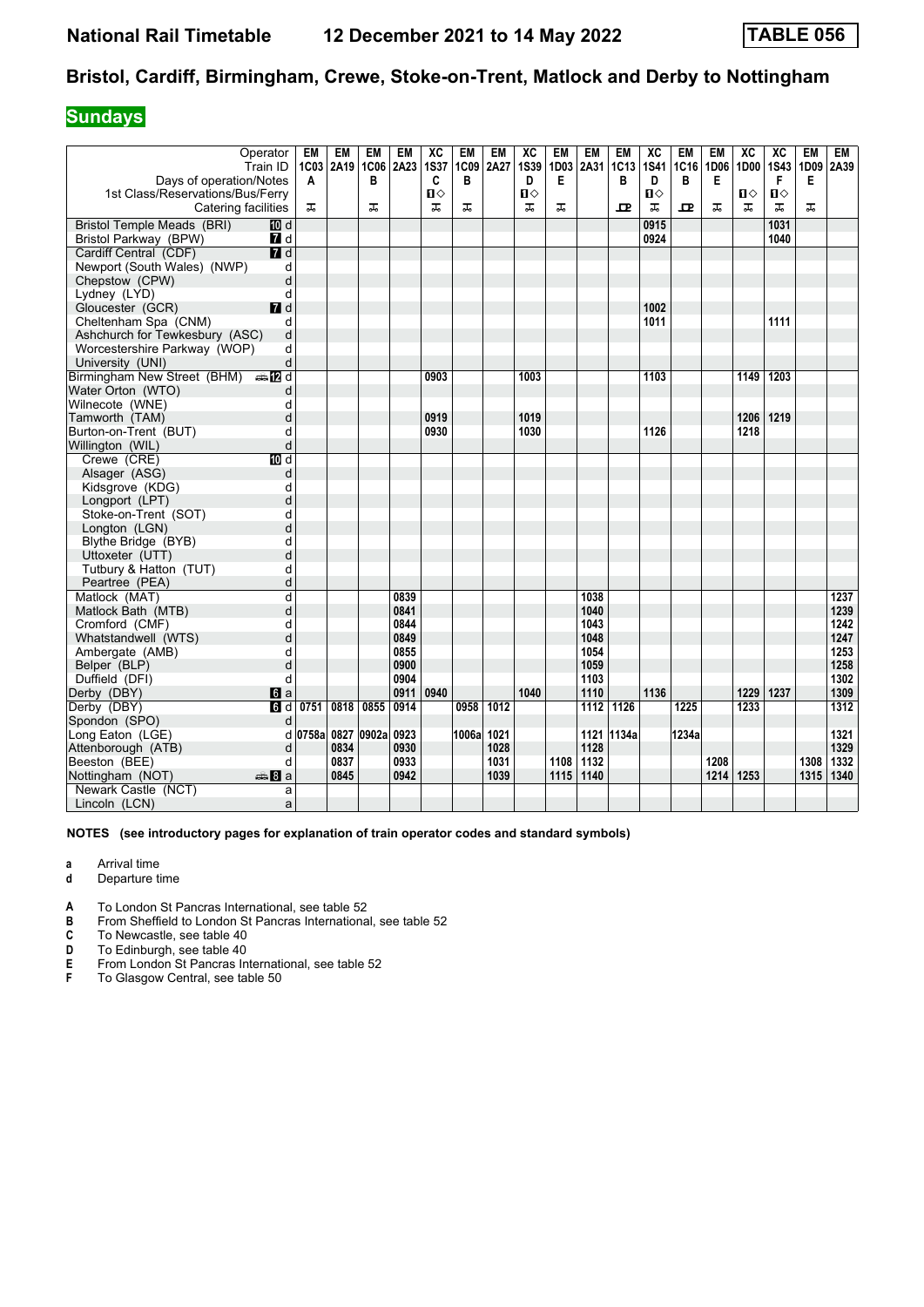## **Sundays**

| Days of operation/Notes<br>G<br>Е<br>B<br>н<br>Е<br>B<br>J<br>Е<br>B<br>в<br>1st Class/Reservations/Bus/Ferry<br>$\mathbf{u}$<br>$\mathbf{u}$<br>$\mathbf{u}$<br>$\blacksquare$<br>$\mathbf{u}$<br>$\mathbf{u}$<br>п⇔<br>ᠼ<br>ᠼ<br>ᅭ<br>ᠼ<br>ᅭ<br>$\mathbf{\Omega}$<br>ᠼ<br>고<br>ᇁ<br>ᇁ<br>Catering facilities<br>굔<br><b>Bristol Temple Meads (BRI)</b><br>1131<br>1231<br>1331<br>100 d<br>1140<br>1240<br>Bristol Parkway (BPW)<br>7 d<br>1340<br>$\overline{\mathbf{M}}$ d<br>1345<br>Cardiff Central (CDF)<br>1045<br>1145<br>1245<br>Newport (South Wales) (NWP)<br>1059<br>1401<br>1159<br>1258<br>d<br>Chepstow (CPW)<br>d<br>d<br>Lydney (LYD)<br>$\blacksquare$ d<br>1249<br>1349<br>1449<br>Gloucester (GCR)<br>1149<br>1159<br>1211<br>1259<br>1311<br>1359<br>1411<br>1459<br>Cheltenham Spa (CNM)<br>d<br>d<br>Ashchurch for Tewkesbury (ASC)<br>1214<br>1314<br>1414<br>1514<br>Worcestershire Parkway (WOP)<br>d<br>1239<br>1339<br>1439<br>1539<br>d<br>University (UNI)<br>Birmingham New Street (BHM) $\oplus$ 2 d<br>1303<br>1349<br>1449<br>1503<br>1549<br>1249<br>1403<br>d<br>1504<br>d<br>d<br>1306<br>1406<br>1419<br>1508<br>1606<br>1326<br>1520<br>1526<br>1618<br>1318<br>1418<br>q<br>d<br>10 d<br>1404<br>1507<br>Crewe (CRE)<br>1413<br>1516<br>Alsager (ASG)<br>d<br>1520<br>d<br>1417<br>Kidsgrove (KDG)<br>1526<br>d<br>1424<br>Longport (LPT)<br>1429<br>1532<br>d<br>Stoke-on-Trent (SOT)<br>1537<br>d<br>1435<br>Longton (LGN)<br>1543<br>Blythe Bridge (BYB)<br>d<br>1441<br>1556<br>Uttoxeter (UTT)<br>d<br>1453<br>1502<br>1604<br>Tutbury & Hatton (TUT)<br>d<br>d<br>Peartree (PEA)<br>d<br>Matlock (MAT)<br>1442<br>1540<br>Matlock Bath (MTB)<br>d<br>1444<br>1542<br>1545<br>Cromford (CMF)<br>d<br>1447<br>Whatstandwell (WTS)<br>d<br>1452<br>1550<br>1557c<br>Ambergate (AMB)<br>d<br>1458<br>d<br>1503<br>1602<br>Belper (BLP)<br>Duffield (DFI)<br>1508<br>1606<br>d<br>1329<br>1336<br>1429<br>1437<br>1515<br>1518<br>1531<br>1536<br>1613<br>1620<br>1629<br>Derby (DBY)<br>$\blacksquare$ a<br>Derby (DBY)<br>1325<br>1333<br>1433<br>1516<br>1633<br>d<br>1425<br>1528<br>1535<br>1615<br>1628<br>Spondon (SPO)<br>d<br>1334a<br>Long Eaton (LGE)<br>1433a<br>1525<br>1537a<br>1624<br>1636a<br>d<br>1532<br>1631<br>Attenborough (ATB)<br>d<br>1421<br>1536<br>1634<br>Beeston (BEE)<br>q<br>1527<br>1611<br>1353<br>1427<br>1453<br>1544<br>1555<br>1642<br>1653<br>Nottingham (NOT)<br>dana 8∎an<br>1533<br>1621<br>Newark Castle (NCT)<br>a |                       | Operator<br>Train ID | EM<br><b>1C20</b> | XC<br>1M94 | XC<br><b>1S45</b> | EM<br>1D14 | EM<br>1C25 | XC<br>1M64 | XC<br><b>1S47</b> | <b>EM</b><br>1D18 | <b>EM</b><br>2A47 | <b>EM</b><br>1K00 | EM<br>1C30 | XC<br>1M99 | XC<br>1S49 | EM<br>1D22 | EM<br>2A51 1K02 1C36 | EM | <b>EM</b> | XC<br>1M67 |
|----------------------------------------------------------------------------------------------------------------------------------------------------------------------------------------------------------------------------------------------------------------------------------------------------------------------------------------------------------------------------------------------------------------------------------------------------------------------------------------------------------------------------------------------------------------------------------------------------------------------------------------------------------------------------------------------------------------------------------------------------------------------------------------------------------------------------------------------------------------------------------------------------------------------------------------------------------------------------------------------------------------------------------------------------------------------------------------------------------------------------------------------------------------------------------------------------------------------------------------------------------------------------------------------------------------------------------------------------------------------------------------------------------------------------------------------------------------------------------------------------------------------------------------------------------------------------------------------------------------------------------------------------------------------------------------------------------------------------------------------------------------------------------------------------------------------------------------------------------------------------------------------------------------------------------------------------------------------------------------------------------------------------------------------------------------------------------------------------------------------------------------------------------------------------------------------------------------------------------------------------------------------------------------------------------------------------------------------------------------------------------------------------------------------------------------------------------------------------------------------------------|-----------------------|----------------------|-------------------|------------|-------------------|------------|------------|------------|-------------------|-------------------|-------------------|-------------------|------------|------------|------------|------------|----------------------|----|-----------|------------|
|                                                                                                                                                                                                                                                                                                                                                                                                                                                                                                                                                                                                                                                                                                                                                                                                                                                                                                                                                                                                                                                                                                                                                                                                                                                                                                                                                                                                                                                                                                                                                                                                                                                                                                                                                                                                                                                                                                                                                                                                                                                                                                                                                                                                                                                                                                                                                                                                                                                                                                          |                       |                      |                   |            |                   |            |            |            |                   |                   |                   |                   |            |            |            |            |                      |    |           |            |
|                                                                                                                                                                                                                                                                                                                                                                                                                                                                                                                                                                                                                                                                                                                                                                                                                                                                                                                                                                                                                                                                                                                                                                                                                                                                                                                                                                                                                                                                                                                                                                                                                                                                                                                                                                                                                                                                                                                                                                                                                                                                                                                                                                                                                                                                                                                                                                                                                                                                                                          |                       |                      |                   |            |                   |            |            |            |                   |                   |                   |                   |            |            |            |            |                      |    |           |            |
|                                                                                                                                                                                                                                                                                                                                                                                                                                                                                                                                                                                                                                                                                                                                                                                                                                                                                                                                                                                                                                                                                                                                                                                                                                                                                                                                                                                                                                                                                                                                                                                                                                                                                                                                                                                                                                                                                                                                                                                                                                                                                                                                                                                                                                                                                                                                                                                                                                                                                                          |                       |                      |                   |            |                   |            |            |            |                   |                   |                   |                   |            |            |            |            |                      |    |           |            |
|                                                                                                                                                                                                                                                                                                                                                                                                                                                                                                                                                                                                                                                                                                                                                                                                                                                                                                                                                                                                                                                                                                                                                                                                                                                                                                                                                                                                                                                                                                                                                                                                                                                                                                                                                                                                                                                                                                                                                                                                                                                                                                                                                                                                                                                                                                                                                                                                                                                                                                          |                       |                      |                   |            |                   |            |            |            |                   |                   |                   |                   |            |            |            |            |                      |    |           |            |
|                                                                                                                                                                                                                                                                                                                                                                                                                                                                                                                                                                                                                                                                                                                                                                                                                                                                                                                                                                                                                                                                                                                                                                                                                                                                                                                                                                                                                                                                                                                                                                                                                                                                                                                                                                                                                                                                                                                                                                                                                                                                                                                                                                                                                                                                                                                                                                                                                                                                                                          |                       |                      |                   |            |                   |            |            |            |                   |                   |                   |                   |            |            |            |            |                      |    |           |            |
|                                                                                                                                                                                                                                                                                                                                                                                                                                                                                                                                                                                                                                                                                                                                                                                                                                                                                                                                                                                                                                                                                                                                                                                                                                                                                                                                                                                                                                                                                                                                                                                                                                                                                                                                                                                                                                                                                                                                                                                                                                                                                                                                                                                                                                                                                                                                                                                                                                                                                                          |                       |                      |                   |            |                   |            |            |            |                   |                   |                   |                   |            |            |            |            |                      |    |           |            |
|                                                                                                                                                                                                                                                                                                                                                                                                                                                                                                                                                                                                                                                                                                                                                                                                                                                                                                                                                                                                                                                                                                                                                                                                                                                                                                                                                                                                                                                                                                                                                                                                                                                                                                                                                                                                                                                                                                                                                                                                                                                                                                                                                                                                                                                                                                                                                                                                                                                                                                          |                       |                      |                   |            |                   |            |            |            |                   |                   |                   |                   |            |            |            |            |                      |    |           |            |
|                                                                                                                                                                                                                                                                                                                                                                                                                                                                                                                                                                                                                                                                                                                                                                                                                                                                                                                                                                                                                                                                                                                                                                                                                                                                                                                                                                                                                                                                                                                                                                                                                                                                                                                                                                                                                                                                                                                                                                                                                                                                                                                                                                                                                                                                                                                                                                                                                                                                                                          |                       |                      |                   |            |                   |            |            |            |                   |                   |                   |                   |            |            |            |            |                      |    |           |            |
|                                                                                                                                                                                                                                                                                                                                                                                                                                                                                                                                                                                                                                                                                                                                                                                                                                                                                                                                                                                                                                                                                                                                                                                                                                                                                                                                                                                                                                                                                                                                                                                                                                                                                                                                                                                                                                                                                                                                                                                                                                                                                                                                                                                                                                                                                                                                                                                                                                                                                                          |                       |                      |                   |            |                   |            |            |            |                   |                   |                   |                   |            |            |            |            |                      |    |           |            |
|                                                                                                                                                                                                                                                                                                                                                                                                                                                                                                                                                                                                                                                                                                                                                                                                                                                                                                                                                                                                                                                                                                                                                                                                                                                                                                                                                                                                                                                                                                                                                                                                                                                                                                                                                                                                                                                                                                                                                                                                                                                                                                                                                                                                                                                                                                                                                                                                                                                                                                          |                       |                      |                   |            |                   |            |            |            |                   |                   |                   |                   |            |            |            |            |                      |    |           |            |
|                                                                                                                                                                                                                                                                                                                                                                                                                                                                                                                                                                                                                                                                                                                                                                                                                                                                                                                                                                                                                                                                                                                                                                                                                                                                                                                                                                                                                                                                                                                                                                                                                                                                                                                                                                                                                                                                                                                                                                                                                                                                                                                                                                                                                                                                                                                                                                                                                                                                                                          |                       |                      |                   |            |                   |            |            |            |                   |                   |                   |                   |            |            |            |            |                      |    |           |            |
|                                                                                                                                                                                                                                                                                                                                                                                                                                                                                                                                                                                                                                                                                                                                                                                                                                                                                                                                                                                                                                                                                                                                                                                                                                                                                                                                                                                                                                                                                                                                                                                                                                                                                                                                                                                                                                                                                                                                                                                                                                                                                                                                                                                                                                                                                                                                                                                                                                                                                                          |                       |                      |                   |            |                   |            |            |            |                   |                   |                   |                   |            |            |            |            |                      |    |           |            |
|                                                                                                                                                                                                                                                                                                                                                                                                                                                                                                                                                                                                                                                                                                                                                                                                                                                                                                                                                                                                                                                                                                                                                                                                                                                                                                                                                                                                                                                                                                                                                                                                                                                                                                                                                                                                                                                                                                                                                                                                                                                                                                                                                                                                                                                                                                                                                                                                                                                                                                          |                       |                      |                   |            |                   |            |            |            |                   |                   |                   |                   |            |            |            |            |                      |    |           |            |
|                                                                                                                                                                                                                                                                                                                                                                                                                                                                                                                                                                                                                                                                                                                                                                                                                                                                                                                                                                                                                                                                                                                                                                                                                                                                                                                                                                                                                                                                                                                                                                                                                                                                                                                                                                                                                                                                                                                                                                                                                                                                                                                                                                                                                                                                                                                                                                                                                                                                                                          |                       |                      |                   |            |                   |            |            |            |                   |                   |                   |                   |            |            |            |            |                      |    |           |            |
|                                                                                                                                                                                                                                                                                                                                                                                                                                                                                                                                                                                                                                                                                                                                                                                                                                                                                                                                                                                                                                                                                                                                                                                                                                                                                                                                                                                                                                                                                                                                                                                                                                                                                                                                                                                                                                                                                                                                                                                                                                                                                                                                                                                                                                                                                                                                                                                                                                                                                                          |                       |                      |                   |            |                   |            |            |            |                   |                   |                   |                   |            |            |            |            |                      |    |           |            |
|                                                                                                                                                                                                                                                                                                                                                                                                                                                                                                                                                                                                                                                                                                                                                                                                                                                                                                                                                                                                                                                                                                                                                                                                                                                                                                                                                                                                                                                                                                                                                                                                                                                                                                                                                                                                                                                                                                                                                                                                                                                                                                                                                                                                                                                                                                                                                                                                                                                                                                          | Water Orton (WTO)     |                      |                   |            |                   |            |            |            |                   |                   |                   |                   |            |            |            |            |                      |    |           |            |
|                                                                                                                                                                                                                                                                                                                                                                                                                                                                                                                                                                                                                                                                                                                                                                                                                                                                                                                                                                                                                                                                                                                                                                                                                                                                                                                                                                                                                                                                                                                                                                                                                                                                                                                                                                                                                                                                                                                                                                                                                                                                                                                                                                                                                                                                                                                                                                                                                                                                                                          | Wilnecote (WNE)       |                      |                   |            |                   |            |            |            |                   |                   |                   |                   |            |            |            |            |                      |    |           |            |
|                                                                                                                                                                                                                                                                                                                                                                                                                                                                                                                                                                                                                                                                                                                                                                                                                                                                                                                                                                                                                                                                                                                                                                                                                                                                                                                                                                                                                                                                                                                                                                                                                                                                                                                                                                                                                                                                                                                                                                                                                                                                                                                                                                                                                                                                                                                                                                                                                                                                                                          | Tamworth (TAM)        |                      |                   |            |                   |            |            |            |                   |                   |                   |                   |            |            |            |            |                      |    |           |            |
|                                                                                                                                                                                                                                                                                                                                                                                                                                                                                                                                                                                                                                                                                                                                                                                                                                                                                                                                                                                                                                                                                                                                                                                                                                                                                                                                                                                                                                                                                                                                                                                                                                                                                                                                                                                                                                                                                                                                                                                                                                                                                                                                                                                                                                                                                                                                                                                                                                                                                                          | Burton-on-Trent (BUT) |                      |                   |            |                   |            |            |            |                   |                   |                   |                   |            |            |            |            |                      |    |           |            |
|                                                                                                                                                                                                                                                                                                                                                                                                                                                                                                                                                                                                                                                                                                                                                                                                                                                                                                                                                                                                                                                                                                                                                                                                                                                                                                                                                                                                                                                                                                                                                                                                                                                                                                                                                                                                                                                                                                                                                                                                                                                                                                                                                                                                                                                                                                                                                                                                                                                                                                          | Willington (WIL)      |                      |                   |            |                   |            |            |            |                   |                   |                   |                   |            |            |            |            |                      |    |           |            |
|                                                                                                                                                                                                                                                                                                                                                                                                                                                                                                                                                                                                                                                                                                                                                                                                                                                                                                                                                                                                                                                                                                                                                                                                                                                                                                                                                                                                                                                                                                                                                                                                                                                                                                                                                                                                                                                                                                                                                                                                                                                                                                                                                                                                                                                                                                                                                                                                                                                                                                          |                       |                      |                   |            |                   |            |            |            |                   |                   |                   |                   |            |            |            |            |                      |    |           |            |
|                                                                                                                                                                                                                                                                                                                                                                                                                                                                                                                                                                                                                                                                                                                                                                                                                                                                                                                                                                                                                                                                                                                                                                                                                                                                                                                                                                                                                                                                                                                                                                                                                                                                                                                                                                                                                                                                                                                                                                                                                                                                                                                                                                                                                                                                                                                                                                                                                                                                                                          |                       |                      |                   |            |                   |            |            |            |                   |                   |                   |                   |            |            |            |            |                      |    |           |            |
|                                                                                                                                                                                                                                                                                                                                                                                                                                                                                                                                                                                                                                                                                                                                                                                                                                                                                                                                                                                                                                                                                                                                                                                                                                                                                                                                                                                                                                                                                                                                                                                                                                                                                                                                                                                                                                                                                                                                                                                                                                                                                                                                                                                                                                                                                                                                                                                                                                                                                                          |                       |                      |                   |            |                   |            |            |            |                   |                   |                   |                   |            |            |            |            |                      |    |           |            |
|                                                                                                                                                                                                                                                                                                                                                                                                                                                                                                                                                                                                                                                                                                                                                                                                                                                                                                                                                                                                                                                                                                                                                                                                                                                                                                                                                                                                                                                                                                                                                                                                                                                                                                                                                                                                                                                                                                                                                                                                                                                                                                                                                                                                                                                                                                                                                                                                                                                                                                          |                       |                      |                   |            |                   |            |            |            |                   |                   |                   |                   |            |            |            |            |                      |    |           |            |
|                                                                                                                                                                                                                                                                                                                                                                                                                                                                                                                                                                                                                                                                                                                                                                                                                                                                                                                                                                                                                                                                                                                                                                                                                                                                                                                                                                                                                                                                                                                                                                                                                                                                                                                                                                                                                                                                                                                                                                                                                                                                                                                                                                                                                                                                                                                                                                                                                                                                                                          |                       |                      |                   |            |                   |            |            |            |                   |                   |                   |                   |            |            |            |            |                      |    |           |            |
|                                                                                                                                                                                                                                                                                                                                                                                                                                                                                                                                                                                                                                                                                                                                                                                                                                                                                                                                                                                                                                                                                                                                                                                                                                                                                                                                                                                                                                                                                                                                                                                                                                                                                                                                                                                                                                                                                                                                                                                                                                                                                                                                                                                                                                                                                                                                                                                                                                                                                                          |                       |                      |                   |            |                   |            |            |            |                   |                   |                   |                   |            |            |            |            |                      |    |           |            |
|                                                                                                                                                                                                                                                                                                                                                                                                                                                                                                                                                                                                                                                                                                                                                                                                                                                                                                                                                                                                                                                                                                                                                                                                                                                                                                                                                                                                                                                                                                                                                                                                                                                                                                                                                                                                                                                                                                                                                                                                                                                                                                                                                                                                                                                                                                                                                                                                                                                                                                          |                       |                      |                   |            |                   |            |            |            |                   |                   |                   |                   |            |            |            |            |                      |    |           |            |
|                                                                                                                                                                                                                                                                                                                                                                                                                                                                                                                                                                                                                                                                                                                                                                                                                                                                                                                                                                                                                                                                                                                                                                                                                                                                                                                                                                                                                                                                                                                                                                                                                                                                                                                                                                                                                                                                                                                                                                                                                                                                                                                                                                                                                                                                                                                                                                                                                                                                                                          |                       |                      |                   |            |                   |            |            |            |                   |                   |                   |                   |            |            |            |            |                      |    |           |            |
|                                                                                                                                                                                                                                                                                                                                                                                                                                                                                                                                                                                                                                                                                                                                                                                                                                                                                                                                                                                                                                                                                                                                                                                                                                                                                                                                                                                                                                                                                                                                                                                                                                                                                                                                                                                                                                                                                                                                                                                                                                                                                                                                                                                                                                                                                                                                                                                                                                                                                                          |                       |                      |                   |            |                   |            |            |            |                   |                   |                   |                   |            |            |            |            |                      |    |           |            |
|                                                                                                                                                                                                                                                                                                                                                                                                                                                                                                                                                                                                                                                                                                                                                                                                                                                                                                                                                                                                                                                                                                                                                                                                                                                                                                                                                                                                                                                                                                                                                                                                                                                                                                                                                                                                                                                                                                                                                                                                                                                                                                                                                                                                                                                                                                                                                                                                                                                                                                          |                       |                      |                   |            |                   |            |            |            |                   |                   |                   |                   |            |            |            |            |                      |    |           |            |
|                                                                                                                                                                                                                                                                                                                                                                                                                                                                                                                                                                                                                                                                                                                                                                                                                                                                                                                                                                                                                                                                                                                                                                                                                                                                                                                                                                                                                                                                                                                                                                                                                                                                                                                                                                                                                                                                                                                                                                                                                                                                                                                                                                                                                                                                                                                                                                                                                                                                                                          |                       |                      |                   |            |                   |            |            |            |                   |                   |                   |                   |            |            |            |            |                      |    |           |            |
|                                                                                                                                                                                                                                                                                                                                                                                                                                                                                                                                                                                                                                                                                                                                                                                                                                                                                                                                                                                                                                                                                                                                                                                                                                                                                                                                                                                                                                                                                                                                                                                                                                                                                                                                                                                                                                                                                                                                                                                                                                                                                                                                                                                                                                                                                                                                                                                                                                                                                                          |                       |                      |                   |            |                   |            |            |            |                   |                   |                   |                   |            |            |            |            |                      |    |           |            |
|                                                                                                                                                                                                                                                                                                                                                                                                                                                                                                                                                                                                                                                                                                                                                                                                                                                                                                                                                                                                                                                                                                                                                                                                                                                                                                                                                                                                                                                                                                                                                                                                                                                                                                                                                                                                                                                                                                                                                                                                                                                                                                                                                                                                                                                                                                                                                                                                                                                                                                          |                       |                      |                   |            |                   |            |            |            |                   |                   |                   |                   |            |            |            |            |                      |    |           |            |
|                                                                                                                                                                                                                                                                                                                                                                                                                                                                                                                                                                                                                                                                                                                                                                                                                                                                                                                                                                                                                                                                                                                                                                                                                                                                                                                                                                                                                                                                                                                                                                                                                                                                                                                                                                                                                                                                                                                                                                                                                                                                                                                                                                                                                                                                                                                                                                                                                                                                                                          |                       |                      |                   |            |                   |            |            |            |                   |                   |                   |                   |            |            |            |            |                      |    |           |            |
|                                                                                                                                                                                                                                                                                                                                                                                                                                                                                                                                                                                                                                                                                                                                                                                                                                                                                                                                                                                                                                                                                                                                                                                                                                                                                                                                                                                                                                                                                                                                                                                                                                                                                                                                                                                                                                                                                                                                                                                                                                                                                                                                                                                                                                                                                                                                                                                                                                                                                                          |                       |                      |                   |            |                   |            |            |            |                   |                   |                   |                   |            |            |            |            |                      |    |           |            |
|                                                                                                                                                                                                                                                                                                                                                                                                                                                                                                                                                                                                                                                                                                                                                                                                                                                                                                                                                                                                                                                                                                                                                                                                                                                                                                                                                                                                                                                                                                                                                                                                                                                                                                                                                                                                                                                                                                                                                                                                                                                                                                                                                                                                                                                                                                                                                                                                                                                                                                          |                       |                      |                   |            |                   |            |            |            |                   |                   |                   |                   |            |            |            |            |                      |    |           |            |
|                                                                                                                                                                                                                                                                                                                                                                                                                                                                                                                                                                                                                                                                                                                                                                                                                                                                                                                                                                                                                                                                                                                                                                                                                                                                                                                                                                                                                                                                                                                                                                                                                                                                                                                                                                                                                                                                                                                                                                                                                                                                                                                                                                                                                                                                                                                                                                                                                                                                                                          |                       |                      |                   |            |                   |            |            |            |                   |                   |                   |                   |            |            |            |            |                      |    |           |            |
|                                                                                                                                                                                                                                                                                                                                                                                                                                                                                                                                                                                                                                                                                                                                                                                                                                                                                                                                                                                                                                                                                                                                                                                                                                                                                                                                                                                                                                                                                                                                                                                                                                                                                                                                                                                                                                                                                                                                                                                                                                                                                                                                                                                                                                                                                                                                                                                                                                                                                                          |                       |                      |                   |            |                   |            |            |            |                   |                   |                   |                   |            |            |            |            |                      |    |           |            |
|                                                                                                                                                                                                                                                                                                                                                                                                                                                                                                                                                                                                                                                                                                                                                                                                                                                                                                                                                                                                                                                                                                                                                                                                                                                                                                                                                                                                                                                                                                                                                                                                                                                                                                                                                                                                                                                                                                                                                                                                                                                                                                                                                                                                                                                                                                                                                                                                                                                                                                          |                       |                      |                   |            |                   |            |            |            |                   |                   |                   |                   |            |            |            |            |                      |    |           |            |
|                                                                                                                                                                                                                                                                                                                                                                                                                                                                                                                                                                                                                                                                                                                                                                                                                                                                                                                                                                                                                                                                                                                                                                                                                                                                                                                                                                                                                                                                                                                                                                                                                                                                                                                                                                                                                                                                                                                                                                                                                                                                                                                                                                                                                                                                                                                                                                                                                                                                                                          |                       |                      |                   |            |                   |            |            |            |                   |                   |                   |                   |            |            |            |            |                      |    |           |            |
|                                                                                                                                                                                                                                                                                                                                                                                                                                                                                                                                                                                                                                                                                                                                                                                                                                                                                                                                                                                                                                                                                                                                                                                                                                                                                                                                                                                                                                                                                                                                                                                                                                                                                                                                                                                                                                                                                                                                                                                                                                                                                                                                                                                                                                                                                                                                                                                                                                                                                                          |                       |                      |                   |            |                   |            |            |            |                   |                   |                   |                   |            |            |            |            |                      |    |           |            |
|                                                                                                                                                                                                                                                                                                                                                                                                                                                                                                                                                                                                                                                                                                                                                                                                                                                                                                                                                                                                                                                                                                                                                                                                                                                                                                                                                                                                                                                                                                                                                                                                                                                                                                                                                                                                                                                                                                                                                                                                                                                                                                                                                                                                                                                                                                                                                                                                                                                                                                          |                       |                      |                   |            |                   |            |            |            |                   |                   |                   |                   |            |            |            |            |                      |    |           |            |
|                                                                                                                                                                                                                                                                                                                                                                                                                                                                                                                                                                                                                                                                                                                                                                                                                                                                                                                                                                                                                                                                                                                                                                                                                                                                                                                                                                                                                                                                                                                                                                                                                                                                                                                                                                                                                                                                                                                                                                                                                                                                                                                                                                                                                                                                                                                                                                                                                                                                                                          |                       |                      |                   |            |                   |            |            |            |                   |                   |                   |                   |            |            |            |            |                      |    |           |            |
|                                                                                                                                                                                                                                                                                                                                                                                                                                                                                                                                                                                                                                                                                                                                                                                                                                                                                                                                                                                                                                                                                                                                                                                                                                                                                                                                                                                                                                                                                                                                                                                                                                                                                                                                                                                                                                                                                                                                                                                                                                                                                                                                                                                                                                                                                                                                                                                                                                                                                                          |                       |                      |                   |            |                   |            |            |            |                   |                   |                   |                   |            |            |            |            |                      |    |           |            |
|                                                                                                                                                                                                                                                                                                                                                                                                                                                                                                                                                                                                                                                                                                                                                                                                                                                                                                                                                                                                                                                                                                                                                                                                                                                                                                                                                                                                                                                                                                                                                                                                                                                                                                                                                                                                                                                                                                                                                                                                                                                                                                                                                                                                                                                                                                                                                                                                                                                                                                          |                       |                      |                   |            |                   |            |            |            |                   |                   |                   |                   |            |            |            |            |                      |    |           |            |
|                                                                                                                                                                                                                                                                                                                                                                                                                                                                                                                                                                                                                                                                                                                                                                                                                                                                                                                                                                                                                                                                                                                                                                                                                                                                                                                                                                                                                                                                                                                                                                                                                                                                                                                                                                                                                                                                                                                                                                                                                                                                                                                                                                                                                                                                                                                                                                                                                                                                                                          | Lincoln (LCN)         | a                    |                   |            |                   |            |            |            |                   |                   |                   |                   |            |            |            |            |                      |    |           |            |

- **a** Arrival time
- **d** Departure time<br>**c** Arrives 3 minute
- **c** Arrives 3 minutes earlier
- **B** From Sheffield to London St Pancras International, see table 52
- **E** From London St Pancras International, see table 52<br>**G** From Plymouth to Aberdeen, see table 50
- **4** From Plymouth to Aberdeen, see table 50<br>**\*\*\*** From Plymouth to Glasgow Central, see ta<br>**J** From Penzance to Newcastle, see table 5
- **H** From Plymouth to Glasgow Central, see table 50
- **J** From Penzance to Newcastle, see table 50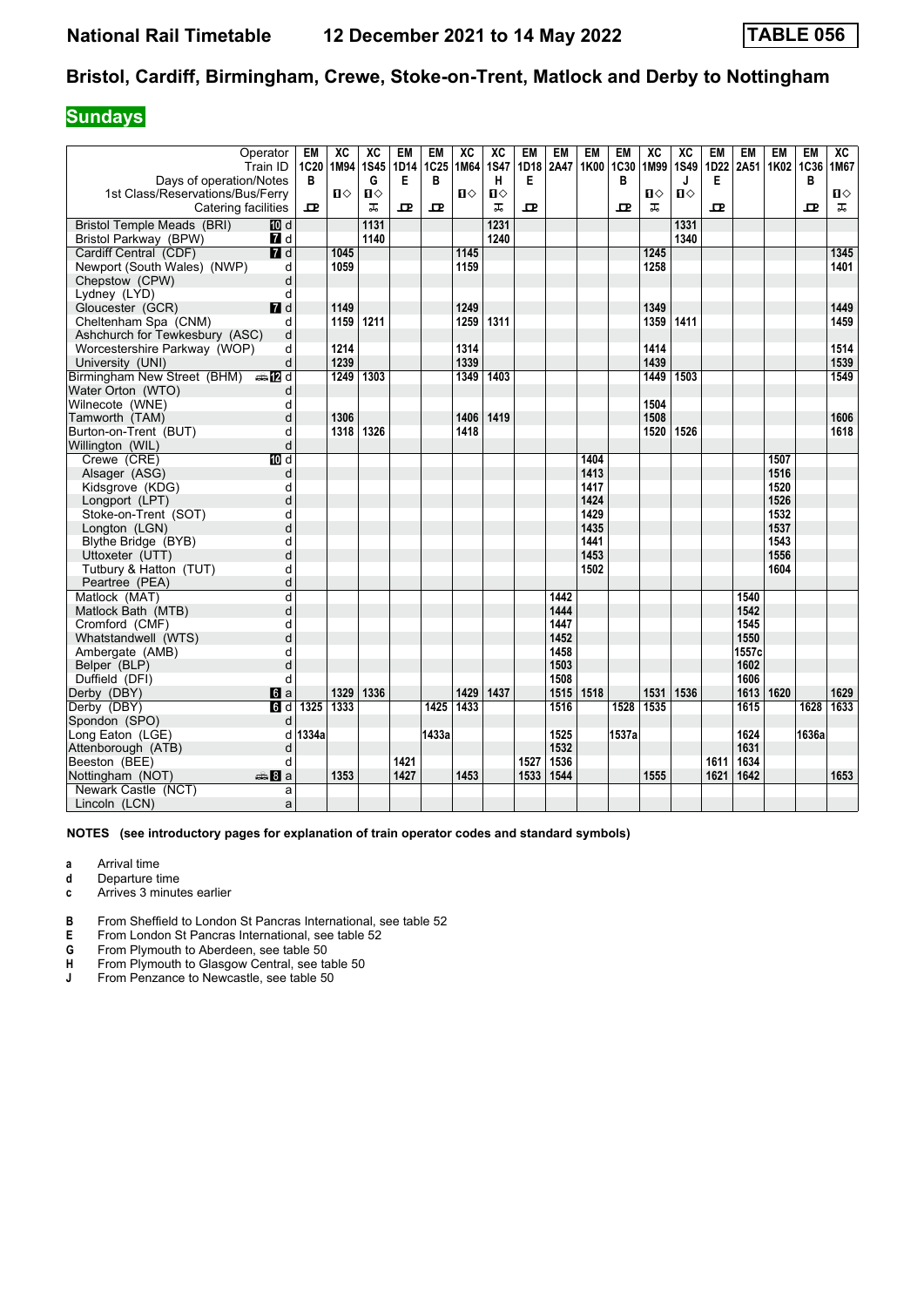## **Sundays**

| Operator                                                |                  | XC          | EM               | EM           | EM             | EM   | <b>EM</b> | XC             | XC                | <b>EM</b> | <b>EM</b> | <b>EM</b>    | <b>EM</b>    | EM        | <b>EM</b> | XC   | XC          | <b>EM</b>    | <b>EM</b>        |
|---------------------------------------------------------|------------------|-------------|------------------|--------------|----------------|------|-----------|----------------|-------------------|-----------|-----------|--------------|--------------|-----------|-----------|------|-------------|--------------|------------------|
|                                                         | Train ID         | <b>1S51</b> | 1D <sub>27</sub> |              | 2A55 1K04 1D30 | E    | 1C42<br>B | 1M98           | <b>1S53</b>       | 2A57      | 1D33<br>E | 2A59         | 1K06         | 1D36<br>Е | 1C48      | 1M73 | <b>1S55</b> | 2A63         | 1C <sub>53</sub> |
| Days of operation/Notes                                 |                  | Κ<br>Ⅱ♦     | Е                |              |                |      |           | $\blacksquare$ | D<br>$\mathbf{u}$ |           |           |              |              |           | В         | П⇔   | Κ<br>Ⅱ◇     |              | в                |
| 1st Class/Reservations/Bus/Ferry<br>Catering facilities |                  | ᠼ           | 모                |              |                | ᇁ    | 고         | ᠼ              | ᠼ                 |           | ᇁ         |              |              | 굔         | ᇁ         | ᠼ    | ᠼ           |              | ᅭ                |
|                                                         |                  |             |                  |              |                |      |           |                |                   |           |           |              |              |           |           |      |             |              |                  |
| <b>Bristol Temple Meads (BRI)</b>                       | TD d             | 1431        |                  |              |                |      |           |                | 1531              |           |           |              |              |           |           |      | 1631        |              |                  |
| Bristol Parkway (BPW)                                   |                  | 7 d 1440    |                  |              |                |      |           |                | 1540              |           |           |              |              |           |           |      | 1640        |              |                  |
| Cardiff Central (CDF)                                   | 7d               |             |                  |              |                |      |           | 1445           |                   |           |           |              |              |           |           | 1545 |             |              |                  |
| Newport (South Wales) (NWP)                             | d                |             |                  |              |                |      |           | 1459           |                   |           |           |              |              |           |           | 1559 |             |              |                  |
| Chepstow (CPW)                                          | d                |             |                  |              |                |      |           |                |                   |           |           |              |              |           |           |      |             |              |                  |
| Lydney (LYD)                                            | d                |             |                  |              |                |      |           |                |                   |           |           |              |              |           |           |      |             |              |                  |
| Gloucester (GCR)                                        | $I$ d            |             |                  |              |                |      |           | 1549           |                   |           |           |              |              |           |           | 1649 |             |              |                  |
| Cheltenham Spa (CNM)                                    | d                | 1511        |                  |              |                |      |           | 1559           | 1611              |           |           |              |              |           |           | 1659 | 1711        |              |                  |
| Ashchurch for Tewkesbury (ASC)                          | d                |             |                  |              |                |      |           |                |                   |           |           |              |              |           |           |      |             |              |                  |
| Worcestershire Parkway (WOP)                            | d                |             |                  |              |                |      |           | 1614           |                   |           |           |              |              |           |           | 1714 |             |              |                  |
| University (UNI)                                        | d                |             |                  |              |                |      |           | 1639           |                   |           |           |              |              |           |           | 1739 |             |              |                  |
| Birmingham New Street (BHM) $\oplus$ 2 d                |                  | 1603        |                  |              |                |      |           | 1649           | 1703              |           |           |              |              |           |           | 1749 | 1803        |              |                  |
| Water Orton (WTO)                                       | d                |             |                  |              |                |      |           |                |                   |           |           |              |              |           |           |      |             |              |                  |
| Wilnecote (WNE)                                         | d                |             |                  |              |                |      |           |                |                   |           |           |              |              |           |           |      |             |              |                  |
| Tamworth (TAM)                                          | d                | 1620        |                  |              |                |      |           | 1706           |                   |           |           |              |              |           |           | 1806 | 1820        |              |                  |
| Burton-on-Trent (BUT)                                   | d                |             |                  |              |                |      |           | 1718           | 1726              |           |           |              |              |           |           | 1818 |             |              |                  |
| Willington (WIL)                                        | d                |             |                  |              |                |      |           |                |                   |           |           |              |              |           |           |      |             |              |                  |
| Crewe (CRE)                                             | 10 d             |             |                  |              | 1609           |      |           |                |                   |           |           |              | 1709         |           |           |      |             |              |                  |
| Alsager (ASG)                                           | d                |             |                  |              | 1618           |      |           |                |                   |           |           |              | 1718         |           |           |      |             |              |                  |
| Kidsgrove (KDG)                                         | d                |             |                  |              | 1622<br>1628   |      |           |                |                   |           |           |              | 1722         |           |           |      |             |              |                  |
| Longport (LPT)                                          | d                |             |                  |              |                |      |           |                |                   |           |           |              | 1728         |           |           |      |             |              |                  |
| Stoke-on-Trent (SOT)                                    | d                |             |                  |              | 1634<br>1639   |      |           |                |                   |           |           |              | 1735         |           |           |      |             |              |                  |
| Longton (LGN)                                           | d                |             |                  |              |                |      |           |                |                   |           |           |              | 1740         |           |           |      |             |              |                  |
| Blythe Bridge (BYB)                                     | d                |             |                  |              | 1645<br>1658   |      |           |                |                   |           |           |              | 1746         |           |           |      |             |              |                  |
| Uttoxeter (UTT)                                         | d                |             |                  |              | 1706           |      |           |                |                   |           |           |              | 1759<br>1807 |           |           |      |             |              |                  |
| Tutbury & Hatton (TUT)                                  | d                |             |                  |              |                |      |           |                |                   |           |           |              |              |           |           |      |             |              |                  |
| Peartree (PEA)                                          | d                |             |                  |              |                |      |           |                |                   |           |           |              |              |           |           |      |             |              |                  |
| Matlock (MAT)                                           | d                |             |                  | 1637<br>1639 |                |      |           |                |                   |           |           | 1742<br>1744 |              |           |           |      |             | 1842<br>1844 |                  |
| Matlock Bath (MTB)                                      | d                |             |                  | 1642         |                |      |           |                |                   |           |           | 1747         |              |           |           |      |             | 1847         |                  |
| Cromford (CMF)                                          | d<br>d           |             |                  | 1647         |                |      |           |                |                   |           |           | 1752         |              |           |           |      |             | 1852         |                  |
| Whatstandwell (WTS)                                     | d                |             |                  | 1653         |                |      |           |                |                   |           |           | 1758         |              |           |           |      |             | 1858         |                  |
| Ambergate (AMB)<br>Belper (BLP)                         | d                |             |                  | 1658         |                |      |           |                |                   |           |           | 1803         |              |           |           |      |             | 1903         |                  |
| Duffield (DFI)                                          | d                |             |                  | 1702         |                |      |           |                |                   |           |           | 1807         |              |           |           |      |             | 1907         |                  |
| Derby (DBY)                                             | $6 a$            | 1639        |                  | 1709         | 1723           |      |           | 1729           | 1736              |           |           | 1814         | 1823         |           |           | 1829 | 1839        | 1914         |                  |
| Derby (DBY)                                             | $\blacksquare$   |             |                  | 1711         |                |      | 1725      | 1733           |                   | 1749      |           | 1816         |              |           | 1826      | 1833 |             | 1916         | 1923             |
| Spondon (SPO)                                           | d                |             |                  |              |                |      |           |                |                   |           |           |              |              |           |           |      |             |              |                  |
| Long Eaton (LGE)                                        | d                |             |                  | 1720         |                |      | 1733a     |                |                   |           |           | 1825         |              |           | 1833a     |      |             |              | 1925 1931a       |
| Attenborough (ATB)                                      | d                |             |                  | 1727         |                |      |           |                |                   |           |           | 1832         |              |           |           |      |             | 1932         |                  |
| Beeston (BEE)                                           | d                |             | 1717             | 1731         |                | 1743 |           |                |                   |           | 1808      | 1835         |              | 1845      |           |      |             | 1935         |                  |
| Nottingham (NOT)                                        | <del>⊯</del> ыВа |             | 1723             | 1739         |                | 1750 |           | 1754           |                   | 1810      | 1815      | 1843         |              | 1850      |           | 1854 |             | 1943         |                  |
| Newark Castle (NCT)                                     | a                |             |                  |              |                |      |           |                |                   |           |           |              |              |           |           |      |             |              |                  |
| Lincoln (LCN)                                           | a                |             |                  |              |                |      |           |                |                   |           |           |              |              |           |           |      |             |              |                  |
|                                                         |                  |             |                  |              |                |      |           |                |                   |           |           |              |              |           |           |      |             |              |                  |

- **a** Arrival time
- **d** Departure time
- **B** From Sheffield to London St Pancras International, see table 52<br>**D** To Edinburgh, see table 40
- 
- **D** To Edinburgh, see table 40<br>**E** From London St Pancras In<br>**K** From Plymouth to Edinburg From London St Pancras International, see table 52
- From Plymouth to Edinburgh, see table 50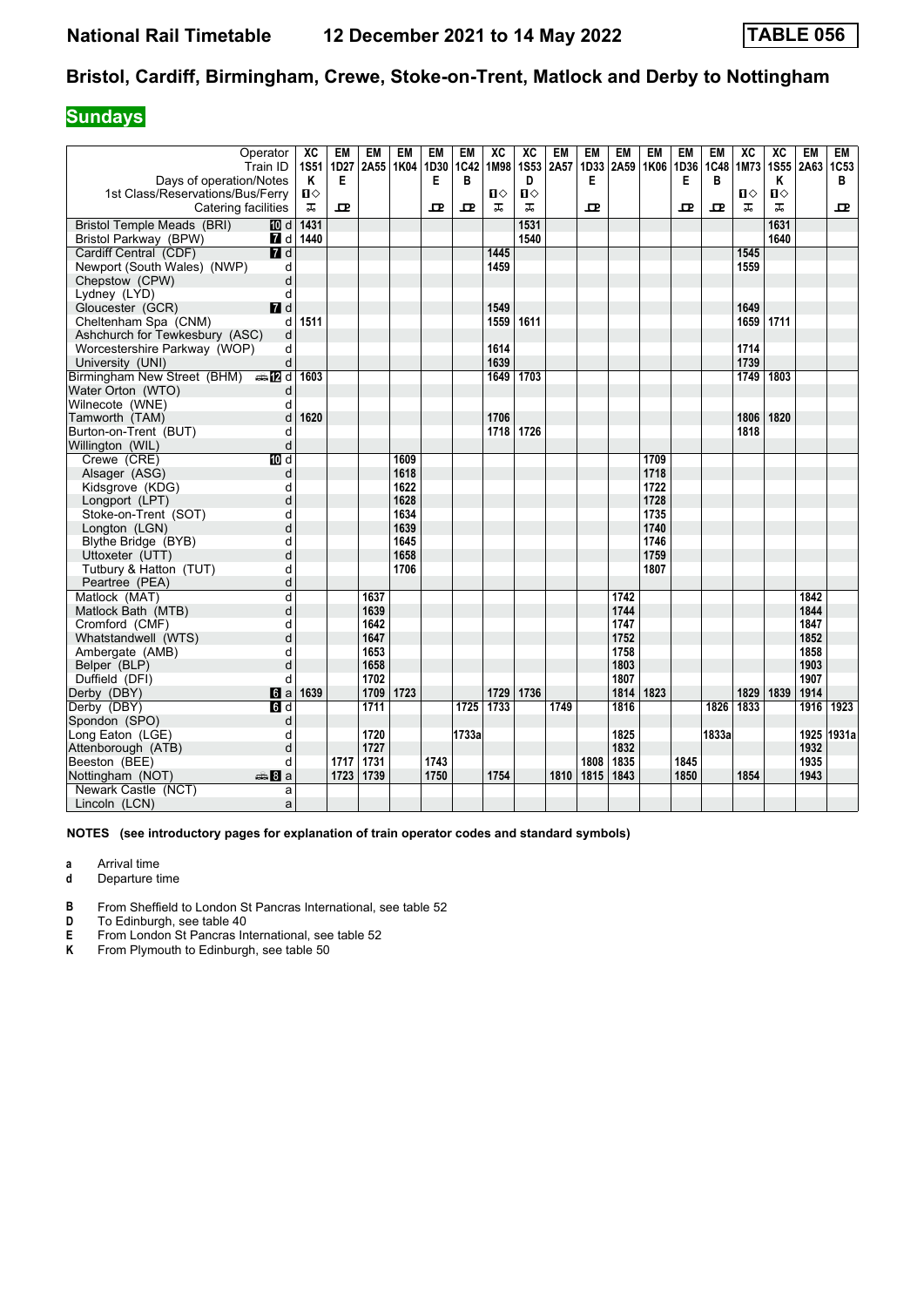## **Sundays**

| Operator<br>Train ID<br>Days of operation/Notes    | EM    | <b>EM</b><br>1K08 1D42<br>Е | ХC<br>1M75   | ХC<br>1E63<br>L | EM<br>2A67 | EM<br>1K10 | EM<br>1D48<br>E | EM<br>1C56<br>B | XC<br>1M95   | ХC<br>1E67<br>M | EM<br>1C59<br>B | EM<br>2A71 | EM<br>1K <sub>12</sub> | EM<br>1D54<br>Е | XC<br>1M83   | XC<br>1E73<br>N | EM<br>1D56<br>Е | EM<br>2A75 |
|----------------------------------------------------|-------|-----------------------------|--------------|-----------------|------------|------------|-----------------|-----------------|--------------|-----------------|-----------------|------------|------------------------|-----------------|--------------|-----------------|-----------------|------------|
| 1st Class/Reservations/Bus/Ferry                   |       |                             | $\mathbf{u}$ | $\mathbf{u}$    |            |            |                 |                 | $\mathbf{u}$ | $\blacksquare$  |                 |            |                        |                 | $\mathbf{u}$ | О               |                 |            |
| Catering facilities                                |       | 굔                           | ᠼ            | ᠼ               |            |            | ᇁ               | ᇁ               | ᠼ            | ᠼ               | ᇁ               |            |                        | ᇁ               | ᠼ            | ᠼ               | ᇁ               |            |
| Bristol Temple Meads (BRI)<br>10 d                 |       |                             |              | 1731            |            |            |                 |                 |              | 1831            |                 |            |                        |                 |              | 1931            |                 |            |
| Bristol Parkway (BPW)<br><b>7</b> d                |       |                             |              | 1740            |            |            |                 |                 |              | 1840            |                 |            |                        |                 |              | 1940            |                 |            |
| $\overline{\mathbf{M}}$ d<br>Cardiff Central (CDF) |       |                             | 1645         |                 |            |            |                 |                 | 1745         |                 |                 |            |                        |                 | 1845         |                 |                 |            |
| Newport (South Wales) (NWP)<br>d                   |       |                             | 1659         |                 |            |            |                 |                 | 1759         |                 |                 |            |                        |                 | 1859         |                 |                 |            |
| Chepstow (CPW)<br>d                                |       |                             |              |                 |            |            |                 |                 |              |                 |                 |            |                        |                 |              |                 |                 |            |
| Lydney (LYD)<br>d                                  |       |                             |              |                 |            |            |                 |                 |              |                 |                 |            |                        |                 |              |                 |                 |            |
| $I$ d<br>Gloucester (GCR)                          |       |                             | 1749         |                 |            |            |                 |                 | 1849         |                 |                 |            |                        |                 | 1949         |                 |                 |            |
| Cheltenham Spa (CNM)<br>d                          |       |                             | 1759         | 1811            |            |            |                 |                 | 1859         | 1911            |                 |            |                        |                 | 1959         | 2011            |                 |            |
| d<br>Ashchurch for Tewkesbury (ASC)                |       |                             |              |                 |            |            |                 |                 |              |                 |                 |            |                        |                 |              |                 |                 |            |
| d<br>Worcestershire Parkway (WOP)                  |       |                             | 1814         |                 |            |            |                 |                 | 1914         |                 |                 |            |                        |                 | 2014         |                 |                 |            |
| University (UNI)<br>d                              |       |                             | 1839         |                 |            |            |                 |                 | 1939         |                 |                 |            |                        |                 | 2039         |                 |                 |            |
| Birmingham New Street (BHM) $\oplus$ 2 d           |       |                             | 1849         | 1903            |            |            |                 |                 | 1949         | 2003            |                 |            |                        |                 | 2049 2103    |                 |                 |            |
| Water Orton (WTO)<br>d                             |       |                             |              |                 |            |            |                 |                 |              |                 |                 |            |                        |                 |              |                 |                 |            |
| Wilnecote (WNE)<br>d                               |       |                             | 1904         |                 |            |            |                 |                 |              |                 |                 |            |                        |                 |              |                 |                 |            |
| Tamworth (TAM)<br>d                                |       |                             | 1908         |                 |            |            |                 |                 | 2006         | 2020            |                 |            |                        |                 | 2106 2119    |                 |                 |            |
| Burton-on-Trent (BUT)<br>d                         |       |                             | 1920         | 1926            |            |            |                 |                 | 2017         |                 |                 |            |                        |                 | 2117 2130    |                 |                 |            |
| d<br>Willington (WIL)                              |       |                             |              |                 |            |            |                 |                 |              |                 |                 |            |                        |                 |              |                 |                 |            |
| Crewe (CRE)<br>10 d                                | 1809  |                             |              |                 |            | 1909       |                 |                 |              |                 |                 |            | 2015                   |                 |              |                 |                 |            |
| Alsager (ASG)<br>d                                 | 1818  |                             |              |                 |            | 1918       |                 |                 |              |                 |                 |            | 2024                   |                 |              |                 |                 |            |
| Kidsgrove (KDG)<br>d                               | 1822  |                             |              |                 |            | 1922       |                 |                 |              |                 |                 |            | 2028                   |                 |              |                 |                 |            |
| Longport (LPT)<br>d                                | 1828  |                             |              |                 |            | 1928       |                 |                 |              |                 |                 |            | 2034                   |                 |              |                 |                 |            |
| Stoke-on-Trent (SOT)<br>d                          | 1836c |                             |              |                 |            | 1935       |                 |                 |              |                 |                 |            | 2039                   |                 |              |                 |                 |            |
| Longton (LGN)<br>d                                 | 1841  |                             |              |                 |            | 1940       |                 |                 |              |                 |                 |            | 2045                   |                 |              |                 |                 |            |
| Blythe Bridge (BYB)<br>d                           | 1847  |                             |              |                 |            | 1946       |                 |                 |              |                 |                 |            | 2051                   |                 |              |                 |                 |            |
| Uttoxeter (UTT)<br>d                               | 1900  |                             |              |                 |            | 1959       |                 |                 |              |                 |                 |            | 2103                   |                 |              |                 |                 |            |
| Tutbury & Hatton (TUT)<br>d                        | 1908  |                             |              |                 |            | 2007       |                 |                 |              |                 |                 |            | 2112                   |                 |              |                 |                 |            |
| Peartree (PEA)<br>d                                |       |                             |              |                 |            |            |                 |                 |              |                 |                 |            |                        |                 |              |                 |                 |            |
| Matlock (MAT)<br>d                                 |       |                             |              |                 | 1941       |            |                 |                 |              |                 |                 | 2042       |                        |                 |              |                 |                 | 2144       |
| d<br>Matlock Bath (MTB)                            |       |                             |              |                 | 1943       |            |                 |                 |              |                 |                 | 2044       |                        |                 |              |                 |                 | 2146       |
| d<br>Cromford (CMF)                                |       |                             |              |                 | 1946       |            |                 |                 |              |                 |                 | 2047       |                        |                 |              |                 |                 | 2149       |
| d<br>Whatstandwell (WTS)                           |       |                             |              |                 | 1951       |            |                 |                 |              |                 |                 | 2052       |                        |                 |              |                 |                 | 2154       |
| d<br>Ambergate (AMB)                               |       |                             |              |                 | 1957       |            |                 |                 |              |                 |                 | 2058       |                        |                 |              |                 |                 | 2200       |
| d<br>Belper (BLP)                                  |       |                             |              |                 | 2002       |            |                 |                 |              |                 |                 | 2103       |                        |                 |              |                 |                 | 2205       |
| Duffield (DFI)<br>d                                |       |                             |              |                 | 2006       |            |                 |                 |              |                 |                 | 2107       |                        |                 |              |                 |                 | 2209       |
| Derby (DBY)<br>$\blacksquare$                      | 1924  |                             | 1931         | 1937            | 2013       | 2023       |                 |                 | 2029         | 2039            |                 | 2114       | 2128                   |                 | 2129 2140    |                 |                 | 2216       |
| $\overline{d}$<br>Derby (DBY)                      |       |                             | 1937         |                 | 2015       |            |                 | 2025            | 2034         |                 | 2103            | 2116       |                        |                 | 2134         |                 |                 | 2219       |
| Spondon (SPO)<br>d                                 |       |                             |              |                 |            |            |                 |                 |              |                 |                 |            |                        |                 |              |                 |                 |            |
| Long Eaton (LGE)<br>d                              |       |                             |              |                 | 2024       |            |                 | 2033a           |              |                 | 2111a 2125      |            |                        |                 |              |                 |                 | 2228       |
| Attenborough (ATB)<br>d                            |       |                             |              |                 | 2031       |            |                 |                 |              |                 |                 | 2132       |                        |                 |              |                 |                 | 2235       |
| Beeston (BEE)<br>d                                 |       | 1944                        |              |                 | 2034       |            | 2044            |                 |              |                 |                 | 2135       |                        | 2141            |              |                 | 2206            | 2238       |
| Nottingham (NOT)<br>dana 8∎an                      |       | 1950                        | 1957         |                 | 2043       |            | 2050            |                 | 2054         |                 |                 | 2143       |                        | 2147 2154       |              |                 | 2212            | 2246       |
| Newark Castle (NCT)<br>a                           |       |                             |              |                 |            |            |                 |                 |              |                 |                 |            |                        |                 |              |                 |                 |            |
| Lincoln (LCN)<br>a                                 |       |                             |              |                 |            |            |                 |                 |              |                 |                 |            |                        |                 |              |                 |                 |            |

- **a** Arrival time
- **d** Departure time<br>**c** Arrives 3 minute
- **c** Arrives 3 minutes earlier
- **B** From Sheffield to London St Pancras International, see table 52
- **E** From London St Pancras International, see table 52<br>**L** To York, see table 53
- L To York, see table 53<br>**M** From Plymouth to Lee
- **0** From Plymouth to Leeds, see table 50<br>**N** To Leeds. see table 53
- To Leeds, see table 53